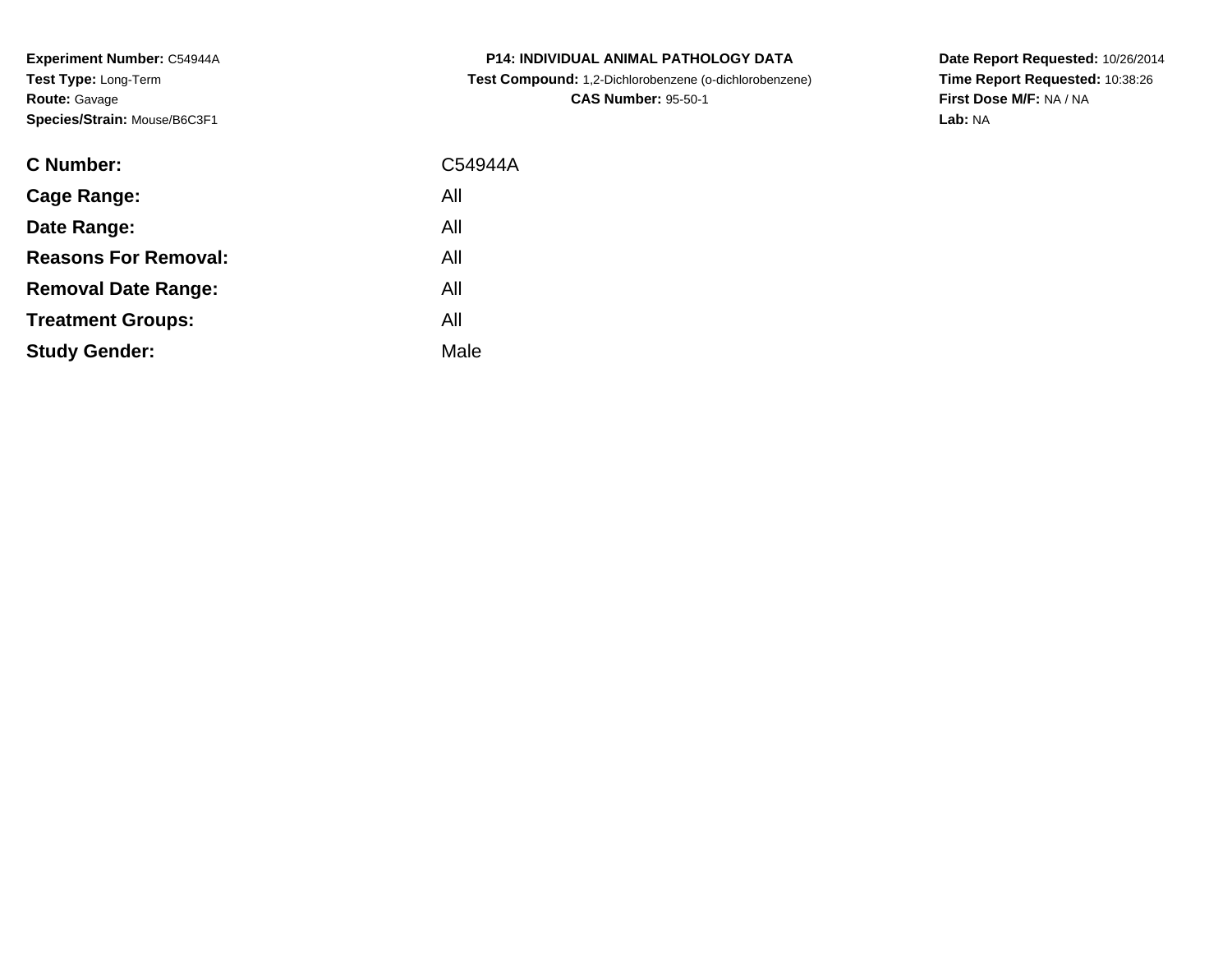| <b>Experiment Number: C54944A</b><br>Test Type: Long-Term<br><b>Route: Gavage</b><br>Species/Strain: Mouse/B6C3F1 |                                            | <b>P14: INDIVIDUAL ANIMAL PATHOLOGY DATA</b><br>Test Compound: 1,2-Dichlorobenzene (o-dichlorobenzene)<br><b>CAS Number: 95-50-1</b> | Date Report Requested: 10/26/2014<br>Time Report Requested: 10:38:26<br>First Dose M/F: NA / NA<br>Lab: NA |
|-------------------------------------------------------------------------------------------------------------------|--------------------------------------------|--------------------------------------------------------------------------------------------------------------------------------------|------------------------------------------------------------------------------------------------------------|
| <b>ANIMAL ID: 1 001</b>                                                                                           | <b>TRT#: 1</b><br><b>DOSE: 120.0 MG/KG</b> | <b>SEX: Male</b><br><b>DISP:</b> Natural Death                                                                                       | DAY ON TEST:<br>HISTO:                                                                                     |
| <b>OBSERVATIONS</b>                                                                                               |                                            |                                                                                                                                      |                                                                                                            |
| <b>Brain</b>                                                                                                      | Thalamus                                   | Mineralization                                                                                                                       |                                                                                                            |
| Lung                                                                                                              |                                            | Alveolar/Bronchiolar Adenoma                                                                                                         |                                                                                                            |
| Peritoneum                                                                                                        | <b>Peritoneal Cavity Nos</b>               | Necrosis, Fat                                                                                                                        |                                                                                                            |
| PRIMARY CAUSE OF DEATH                                                                                            |                                            |                                                                                                                                      |                                                                                                            |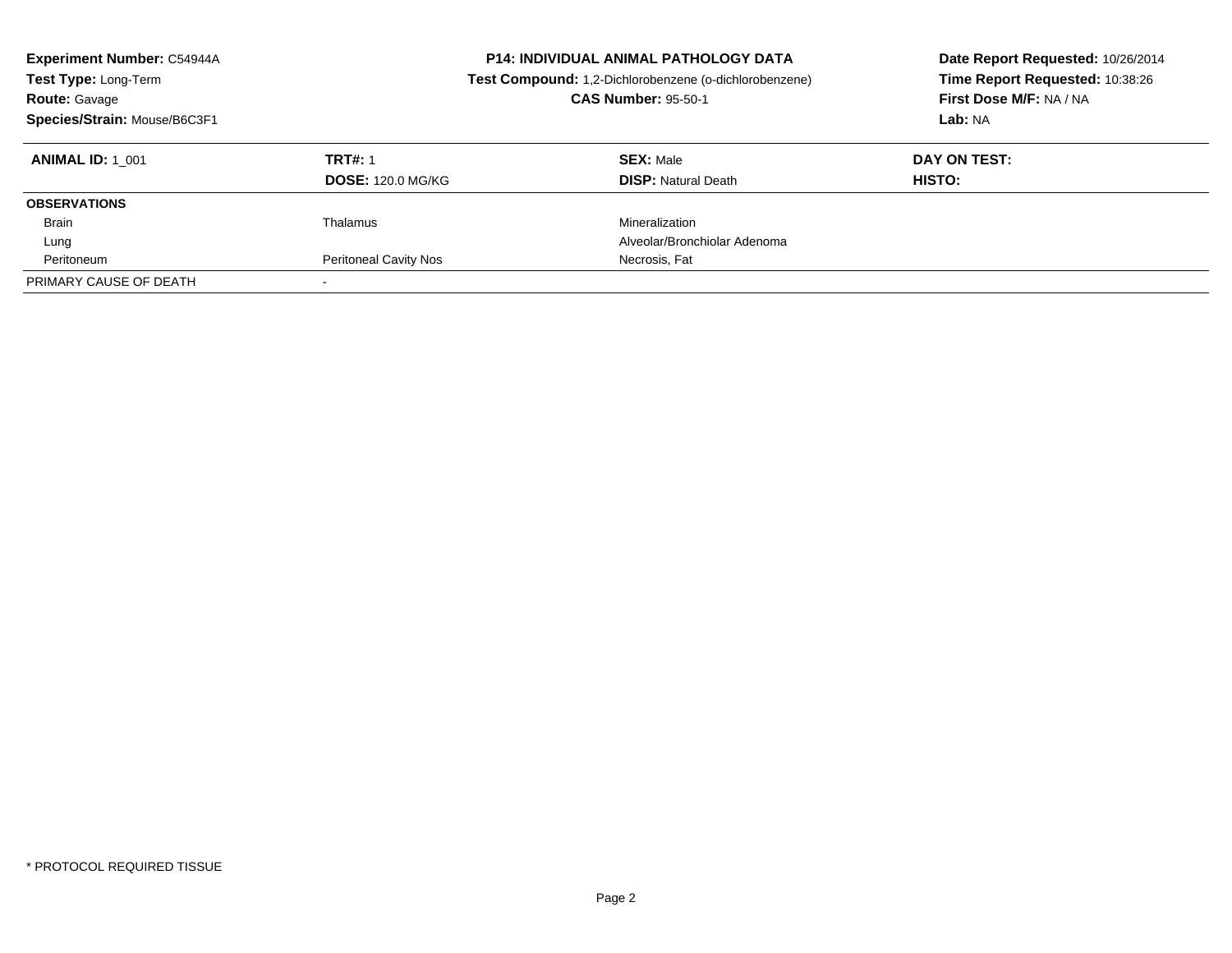| Experiment Number: C54944A<br>Test Type: Long-Term<br><b>Route: Gavage</b><br>Species/Strain: Mouse/B6C3F1 | <b>P14: INDIVIDUAL ANIMAL PATHOLOGY DATA</b><br>Test Compound: 1,2-Dichlorobenzene (o-dichlorobenzene)<br><b>CAS Number: 95-50-1</b> | Date Report Requested: 10/26/2014<br>Time Report Requested: 10:38:26<br>First Dose M/F: NA / NA<br>Lab: NA |                               |
|------------------------------------------------------------------------------------------------------------|--------------------------------------------------------------------------------------------------------------------------------------|------------------------------------------------------------------------------------------------------------|-------------------------------|
| <b>ANIMAL ID: 1 002</b>                                                                                    | <b>TRT#: 1</b><br><b>DOSE: 120.0 MG/KG</b>                                                                                           | <b>SEX: Male</b><br><b>DISP:</b> Natural Death                                                             | DAY ON TEST:<br><b>HISTO:</b> |
| <b>OBSERVATIONS</b>                                                                                        |                                                                                                                                      |                                                                                                            |                               |
| Adrenal gland                                                                                              | Medulla                                                                                                                              | Hyperplasia, Focal                                                                                         |                               |
| <b>Brain</b>                                                                                               | Thalamus                                                                                                                             | Mineralization                                                                                             |                               |
| Kidney                                                                                                     | Cortex                                                                                                                               | Metaplasia, Osseous                                                                                        |                               |
|                                                                                                            | Tubule                                                                                                                               | Mineralization                                                                                             |                               |
| PRIMARY CAUSE OF DEATH                                                                                     |                                                                                                                                      |                                                                                                            |                               |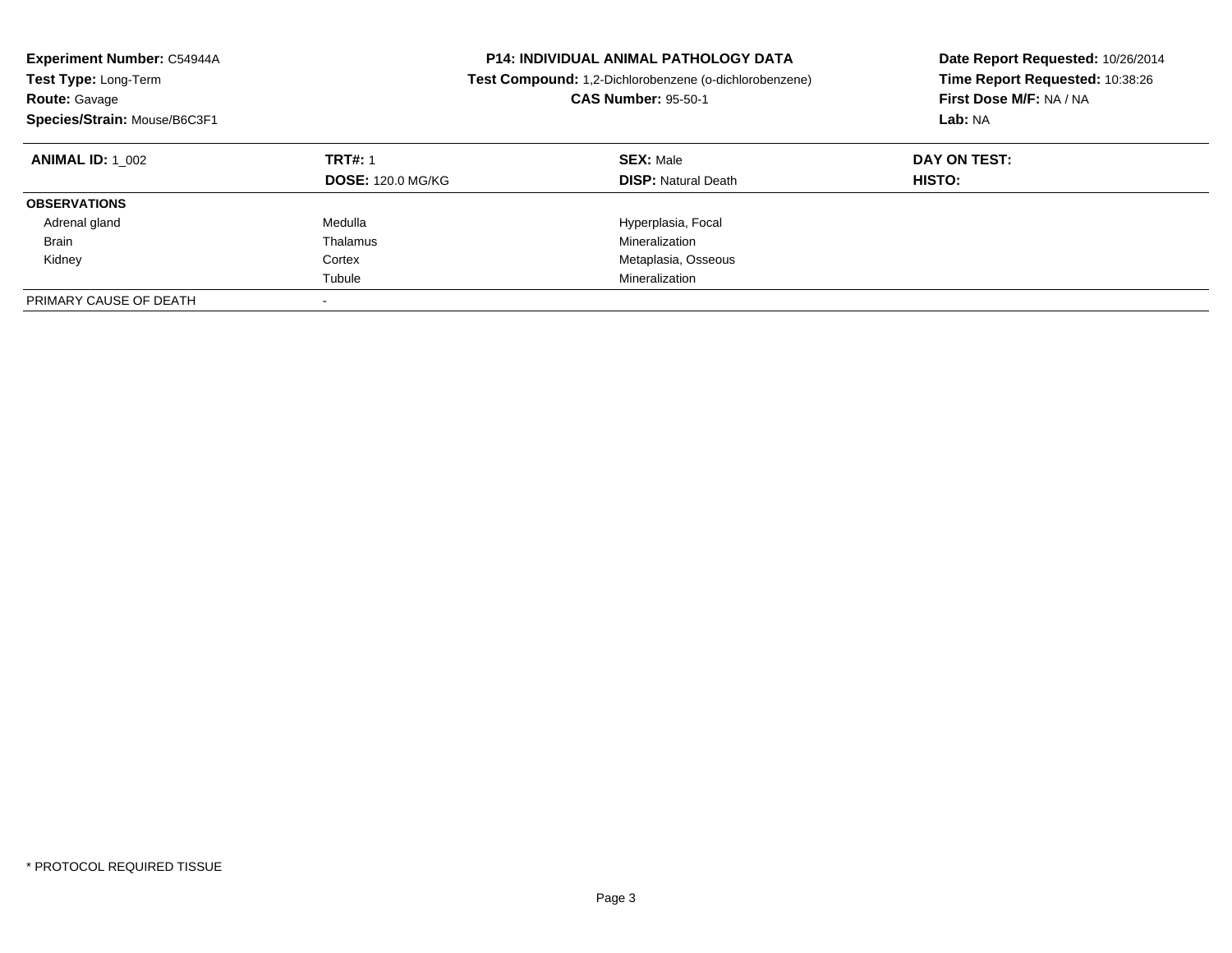| <b>Experiment Number: C54944A</b> |                            | <b>P14: INDIVIDUAL ANIMAL PATHOLOGY DATA</b><br>Date Report Requested: 10/26/2014 |                                 |
|-----------------------------------|----------------------------|-----------------------------------------------------------------------------------|---------------------------------|
| Test Type: Long-Term              |                            | Test Compound: 1,2-Dichlorobenzene (o-dichlorobenzene)                            | Time Report Requested: 10:38:26 |
| <b>Route: Gavage</b>              |                            | <b>CAS Number: 95-50-1</b>                                                        | First Dose M/F: NA / NA         |
| Species/Strain: Mouse/B6C3F1      |                            |                                                                                   | Lab: NA                         |
| <b>ANIMAL ID: 1 003</b>           | <b>TRT#: 1</b>             | <b>SEX: Male</b>                                                                  | DAY ON TEST:                    |
|                                   | <b>DOSE: 120.0 MG/KG</b>   | <b>DISP: Natural Death</b>                                                        | <b>HISTO:</b>                   |
| <b>OBSERVATIONS</b>               |                            |                                                                                   |                                 |
| Eye                               | Lacrimal Gland             | Adenoma, Nos                                                                      |                                 |
| Kidney                            |                            | Glomerulonephritis, Subacute                                                      |                                 |
| Skin                              |                            | Ulcer, Acute                                                                      |                                 |
| Unspecified                       | <b>Multiple Organs Nos</b> | Lymphoma, Histiocytic-Malignant Type                                              |                                 |
| Urethra                           |                            | Inflammation, Acute Necrotizing                                                   |                                 |
| PRIMARY CAUSE OF DEATH            |                            |                                                                                   |                                 |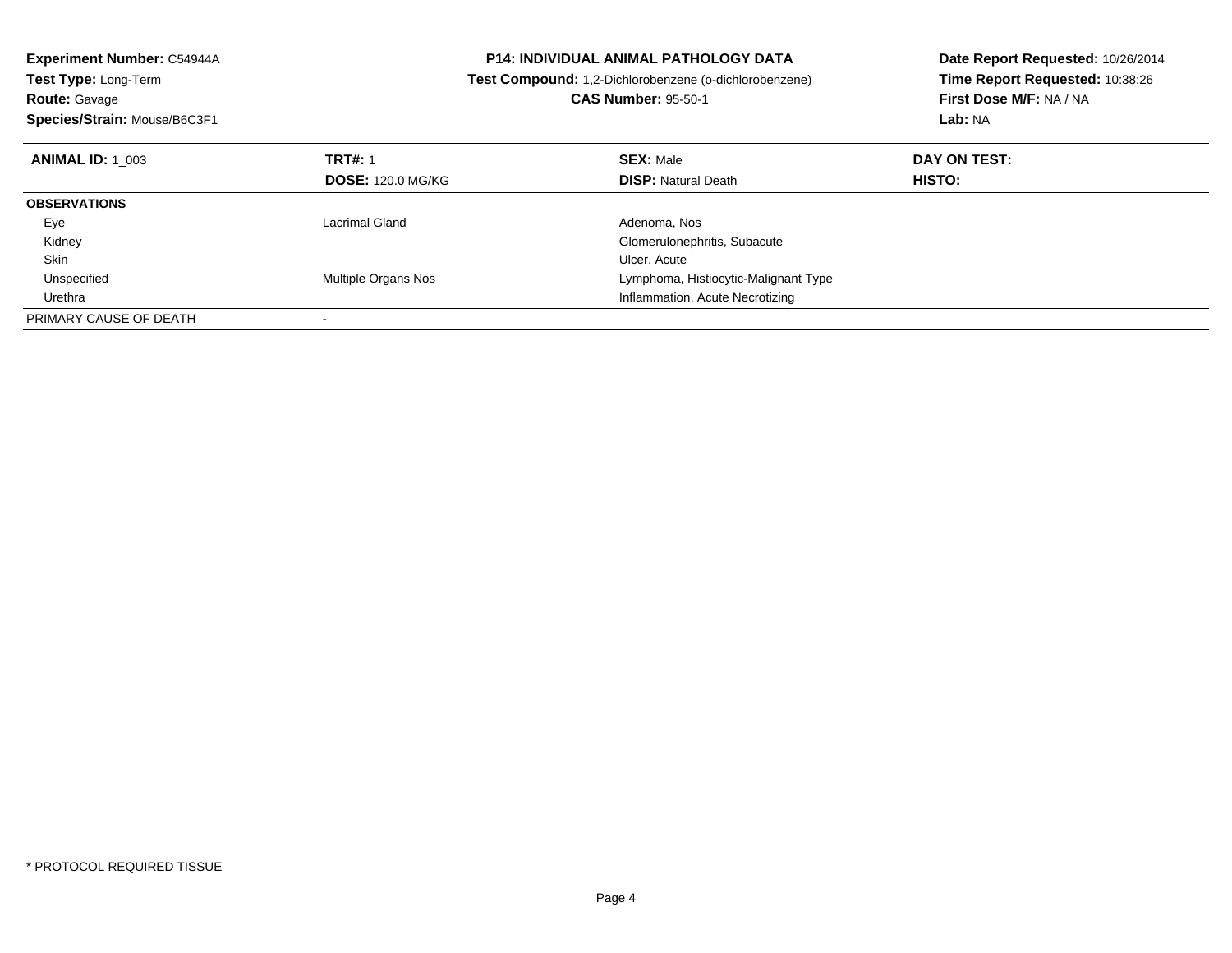| <b>Experiment Number: C54944A</b><br>Test Type: Long-Term<br><b>Route: Gavage</b><br>Species/Strain: Mouse/B6C3F1 |                          | <b>P14: INDIVIDUAL ANIMAL PATHOLOGY DATA</b><br>Test Compound: 1,2-Dichlorobenzene (o-dichlorobenzene)<br><b>CAS Number: 95-50-1</b> | Date Report Requested: 10/26/2014<br>Time Report Requested: 10:38:26<br>First Dose M/F: NA / NA<br>Lab: NA |
|-------------------------------------------------------------------------------------------------------------------|--------------------------|--------------------------------------------------------------------------------------------------------------------------------------|------------------------------------------------------------------------------------------------------------|
| <b>ANIMAL ID:</b> 1 004                                                                                           | <b>TRT#: 1</b>           | <b>SEX: Male</b>                                                                                                                     | DAY ON TEST:                                                                                               |
|                                                                                                                   | <b>DOSE: 120.0 MG/KG</b> | <b>DISP:</b> Scheduled Sacrifice                                                                                                     | HISTO:                                                                                                     |
| <b>OBSERVATIONS</b>                                                                                               |                          |                                                                                                                                      |                                                                                                            |
| <b>Brain</b>                                                                                                      | Thalamus                 | Mineralization                                                                                                                       |                                                                                                            |
| Liver                                                                                                             | Hepatocytes              | Cell-Size Alteration                                                                                                                 |                                                                                                            |
|                                                                                                                   | Hepatocytes              | <b>Nuclear-Size Alteration</b>                                                                                                       |                                                                                                            |
| PRIMARY CAUSE OF DEATH                                                                                            |                          |                                                                                                                                      |                                                                                                            |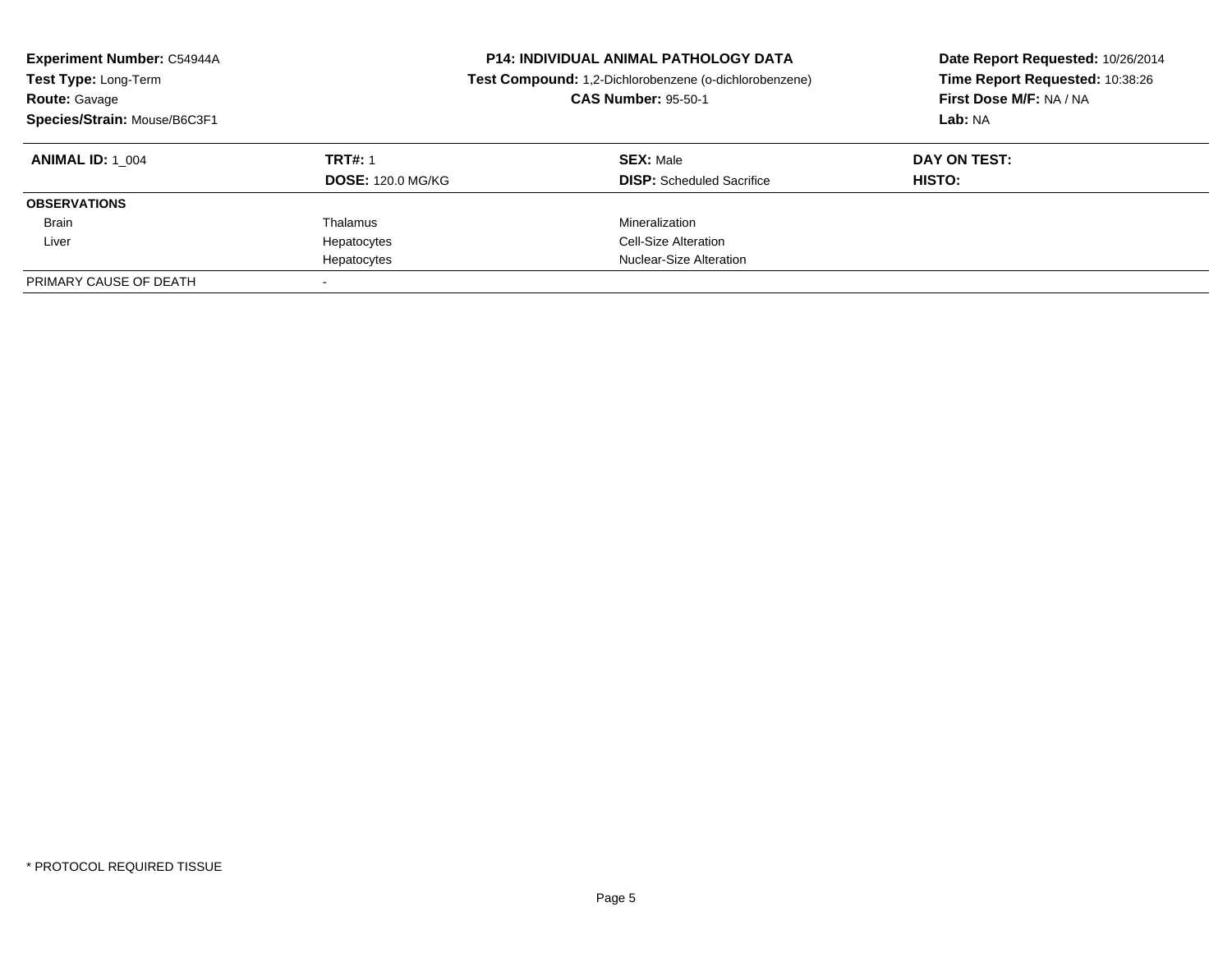**Experiment Number:** C54944A**Test Type:** Long-Term**Route:** Gavage **Species/Strain:** Mouse/B6C3F1**P14: INDIVIDUAL ANIMAL PATHOLOGY DATA Test Compound:** 1,2-Dichlorobenzene (o-dichlorobenzene)**CAS Number:** 95-50-1**Date Report Requested:** 10/26/2014**Time Report Requested:** 10:38:26**First Dose M/F:** NA / NA**Lab:** NA**ANIMAL ID:** 1\_005 **TRT#:** <sup>1</sup> **SEX:** Male **DAY ON TEST: DOSE:** 120.0 MG/KG**DISP:** Scheduled Sacrifice **HISTO: OBSERVATIONS** Adrenal glandMedulla **Manuel Accord Medulla** Hyperplasia, Focal CapsuleCapsule **Capsulation**<br>
Thalamus **Capsulation**<br>
Mineralization Brain Thalamus Mineralization Kidneyy with the control of the control of the control of the control of the control of the control of the control of the control of the control of the control of the control of the control of the control of the control of the c d
and
the contract of the contract of the contract of the contract of the contract of the contract of the contract of the contract of the contract of the contract of the contract of the contract of the contract of the cont Preputial gland Skinn and the control of the control of the control of the control of the control of the control of the control of the control of the control of the control of the control of the control of the control of the control of the co Unspecifiedd **Expedition Control** of the Control of the Control of the Control of the Control of The Control of the Control of the Control of the Control of the Control of the Control of the Control of the Control of the Control of t PRIMARY CAUSE OF DEATH-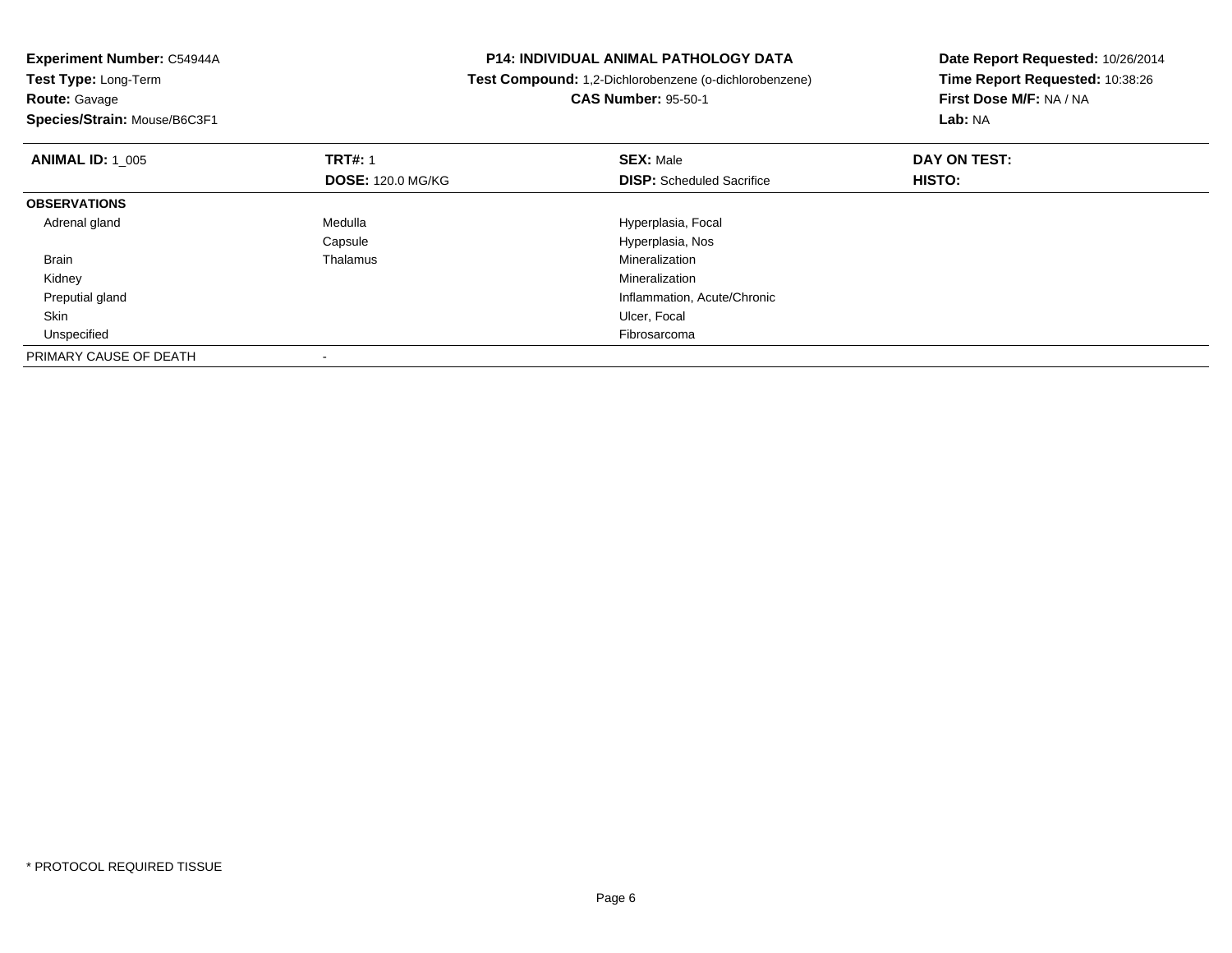| <b>Experiment Number: C54944A</b><br>Test Type: Long-Term<br><b>Route: Gavage</b><br>Species/Strain: Mouse/B6C3F1 |                          | <b>P14: INDIVIDUAL ANIMAL PATHOLOGY DATA</b><br>Test Compound: 1,2-Dichlorobenzene (o-dichlorobenzene)<br><b>CAS Number: 95-50-1</b> | Date Report Requested: 10/26/2014<br>Time Report Requested: 10:38:26<br>First Dose M/F: NA / NA<br>Lab: NA |
|-------------------------------------------------------------------------------------------------------------------|--------------------------|--------------------------------------------------------------------------------------------------------------------------------------|------------------------------------------------------------------------------------------------------------|
| <b>ANIMAL ID: 1 006</b>                                                                                           | <b>TRT#: 1</b>           | <b>SEX: Male</b>                                                                                                                     | DAY ON TEST:                                                                                               |
|                                                                                                                   | <b>DOSE: 120.0 MG/KG</b> | <b>DISP:</b> Moribund Sacrifice                                                                                                      | <b>HISTO:</b>                                                                                              |
| <b>OBSERVATIONS</b>                                                                                               |                          |                                                                                                                                      |                                                                                                            |
| Lung                                                                                                              |                          | Alveolar/Bronchiolar Carcinoma                                                                                                       |                                                                                                            |
|                                                                                                                   |                          | Pneumonia, Interstitial Chronic                                                                                                      |                                                                                                            |
| Stomach                                                                                                           | Mucosa                   | Necrosis, Focal                                                                                                                      |                                                                                                            |
| PRIMARY CAUSE OF DEATH                                                                                            |                          |                                                                                                                                      |                                                                                                            |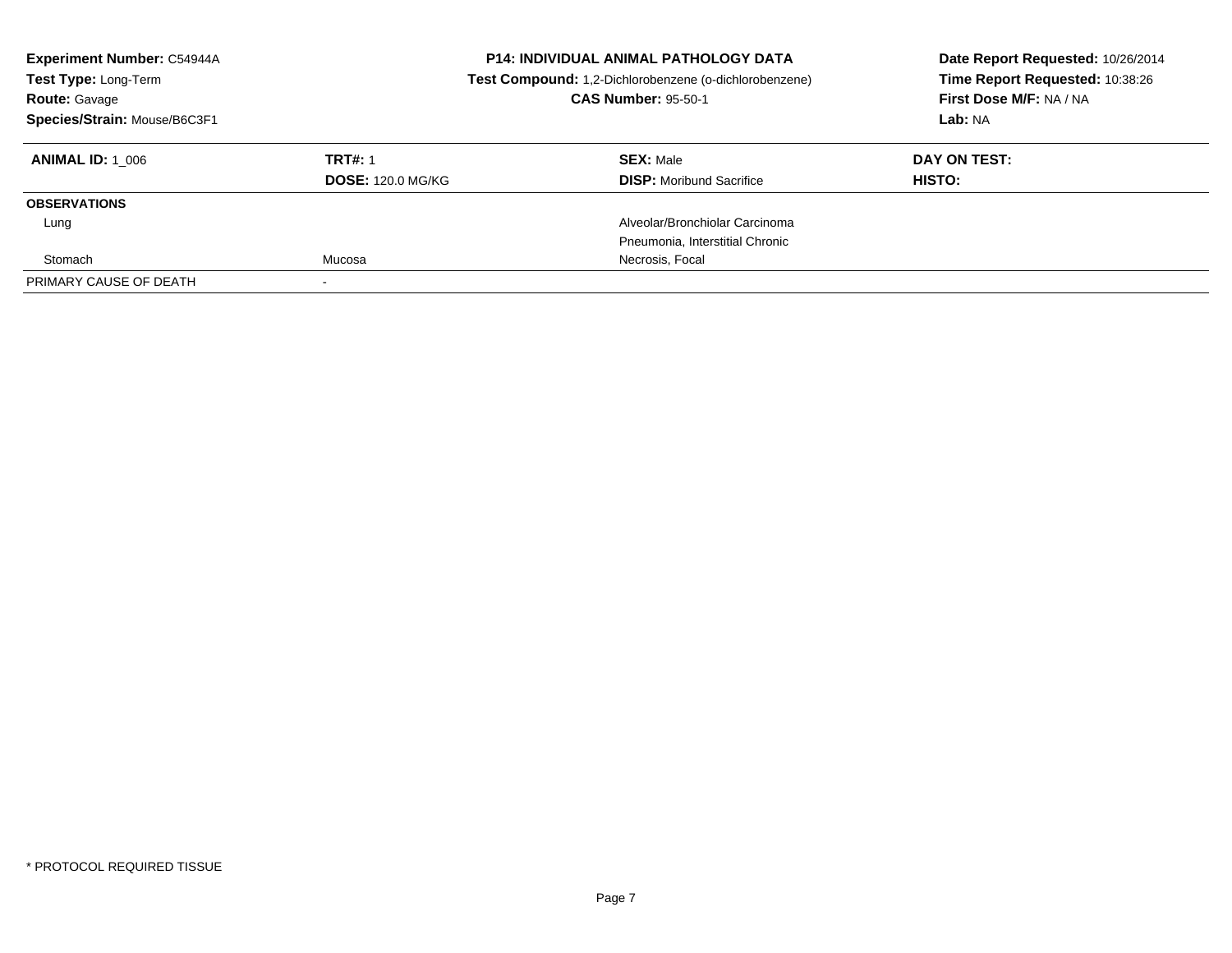| Experiment Number: C54944A<br>Test Type: Long-Term<br><b>Route: Gavage</b> |                          | <b>P14: INDIVIDUAL ANIMAL PATHOLOGY DATA</b><br>Test Compound: 1,2-Dichlorobenzene (o-dichlorobenzene)<br><b>CAS Number: 95-50-1</b> | Date Report Requested: 10/26/2014<br>Time Report Requested: 10:38:26<br>First Dose M/F: NA / NA |  |
|----------------------------------------------------------------------------|--------------------------|--------------------------------------------------------------------------------------------------------------------------------------|-------------------------------------------------------------------------------------------------|--|
| Species/Strain: Mouse/B6C3F1                                               |                          |                                                                                                                                      | Lab: NA                                                                                         |  |
| <b>ANIMAL ID: 1 007</b>                                                    | <b>TRT#: 1</b>           | <b>SEX: Male</b>                                                                                                                     | DAY ON TEST:                                                                                    |  |
|                                                                            | <b>DOSE: 120.0 MG/KG</b> | <b>DISP:</b> Scheduled Sacrifice                                                                                                     | <b>HISTO:</b>                                                                                   |  |
| <b>OBSERVATIONS</b>                                                        |                          |                                                                                                                                      |                                                                                                 |  |
| <b>Brain</b>                                                               | Thalamus                 | Mineralization                                                                                                                       |                                                                                                 |  |
| Liver                                                                      |                          | Granuloma, Nos                                                                                                                       |                                                                                                 |  |
|                                                                            |                          | Hepatocellular Carcinoma                                                                                                             |                                                                                                 |  |
| Lung                                                                       |                          | Hepatocellular Carcinoma, Metastatic                                                                                                 |                                                                                                 |  |
| Unspecified                                                                |                          | Fibroma                                                                                                                              |                                                                                                 |  |
|                                                                            | Multiple Organs Nos      | Lymphoma, Histiocytic-Malignant Type                                                                                                 |                                                                                                 |  |
| PRIMARY CAUSE OF DEATH                                                     |                          |                                                                                                                                      |                                                                                                 |  |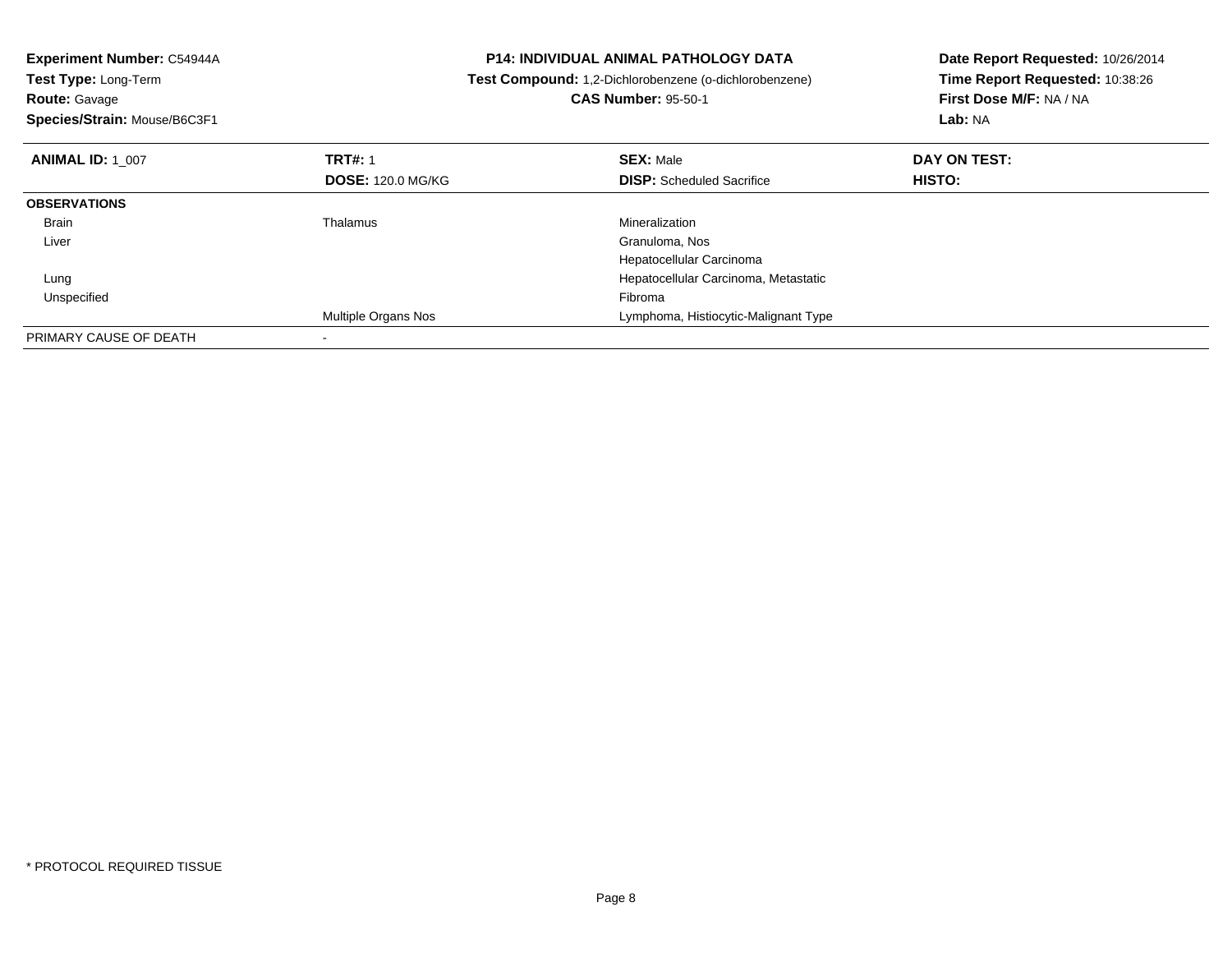| <b>Experiment Number: C54944A</b><br>Test Type: Long-Term<br><b>Route: Gavage</b><br>Species/Strain: Mouse/B6C3F1 |                          | <b>P14: INDIVIDUAL ANIMAL PATHOLOGY DATA</b><br>Test Compound: 1,2-Dichlorobenzene (o-dichlorobenzene)<br><b>CAS Number: 95-50-1</b> | Date Report Requested: 10/26/2014<br>Time Report Requested: 10:38:26<br>First Dose M/F: NA / NA<br>Lab: NA |
|-------------------------------------------------------------------------------------------------------------------|--------------------------|--------------------------------------------------------------------------------------------------------------------------------------|------------------------------------------------------------------------------------------------------------|
| <b>ANIMAL ID:</b> 1 008                                                                                           | <b>TRT#: 1</b>           | <b>SEX: Male</b>                                                                                                                     | DAY ON TEST:                                                                                               |
|                                                                                                                   | <b>DOSE: 120.0 MG/KG</b> | <b>DISP:</b> Scheduled Sacrifice                                                                                                     | <b>HISTO:</b>                                                                                              |
| <b>OBSERVATIONS</b>                                                                                               |                          |                                                                                                                                      |                                                                                                            |
| Adrenal gland                                                                                                     | Cortex Nos               | <b>Focal Cellular Change</b>                                                                                                         |                                                                                                            |
| Kidney                                                                                                            | Tubule                   | Regeneration, Nos                                                                                                                    |                                                                                                            |
| Testis                                                                                                            | Spermatogenic Epithelium | Atrophy, Diffuse                                                                                                                     |                                                                                                            |
| PRIMARY CAUSE OF DEATH                                                                                            |                          |                                                                                                                                      |                                                                                                            |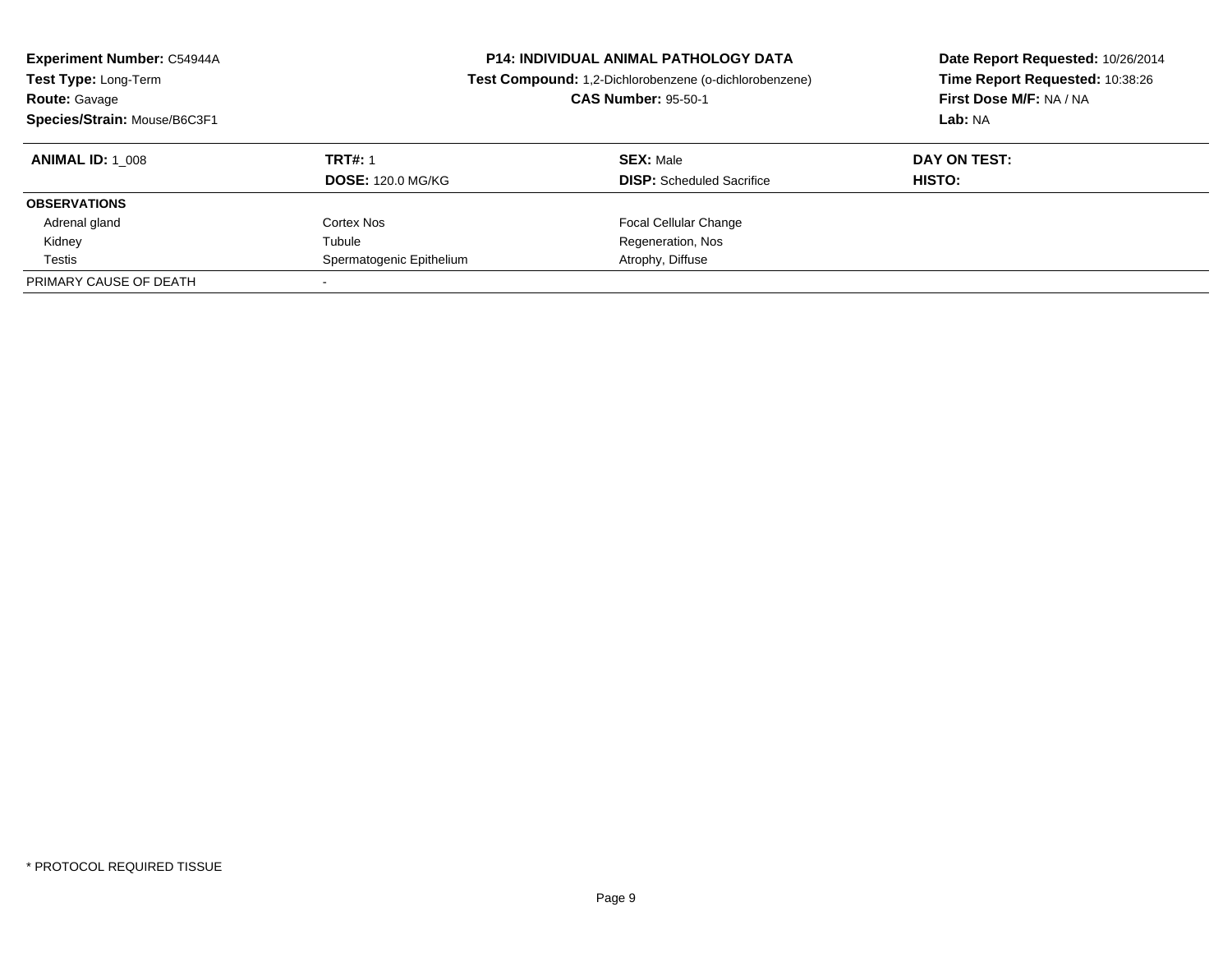| <b>Experiment Number: C54944A</b><br><b>Test Type: Long-Term</b><br><b>Route: Gavage</b><br>Species/Strain: Mouse/B6C3F1 |                                            | <b>P14: INDIVIDUAL ANIMAL PATHOLOGY DATA</b><br><b>Test Compound:</b> 1,2-Dichlorobenzene (o-dichlorobenzene)<br><b>CAS Number: 95-50-1</b> | Date Report Requested: 10/26/2014<br>Time Report Requested: 10:38:26<br>First Dose M/F: NA / NA<br>Lab: NA |
|--------------------------------------------------------------------------------------------------------------------------|--------------------------------------------|---------------------------------------------------------------------------------------------------------------------------------------------|------------------------------------------------------------------------------------------------------------|
| <b>ANIMAL ID: 1 009</b>                                                                                                  | <b>TRT#: 1</b><br><b>DOSE: 120.0 MG/KG</b> | <b>SEX: Male</b><br><b>DISP:</b> Scheduled Sacrifice                                                                                        | DAY ON TEST:<br>HISTO:                                                                                     |
| <b>OBSERVATIONS</b>                                                                                                      |                                            |                                                                                                                                             |                                                                                                            |
| <b>Brain</b>                                                                                                             | Thalamus                                   | Mineralization                                                                                                                              |                                                                                                            |
| Kidney                                                                                                                   | Tubule                                     | Regeneration, Nos                                                                                                                           |                                                                                                            |
| Lung                                                                                                                     |                                            | Alveolar/Bronchiolar Carcinoma                                                                                                              |                                                                                                            |
| Testis                                                                                                                   | Tubule                                     | Mineralization                                                                                                                              |                                                                                                            |
| PRIMARY CAUSE OF DEATH                                                                                                   | $\overline{\phantom{a}}$                   |                                                                                                                                             |                                                                                                            |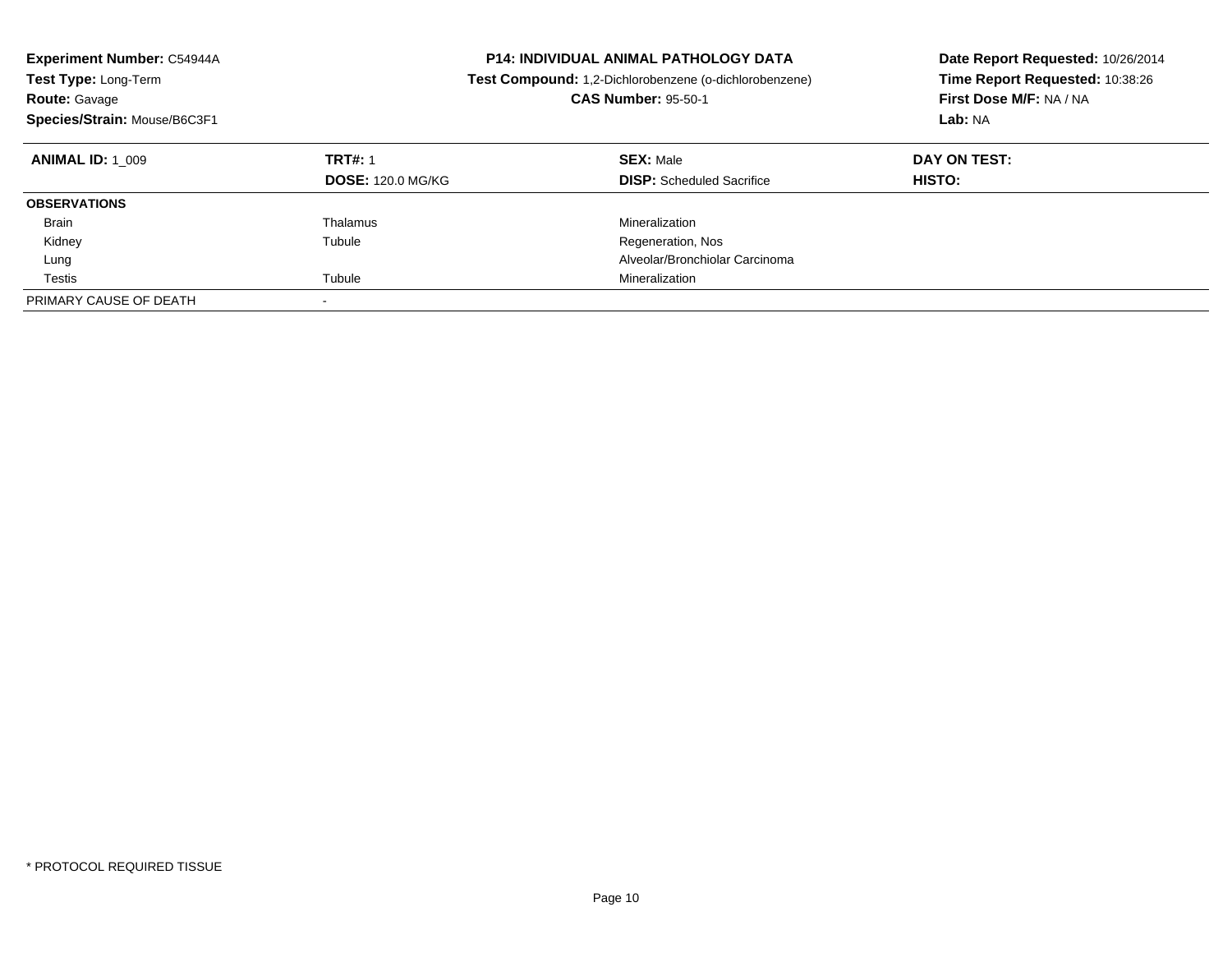| <b>Experiment Number: C54944A</b><br>Test Type: Long-Term<br><b>Route: Gavage</b><br>Species/Strain: Mouse/B6C3F1 |                                            | <b>P14: INDIVIDUAL ANIMAL PATHOLOGY DATA</b><br>Test Compound: 1,2-Dichlorobenzene (o-dichlorobenzene)<br><b>CAS Number: 95-50-1</b> | Date Report Requested: 10/26/2014<br>Time Report Requested: 10:38:26<br>First Dose M/F: NA / NA<br>Lab: NA |
|-------------------------------------------------------------------------------------------------------------------|--------------------------------------------|--------------------------------------------------------------------------------------------------------------------------------------|------------------------------------------------------------------------------------------------------------|
| <b>ANIMAL ID: 1 010</b>                                                                                           | <b>TRT#: 1</b><br><b>DOSE: 120.0 MG/KG</b> | <b>SEX: Male</b><br><b>DISP:</b> Scheduled Sacrifice                                                                                 | DAY ON TEST:<br><b>HISTO:</b>                                                                              |
| <b>OBSERVATIONS</b>                                                                                               |                                            |                                                                                                                                      |                                                                                                            |
| Kidney                                                                                                            | Tubule                                     | Regeneration, Nos                                                                                                                    |                                                                                                            |
| Lung                                                                                                              |                                            | Alveolar/Bronchiolar Carcinoma                                                                                                       |                                                                                                            |
|                                                                                                                   |                                            | Hyperplasia, Alveolar Epithelium                                                                                                     |                                                                                                            |
| PRIMARY CAUSE OF DEATH                                                                                            |                                            |                                                                                                                                      |                                                                                                            |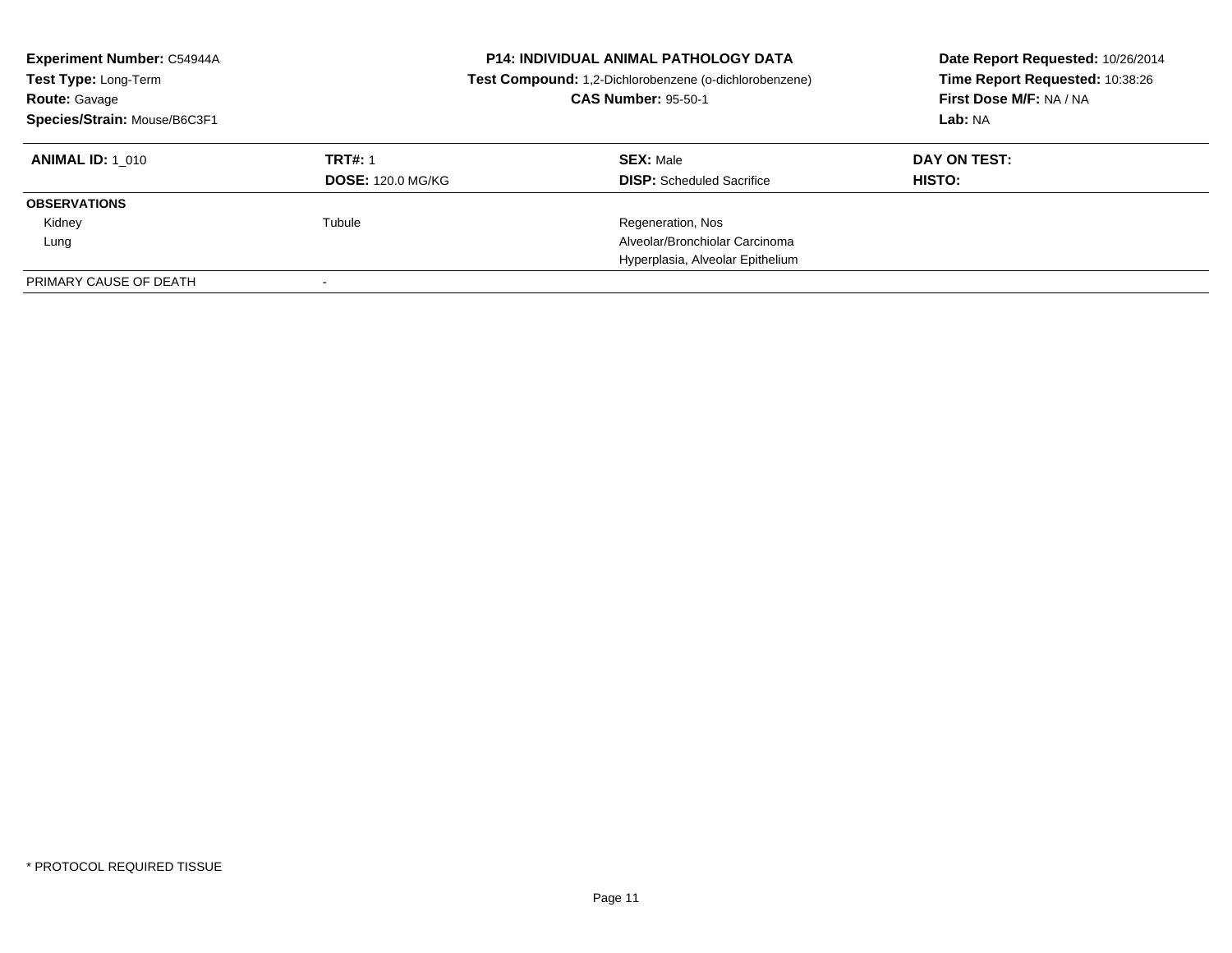| <b>Experiment Number: C54944A</b><br>Test Type: Long-Term<br><b>Route: Gavage</b><br>Species/Strain: Mouse/B6C3F1 |                          | <b>P14: INDIVIDUAL ANIMAL PATHOLOGY DATA</b><br>Test Compound: 1,2-Dichlorobenzene (o-dichlorobenzene)<br><b>CAS Number: 95-50-1</b> | Date Report Requested: 10/26/2014<br>Time Report Requested: 10:38:26<br>First Dose M/F: NA / NA<br>Lab: NA |
|-------------------------------------------------------------------------------------------------------------------|--------------------------|--------------------------------------------------------------------------------------------------------------------------------------|------------------------------------------------------------------------------------------------------------|
| <b>ANIMAL ID: 1 011</b>                                                                                           | <b>TRT#: 1</b>           | <b>SEX: Male</b>                                                                                                                     | DAY ON TEST:                                                                                               |
|                                                                                                                   | <b>DOSE: 120.0 MG/KG</b> | <b>DISP:</b> Scheduled Sacrifice                                                                                                     | HISTO:                                                                                                     |
| <b>OBSERVATIONS</b>                                                                                               |                          |                                                                                                                                      |                                                                                                            |
| <b>Brain</b>                                                                                                      | Thalamus                 | Mineralization                                                                                                                       |                                                                                                            |
| Kidney                                                                                                            | Tubule                   | Regeneration, Nos                                                                                                                    |                                                                                                            |
| Lung                                                                                                              |                          | Alveolar Macrophages                                                                                                                 |                                                                                                            |
|                                                                                                                   |                          | Alveolar/Bronchiolar Carcinoma                                                                                                       |                                                                                                            |
| Skin                                                                                                              | Dermis                   | Inflammation, Chronic Focal                                                                                                          |                                                                                                            |
| PRIMARY CAUSE OF DEATH                                                                                            |                          |                                                                                                                                      |                                                                                                            |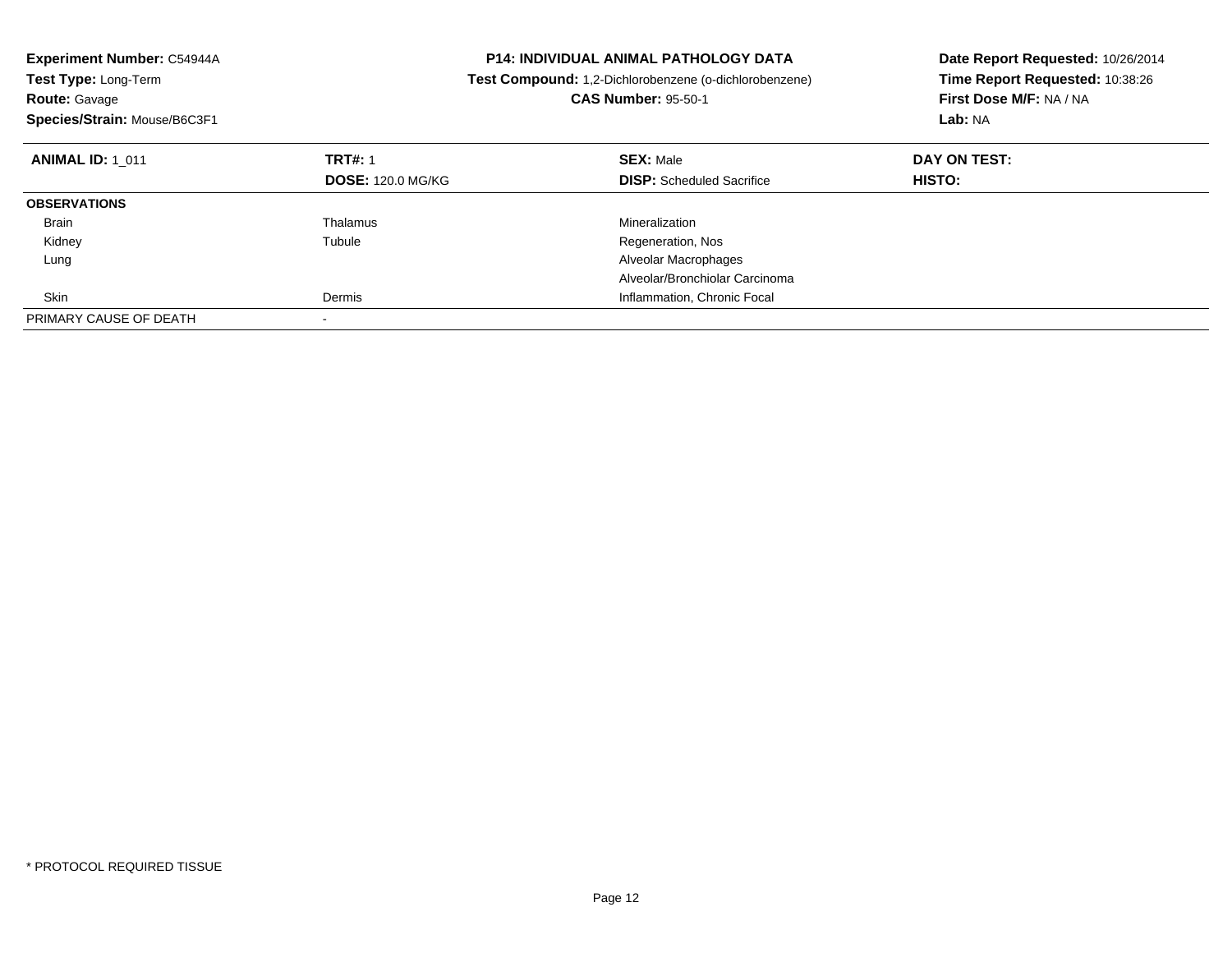| Experiment Number: C54944A<br><b>Test Type: Long-Term</b><br><b>Route: Gavage</b><br>Species/Strain: Mouse/B6C3F1 |                                            | <b>P14: INDIVIDUAL ANIMAL PATHOLOGY DATA</b><br>Test Compound: 1,2-Dichlorobenzene (o-dichlorobenzene)<br><b>CAS Number: 95-50-1</b> | Date Report Requested: 10/26/2014<br>Time Report Requested: 10:38:26<br>First Dose M/F: NA / NA<br>Lab: NA |
|-------------------------------------------------------------------------------------------------------------------|--------------------------------------------|--------------------------------------------------------------------------------------------------------------------------------------|------------------------------------------------------------------------------------------------------------|
| <b>ANIMAL ID:</b> 1 012                                                                                           | <b>TRT#: 1</b><br><b>DOSE: 120.0 MG/KG</b> | <b>SEX: Male</b><br><b>DISP:</b> Moribund Sacrifice                                                                                  | DAY ON TEST:<br>HISTO:                                                                                     |
| <b>OBSERVATIONS</b>                                                                                               |                                            |                                                                                                                                      |                                                                                                            |
| Adrenal gland                                                                                                     | Cortex Nos                                 | Focal Cellular Change                                                                                                                |                                                                                                            |
| <b>Brain</b>                                                                                                      | Thalamus                                   | Mineralization                                                                                                                       |                                                                                                            |
| Liver                                                                                                             | Hepatocytes                                | Inflammation, Acute Focal                                                                                                            |                                                                                                            |
|                                                                                                                   |                                            | Lymphoma, Histiocytic-Malignant Type                                                                                                 |                                                                                                            |
| PRIMARY CAUSE OF DEATH                                                                                            |                                            |                                                                                                                                      |                                                                                                            |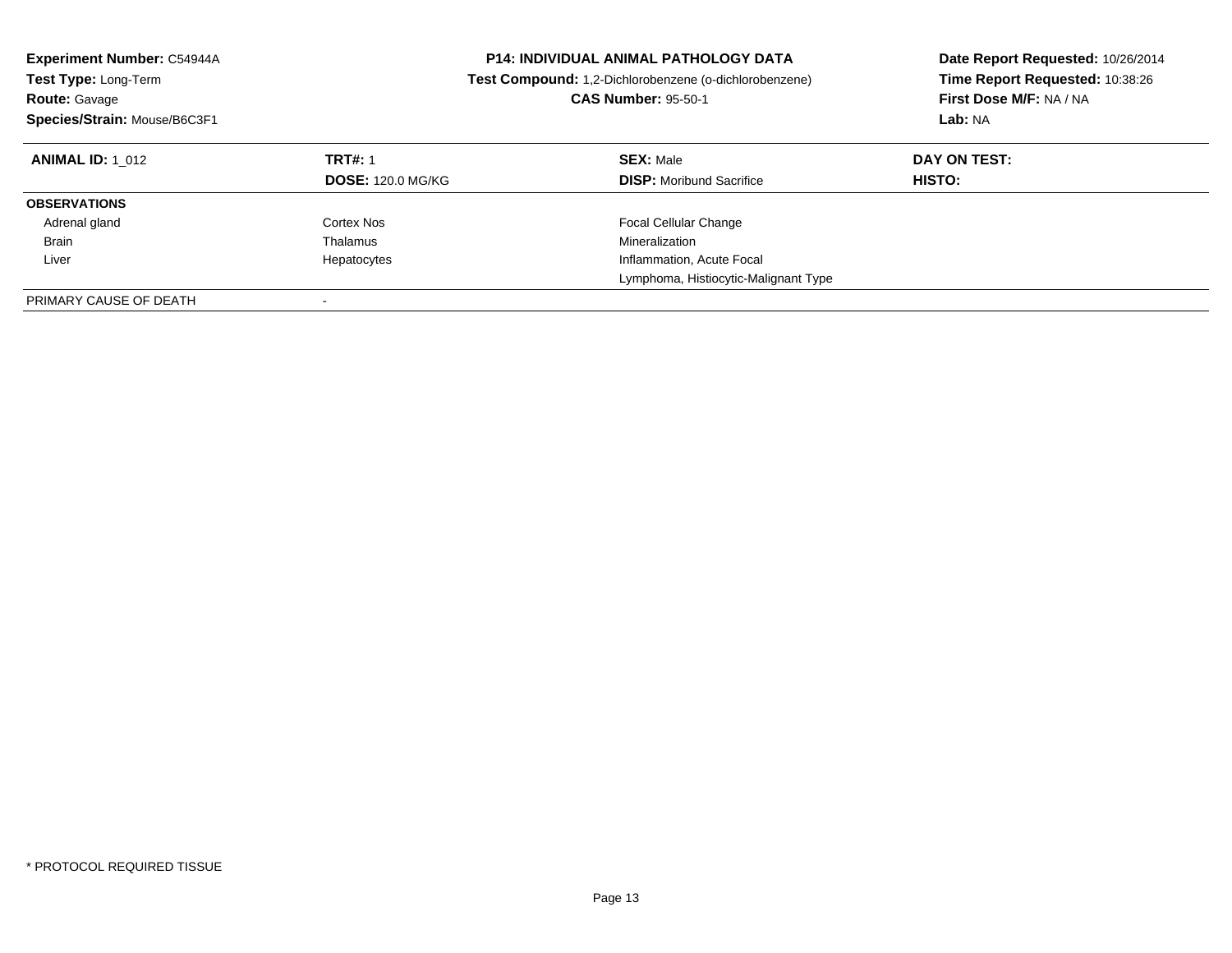| Experiment Number: C54944A<br><b>Test Type: Long-Term</b> |                          | <b>P14: INDIVIDUAL ANIMAL PATHOLOGY DATA</b>           | Date Report Requested: 10/26/2014 |
|-----------------------------------------------------------|--------------------------|--------------------------------------------------------|-----------------------------------|
|                                                           |                          | Test Compound: 1,2-Dichlorobenzene (o-dichlorobenzene) | Time Report Requested: 10:38:26   |
| <b>Route: Gavage</b>                                      |                          | <b>CAS Number: 95-50-1</b>                             | First Dose M/F: NA / NA           |
| Species/Strain: Mouse/B6C3F1                              |                          |                                                        | Lab: NA                           |
| <b>ANIMAL ID: 1 013</b>                                   | <b>TRT#: 1</b>           | <b>SEX: Male</b>                                       | DAY ON TEST:                      |
|                                                           | <b>DOSE: 120.0 MG/KG</b> | <b>DISP:</b> Scheduled Sacrifice                       | HISTO:                            |
| <b>OBSERVATIONS</b>                                       |                          |                                                        |                                   |
| Brain                                                     | Thalamus                 | Mineralization                                         |                                   |
| Heart                                                     | Myocardium Nos           | Inflammation, Chronic Focal                            |                                   |
| Kidney                                                    | Tubule                   | Regeneration, Nos                                      |                                   |
| Liver                                                     |                          | Hemangiosarcoma                                        |                                   |
| Lung                                                      |                          | Alveolar/Bronchiolar Adenoma                           |                                   |
| Spleen                                                    |                          | Hemangiosarcoma                                        |                                   |
| PRIMARY CAUSE OF DEATH                                    |                          |                                                        |                                   |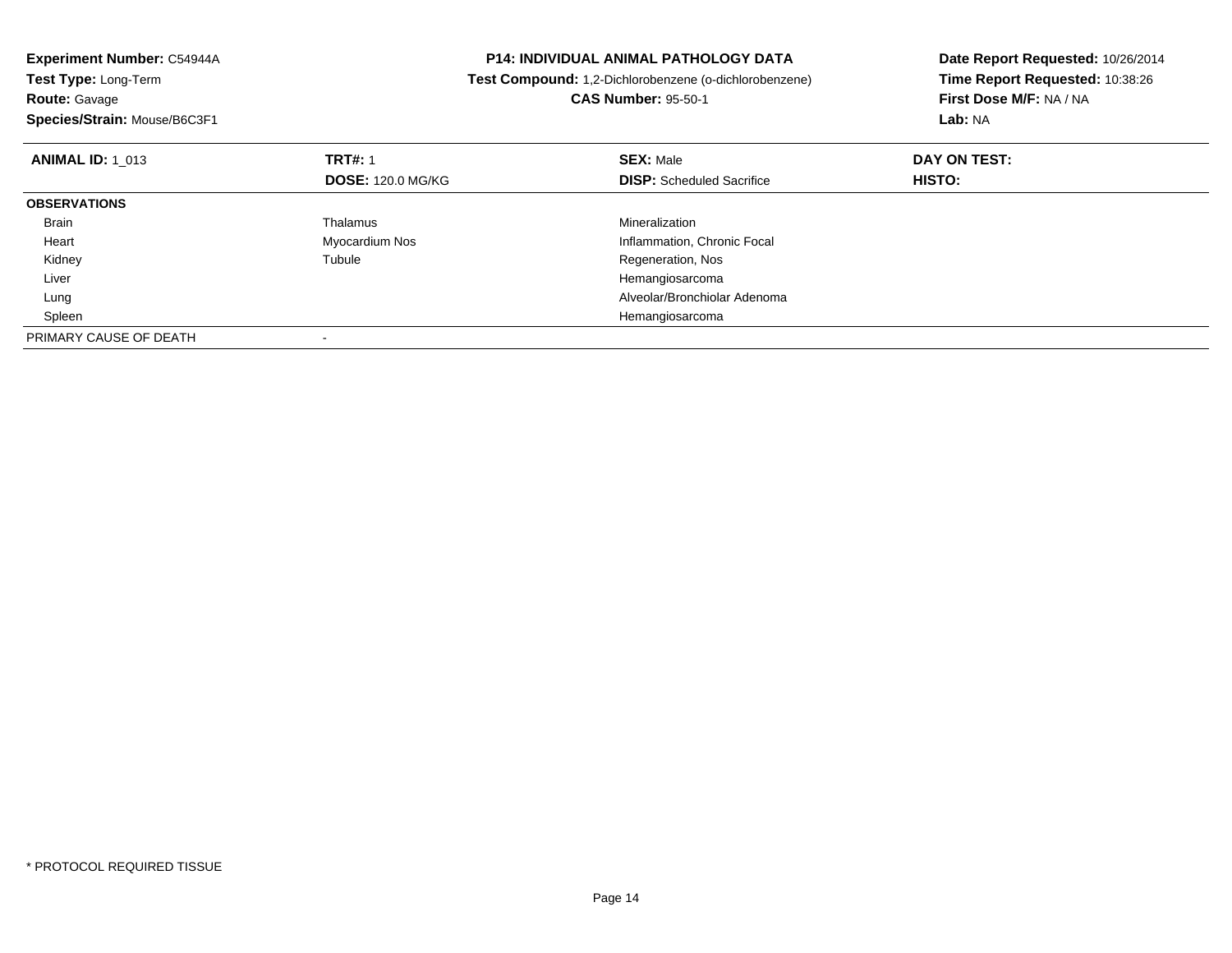| <b>Experiment Number: C54944A</b><br>Test Type: Long-Term<br><b>Route: Gavage</b> |                          | <b>P14: INDIVIDUAL ANIMAL PATHOLOGY DATA</b><br><b>Test Compound:</b> 1,2-Dichlorobenzene (o-dichlorobenzene)<br><b>CAS Number: 95-50-1</b> | Date Report Requested: 10/26/2014<br>Time Report Requested: 10:38:26<br>First Dose M/F: NA / NA |
|-----------------------------------------------------------------------------------|--------------------------|---------------------------------------------------------------------------------------------------------------------------------------------|-------------------------------------------------------------------------------------------------|
| Species/Strain: Mouse/B6C3F1                                                      |                          |                                                                                                                                             | Lab: NA                                                                                         |
| <b>ANIMAL ID: 1 014</b>                                                           | <b>TRT#: 1</b>           | <b>SEX: Male</b>                                                                                                                            | DAY ON TEST:                                                                                    |
|                                                                                   | <b>DOSE: 120.0 MG/KG</b> | <b>DISP:</b> Scheduled Sacrifice                                                                                                            | <b>HISTO:</b>                                                                                   |
| <b>OBSERVATIONS</b>                                                               |                          |                                                                                                                                             |                                                                                                 |
| Adrenal gland                                                                     | Cortex Nos               | Hyperplasia, Focal                                                                                                                          |                                                                                                 |
| <b>Brain</b>                                                                      | Thalamus                 | Mineralization                                                                                                                              |                                                                                                 |
| Kidney                                                                            | Tubule                   | Regeneration, Nos                                                                                                                           |                                                                                                 |
| Liver                                                                             | Hepatocytes              | Inflammation, Pyogranulomatous                                                                                                              |                                                                                                 |
| PRIMARY CAUSE OF DEATH                                                            |                          |                                                                                                                                             |                                                                                                 |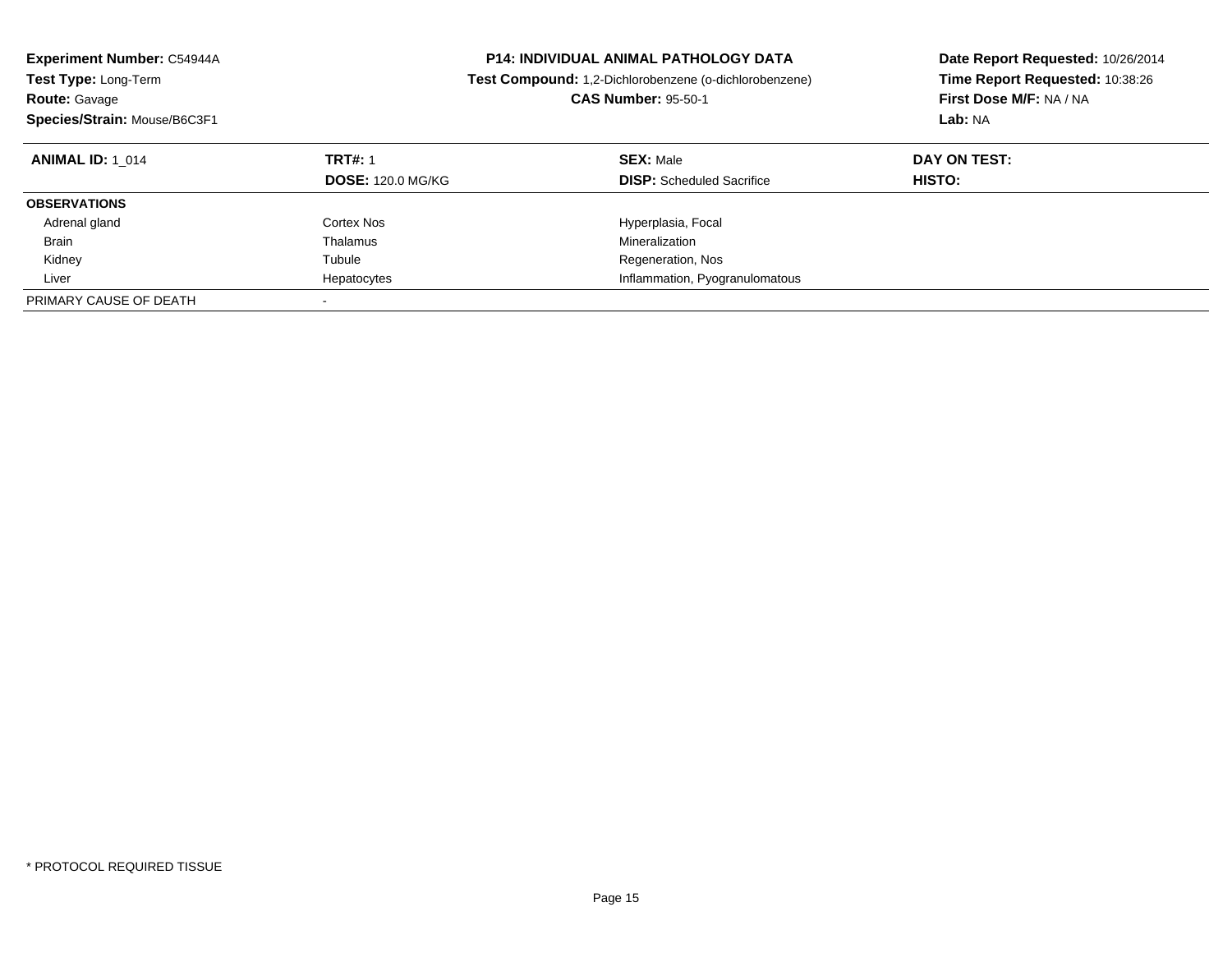**Experiment Number:** C54944A**Test Type:** Long-Term

**Route:** Gavage

**Species/Strain:** Mouse/B6C3F1

## **P14: INDIVIDUAL ANIMAL PATHOLOGY DATA**

## **Test Compound:** 1,2-Dichlorobenzene (o-dichlorobenzene)

**CAS Number:** 95-50-1

**Date Report Requested:** 10/26/2014**Time Report Requested:** 10:38:26**First Dose M/F:** NA / NA**Lab:** NA

| <b>ANIMAL ID: 1 015</b> | <b>TRT#: 1</b>           | <b>SEX: Male</b>                 | DAY ON TEST: |  |
|-------------------------|--------------------------|----------------------------------|--------------|--|
|                         | <b>DOSE: 120.0 MG/KG</b> | <b>DISP:</b> Scheduled Sacrifice | HISTO:       |  |
| <b>OBSERVATIONS</b>     |                          |                                  |              |  |
| Kidney                  | Tubule                   | Regeneration, Nos                |              |  |
| Liver                   |                          | Hepatocellular Carcinoma         |              |  |
|                         | Hepatocytes              | Inflammation, Acute/Chronic      |              |  |
| Lung                    |                          | Alveolar Macrophages             |              |  |
|                         |                          | Alveolar/Bronchiolar Carcinoma   |              |  |
|                         | Alveoli                  | Foreign Material, Nos            |              |  |
| Lymph node              | Mandibular Lymph Node    | Hyperplasia, Lymphoid            |              |  |
| Stomach                 | Mucosa                   | Adenocarcinoma, Nos              |              |  |
| PRIMARY CAUSE OF DEATH  |                          |                                  |              |  |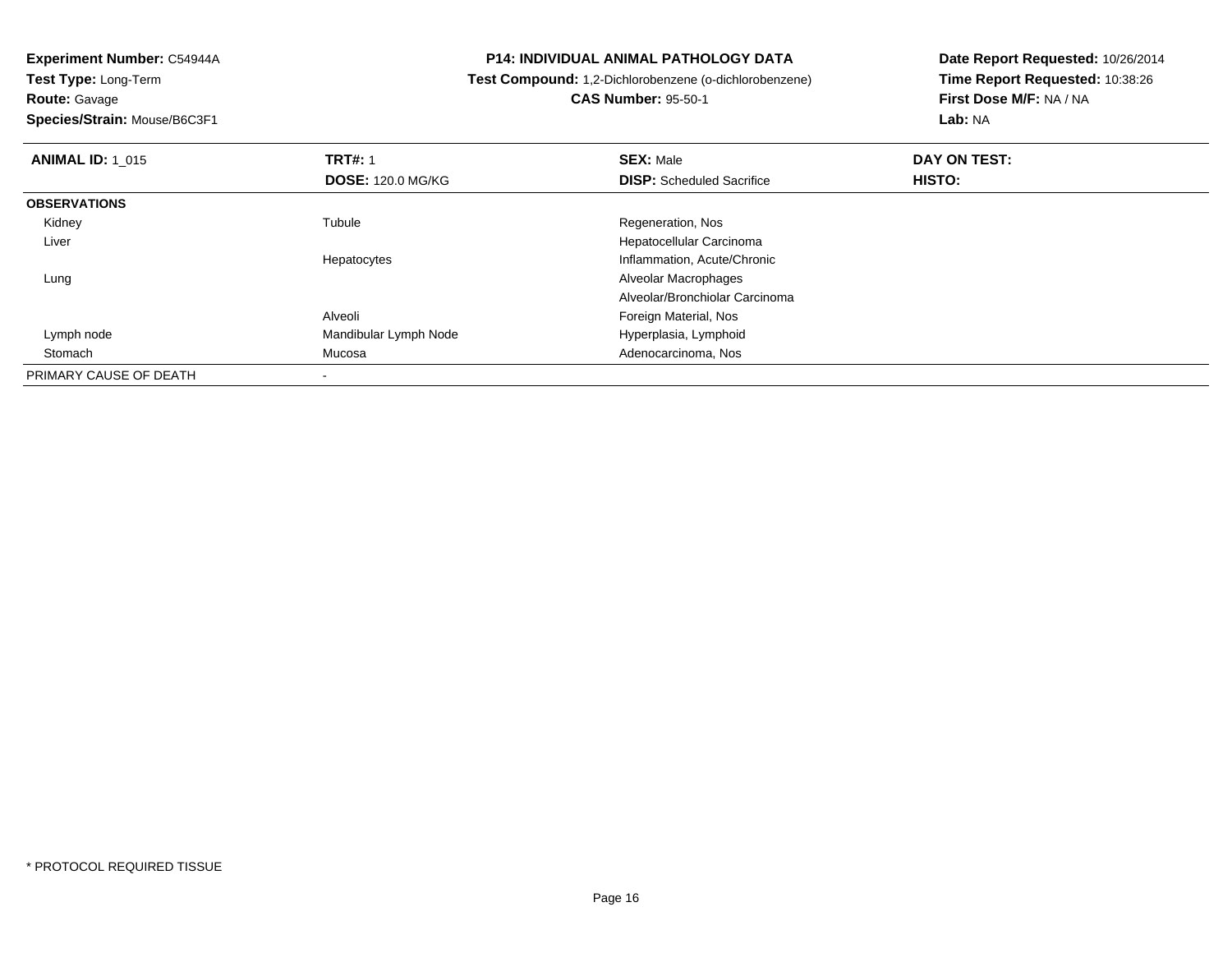| <b>Experiment Number: C54944A</b><br>Test Type: Long-Term<br><b>Route: Gavage</b><br>Species/Strain: Mouse/B6C3F1 |                          | <b>P14: INDIVIDUAL ANIMAL PATHOLOGY DATA</b><br><b>Test Compound:</b> 1,2-Dichlorobenzene (o-dichlorobenzene)<br><b>CAS Number: 95-50-1</b> | Date Report Requested: 10/26/2014<br>Time Report Requested: 10:38:26<br>First Dose M/F: NA / NA<br>Lab: NA |  |
|-------------------------------------------------------------------------------------------------------------------|--------------------------|---------------------------------------------------------------------------------------------------------------------------------------------|------------------------------------------------------------------------------------------------------------|--|
| <b>ANIMAL ID:</b> 1 016                                                                                           | <b>TRT#: 1</b>           | <b>SEX: Male</b>                                                                                                                            | DAY ON TEST:                                                                                               |  |
|                                                                                                                   | <b>DOSE: 120.0 MG/KG</b> | <b>DISP:</b> Moribund Sacrifice                                                                                                             | HISTO:                                                                                                     |  |
| <b>OBSERVATIONS</b>                                                                                               |                          |                                                                                                                                             |                                                                                                            |  |
| Lung                                                                                                              |                          | Alveolar/Bronchiolar Carcinoma                                                                                                              |                                                                                                            |  |
| PRIMARY CAUSE OF DEATH                                                                                            |                          |                                                                                                                                             |                                                                                                            |  |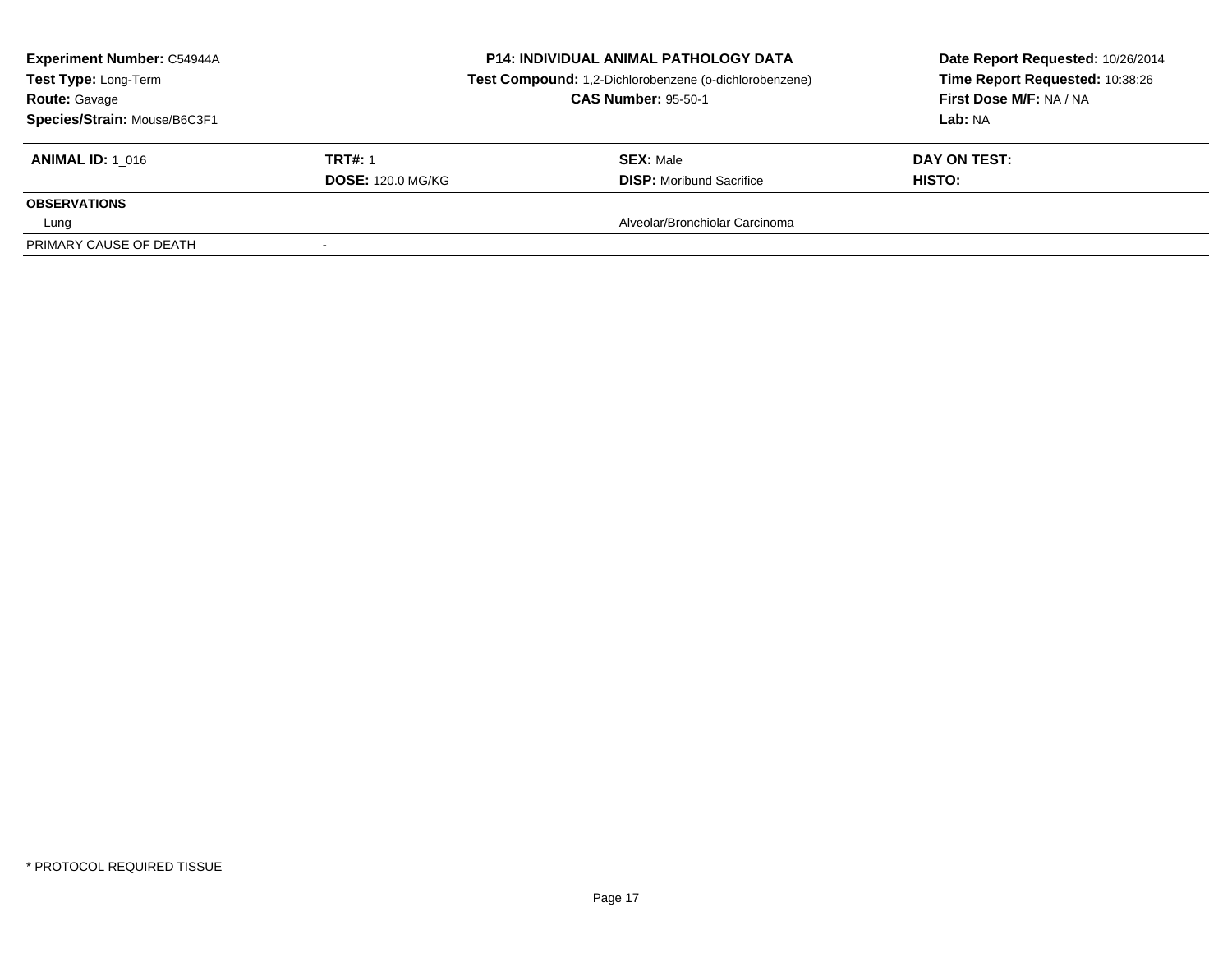| Experiment Number: C54944A<br>Test Type: Long-Term<br><b>Route: Gavage</b><br>Species/Strain: Mouse/B6C3F1 |                          | <b>P14: INDIVIDUAL ANIMAL PATHOLOGY DATA</b><br>Test Compound: 1,2-Dichlorobenzene (o-dichlorobenzene)<br><b>CAS Number: 95-50-1</b> | Date Report Requested: 10/26/2014<br>Time Report Requested: 10:38:26<br>First Dose M/F: NA / NA<br>Lab: NA |
|------------------------------------------------------------------------------------------------------------|--------------------------|--------------------------------------------------------------------------------------------------------------------------------------|------------------------------------------------------------------------------------------------------------|
| <b>ANIMAL ID: 1 017</b>                                                                                    | <b>TRT#: 1</b>           | <b>SEX: Male</b>                                                                                                                     | DAY ON TEST:                                                                                               |
|                                                                                                            | <b>DOSE: 120.0 MG/KG</b> | <b>DISP:</b> Scheduled Sacrifice                                                                                                     | HISTO:                                                                                                     |
| <b>OBSERVATIONS</b>                                                                                        |                          |                                                                                                                                      |                                                                                                            |
| Adrenal gland                                                                                              | Zona Glomerulosa         | Adenoma, Nos                                                                                                                         |                                                                                                            |
|                                                                                                            | Zona Fasciculata         | Hyperplasia, Focal                                                                                                                   |                                                                                                            |
| <b>Brain</b>                                                                                               | Thalamus                 | Mineralization                                                                                                                       |                                                                                                            |
| Kidney                                                                                                     | Tubule                   | Regeneration, Nos                                                                                                                    |                                                                                                            |
| Lung                                                                                                       |                          | Inflammation, Chronic Focal                                                                                                          |                                                                                                            |
| PRIMARY CAUSE OF DEATH                                                                                     |                          |                                                                                                                                      |                                                                                                            |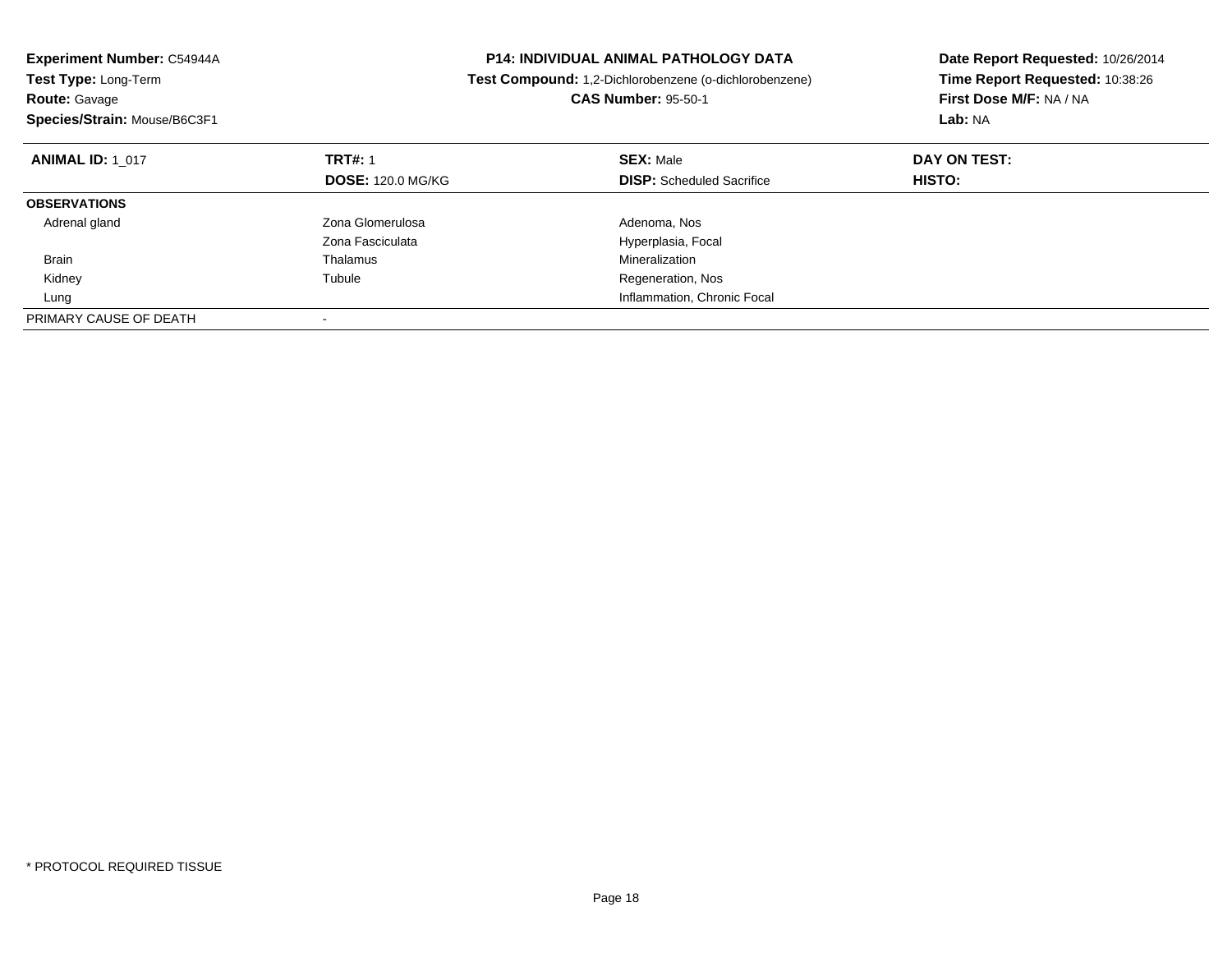| <b>Experiment Number: C54944A</b><br>Test Type: Long-Term<br><b>Route: Gavage</b><br>Species/Strain: Mouse/B6C3F1 | <b>P14: INDIVIDUAL ANIMAL PATHOLOGY DATA</b><br>Test Compound: 1,2-Dichlorobenzene (o-dichlorobenzene)<br><b>CAS Number: 95-50-1</b> |                                                      | Date Report Requested: 10/26/2014<br>Time Report Requested: 10:38:26<br>First Dose M/F: NA / NA<br>Lab: NA |
|-------------------------------------------------------------------------------------------------------------------|--------------------------------------------------------------------------------------------------------------------------------------|------------------------------------------------------|------------------------------------------------------------------------------------------------------------|
| <b>ANIMAL ID: 1 018</b>                                                                                           | <b>TRT#: 1</b><br><b>DOSE: 120.0 MG/KG</b>                                                                                           | <b>SEX: Male</b><br><b>DISP:</b> Scheduled Sacrifice | DAY ON TEST:<br>HISTO:                                                                                     |
| <b>OBSERVATIONS</b>                                                                                               |                                                                                                                                      |                                                      |                                                                                                            |
| Adrenal gland                                                                                                     | Zona Glomerulosa                                                                                                                     | Hyperplasia, Focal                                   |                                                                                                            |
| Kidney                                                                                                            | Tubule                                                                                                                               | Regeneration, Nos                                    |                                                                                                            |
| PRIMARY CAUSE OF DEATH                                                                                            |                                                                                                                                      |                                                      |                                                                                                            |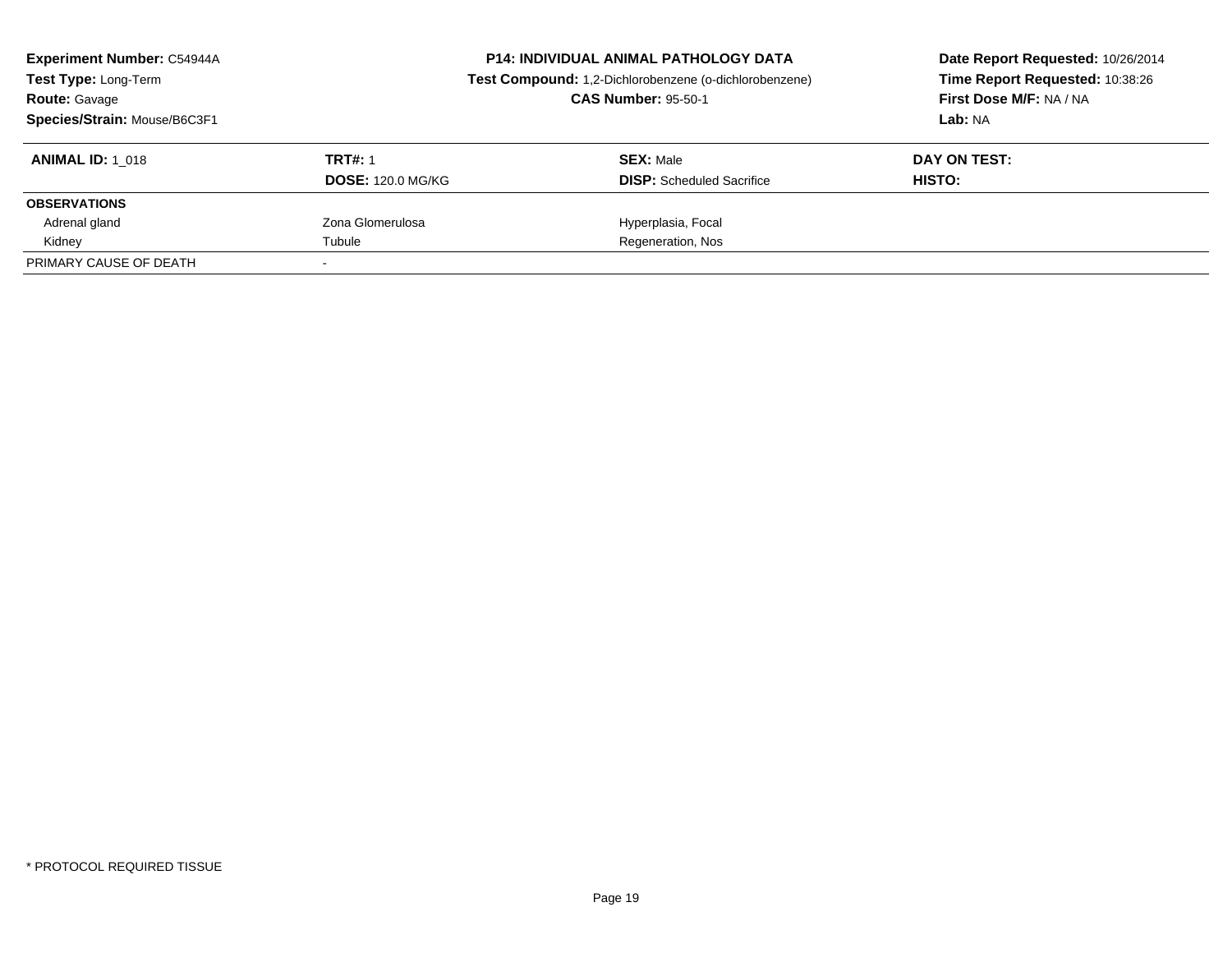| Experiment Number: C54944A   | <b>P14: INDIVIDUAL ANIMAL PATHOLOGY DATA</b> |                                                        | Date Report Requested: 10/26/2014 |  |
|------------------------------|----------------------------------------------|--------------------------------------------------------|-----------------------------------|--|
| Test Type: Long-Term         |                                              | Test Compound: 1,2-Dichlorobenzene (o-dichlorobenzene) | Time Report Requested: 10:38:26   |  |
| <b>Route: Gavage</b>         |                                              | <b>CAS Number: 95-50-1</b>                             | First Dose M/F: NA / NA           |  |
| Species/Strain: Mouse/B6C3F1 |                                              |                                                        | Lab: NA                           |  |
| <b>ANIMAL ID: 1 019</b>      | <b>TRT#: 1</b>                               | <b>SEX: Male</b>                                       | DAY ON TEST:                      |  |
|                              | <b>DOSE: 120.0 MG/KG</b>                     | <b>DISP:</b> Scheduled Sacrifice                       | <b>HISTO:</b>                     |  |
| <b>OBSERVATIONS</b>          |                                              |                                                        |                                   |  |
| Adrenal gland                | Cortex Nos                                   | <b>Focal Cellular Change</b>                           |                                   |  |
|                              |                                              | Pheochromocytoma                                       |                                   |  |
| <b>Brain</b>                 | Thalamus                                     | Mineralization                                         |                                   |  |
| Liver                        |                                              | Hepatocellular Carcinoma                               |                                   |  |
| Spleen                       | Red Pulp                                     | Hematopoiesis                                          |                                   |  |
| Unspecified                  | <b>Multiple Organs Nos</b>                   | Inflammation, Active Chronic                           |                                   |  |
| PRIMARY CAUSE OF DEATH       |                                              |                                                        |                                   |  |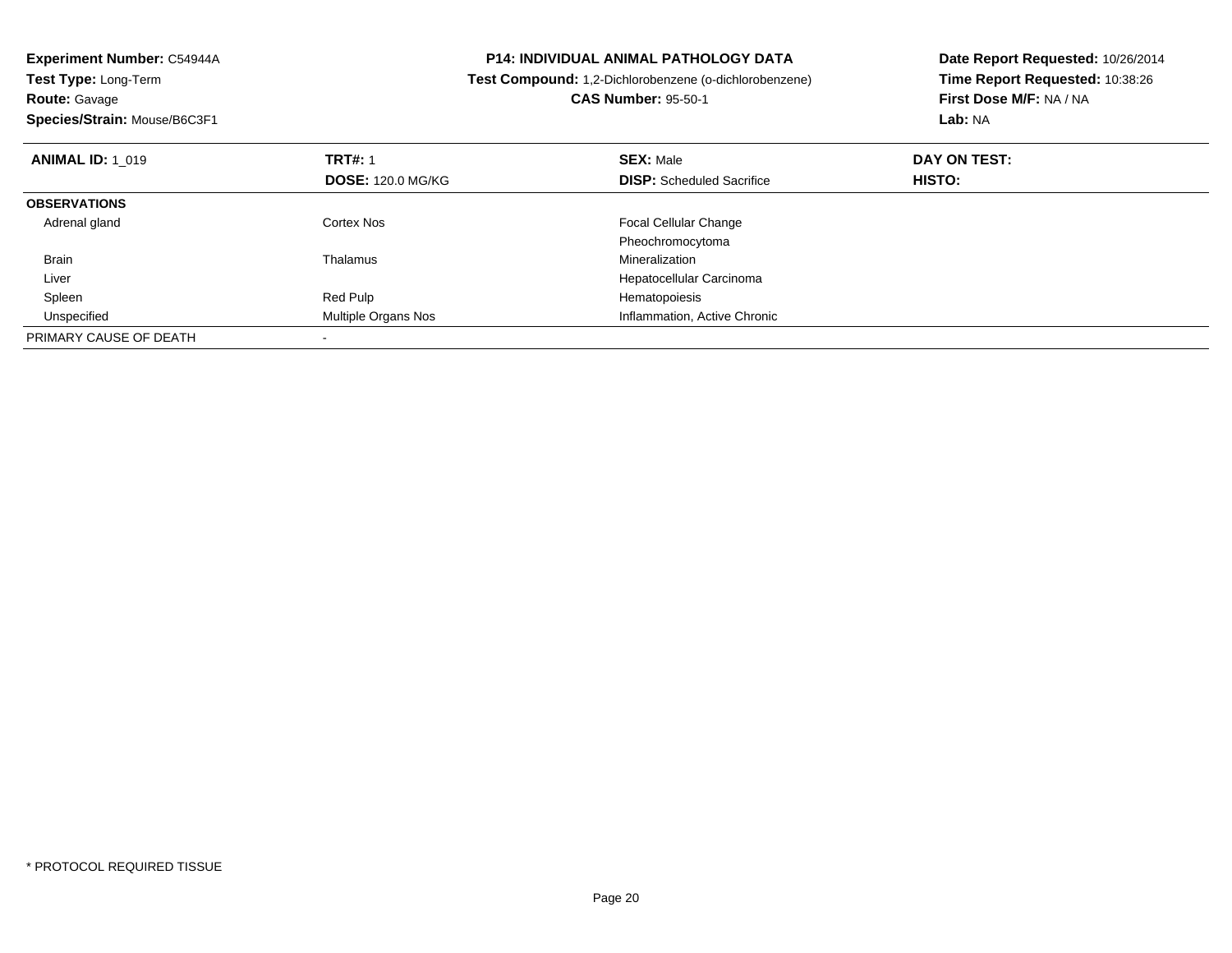| <b>Experiment Number: C54944A</b><br><b>Test Type: Long-Term</b><br><b>Route: Gavage</b><br>Species/Strain: Mouse/B6C3F1 |                                            | <b>P14: INDIVIDUAL ANIMAL PATHOLOGY DATA</b><br>Test Compound: 1,2-Dichlorobenzene (o-dichlorobenzene)<br><b>CAS Number: 95-50-1</b> | Date Report Requested: 10/26/2014<br>Time Report Requested: 10:38:26<br>First Dose M/F: NA / NA<br>Lab: NA |
|--------------------------------------------------------------------------------------------------------------------------|--------------------------------------------|--------------------------------------------------------------------------------------------------------------------------------------|------------------------------------------------------------------------------------------------------------|
| <b>ANIMAL ID:</b> 1 020                                                                                                  | <b>TRT#: 1</b><br><b>DOSE: 120.0 MG/KG</b> | <b>SEX: Male</b><br><b>DISP:</b> Scheduled Sacrifice                                                                                 | DAY ON TEST:<br>HISTO:                                                                                     |
| <b>OBSERVATIONS</b>                                                                                                      |                                            |                                                                                                                                      |                                                                                                            |
| Epididymis                                                                                                               |                                            | Granuloma, Spermatic                                                                                                                 |                                                                                                            |
| Liver                                                                                                                    |                                            | Hepatocellular Adenoma                                                                                                               |                                                                                                            |
| PRIMARY CAUSE OF DEATH                                                                                                   |                                            |                                                                                                                                      |                                                                                                            |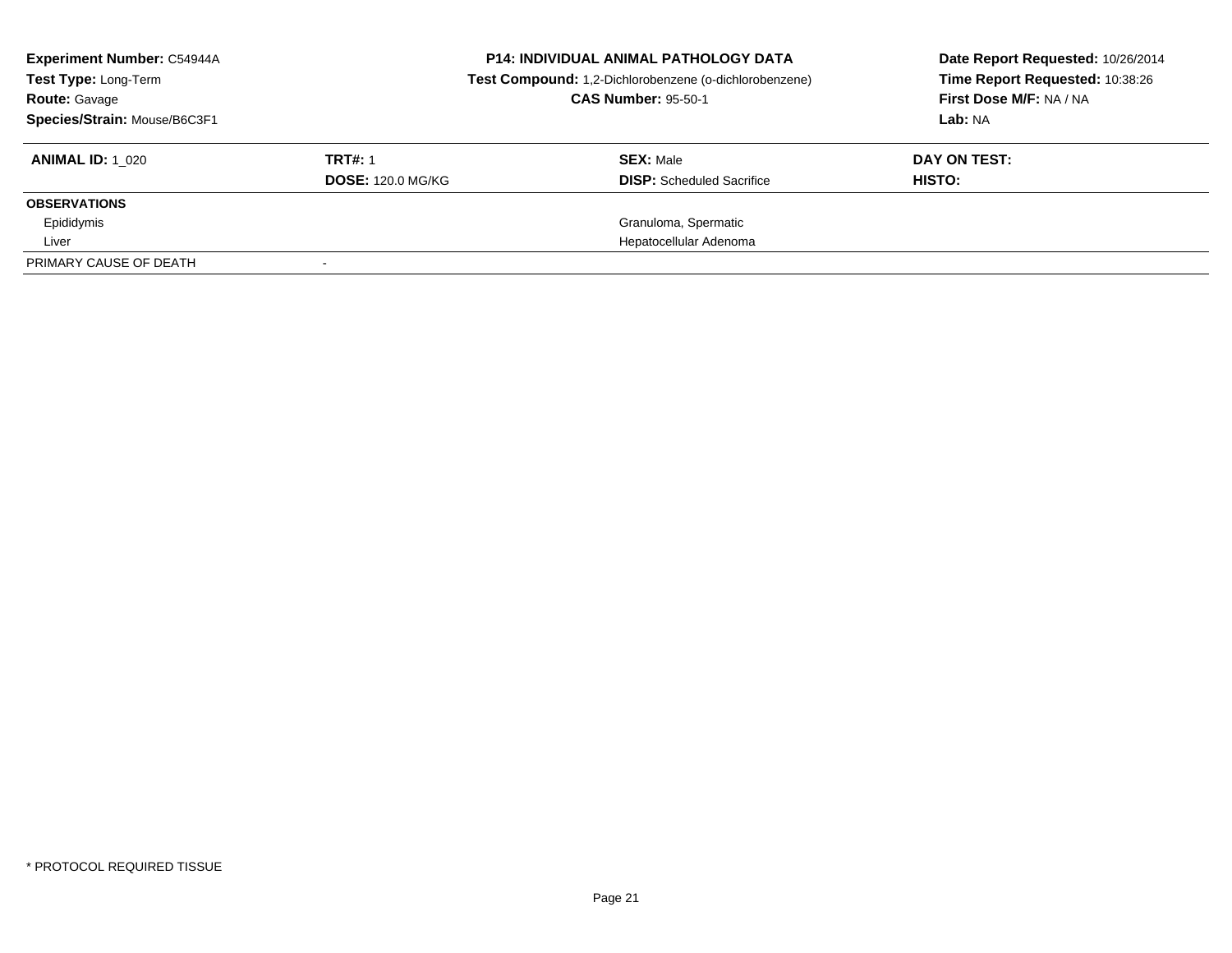| Experiment Number: C54944A<br>Test Type: Long-Term<br><b>Route: Gavage</b><br>Species/Strain: Mouse/B6C3F1 |                          | <b>P14: INDIVIDUAL ANIMAL PATHOLOGY DATA</b><br>Test Compound: 1,2-Dichlorobenzene (o-dichlorobenzene)<br><b>CAS Number: 95-50-1</b> | Date Report Requested: 10/26/2014<br>Time Report Requested: 10:38:26<br>First Dose M/F: NA / NA<br>Lab: NA |
|------------------------------------------------------------------------------------------------------------|--------------------------|--------------------------------------------------------------------------------------------------------------------------------------|------------------------------------------------------------------------------------------------------------|
| <b>ANIMAL ID: 1 021</b>                                                                                    | <b>TRT#: 1</b>           | <b>SEX: Male</b>                                                                                                                     | DAY ON TEST:                                                                                               |
|                                                                                                            | <b>DOSE: 120.0 MG/KG</b> | <b>DISP:</b> Scheduled Sacrifice                                                                                                     | HISTO:                                                                                                     |
| <b>OBSERVATIONS</b>                                                                                        |                          |                                                                                                                                      |                                                                                                            |
| Adrenal gland                                                                                              | Cortex Nos               | Hyperplasia, Focal                                                                                                                   |                                                                                                            |
|                                                                                                            |                          | Pheochromocytoma                                                                                                                     |                                                                                                            |
| <b>Brain</b>                                                                                               | Thalamus                 | Mineralization                                                                                                                       |                                                                                                            |
| Kidney                                                                                                     | Tubule                   | Regeneration, Nos                                                                                                                    |                                                                                                            |
| Unspecified                                                                                                |                          | Fibrosarcoma                                                                                                                         |                                                                                                            |
| PRIMARY CAUSE OF DEATH                                                                                     |                          |                                                                                                                                      |                                                                                                            |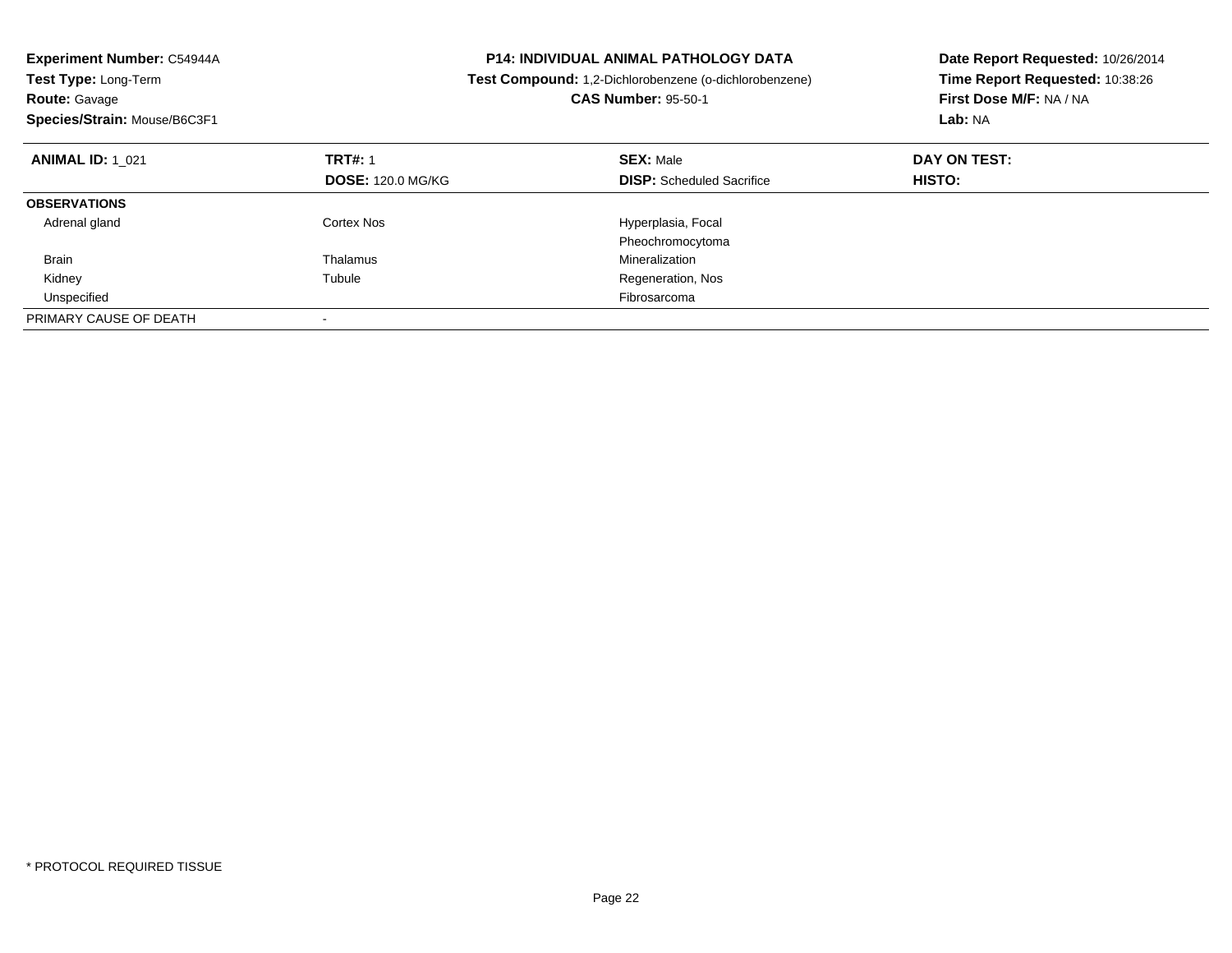| Experiment Number: C54944A   | <b>P14: INDIVIDUAL ANIMAL PATHOLOGY DATA</b> |                                                        | Date Report Requested: 10/26/2014 |
|------------------------------|----------------------------------------------|--------------------------------------------------------|-----------------------------------|
| Test Type: Long-Term         |                                              | Test Compound: 1,2-Dichlorobenzene (o-dichlorobenzene) | Time Report Requested: 10:38:26   |
| <b>Route: Gavage</b>         |                                              | <b>CAS Number: 95-50-1</b>                             | First Dose M/F: NA / NA           |
| Species/Strain: Mouse/B6C3F1 |                                              |                                                        | Lab: NA                           |
| <b>ANIMAL ID: 1 022</b>      | <b>TRT#: 1</b>                               | <b>SEX: Male</b>                                       | DAY ON TEST:                      |
|                              | <b>DOSE: 120.0 MG/KG</b>                     | <b>DISP:</b> Scheduled Sacrifice                       | HISTO:                            |
| <b>OBSERVATIONS</b>          |                                              |                                                        |                                   |
| Brain                        | Thalamus                                     | Mineralization                                         |                                   |
| Heart                        | Myocardium Nos                               | Perivasculitis                                         |                                   |
| Lung                         |                                              | Inflammation, Chronic Focal                            |                                   |
|                              |                                              | Metaplasia, Squamous                                   |                                   |
| Spleen                       | Red Pulp                                     | Hematopoiesis                                          |                                   |
| Unspecified                  |                                              | Rhabdomyosarcoma                                       |                                   |
| PRIMARY CAUSE OF DEATH       |                                              |                                                        |                                   |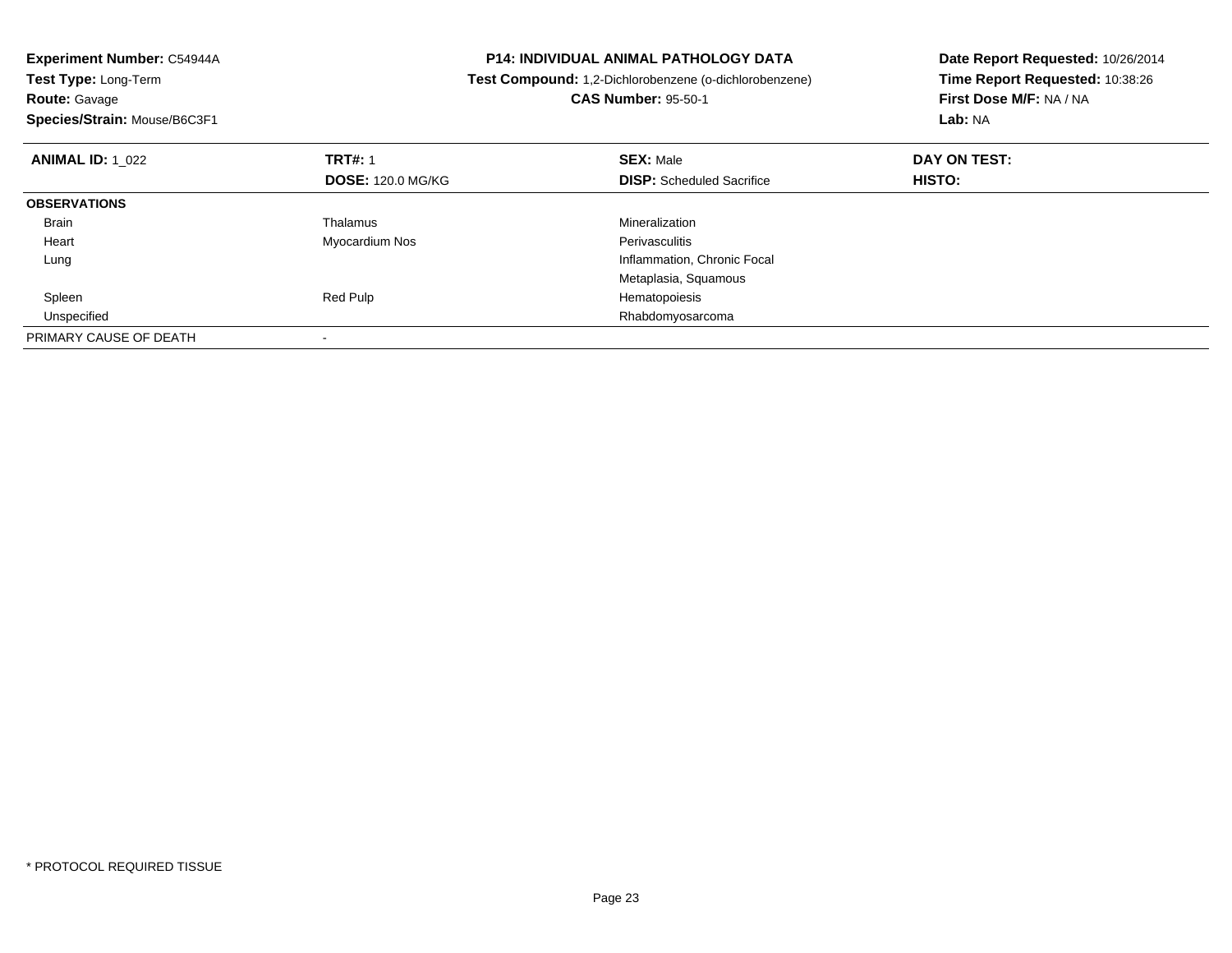| <b>Experiment Number: C54944A</b><br>Test Type: Long-Term<br><b>Route: Gavage</b><br>Species/Strain: Mouse/B6C3F1 |                                            | <b>P14: INDIVIDUAL ANIMAL PATHOLOGY DATA</b><br>Test Compound: 1,2-Dichlorobenzene (o-dichlorobenzene)<br><b>CAS Number: 95-50-1</b> | Date Report Requested: 10/26/2014<br>Time Report Requested: 10:38:26<br>First Dose M/F: NA / NA<br>Lab: NA |
|-------------------------------------------------------------------------------------------------------------------|--------------------------------------------|--------------------------------------------------------------------------------------------------------------------------------------|------------------------------------------------------------------------------------------------------------|
| <b>ANIMAL ID: 1 023</b>                                                                                           | <b>TRT#: 1</b><br><b>DOSE: 120.0 MG/KG</b> | <b>SEX: Male</b><br><b>DISP:</b> Scheduled Sacrifice                                                                                 | DAY ON TEST:<br>HISTO:                                                                                     |
| <b>OBSERVATIONS</b>                                                                                               |                                            |                                                                                                                                      |                                                                                                            |
| Adrenal gland                                                                                                     |                                            | Cortical Adenoma                                                                                                                     |                                                                                                            |
|                                                                                                                   | Cortex Nos                                 | Hyperplasia, Focal                                                                                                                   |                                                                                                            |
|                                                                                                                   | Medulla                                    | Hyperplasia, Nos                                                                                                                     |                                                                                                            |
| <b>Brain</b>                                                                                                      | Thalamus                                   | Mineralization                                                                                                                       |                                                                                                            |
| PRIMARY CAUSE OF DEATH                                                                                            | $\,$                                       |                                                                                                                                      |                                                                                                            |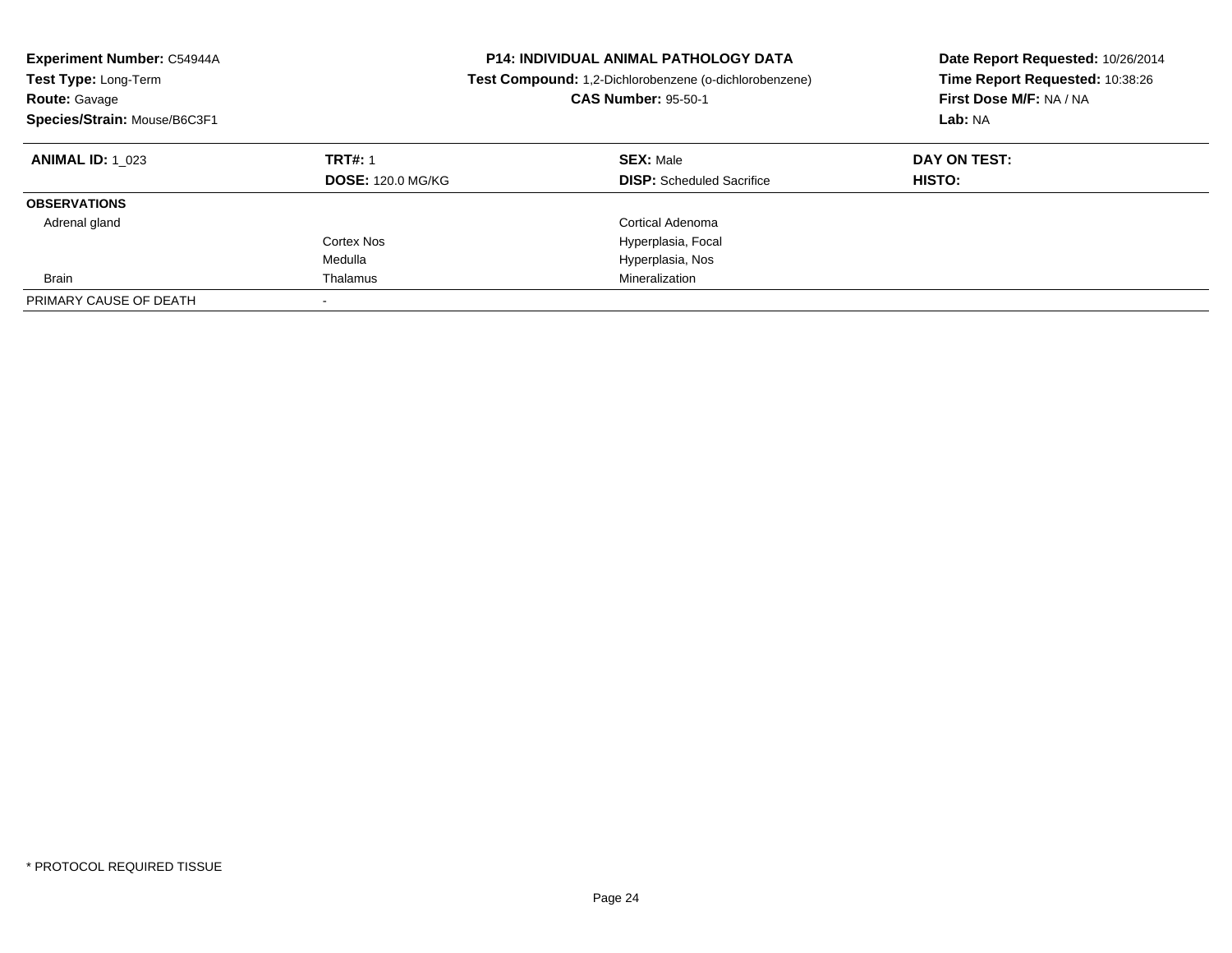| <b>Experiment Number: C54944A</b><br>Test Type: Long-Term<br><b>Route: Gavage</b><br>Species/Strain: Mouse/B6C3F1 |                                            | <b>P14: INDIVIDUAL ANIMAL PATHOLOGY DATA</b><br>Test Compound: 1,2-Dichlorobenzene (o-dichlorobenzene)<br><b>CAS Number: 95-50-1</b> | Date Report Requested: 10/26/2014<br>Time Report Requested: 10:38:26<br>First Dose M/F: NA / NA<br>Lab: NA |  |
|-------------------------------------------------------------------------------------------------------------------|--------------------------------------------|--------------------------------------------------------------------------------------------------------------------------------------|------------------------------------------------------------------------------------------------------------|--|
| <b>ANIMAL ID:</b> 1 024                                                                                           | <b>TRT#: 1</b><br><b>DOSE: 120.0 MG/KG</b> | <b>SEX: Male</b><br><b>DISP:</b> Scheduled Sacrifice                                                                                 | DAY ON TEST:<br><b>HISTO:</b>                                                                              |  |
| <b>OBSERVATIONS</b>                                                                                               |                                            |                                                                                                                                      |                                                                                                            |  |
| Adrenal gland                                                                                                     | Medulla                                    | Hyperplasia, Nos                                                                                                                     |                                                                                                            |  |
| Liver                                                                                                             |                                            | Hepatocellular Carcinoma                                                                                                             |                                                                                                            |  |
| Lung                                                                                                              |                                            | Hepatocellular Carcinoma, Metastatic                                                                                                 |                                                                                                            |  |
| PRIMARY CAUSE OF DEATH                                                                                            |                                            |                                                                                                                                      |                                                                                                            |  |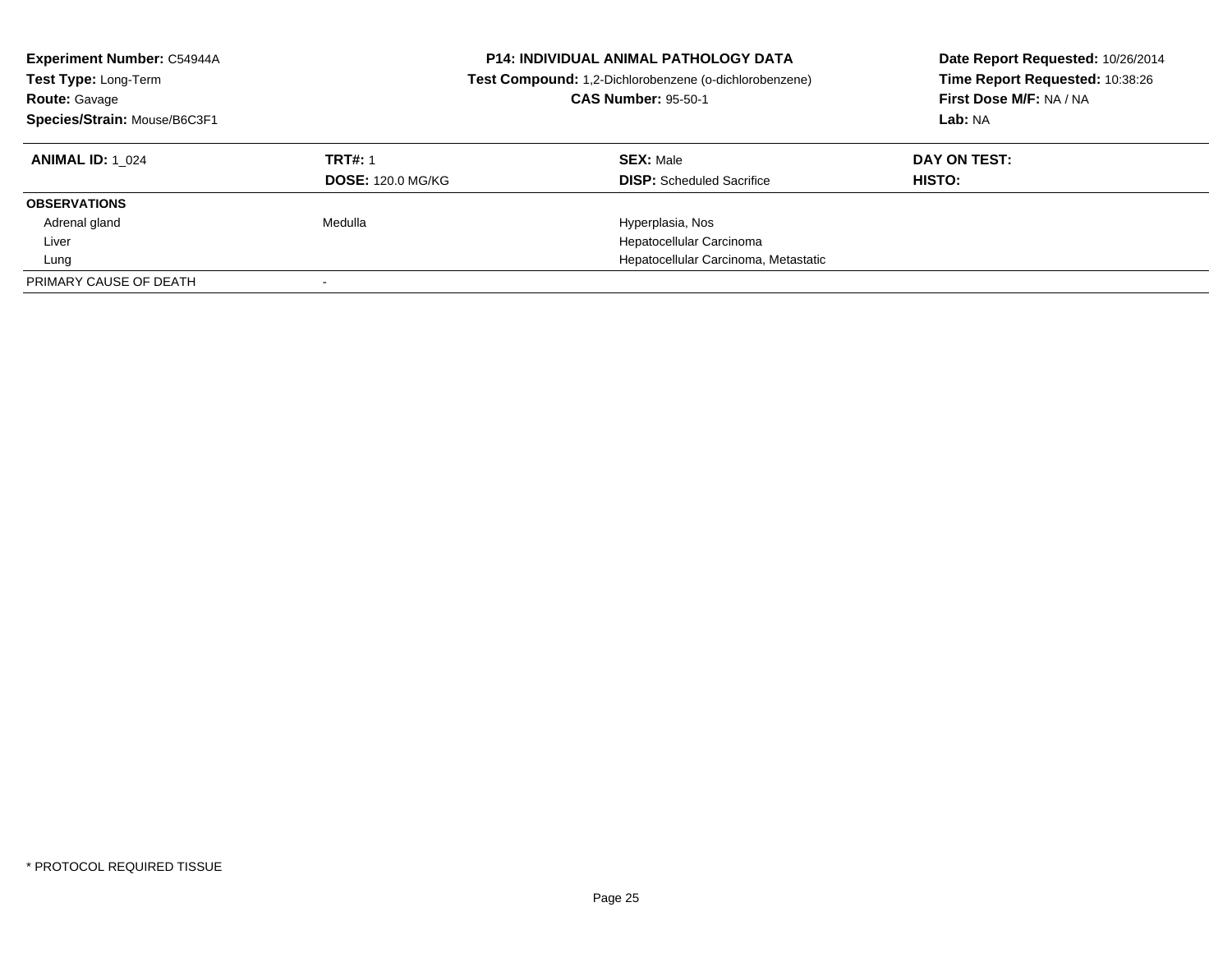| <b>Experiment Number: C54944A</b><br>Test Type: Long-Term<br><b>Route: Gavage</b><br>Species/Strain: Mouse/B6C3F1 |                          | <b>P14: INDIVIDUAL ANIMAL PATHOLOGY DATA</b><br><b>Test Compound:</b> 1,2-Dichlorobenzene (o-dichlorobenzene)<br><b>CAS Number: 95-50-1</b> | Date Report Requested: 10/26/2014<br>Time Report Requested: 10:38:26<br>First Dose M/F: NA / NA<br>Lab: NA |  |
|-------------------------------------------------------------------------------------------------------------------|--------------------------|---------------------------------------------------------------------------------------------------------------------------------------------|------------------------------------------------------------------------------------------------------------|--|
| <b>ANIMAL ID: 1 025</b>                                                                                           | <b>TRT#: 1</b>           | <b>SEX: Male</b>                                                                                                                            | DAY ON TEST:                                                                                               |  |
|                                                                                                                   | <b>DOSE: 120.0 MG/KG</b> | <b>DISP:</b> Scheduled Sacrifice                                                                                                            | HISTO:                                                                                                     |  |
| <b>OBSERVATIONS</b>                                                                                               |                          |                                                                                                                                             |                                                                                                            |  |
| Lung                                                                                                              |                          | Alveolar/Bronchiolar Carcinoma                                                                                                              |                                                                                                            |  |
| PRIMARY CAUSE OF DEATH                                                                                            |                          |                                                                                                                                             |                                                                                                            |  |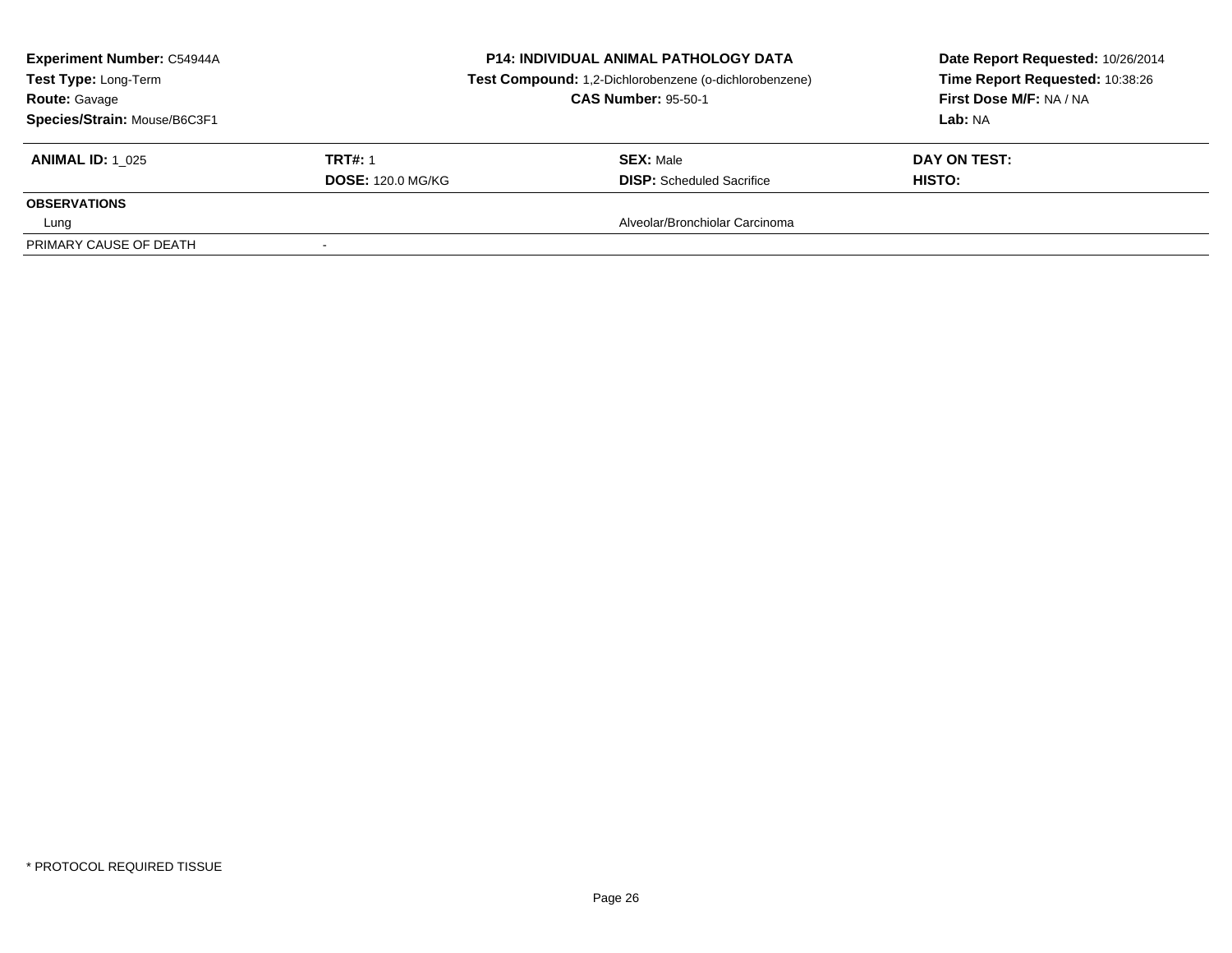| <b>Experiment Number: C54944A</b><br>Test Type: Long-Term<br><b>Route: Gavage</b><br>Species/Strain: Mouse/B6C3F1 |                                            | <b>P14: INDIVIDUAL ANIMAL PATHOLOGY DATA</b><br>Test Compound: 1,2-Dichlorobenzene (o-dichlorobenzene)<br><b>CAS Number: 95-50-1</b> | Date Report Requested: 10/26/2014<br>Time Report Requested: 10:38:26<br>First Dose M/F: NA / NA<br>Lab: NA |
|-------------------------------------------------------------------------------------------------------------------|--------------------------------------------|--------------------------------------------------------------------------------------------------------------------------------------|------------------------------------------------------------------------------------------------------------|
| <b>ANIMAL ID: 1 026</b>                                                                                           | <b>TRT#: 1</b><br><b>DOSE: 120.0 MG/KG</b> | <b>SEX: Male</b><br><b>DISP:</b> Scheduled Sacrifice                                                                                 | DAY ON TEST:<br><b>HISTO:</b>                                                                              |
| <b>OBSERVATIONS</b>                                                                                               |                                            |                                                                                                                                      |                                                                                                            |
| <b>Brain</b>                                                                                                      | Thalamus                                   | Mineralization                                                                                                                       |                                                                                                            |
| Kidney                                                                                                            | Cortex                                     | Inflammation, Chronic Focal                                                                                                          |                                                                                                            |
|                                                                                                                   | Tubule                                     | Mineralization                                                                                                                       |                                                                                                            |
| Liver                                                                                                             |                                            | Hepatocellular Carcinoma                                                                                                             |                                                                                                            |
| PRIMARY CAUSE OF DEATH                                                                                            |                                            |                                                                                                                                      |                                                                                                            |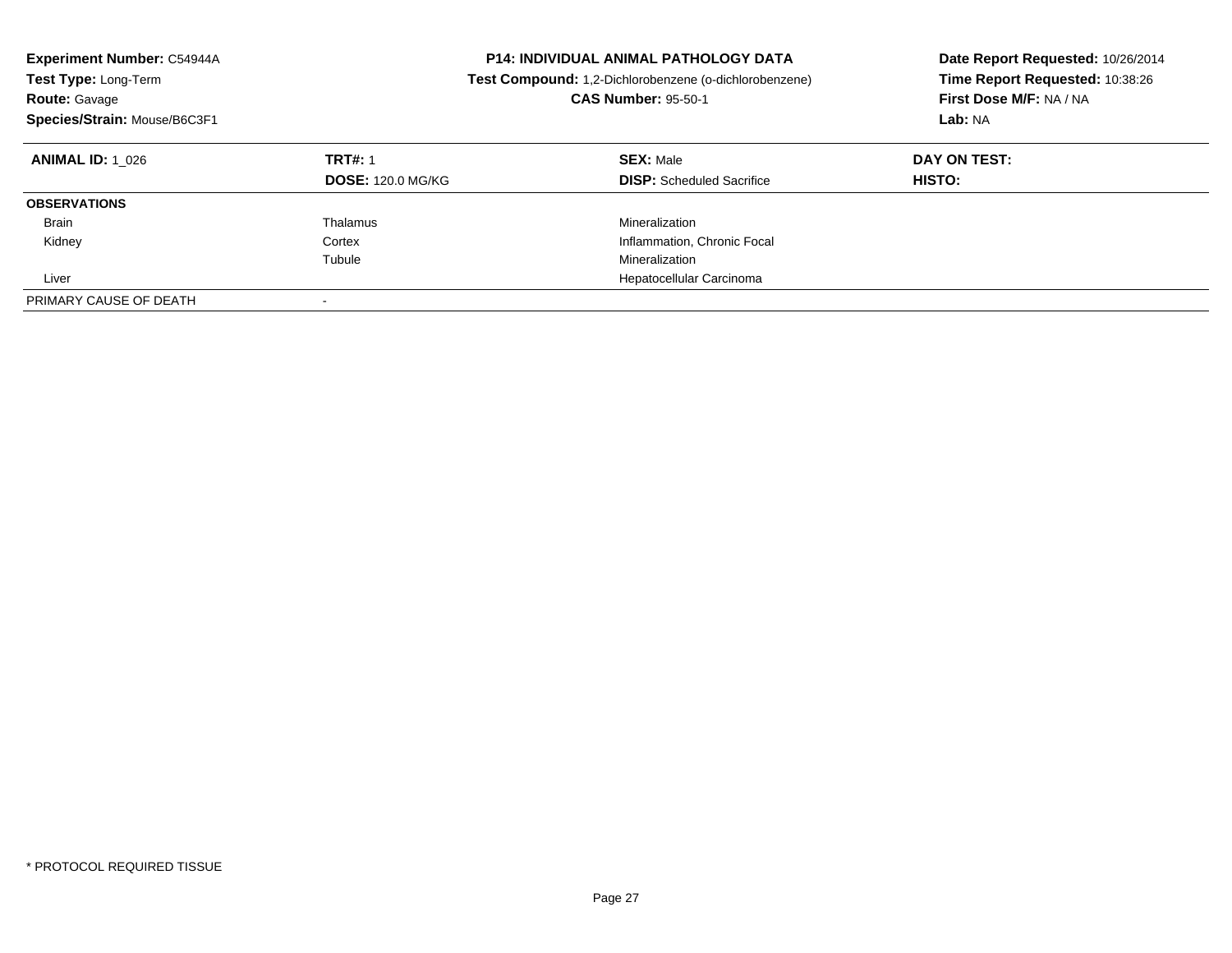| <b>Experiment Number: C54944A</b><br><b>Test Type: Long-Term</b><br><b>Route: Gavage</b><br>Species/Strain: Mouse/B6C3F1 | <b>P14: INDIVIDUAL ANIMAL PATHOLOGY DATA</b><br><b>Test Compound:</b> 1,2-Dichlorobenzene (o-dichlorobenzene)<br><b>CAS Number: 95-50-1</b> |                                                | Date Report Requested: 10/26/2014<br>Time Report Requested: 10:38:26<br>First Dose M/F: NA / NA<br>Lab: NA |
|--------------------------------------------------------------------------------------------------------------------------|---------------------------------------------------------------------------------------------------------------------------------------------|------------------------------------------------|------------------------------------------------------------------------------------------------------------|
| <b>ANIMAL ID: 1 027</b>                                                                                                  | <b>TRT#: 1</b><br><b>DOSE: 120.0 MG/KG</b>                                                                                                  | <b>SEX: Male</b><br><b>DISP:</b> Natural Death | DAY ON TEST:<br>HISTO:                                                                                     |
| <b>OBSERVATIONS</b>                                                                                                      |                                                                                                                                             |                                                |                                                                                                            |
| Adrenal gland                                                                                                            | Cortex Nos                                                                                                                                  | Hyperplasia, Focal                             |                                                                                                            |
| Prostate                                                                                                                 |                                                                                                                                             | Inflammation, Acute                            |                                                                                                            |
| Spleen                                                                                                                   | <b>Follicles</b>                                                                                                                            | Necrosis, Nos                                  |                                                                                                            |
| Thymus                                                                                                                   | Lymphocytes                                                                                                                                 | Necrosis, Nos                                  |                                                                                                            |
| PRIMARY CAUSE OF DEATH                                                                                                   | $\overline{\phantom{a}}$                                                                                                                    |                                                |                                                                                                            |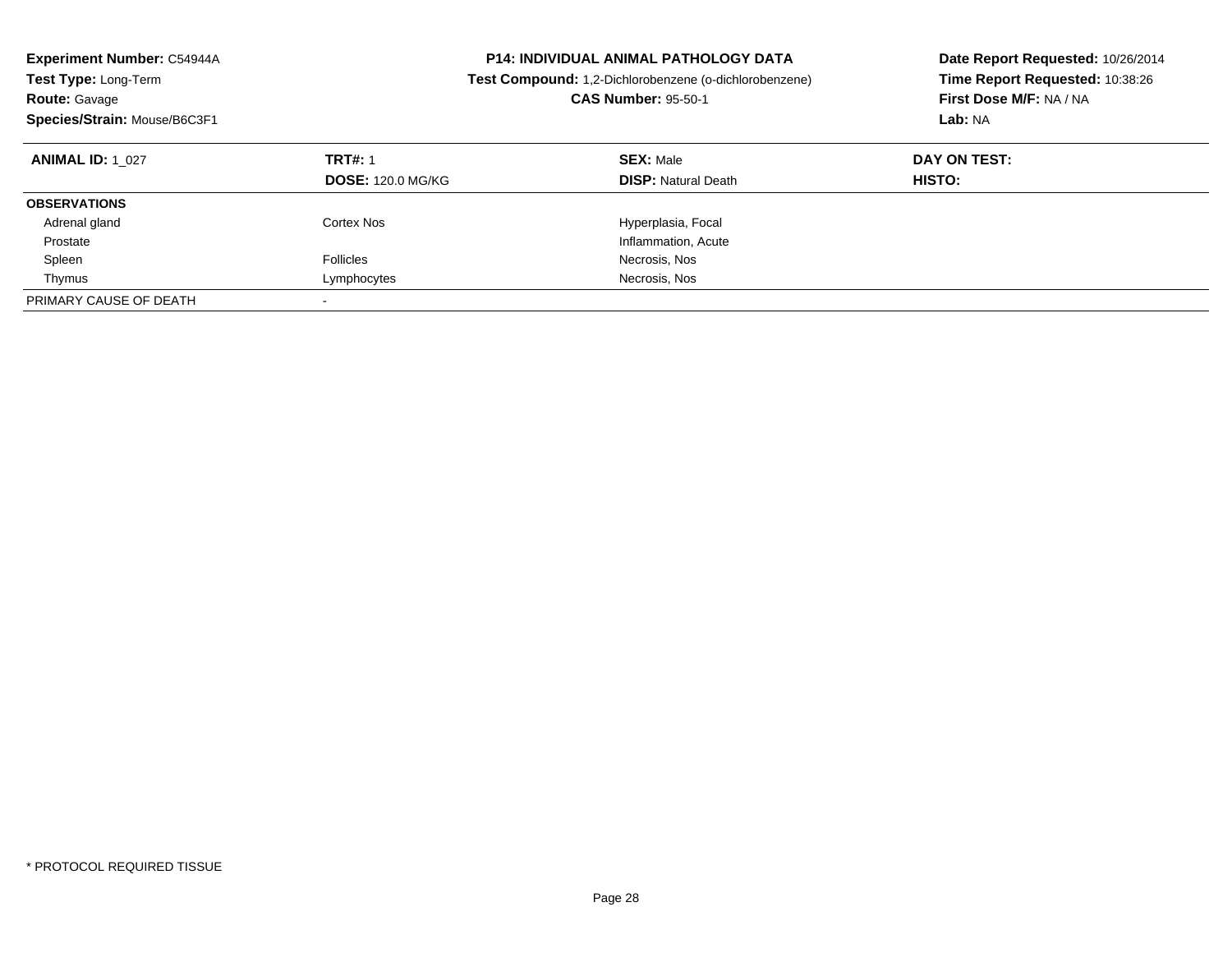| <b>Experiment Number: C54944A</b><br>Test Type: Long-Term<br><b>Route: Gavage</b><br>Species/Strain: Mouse/B6C3F1 |                                            | <b>P14: INDIVIDUAL ANIMAL PATHOLOGY DATA</b><br>Test Compound: 1,2-Dichlorobenzene (o-dichlorobenzene)<br><b>CAS Number: 95-50-1</b> | Date Report Requested: 10/26/2014<br>Time Report Requested: 10:38:26<br>First Dose M/F: NA / NA<br>Lab: NA |  |
|-------------------------------------------------------------------------------------------------------------------|--------------------------------------------|--------------------------------------------------------------------------------------------------------------------------------------|------------------------------------------------------------------------------------------------------------|--|
| <b>ANIMAL ID: 1 028</b>                                                                                           | <b>TRT#: 1</b><br><b>DOSE: 120.0 MG/KG</b> | <b>SEX: Male</b><br><b>DISP:</b> Scheduled Sacrifice                                                                                 | DAY ON TEST:<br><b>HISTO:</b>                                                                              |  |
| <b>OBSERVATIONS</b>                                                                                               |                                            |                                                                                                                                      |                                                                                                            |  |
| <b>Brain</b>                                                                                                      | Thalamus                                   | Mineralization                                                                                                                       |                                                                                                            |  |
| Heart                                                                                                             | Rt. Ventricle                              | Hemangioma                                                                                                                           |                                                                                                            |  |
| Kidney                                                                                                            | Tubule                                     | Regeneration, Nos                                                                                                                    |                                                                                                            |  |
| Spleen                                                                                                            | Red Pulp                                   | Hematopoiesis                                                                                                                        |                                                                                                            |  |
| PRIMARY CAUSE OF DEATH                                                                                            |                                            |                                                                                                                                      |                                                                                                            |  |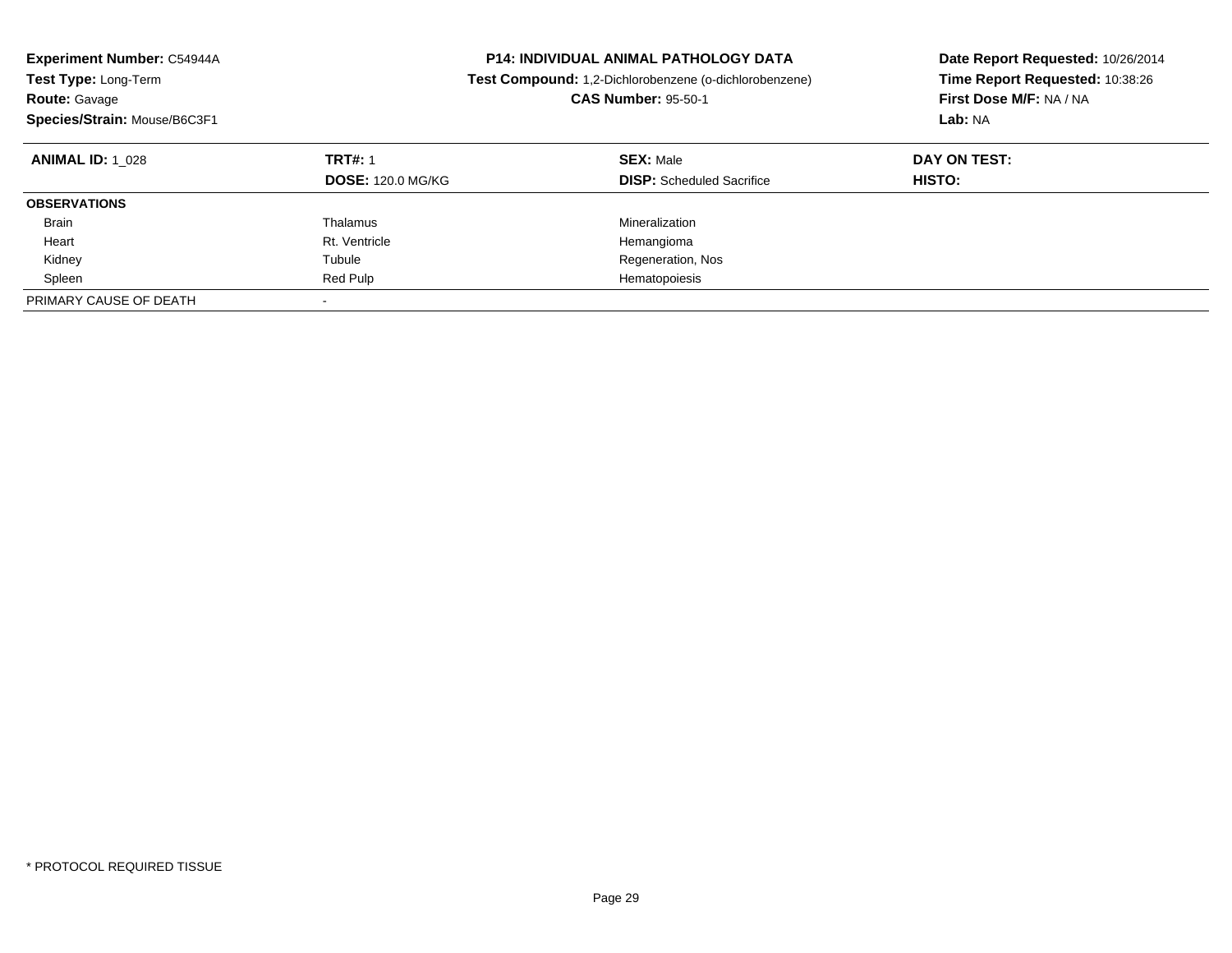**Experiment Number:** C54944A**Test Type:** Long-Term**Route:** Gavage **Species/Strain:** Mouse/B6C3F1**P14: INDIVIDUAL ANIMAL PATHOLOGY DATA Test Compound:** 1,2-Dichlorobenzene (o-dichlorobenzene)**CAS Number:** 95-50-1**Date Report Requested:** 10/26/2014**Time Report Requested:** 10:38:26**First Dose M/F:** NA / NA**Lab:** NA**ANIMAL ID:** 1\_029**9 TRT#:** 1 **SEX:** Male **SEX:** Male **DAY ON TEST: DOSE:** 120.0 MG/KG**DISP:** Natural Death **HISTO: OBSERVATIONS** KidneyPelvis **Pelvis Pelvis Pelvis Pelvis Pelvis Pelvis Pelvis Pelvis Pelvis Pelvis Pelvis Pelvis Pelvis Pelvis Pelvis Pelvis Pelvis Pelvis Pelvis Pelvis Pelvis Pelvis Pelvis Pelvis**  Liver Hepatocytes Necrosis, Focal Lung Leukocytosis, Nos Penis Inflammation, Acute Diffuse SpleenFollicles **Depletion, Lymphoid**  Urethra Inflammation, Acute Diffuse PRIMARY CAUSE OF DEATH-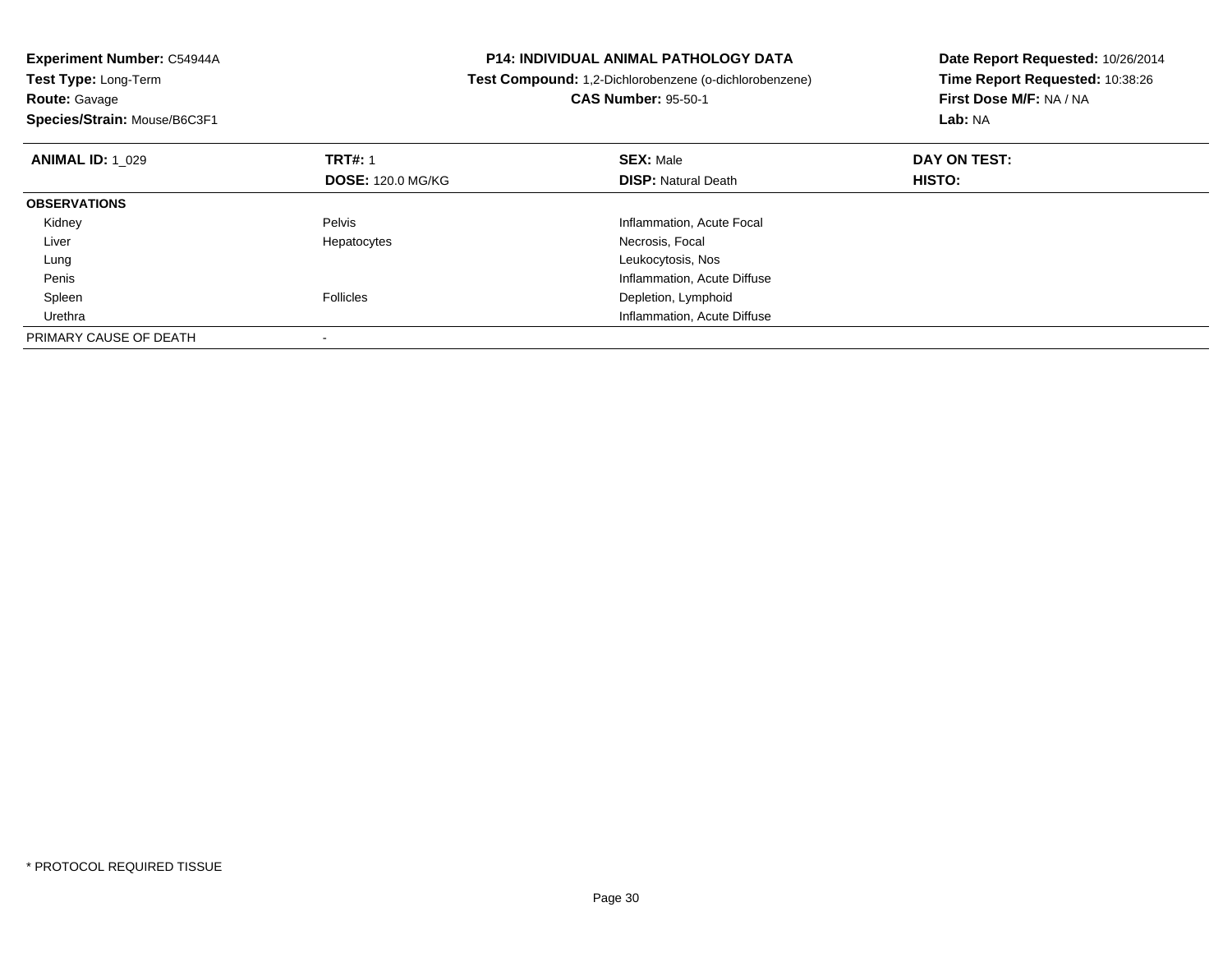| <b>Experiment Number: C54944A</b><br>Test Type: Long-Term<br><b>Route: Gavage</b><br>Species/Strain: Mouse/B6C3F1 |                                            | <b>P14: INDIVIDUAL ANIMAL PATHOLOGY DATA</b><br>Test Compound: 1,2-Dichlorobenzene (o-dichlorobenzene)<br><b>CAS Number: 95-50-1</b> | Date Report Requested: 10/26/2014<br>Time Report Requested: 10:38:26<br>First Dose M/F: NA / NA<br>Lab: NA |  |
|-------------------------------------------------------------------------------------------------------------------|--------------------------------------------|--------------------------------------------------------------------------------------------------------------------------------------|------------------------------------------------------------------------------------------------------------|--|
| <b>ANIMAL ID: 1 030</b>                                                                                           | <b>TRT#: 1</b><br><b>DOSE: 120.0 MG/KG</b> | <b>SEX: Male</b><br><b>DISP:</b> Moribund Sacrifice                                                                                  | DAY ON TEST:<br>HISTO:                                                                                     |  |
| <b>OBSERVATIONS</b>                                                                                               |                                            |                                                                                                                                      |                                                                                                            |  |
| <b>Brain</b>                                                                                                      | Thalamus                                   | Mineralization                                                                                                                       |                                                                                                            |  |
| Kidney                                                                                                            | Tubule                                     | Cytoplasmic Vacuolization                                                                                                            |                                                                                                            |  |
| Liver                                                                                                             | Hepatocytes                                | Necrosis, Focal                                                                                                                      |                                                                                                            |  |
| PRIMARY CAUSE OF DEATH                                                                                            |                                            |                                                                                                                                      |                                                                                                            |  |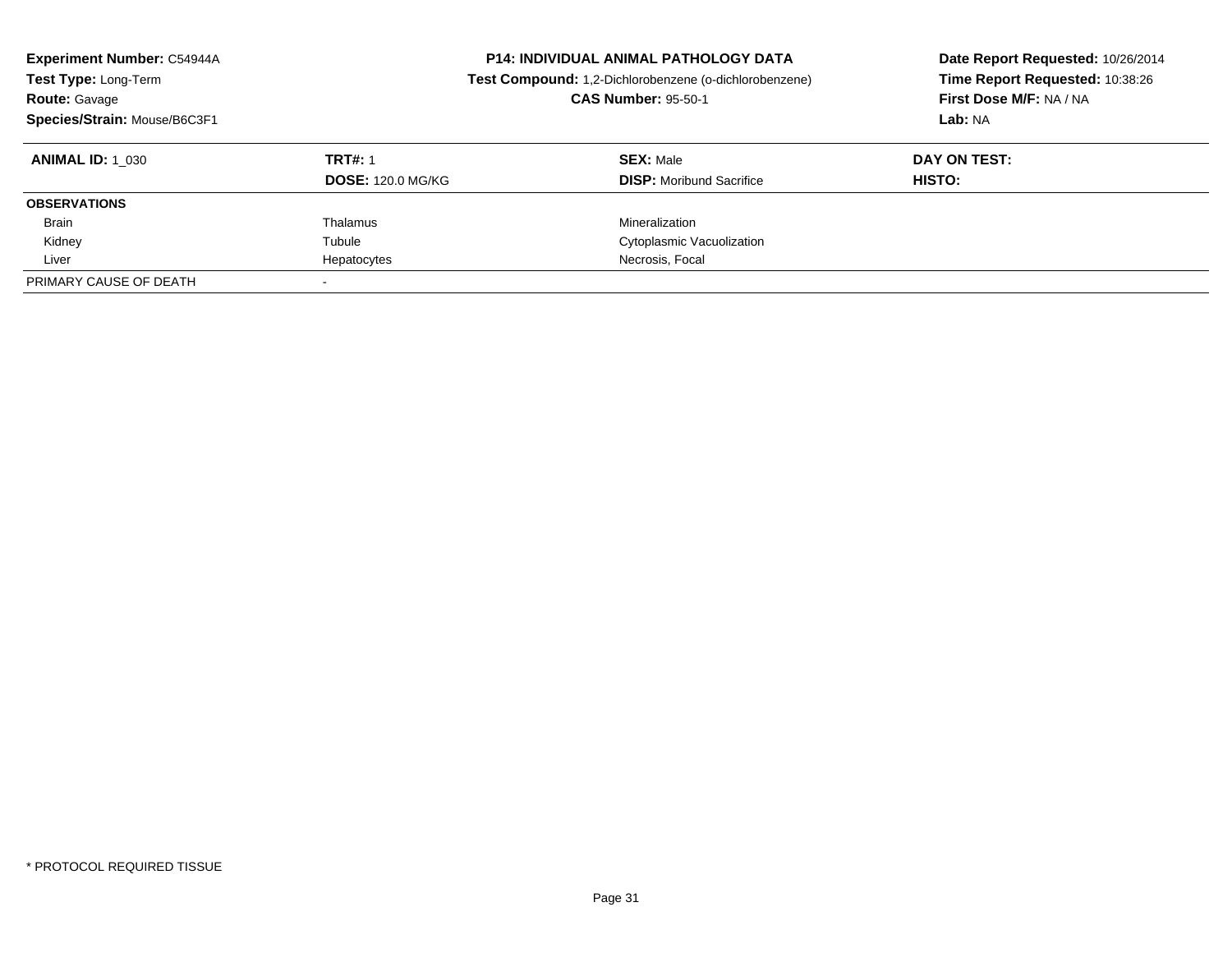| Experiment Number: C54944A<br>Test Type: Long-Term<br><b>Route: Gavage</b><br>Species/Strain: Mouse/B6C3F1 |                                            | <b>P14: INDIVIDUAL ANIMAL PATHOLOGY DATA</b><br>Test Compound: 1,2-Dichlorobenzene (o-dichlorobenzene)<br><b>CAS Number: 95-50-1</b> | Date Report Requested: 10/26/2014<br>Time Report Requested: 10:38:26<br>First Dose M/F: NA / NA<br>Lab: NA |  |
|------------------------------------------------------------------------------------------------------------|--------------------------------------------|--------------------------------------------------------------------------------------------------------------------------------------|------------------------------------------------------------------------------------------------------------|--|
| <b>ANIMAL ID: 1 031</b>                                                                                    | <b>TRT#: 1</b><br><b>DOSE: 120.0 MG/KG</b> | <b>SEX: Male</b><br><b>DISP:</b> Scheduled Sacrifice                                                                                 | DAY ON TEST:<br><b>HISTO:</b>                                                                              |  |
| <b>OBSERVATIONS</b>                                                                                        |                                            |                                                                                                                                      |                                                                                                            |  |
| Kidney                                                                                                     | Tubule                                     | Regeneration, Nos                                                                                                                    |                                                                                                            |  |
| Lung                                                                                                       |                                            | Alveolar Macrophages                                                                                                                 |                                                                                                            |  |
|                                                                                                            |                                            | Alveolar/Bronchiolar Adenoma                                                                                                         |                                                                                                            |  |
|                                                                                                            |                                            | Alveolar/Bronchiolar Carcinoma                                                                                                       |                                                                                                            |  |
| PRIMARY CAUSE OF DEATH                                                                                     | $\overline{\phantom{a}}$                   |                                                                                                                                      |                                                                                                            |  |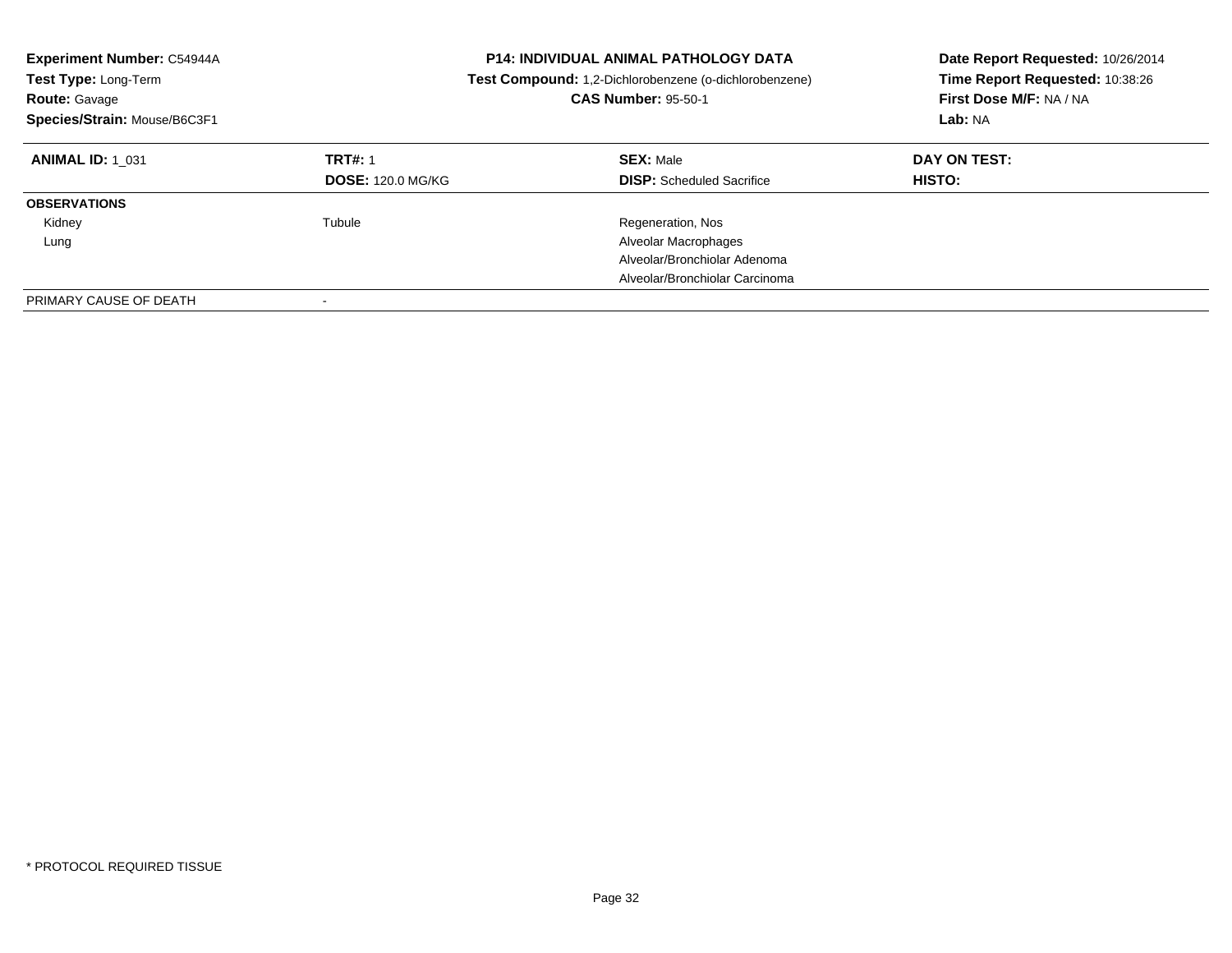| <b>Experiment Number: C54944A</b> | <b>P14: INDIVIDUAL ANIMAL PATHOLOGY DATA</b> |                                                        | Date Report Requested: 10/26/2014 |
|-----------------------------------|----------------------------------------------|--------------------------------------------------------|-----------------------------------|
| <b>Test Type: Long-Term</b>       |                                              | Test Compound: 1,2-Dichlorobenzene (o-dichlorobenzene) | Time Report Requested: 10:38:26   |
| <b>Route: Gavage</b>              |                                              | <b>CAS Number: 95-50-1</b>                             | First Dose M/F: NA / NA           |
| Species/Strain: Mouse/B6C3F1      |                                              |                                                        | Lab: NA                           |
| <b>ANIMAL ID: 1 032</b>           | <b>TRT#: 1</b>                               | <b>SEX: Male</b>                                       | DAY ON TEST:                      |
|                                   | <b>DOSE: 120.0 MG/KG</b>                     | <b>DISP:</b> Natural Death                             | HISTO:                            |
| <b>OBSERVATIONS</b>               |                                              |                                                        |                                   |
| Kidney                            | Tubule                                       | Pigmentation, Nos                                      |                                   |
| Liver                             |                                              | Hepatocellular Carcinoma                               |                                   |
| Lung                              |                                              | Hepatocellular Carcinoma, Metastatic                   |                                   |
| Lymph node                        | Mediastinal Lymph Node                       | Hepatocellular Carcinoma, Metastatic                   |                                   |
| PRIMARY CAUSE OF DEATH            |                                              |                                                        |                                   |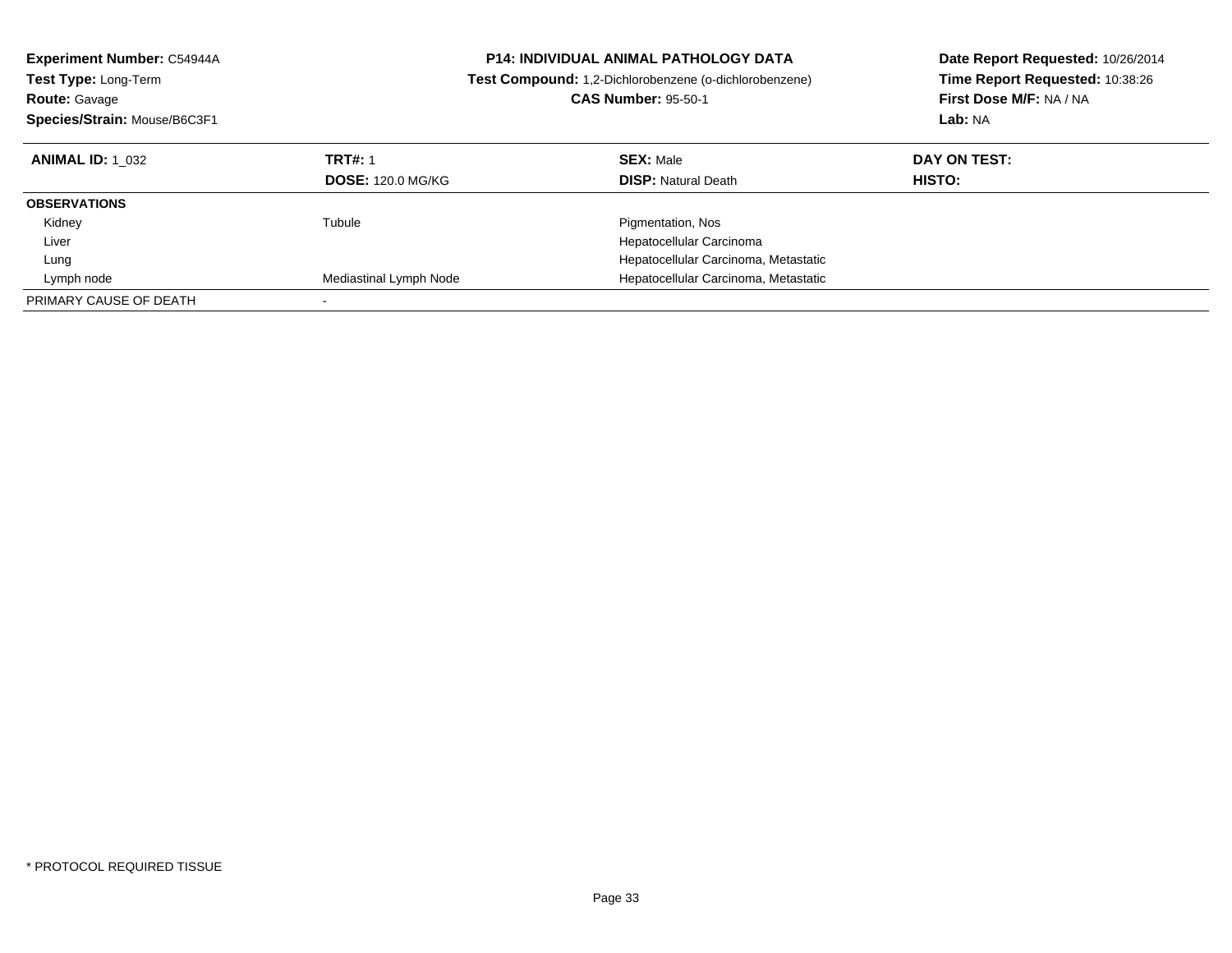| <b>Experiment Number: C54944A</b><br>Test Type: Long-Term<br><b>Route: Gavage</b><br>Species/Strain: Mouse/B6C3F1 |                                            | <b>P14: INDIVIDUAL ANIMAL PATHOLOGY DATA</b><br>Test Compound: 1,2-Dichlorobenzene (o-dichlorobenzene)<br><b>CAS Number: 95-50-1</b> | Date Report Requested: 10/26/2014<br>Time Report Requested: 10:38:26<br>First Dose M/F: NA / NA<br>Lab: NA |
|-------------------------------------------------------------------------------------------------------------------|--------------------------------------------|--------------------------------------------------------------------------------------------------------------------------------------|------------------------------------------------------------------------------------------------------------|
| <b>ANIMAL ID:</b> 1 033                                                                                           | <b>TRT#: 1</b><br><b>DOSE: 120.0 MG/KG</b> | <b>SEX: Male</b><br><b>DISP:</b> Scheduled Sacrifice                                                                                 | DAY ON TEST:                                                                                               |
|                                                                                                                   |                                            |                                                                                                                                      | HISTO:                                                                                                     |
| <b>OBSERVATIONS</b>                                                                                               |                                            |                                                                                                                                      |                                                                                                            |
| Kidney                                                                                                            | Cortex                                     | Cyst, Nos                                                                                                                            |                                                                                                            |
|                                                                                                                   | Tubule                                     | Regeneration, Nos                                                                                                                    |                                                                                                            |
| Stomach                                                                                                           | Mucosa                                     | Inflammation, Chronic Focal                                                                                                          |                                                                                                            |
| PRIMARY CAUSE OF DEATH                                                                                            |                                            |                                                                                                                                      |                                                                                                            |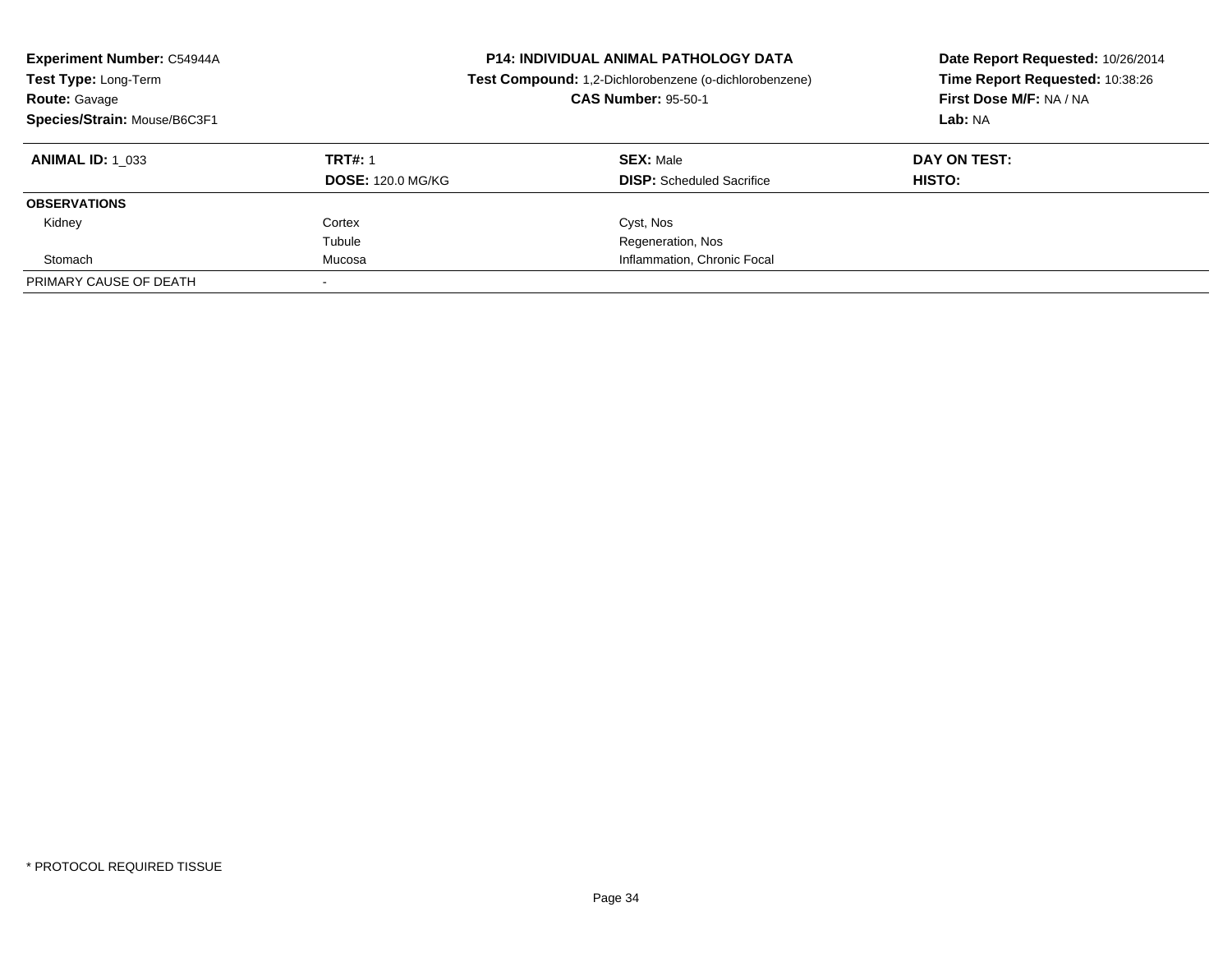| <b>Experiment Number: C54944A</b><br>Test Type: Long-Term<br><b>Route: Gavage</b><br>Species/Strain: Mouse/B6C3F1 |                          | <b>P14: INDIVIDUAL ANIMAL PATHOLOGY DATA</b><br>Test Compound: 1,2-Dichlorobenzene (o-dichlorobenzene)<br><b>CAS Number: 95-50-1</b> | Date Report Requested: 10/26/2014<br>Time Report Requested: 10:38:26<br>First Dose M/F: NA / NA<br>Lab: NA |  |
|-------------------------------------------------------------------------------------------------------------------|--------------------------|--------------------------------------------------------------------------------------------------------------------------------------|------------------------------------------------------------------------------------------------------------|--|
| <b>ANIMAL ID: 1 034</b>                                                                                           | <b>TRT#: 1</b>           | <b>SEX: Male</b>                                                                                                                     | DAY ON TEST:                                                                                               |  |
|                                                                                                                   | <b>DOSE: 120.0 MG/KG</b> | <b>DISP:</b> Scheduled Sacrifice                                                                                                     | HISTO:                                                                                                     |  |
| <b>OBSERVATIONS</b>                                                                                               |                          |                                                                                                                                      |                                                                                                            |  |
| Heart                                                                                                             | Myocardium Nos           | <b>Perivasculitis</b>                                                                                                                |                                                                                                            |  |
| PRIMARY CAUSE OF DEATH                                                                                            |                          |                                                                                                                                      |                                                                                                            |  |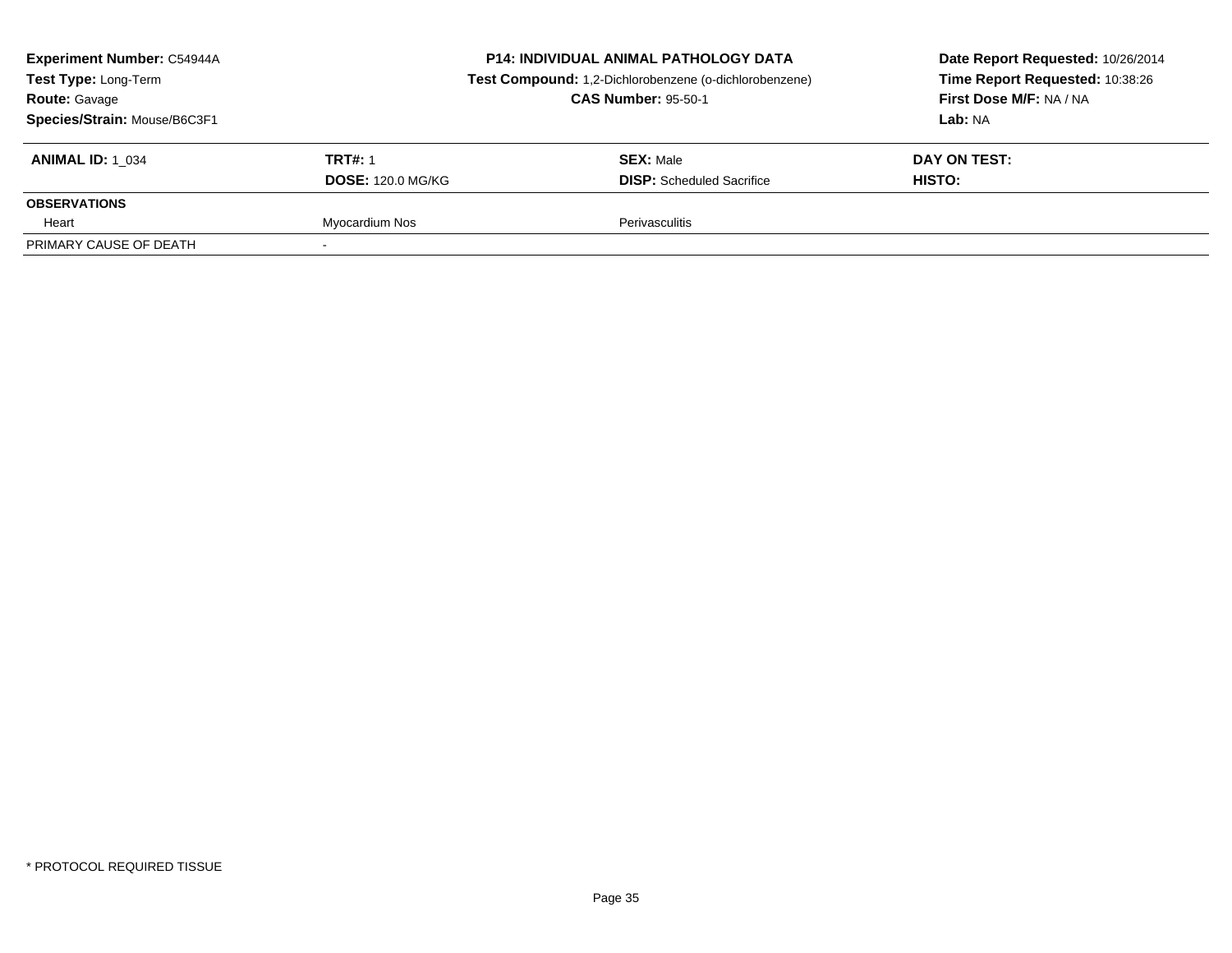| <b>Experiment Number: C54944A</b><br><b>Test Type: Long-Term</b><br><b>Route: Gavage</b><br>Species/Strain: Mouse/B6C3F1 |                                            | <b>P14: INDIVIDUAL ANIMAL PATHOLOGY DATA</b><br><b>Test Compound:</b> 1,2-Dichlorobenzene (o-dichlorobenzene)<br><b>CAS Number: 95-50-1</b> | Date Report Requested: 10/26/2014<br>Time Report Requested: 10:38:26<br>First Dose M/F: NA / NA<br>Lab: NA |  |
|--------------------------------------------------------------------------------------------------------------------------|--------------------------------------------|---------------------------------------------------------------------------------------------------------------------------------------------|------------------------------------------------------------------------------------------------------------|--|
| <b>ANIMAL ID: 1 035</b>                                                                                                  | <b>TRT#: 1</b><br><b>DOSE: 120.0 MG/KG</b> | <b>SEX: Male</b><br><b>DISP:</b> Natural Death                                                                                              | DAY ON TEST:<br>HISTO:                                                                                     |  |
| <b>OBSERVATIONS</b>                                                                                                      |                                            |                                                                                                                                             |                                                                                                            |  |
| <b>Brain</b>                                                                                                             | Thalamus                                   | Mineralization                                                                                                                              |                                                                                                            |  |
| Intestine Small                                                                                                          | Mesentery Nos                              | Inflammation, Acute/Chronic                                                                                                                 |                                                                                                            |  |
| Liver                                                                                                                    |                                            | Hemangiosarcoma                                                                                                                             |                                                                                                            |  |
| Lymph node                                                                                                               | Mesenteric Lymph Node                      | Inflammation, Acute Diffuse                                                                                                                 |                                                                                                            |  |
| PRIMARY CAUSE OF DEATH                                                                                                   |                                            |                                                                                                                                             |                                                                                                            |  |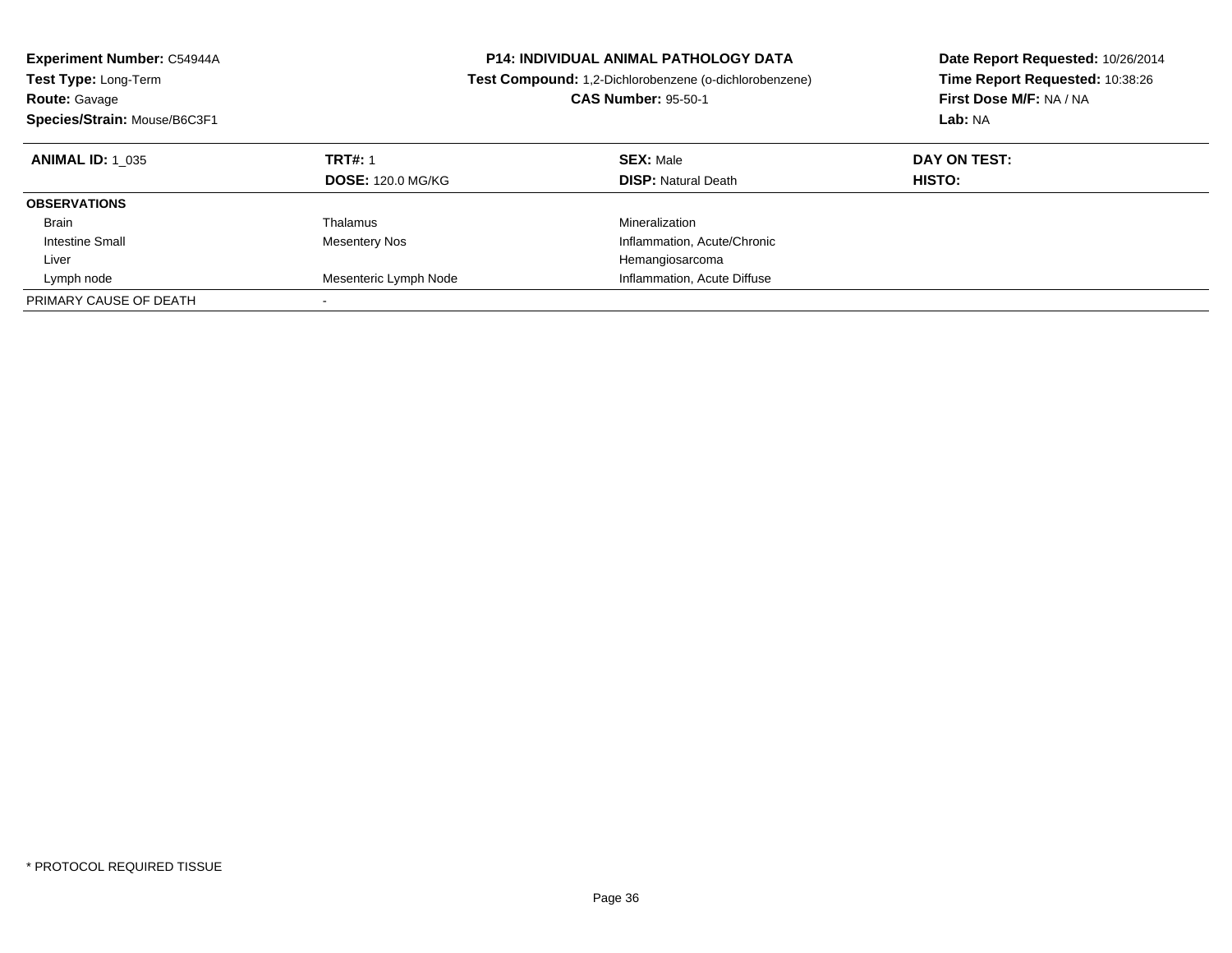| <b>Experiment Number: C54944A</b><br><b>Test Type: Long-Term</b><br><b>Route: Gavage</b><br>Species/Strain: Mouse/B6C3F1 | <b>P14: INDIVIDUAL ANIMAL PATHOLOGY DATA</b><br><b>Test Compound:</b> 1,2-Dichlorobenzene (o-dichlorobenzene)<br><b>CAS Number: 95-50-1</b> |                                                      | Date Report Requested: 10/26/2014<br>Time Report Requested: 10:38:26<br>First Dose M/F: NA / NA<br>Lab: NA |
|--------------------------------------------------------------------------------------------------------------------------|---------------------------------------------------------------------------------------------------------------------------------------------|------------------------------------------------------|------------------------------------------------------------------------------------------------------------|
| <b>ANIMAL ID:</b> 1 036                                                                                                  | <b>TRT#: 1</b><br><b>DOSE: 120.0 MG/KG</b>                                                                                                  | <b>SEX: Male</b><br><b>DISP:</b> Scheduled Sacrifice | DAY ON TEST:<br>HISTO:                                                                                     |
| <b>OBSERVATIONS</b>                                                                                                      |                                                                                                                                             |                                                      |                                                                                                            |
| Adrenal gland                                                                                                            | Zona Glomerulosa                                                                                                                            | Hyperplasia, Focal                                   |                                                                                                            |
| <b>Brain</b>                                                                                                             | Thalamus                                                                                                                                    | Mineralization                                       |                                                                                                            |
| Stomach                                                                                                                  | Cardiac Stomach                                                                                                                             | Hyperplasia, Epithelial                              |                                                                                                            |
| PRIMARY CAUSE OF DEATH                                                                                                   |                                                                                                                                             |                                                      |                                                                                                            |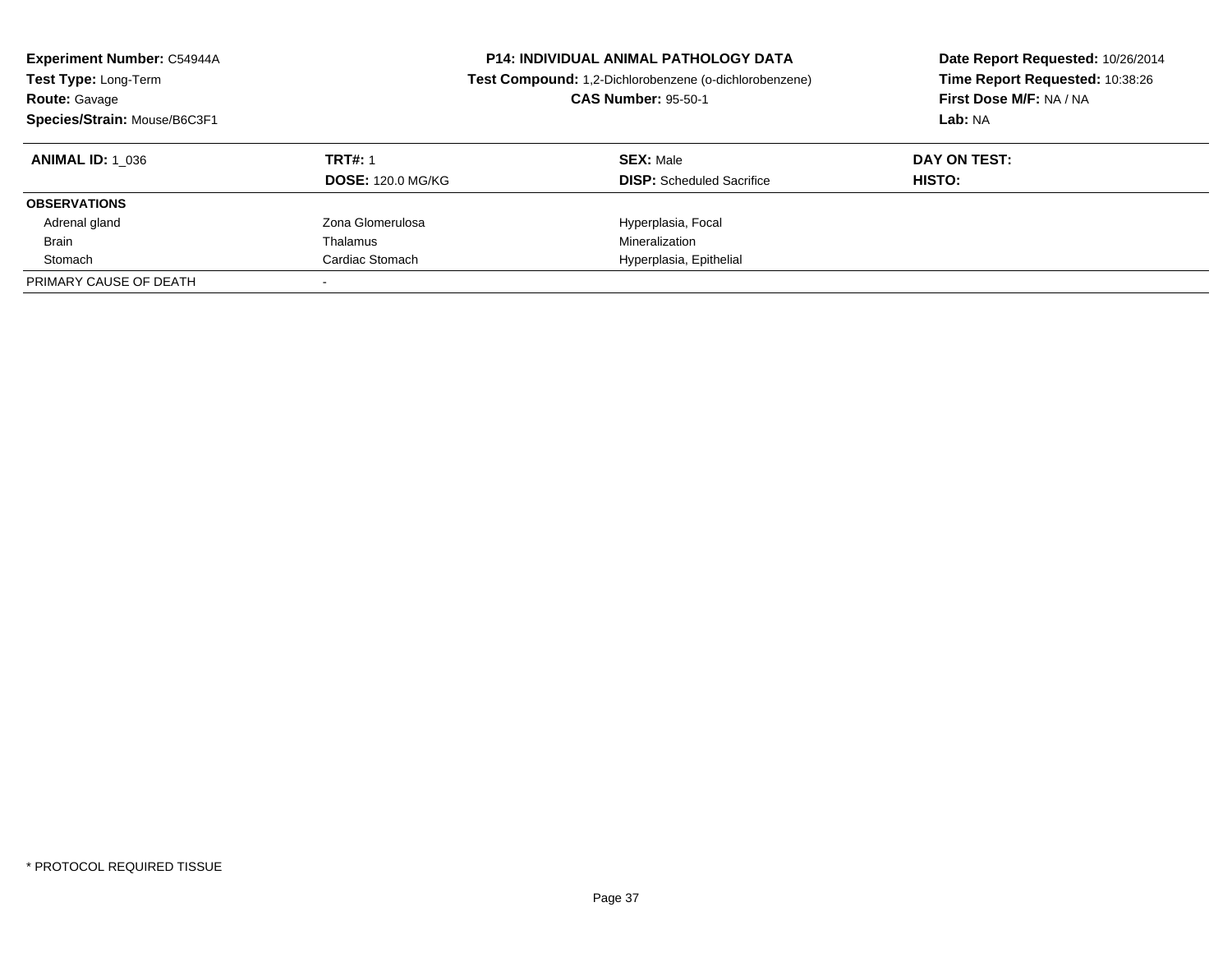| <b>Experiment Number: C54944A</b><br><b>Test Type: Long-Term</b><br><b>Route: Gavage</b><br>Species/Strain: Mouse/B6C3F1 | <b>P14: INDIVIDUAL ANIMAL PATHOLOGY DATA</b><br>Test Compound: 1,2-Dichlorobenzene (o-dichlorobenzene)<br><b>CAS Number: 95-50-1</b> |                                                | Date Report Requested: 10/26/2014<br>Time Report Requested: 10:38:26<br>First Dose M/F: NA / NA<br>Lab: NA |
|--------------------------------------------------------------------------------------------------------------------------|--------------------------------------------------------------------------------------------------------------------------------------|------------------------------------------------|------------------------------------------------------------------------------------------------------------|
| <b>ANIMAL ID: 1 037</b>                                                                                                  | <b>TRT#: 1</b><br><b>DOSE: 120.0 MG/KG</b>                                                                                           | <b>SEX: Male</b><br><b>DISP:</b> Natural Death | DAY ON TEST:<br><b>HISTO:</b>                                                                              |
| <b>OBSERVATIONS</b>                                                                                                      |                                                                                                                                      |                                                |                                                                                                            |
| Liver                                                                                                                    | Periportal                                                                                                                           | Cytoplasmic Vacuolization                      |                                                                                                            |
| Lung                                                                                                                     | Mediastinal Pleura                                                                                                                   | Inflammation, Acute Necrotizing                |                                                                                                            |
| Spleen                                                                                                                   | <b>Follicles</b>                                                                                                                     | Necrosis, Focal                                |                                                                                                            |
| Thymus                                                                                                                   |                                                                                                                                      | Depletion, Lymphoid                            |                                                                                                            |
| PRIMARY CAUSE OF DEATH                                                                                                   |                                                                                                                                      |                                                |                                                                                                            |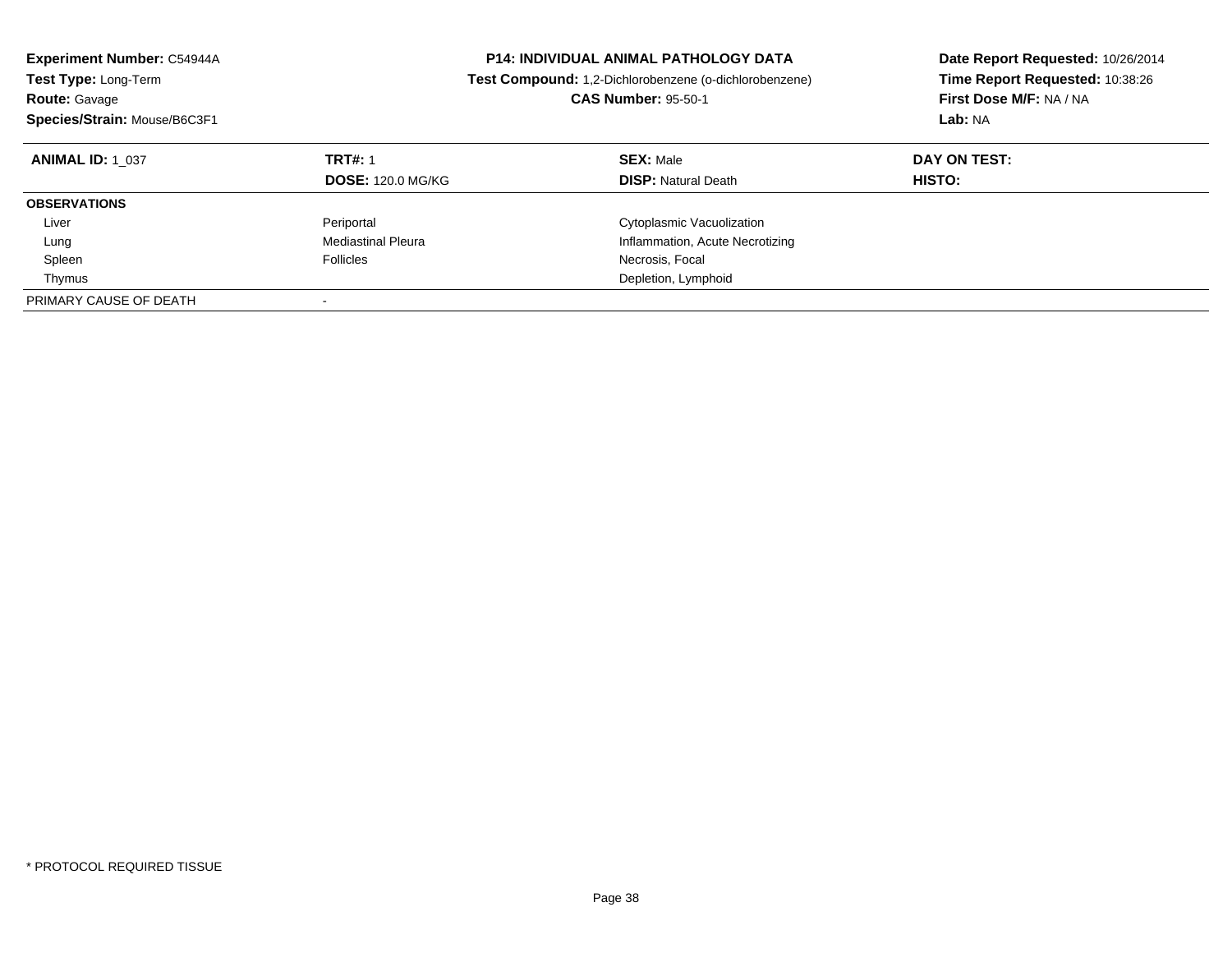| <b>Experiment Number: C54944A</b><br><b>Test Type: Long-Term</b><br><b>Route: Gavage</b><br>Species/Strain: Mouse/B6C3F1 |                          | <b>P14: INDIVIDUAL ANIMAL PATHOLOGY DATA</b><br>Test Compound: 1,2-Dichlorobenzene (o-dichlorobenzene)<br><b>CAS Number: 95-50-1</b> | Date Report Requested: 10/26/2014<br>Time Report Requested: 10:38:26<br>First Dose M/F: NA / NA<br>Lab: NA |
|--------------------------------------------------------------------------------------------------------------------------|--------------------------|--------------------------------------------------------------------------------------------------------------------------------------|------------------------------------------------------------------------------------------------------------|
| <b>ANIMAL ID: 1 038</b>                                                                                                  | <b>TRT#: 1</b>           | <b>SEX: Male</b>                                                                                                                     | DAY ON TEST:                                                                                               |
|                                                                                                                          | <b>DOSE: 120.0 MG/KG</b> | <b>DISP:</b> Scheduled Sacrifice                                                                                                     | HISTO:                                                                                                     |
| <b>OBSERVATIONS</b>                                                                                                      |                          |                                                                                                                                      |                                                                                                            |
| Kidney                                                                                                                   |                          | Metaplasia, Osseous                                                                                                                  |                                                                                                            |
| PRIMARY CAUSE OF DEATH                                                                                                   |                          |                                                                                                                                      |                                                                                                            |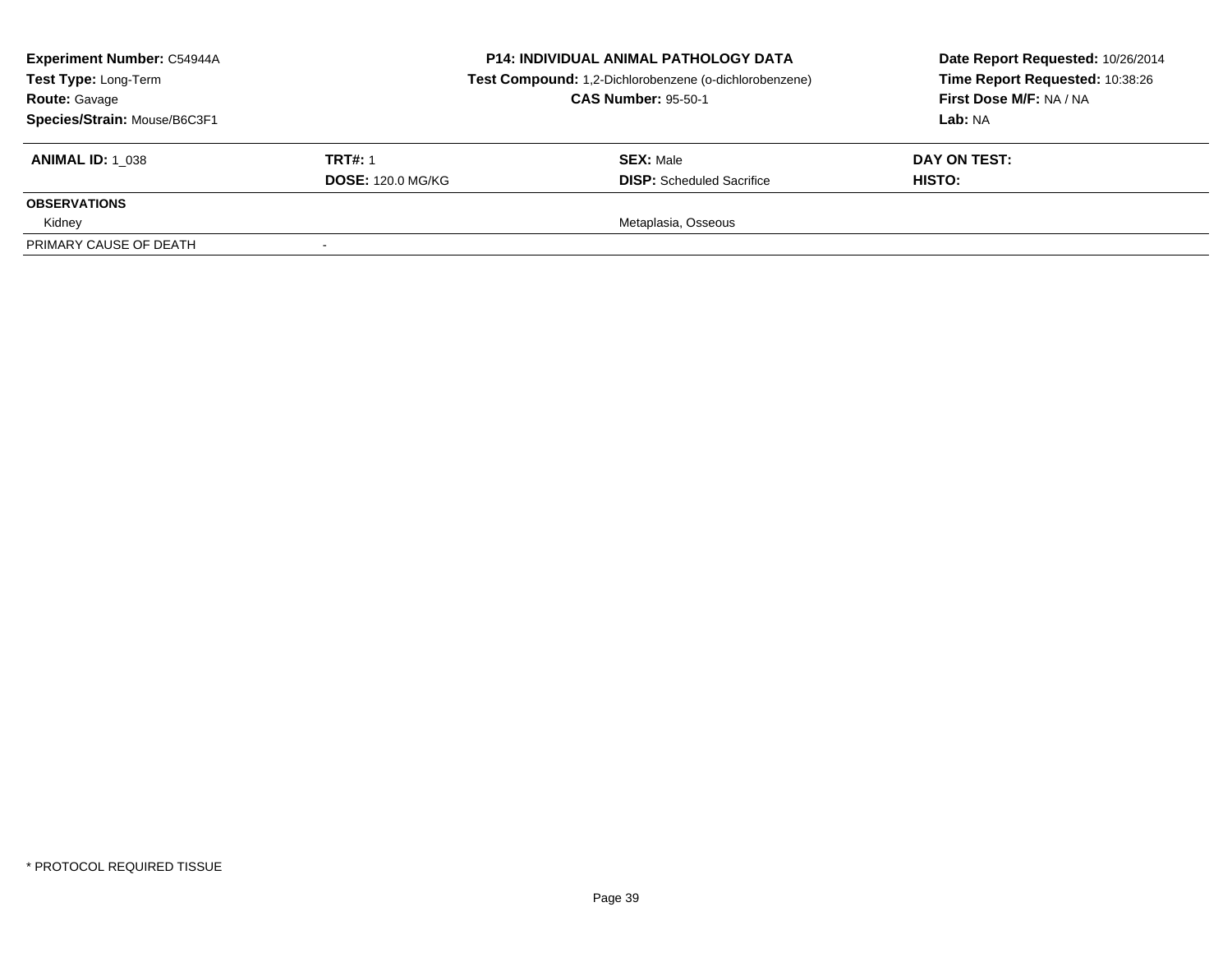| <b>Experiment Number: C54944A</b><br>Test Type: Long-Term<br><b>Route: Gavage</b><br>Species/Strain: Mouse/B6C3F1 | <b>P14: INDIVIDUAL ANIMAL PATHOLOGY DATA</b><br>Test Compound: 1,2-Dichlorobenzene (o-dichlorobenzene)<br><b>CAS Number: 95-50-1</b> |                                                      | Date Report Requested: 10/26/2014<br>Time Report Requested: 10:38:26<br>First Dose M/F: NA / NA<br>Lab: NA |
|-------------------------------------------------------------------------------------------------------------------|--------------------------------------------------------------------------------------------------------------------------------------|------------------------------------------------------|------------------------------------------------------------------------------------------------------------|
| <b>ANIMAL ID: 1 039</b>                                                                                           | <b>TRT#: 1</b><br><b>DOSE: 120.0 MG/KG</b>                                                                                           | <b>SEX: Male</b><br><b>DISP:</b> Scheduled Sacrifice | DAY ON TEST:<br>HISTO:                                                                                     |
| <b>OBSERVATIONS</b>                                                                                               |                                                                                                                                      |                                                      |                                                                                                            |
| Liver                                                                                                             |                                                                                                                                      | Hepatocellular Adenoma                               |                                                                                                            |
| Thyroid                                                                                                           |                                                                                                                                      | Hyperplasia, Follicular Cell                         |                                                                                                            |
| PRIMARY CAUSE OF DEATH                                                                                            |                                                                                                                                      |                                                      |                                                                                                            |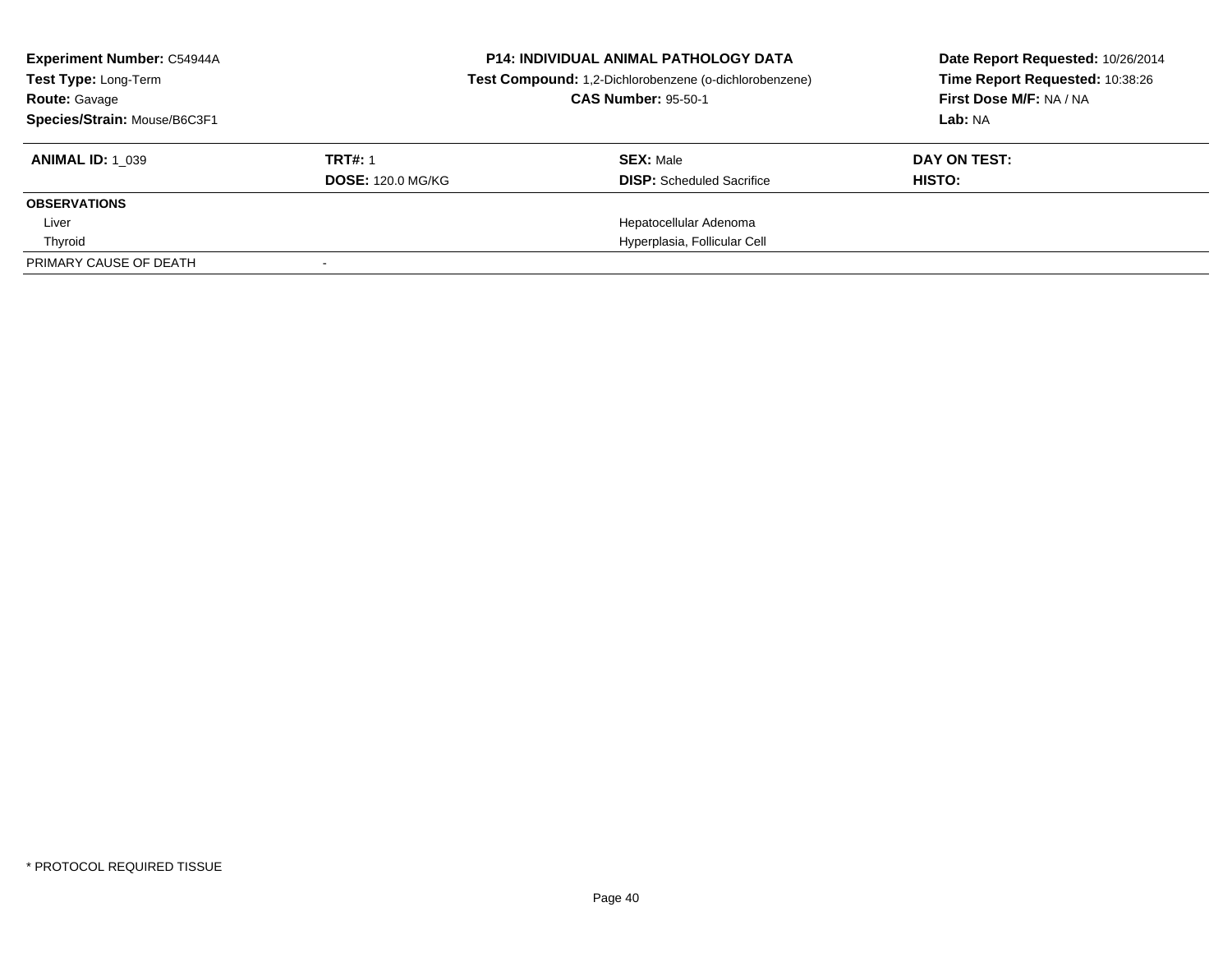| <b>Experiment Number: C54944A</b><br>Test Type: Long-Term<br><b>Route: Gavage</b><br>Species/Strain: Mouse/B6C3F1 |                                            | <b>P14: INDIVIDUAL ANIMAL PATHOLOGY DATA</b><br>Test Compound: 1,2-Dichlorobenzene (o-dichlorobenzene)<br><b>CAS Number: 95-50-1</b> | Date Report Requested: 10/26/2014<br>Time Report Requested: 10:38:26<br>First Dose M/F: NA / NA<br>Lab: NA |  |
|-------------------------------------------------------------------------------------------------------------------|--------------------------------------------|--------------------------------------------------------------------------------------------------------------------------------------|------------------------------------------------------------------------------------------------------------|--|
| <b>ANIMAL ID:</b> 1 040                                                                                           | <b>TRT#: 1</b><br><b>DOSE: 120.0 MG/KG</b> | <b>SEX: Male</b><br><b>DISP:</b> Natural Death                                                                                       | DAY ON TEST:<br>HISTO:                                                                                     |  |
| <b>OBSERVATIONS</b>                                                                                               |                                            |                                                                                                                                      |                                                                                                            |  |
| Liver                                                                                                             | Centrilobular                              | Hepatocellular Carcinoma<br>Necrosis, Nos                                                                                            |                                                                                                            |  |
| Lung                                                                                                              |                                            | Hepatocellular Carcinoma, Metastatic                                                                                                 |                                                                                                            |  |
| PRIMARY CAUSE OF DEATH                                                                                            |                                            |                                                                                                                                      |                                                                                                            |  |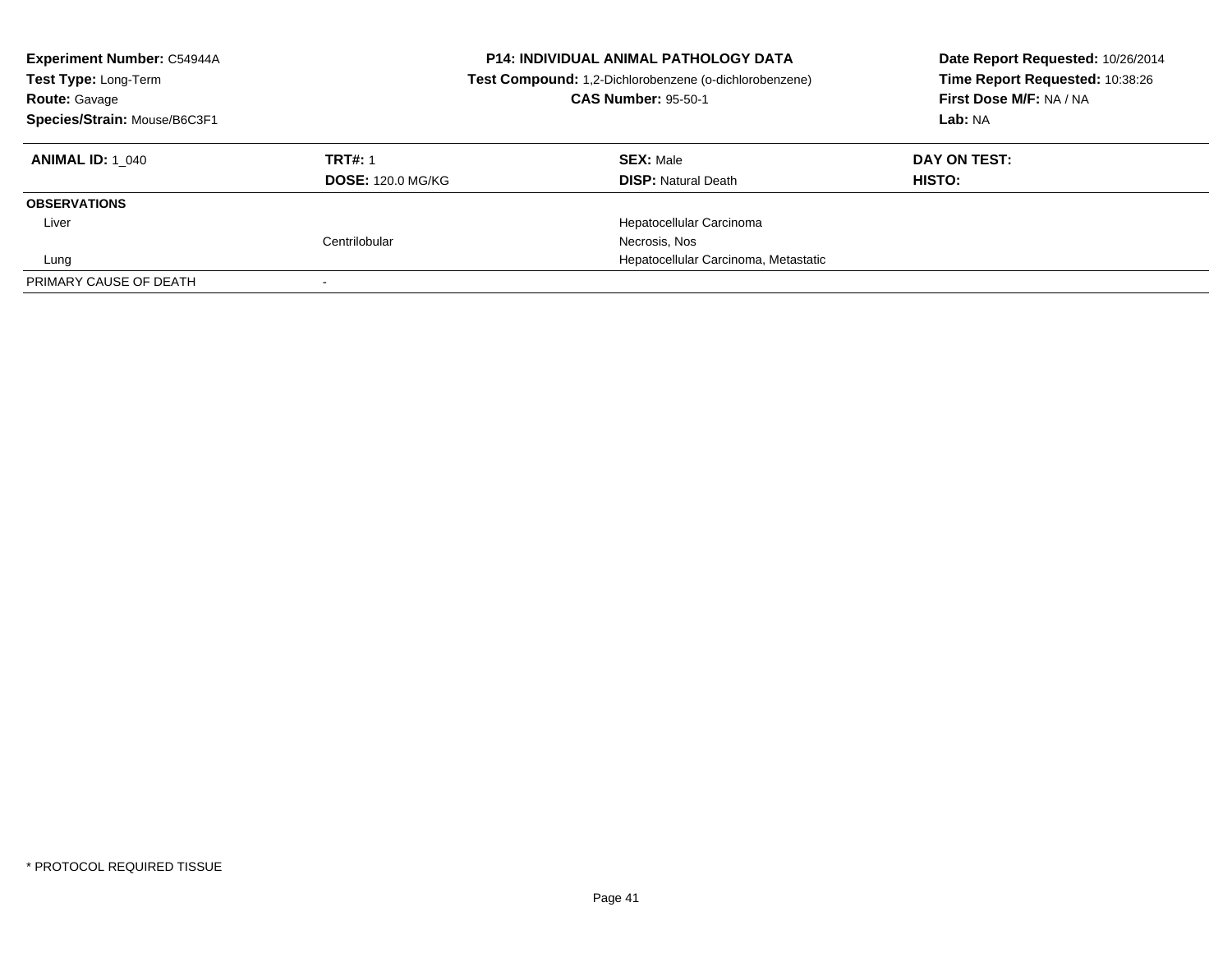| Experiment Number: C54944A<br>Test Type: Long-Term<br><b>Route: Gavage</b><br>Species/Strain: Mouse/B6C3F1 |                                            | <b>P14: INDIVIDUAL ANIMAL PATHOLOGY DATA</b><br>Test Compound: 1,2-Dichlorobenzene (o-dichlorobenzene)<br><b>CAS Number: 95-50-1</b> | Date Report Requested: 10/26/2014<br>Time Report Requested: 10:38:26<br>First Dose M/F: NA / NA<br>Lab: NA |
|------------------------------------------------------------------------------------------------------------|--------------------------------------------|--------------------------------------------------------------------------------------------------------------------------------------|------------------------------------------------------------------------------------------------------------|
| <b>ANIMAL ID: 1 041</b>                                                                                    | <b>TRT#: 1</b><br><b>DOSE: 120.0 MG/KG</b> | <b>SEX: Male</b><br><b>DISP:</b> Scheduled Sacrifice                                                                                 | DAY ON TEST:<br>HISTO:                                                                                     |
| <b>OBSERVATIONS</b>                                                                                        |                                            |                                                                                                                                      |                                                                                                            |
| Lymph node                                                                                                 | Mesenteric Lymph Node                      | Hyperplasia, Reticulum Cell                                                                                                          |                                                                                                            |
| Preputial gland                                                                                            |                                            | Inflammation, Pyogranulomatous                                                                                                       |                                                                                                            |
| Spleen                                                                                                     | Red Pulp                                   | Hematopoiesis                                                                                                                        |                                                                                                            |
| Unspecified                                                                                                |                                            | Sarcoma, Nos                                                                                                                         |                                                                                                            |
| PRIMARY CAUSE OF DEATH                                                                                     |                                            |                                                                                                                                      |                                                                                                            |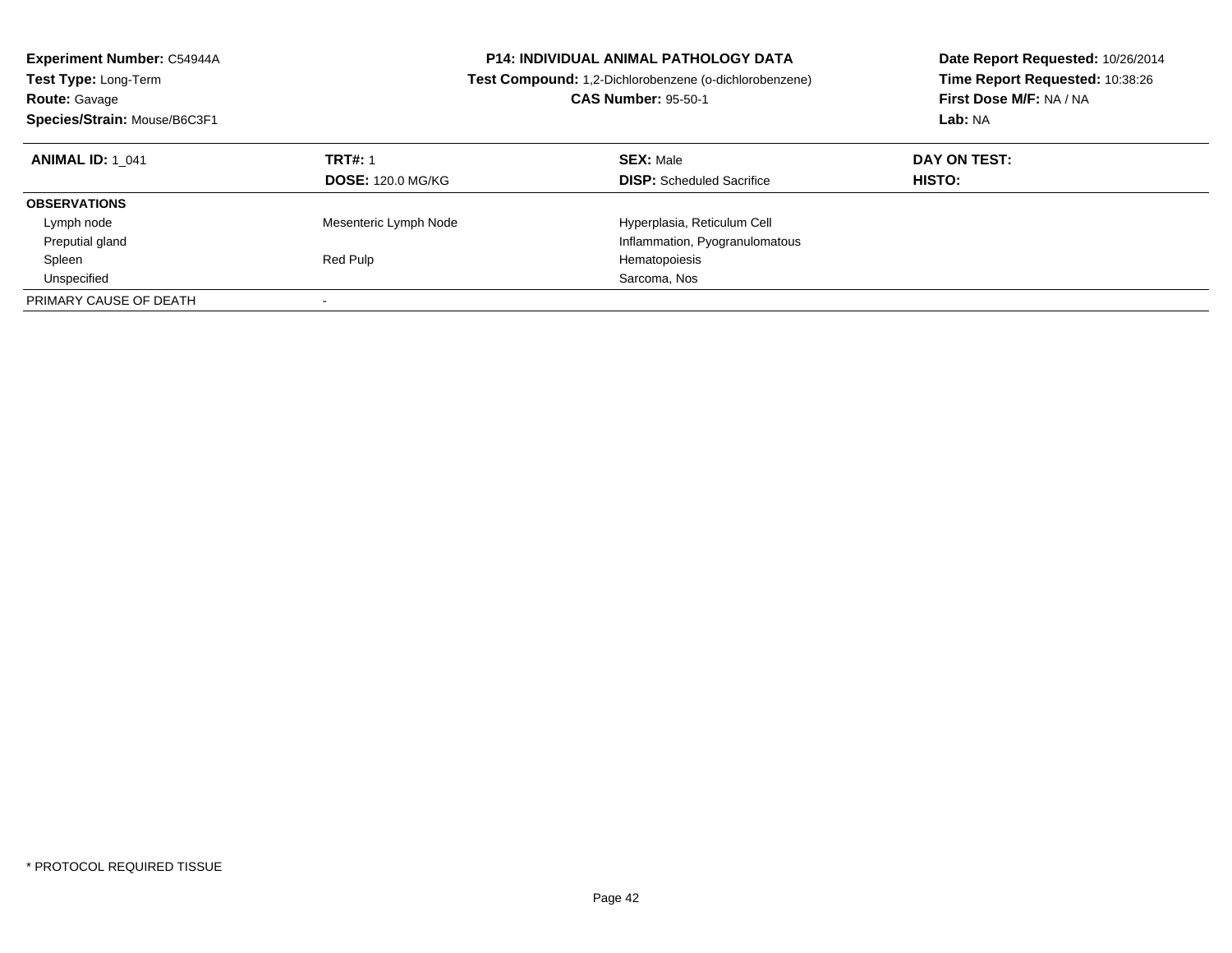**Experiment Number:** C54944A**Test Type:** Long-Term

**Route:** Gavage

**Species/Strain:** Mouse/B6C3F1

## **P14: INDIVIDUAL ANIMAL PATHOLOGY DATA**

## **Test Compound:** 1,2-Dichlorobenzene (o-dichlorobenzene)

**CAS Number:** 95-50-1

**Date Report Requested:** 10/26/2014**Time Report Requested:** 10:38:26**First Dose M/F:** NA / NA**Lab:** NA

| <b>ANIMAL ID: 1_042</b> | <b>TRT#: 1</b><br><b>DOSE: 120.0 MG/KG</b> | <b>SEX: Male</b><br><b>DISP:</b> Scheduled Sacrifice | DAY ON TEST:<br>HISTO: |  |
|-------------------------|--------------------------------------------|------------------------------------------------------|------------------------|--|
| <b>OBSERVATIONS</b>     |                                            |                                                      |                        |  |
| Kidney                  | Tubule                                     | Regeneration, Nos                                    |                        |  |
| Lung                    |                                            | Alveolar/Bronchiolar Carcinoma                       |                        |  |
|                         |                                            | Hyperplasia, Alveolar Epithelium                     |                        |  |
| Lymph node              | Mesenteric Lymph Node                      | Hyperplasia, Reticulum Cell                          |                        |  |
|                         | Mandibular Lymph Node                      | Plasmacytosis                                        |                        |  |
| Salivary gland          |                                            | Atrophy, Focal                                       |                        |  |
| Skin                    |                                            | Fibrosis, Focal                                      |                        |  |
| PRIMARY CAUSE OF DEATH  | $\blacksquare$                             |                                                      |                        |  |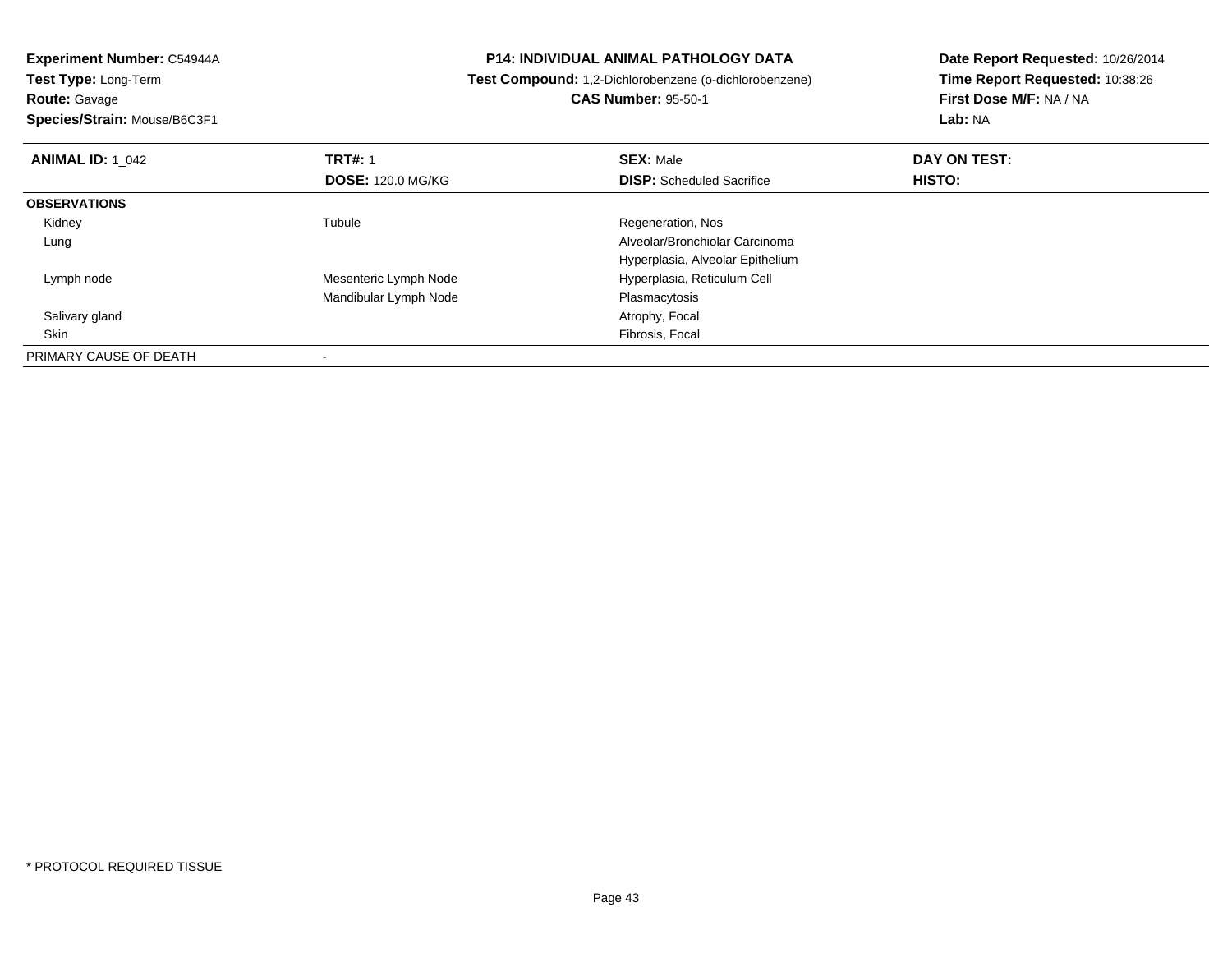| Experiment Number: C54944A                | <b>P14: INDIVIDUAL ANIMAL PATHOLOGY DATA</b> |                                                        | Date Report Requested: 10/26/2014 |
|-------------------------------------------|----------------------------------------------|--------------------------------------------------------|-----------------------------------|
| Test Type: Long-Term                      |                                              | Test Compound: 1,2-Dichlorobenzene (o-dichlorobenzene) | Time Report Requested: 10:38:26   |
| <b>Route: Gavage</b>                      |                                              | <b>CAS Number: 95-50-1</b>                             | First Dose M/F: NA / NA           |
| Species/Strain: Mouse/B6C3F1              |                                              |                                                        | Lab: NA                           |
| <b>TRT#: 1</b><br><b>ANIMAL ID: 1 043</b> |                                              | <b>SEX: Male</b>                                       | DAY ON TEST:                      |
|                                           | <b>DOSE: 120.0 MG/KG</b>                     | <b>DISP:</b> Scheduled Sacrifice                       | HISTO:                            |
| <b>OBSERVATIONS</b>                       |                                              |                                                        |                                   |
| Adrenal gland<br>Medulla                  |                                              | Hyperplasia, Focal                                     |                                   |
| Thalamus<br>Brain                         |                                              | Mineralization                                         |                                   |
| Liver                                     |                                              | Hepatocellular Carcinoma                               |                                   |
| Lung                                      |                                              | Inflammation, Interstitial                             |                                   |
| Red Pulp<br>Spleen                        |                                              | Hematopoiesis                                          |                                   |
| Unspecified<br>Axilla                     |                                              | Sarcoma, Nos                                           |                                   |
| PRIMARY CAUSE OF DEATH                    |                                              |                                                        |                                   |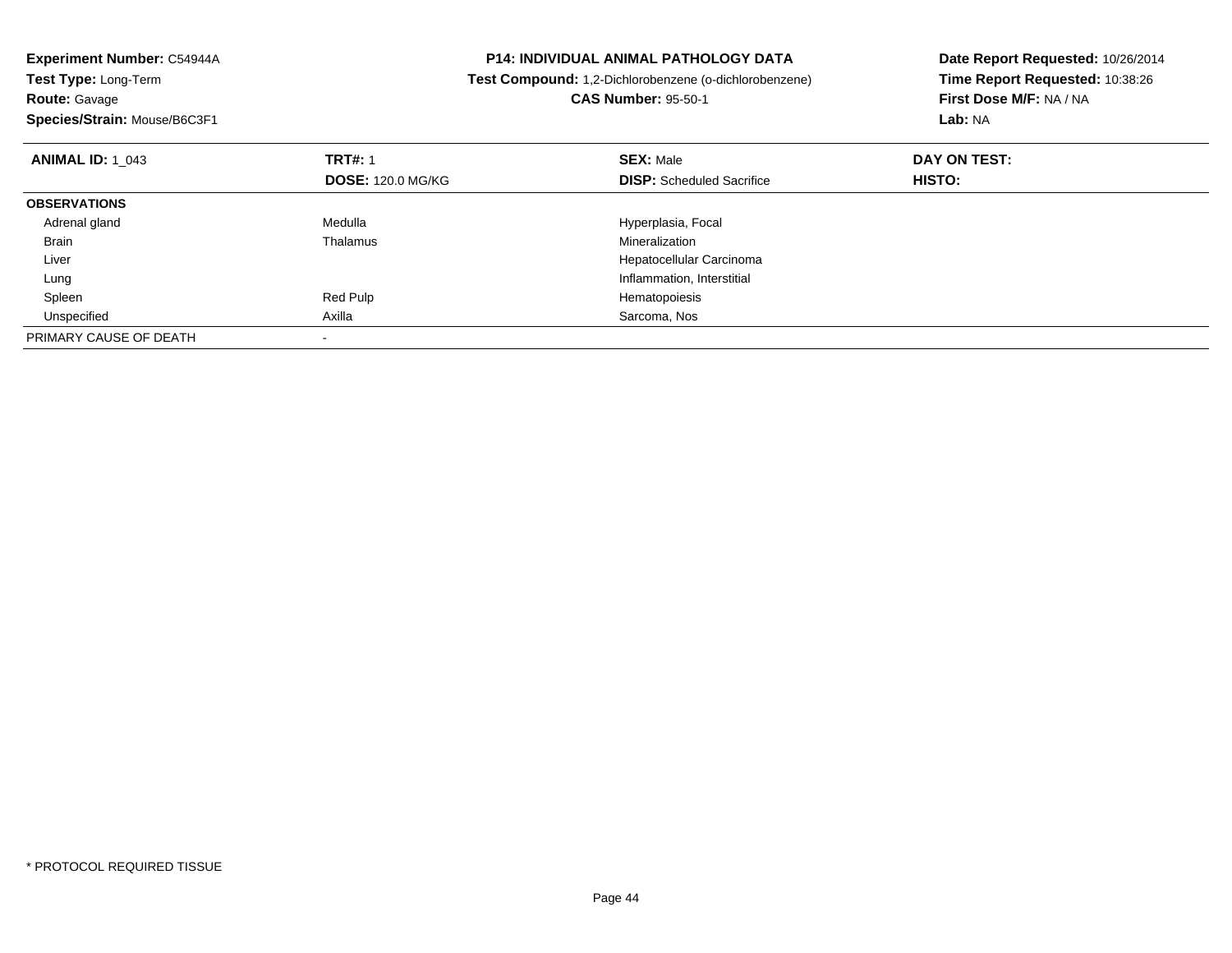| <b>Experiment Number: C54944A</b><br>Test Type: Long-Term<br><b>Route: Gavage</b><br>Species/Strain: Mouse/B6C3F1 | <b>P14: INDIVIDUAL ANIMAL PATHOLOGY DATA</b><br>Test Compound: 1,2-Dichlorobenzene (o-dichlorobenzene)<br><b>CAS Number: 95-50-1</b> |                                                | Date Report Requested: 10/26/2014<br>Time Report Requested: 10:38:26<br>First Dose M/F: NA / NA<br>Lab: NA |  |
|-------------------------------------------------------------------------------------------------------------------|--------------------------------------------------------------------------------------------------------------------------------------|------------------------------------------------|------------------------------------------------------------------------------------------------------------|--|
| <b>ANIMAL ID: 1 044</b>                                                                                           | <b>TRT#: 1</b><br><b>DOSE: 120.0 MG/KG</b>                                                                                           | <b>SEX: Male</b><br><b>DISP:</b> Natural Death | DAY ON TEST:<br>HISTO:                                                                                     |  |
| <b>OBSERVATIONS</b>                                                                                               |                                                                                                                                      |                                                |                                                                                                            |  |
| Liver                                                                                                             |                                                                                                                                      | Hepatocellular Carcinoma                       |                                                                                                            |  |
| Lung                                                                                                              |                                                                                                                                      | Hepatocellular Carcinoma, Metastatic           |                                                                                                            |  |
| PRIMARY CAUSE OF DEATH                                                                                            |                                                                                                                                      |                                                |                                                                                                            |  |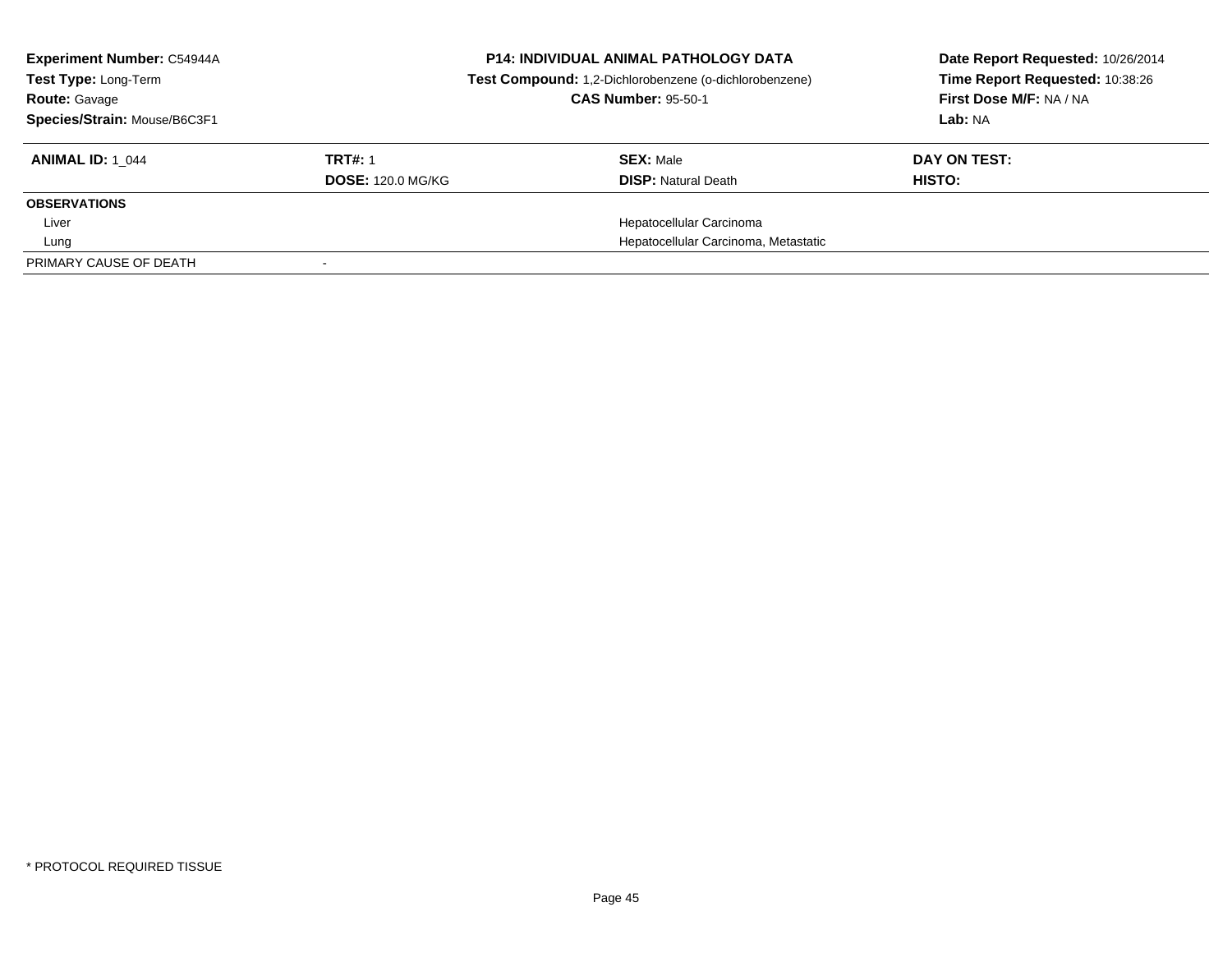| <b>Experiment Number: C54944A</b> |                                                        | <b>P14: INDIVIDUAL ANIMAL PATHOLOGY DATA</b> | Date Report Requested: 10/26/2014 |
|-----------------------------------|--------------------------------------------------------|----------------------------------------------|-----------------------------------|
| <b>Test Type: Long-Term</b>       | Test Compound: 1,2-Dichlorobenzene (o-dichlorobenzene) |                                              | Time Report Requested: 10:38:26   |
| <b>Route: Gavage</b>              |                                                        | <b>CAS Number: 95-50-1</b>                   | First Dose M/F: NA / NA           |
| Species/Strain: Mouse/B6C3F1      |                                                        |                                              | Lab: NA                           |
| <b>ANIMAL ID: 1 045</b>           | <b>TRT#: 1</b>                                         | <b>SEX: Male</b>                             | DAY ON TEST:                      |
|                                   | <b>DOSE: 120.0 MG/KG</b>                               | <b>DISP:</b> Natural Death                   | <b>HISTO:</b>                     |
| <b>OBSERVATIONS</b>               |                                                        |                                              |                                   |
| <b>Brain</b>                      | Hippocampus                                            | Necrosis, Focal                              |                                   |
| Heart                             | Myocardium Nos                                         | Necrosis, Focal                              |                                   |
| Skin                              | Shoulder                                               | Sarcoma, Nos                                 |                                   |
| Unspecified                       | <b>Multiple Organs Nos</b>                             | Sarcoma, Nos, Metastatic                     |                                   |
| PRIMARY CAUSE OF DEATH            |                                                        |                                              |                                   |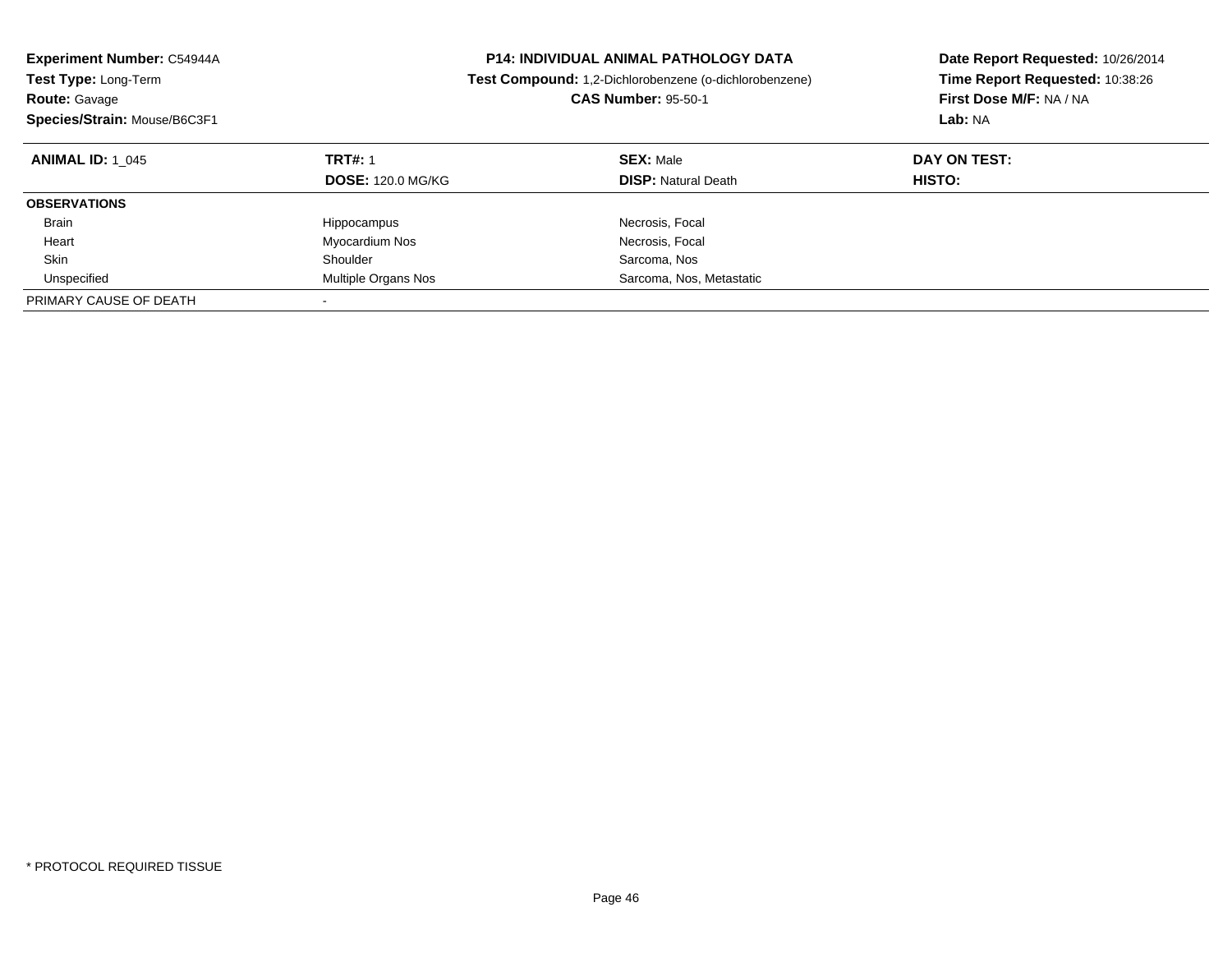| <b>Experiment Number: C54944A</b><br><b>Test Type: Long-Term</b><br><b>Route: Gavage</b><br>Species/Strain: Mouse/B6C3F1 | <b>P14: INDIVIDUAL ANIMAL PATHOLOGY DATA</b><br>Test Compound: 1,2-Dichlorobenzene (o-dichlorobenzene)<br><b>CAS Number: 95-50-1</b> |                                                      | Date Report Requested: 10/26/2014<br>Time Report Requested: 10:38:26<br>First Dose M/F: NA / NA<br>Lab: NA |
|--------------------------------------------------------------------------------------------------------------------------|--------------------------------------------------------------------------------------------------------------------------------------|------------------------------------------------------|------------------------------------------------------------------------------------------------------------|
| <b>ANIMAL ID:</b> 1 046                                                                                                  | <b>TRT#: 1</b><br><b>DOSE: 120.0 MG/KG</b>                                                                                           | <b>SEX: Male</b><br><b>DISP:</b> Scheduled Sacrifice | DAY ON TEST:<br>HISTO:                                                                                     |
| <b>OBSERVATIONS</b>                                                                                                      |                                                                                                                                      |                                                      |                                                                                                            |
| Kidney                                                                                                                   | Tubule                                                                                                                               | Regeneration, Nos                                    |                                                                                                            |
| Lung                                                                                                                     |                                                                                                                                      | Alveolar/Bronchiolar Adenoma                         |                                                                                                            |
| PRIMARY CAUSE OF DEATH                                                                                                   |                                                                                                                                      |                                                      |                                                                                                            |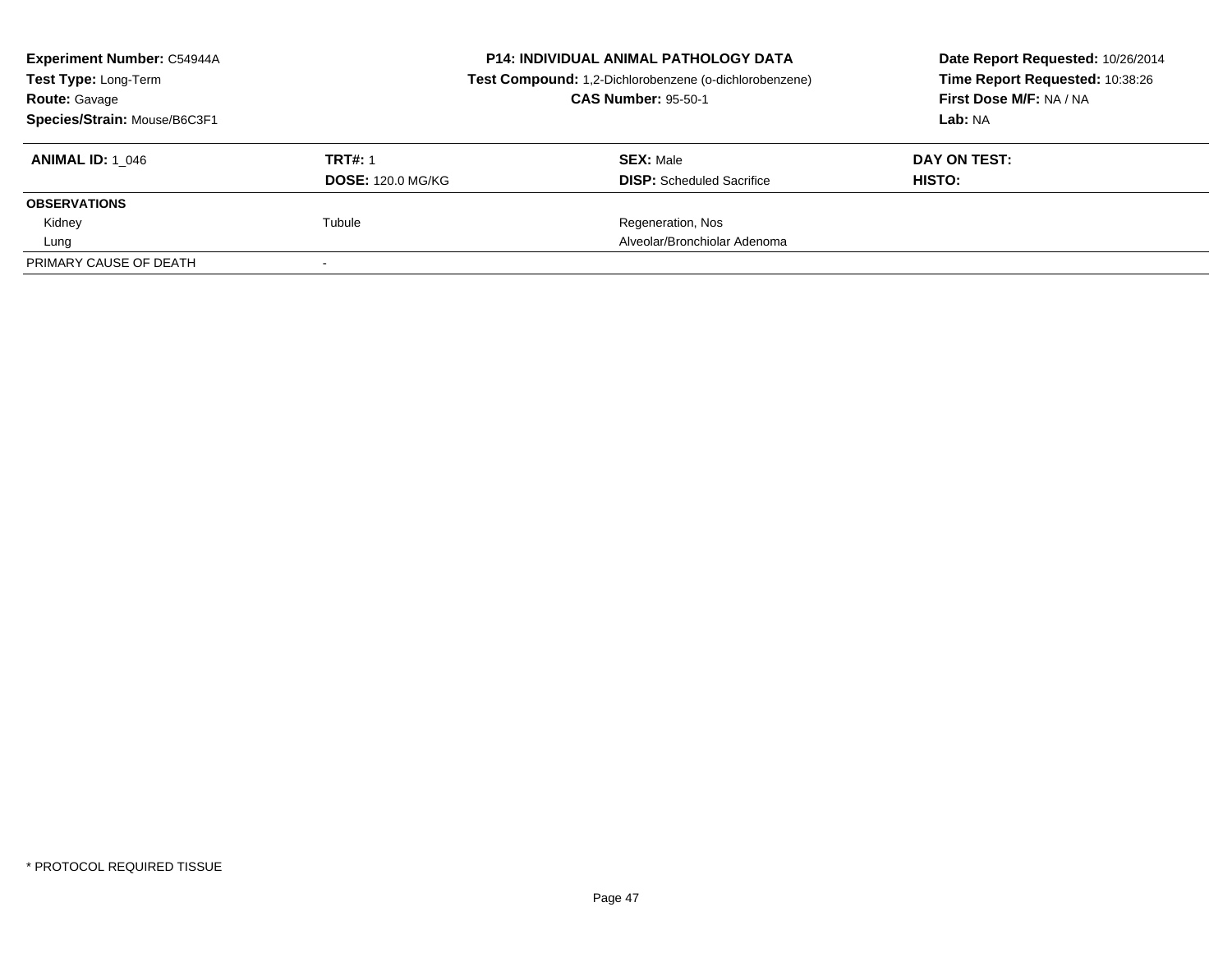| Experiment Number: C54944A   | <b>P14: INDIVIDUAL ANIMAL PATHOLOGY DATA</b> |                                                               | Date Report Requested: 10/26/2014 |
|------------------------------|----------------------------------------------|---------------------------------------------------------------|-----------------------------------|
| <b>Test Type: Long-Term</b>  |                                              | <b>Test Compound:</b> 1,2-Dichlorobenzene (o-dichlorobenzene) | Time Report Requested: 10:38:26   |
| <b>Route: Gavage</b>         |                                              | <b>CAS Number: 95-50-1</b>                                    | First Dose M/F: NA / NA           |
| Species/Strain: Mouse/B6C3F1 |                                              |                                                               | Lab: NA                           |
| <b>ANIMAL ID: 1 048</b>      | <b>TRT#: 1</b>                               | <b>SEX: Male</b>                                              | DAY ON TEST:                      |
|                              | <b>DOSE: 120.0 MG/KG</b>                     | <b>DISP:</b> Scheduled Sacrifice                              | <b>HISTO:</b>                     |
| <b>OBSERVATIONS</b>          |                                              |                                                               |                                   |
| Adrenal gland                | Cortex Nos                                   | <b>Focal Cellular Change</b>                                  |                                   |
| Brain                        | Thalamus                                     | Mineralization                                                |                                   |
| Kidney                       | Capsule                                      | Inflammation, Acute/Chronic                                   |                                   |
|                              | Tubule                                       | Regeneration, Nos                                             |                                   |
| Lung                         |                                              | Alveolar Macrophages                                          |                                   |
|                              |                                              | Alveolar/Bronchiolar Carcinoma                                |                                   |
| PRIMARY CAUSE OF DEATH       |                                              |                                                               |                                   |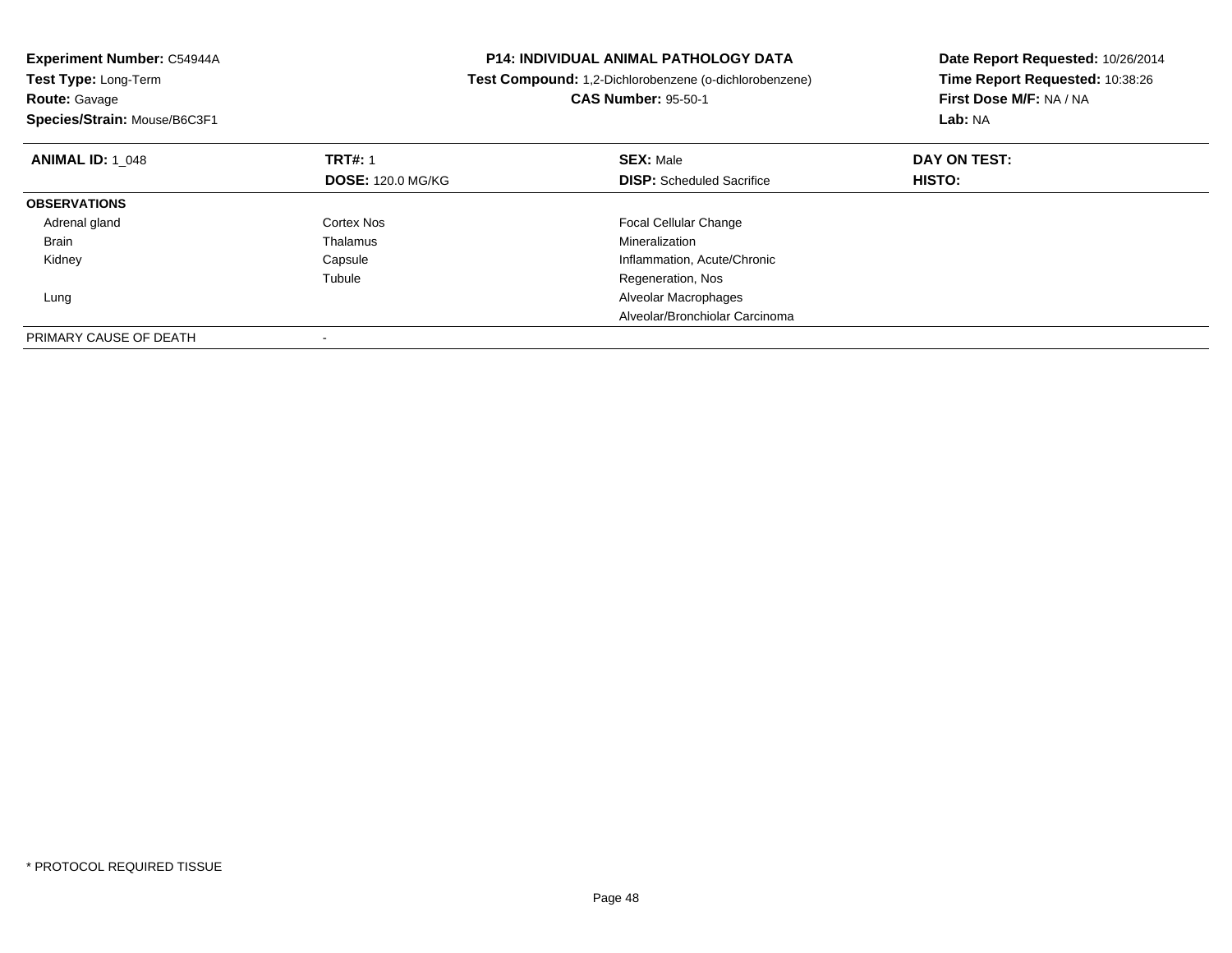| <b>Experiment Number: C54944A</b><br><b>Test Type: Long-Term</b><br><b>Route: Gavage</b><br>Species/Strain: Mouse/B6C3F1 |                                            | <b>P14: INDIVIDUAL ANIMAL PATHOLOGY DATA</b><br>Test Compound: 1,2-Dichlorobenzene (o-dichlorobenzene)<br><b>CAS Number: 95-50-1</b> | Date Report Requested: 10/26/2014<br>Time Report Requested: 10:38:26<br>First Dose M/F: NA / NA<br>Lab: NA |
|--------------------------------------------------------------------------------------------------------------------------|--------------------------------------------|--------------------------------------------------------------------------------------------------------------------------------------|------------------------------------------------------------------------------------------------------------|
| <b>ANIMAL ID: 1 049</b>                                                                                                  | <b>TRT#: 1</b><br><b>DOSE: 120.0 MG/KG</b> | <b>SEX: Male</b><br><b>DISP:</b> Scheduled Sacrifice                                                                                 | DAY ON TEST:<br>HISTO:                                                                                     |
| <b>OBSERVATIONS</b>                                                                                                      |                                            |                                                                                                                                      |                                                                                                            |
| Kidney                                                                                                                   | Tubule                                     | Regeneration, Nos                                                                                                                    |                                                                                                            |
| Testis                                                                                                                   |                                            | Interstitial-Cell Tumor                                                                                                              |                                                                                                            |
| PRIMARY CAUSE OF DEATH                                                                                                   |                                            |                                                                                                                                      |                                                                                                            |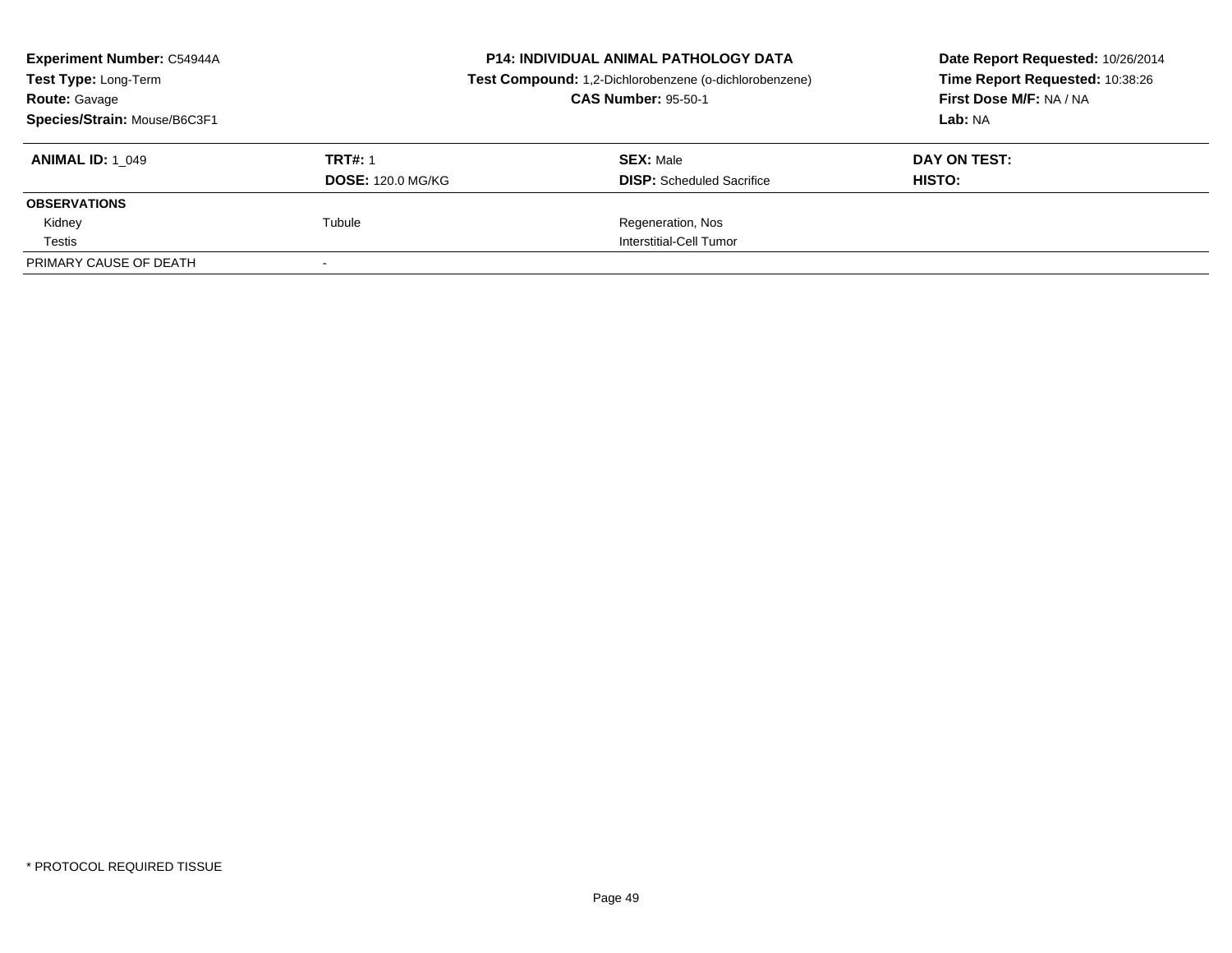| <b>Experiment Number: C54944A</b><br><b>Test Type: Long-Term</b><br><b>Route: Gavage</b> |                          | <b>P14: INDIVIDUAL ANIMAL PATHOLOGY DATA</b><br>Test Compound: 1,2-Dichlorobenzene (o-dichlorobenzene)<br><b>CAS Number: 95-50-1</b> | Date Report Requested: 10/26/2014<br>Time Report Requested: 10:38:26<br>First Dose M/F: NA / NA |
|------------------------------------------------------------------------------------------|--------------------------|--------------------------------------------------------------------------------------------------------------------------------------|-------------------------------------------------------------------------------------------------|
| Species/Strain: Mouse/B6C3F1                                                             |                          |                                                                                                                                      | Lab: NA                                                                                         |
| <b>ANIMAL ID: 1 050</b>                                                                  | <b>TRT#: 1</b>           | <b>SEX: Male</b>                                                                                                                     | DAY ON TEST:                                                                                    |
|                                                                                          | <b>DOSE: 120.0 MG/KG</b> | <b>DISP:</b> Scheduled Sacrifice                                                                                                     | HISTO:                                                                                          |
| <b>OBSERVATIONS</b>                                                                      |                          |                                                                                                                                      |                                                                                                 |
| Liver                                                                                    |                          | Angiectasis                                                                                                                          |                                                                                                 |
| Unspecified                                                                              | Multiple Organs Nos      | Lymphoma, Histiocytic-Malignant Type                                                                                                 |                                                                                                 |
| PRIMARY CAUSE OF DEATH                                                                   |                          |                                                                                                                                      |                                                                                                 |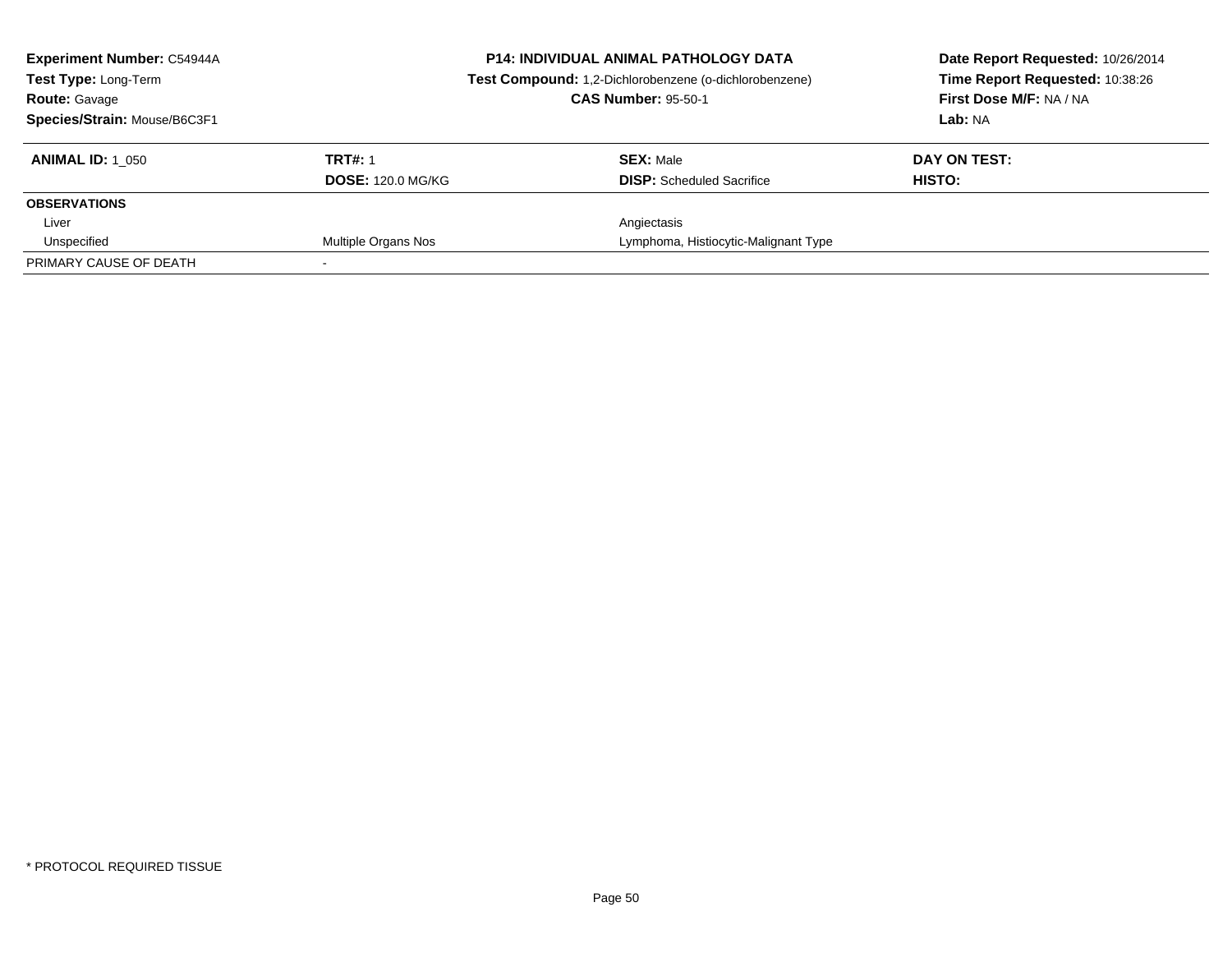| Experiment Number: C54944A<br>Test Type: Long-Term |                          | <b>P14: INDIVIDUAL ANIMAL PATHOLOGY DATA</b>           | Date Report Requested: 10/26/2014<br>Time Report Requested: 10:38:26 |
|----------------------------------------------------|--------------------------|--------------------------------------------------------|----------------------------------------------------------------------|
|                                                    |                          | Test Compound: 1,2-Dichlorobenzene (o-dichlorobenzene) |                                                                      |
| <b>Route: Gavage</b>                               |                          | <b>CAS Number: 95-50-1</b>                             | First Dose M/F: NA / NA                                              |
| Species/Strain: Mouse/B6C3F1                       |                          |                                                        | Lab: NA                                                              |
| <b>ANIMAL ID: 2 001</b>                            | <b>TRT#: 2</b>           | <b>SEX: Male</b>                                       | DAY ON TEST:                                                         |
|                                                    | <b>DOSE: 060.0 MG/KG</b> | <b>DISP:</b> Moribund Sacrifice                        | HISTO:                                                               |
| <b>OBSERVATIONS</b>                                |                          |                                                        |                                                                      |
| Brain                                              | Thalamus                 | Mineralization                                         |                                                                      |
| Kidney                                             | Tubule                   | Regeneration, Nos                                      |                                                                      |
| Lung                                               |                          | Inflammation, Acute Focal                              |                                                                      |
| Pancreas                                           | Acinus                   | Atrophy, Nos                                           |                                                                      |
|                                                    |                          | <b>Cystic Ducts</b>                                    |                                                                      |
| Skin                                               |                          | Acanthosis                                             |                                                                      |
|                                                    |                          | Fibrosis, Focal                                        |                                                                      |
| PRIMARY CAUSE OF DEATH                             |                          |                                                        |                                                                      |

-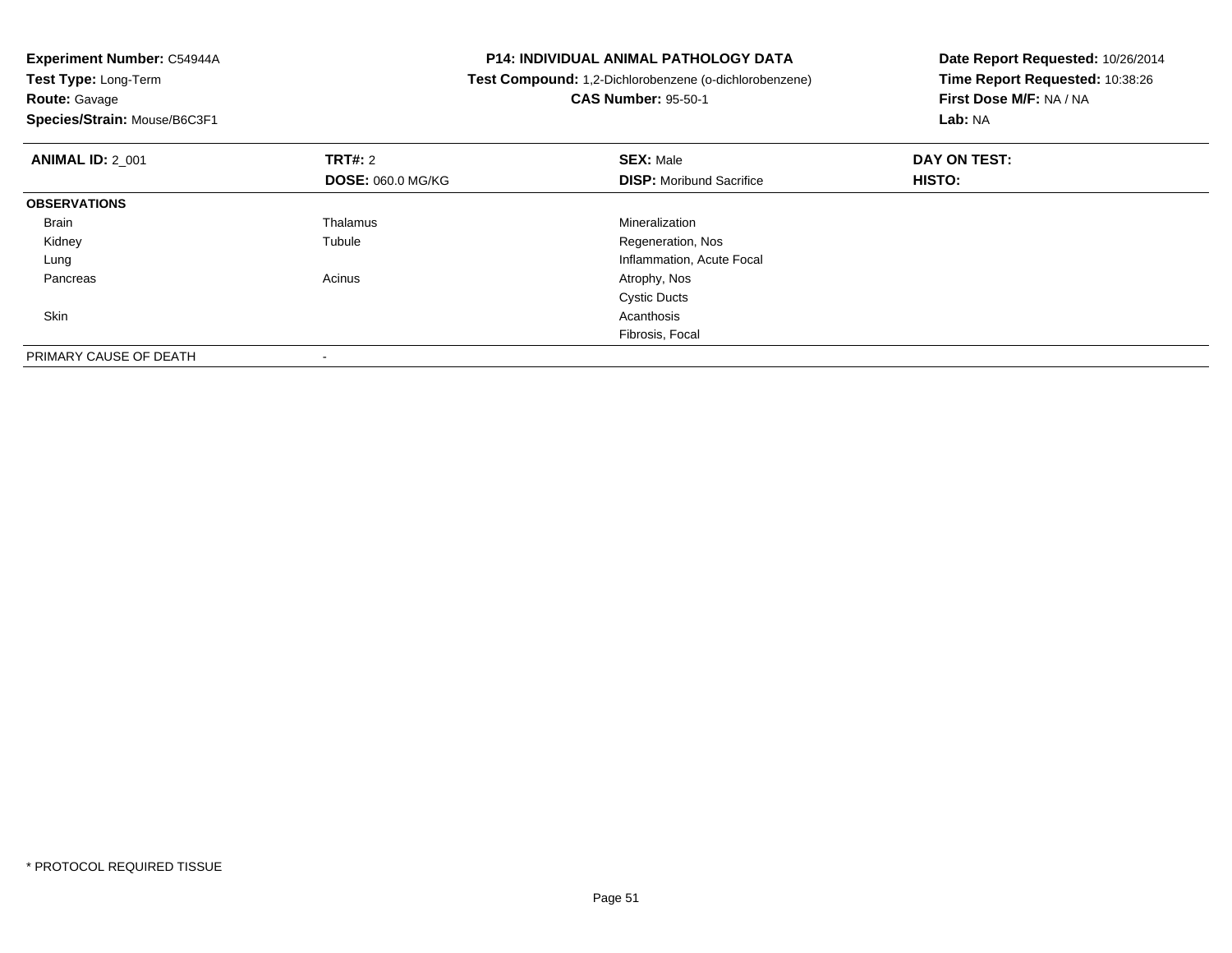**Experiment Number:** C54944A**Test Type:** Long-Term**Route:** Gavage **Species/Strain:** Mouse/B6C3F1**P14: INDIVIDUAL ANIMAL PATHOLOGY DATA Test Compound:** 1,2-Dichlorobenzene (o-dichlorobenzene)**CAS Number:** 95-50-1**Date Report Requested:** 10/26/2014**Time Report Requested:** 10:38:26**First Dose M/F:** NA / NA**Lab:** NA**ANIMAL ID:** 2\_002 **TRT#:** <sup>2</sup> **SEX:** Male **DAY ON TEST: DOSE:** 060.0 MG/KG**DISP:** Natural Death **HISTO: OBSERVATIONS** Liver Hepatocellular Adenoma LungAlveoli **Alveoli Alveoli Exercise Exercise Exercise Alveoli Foreign Material, Nos** Inflammation, Acute Focal Pancreass and the contract of the contract of the contract of the contract of the contract  $\mathsf{A}$  at  $\mathsf{A}$  and  $\mathsf{A}$  and  $\mathsf{A}$  and  $\mathsf{A}$  and  $\mathsf{A}$  are contract of  $\mathsf{A}$  and  $\mathsf{A}$  and  $\mathsf{A}$  are contract of Thymus Depletion, Lymphoid UnspecifiedMultiple Organs Nos Necrosis, Fat PRIMARY CAUSE OF DEATH-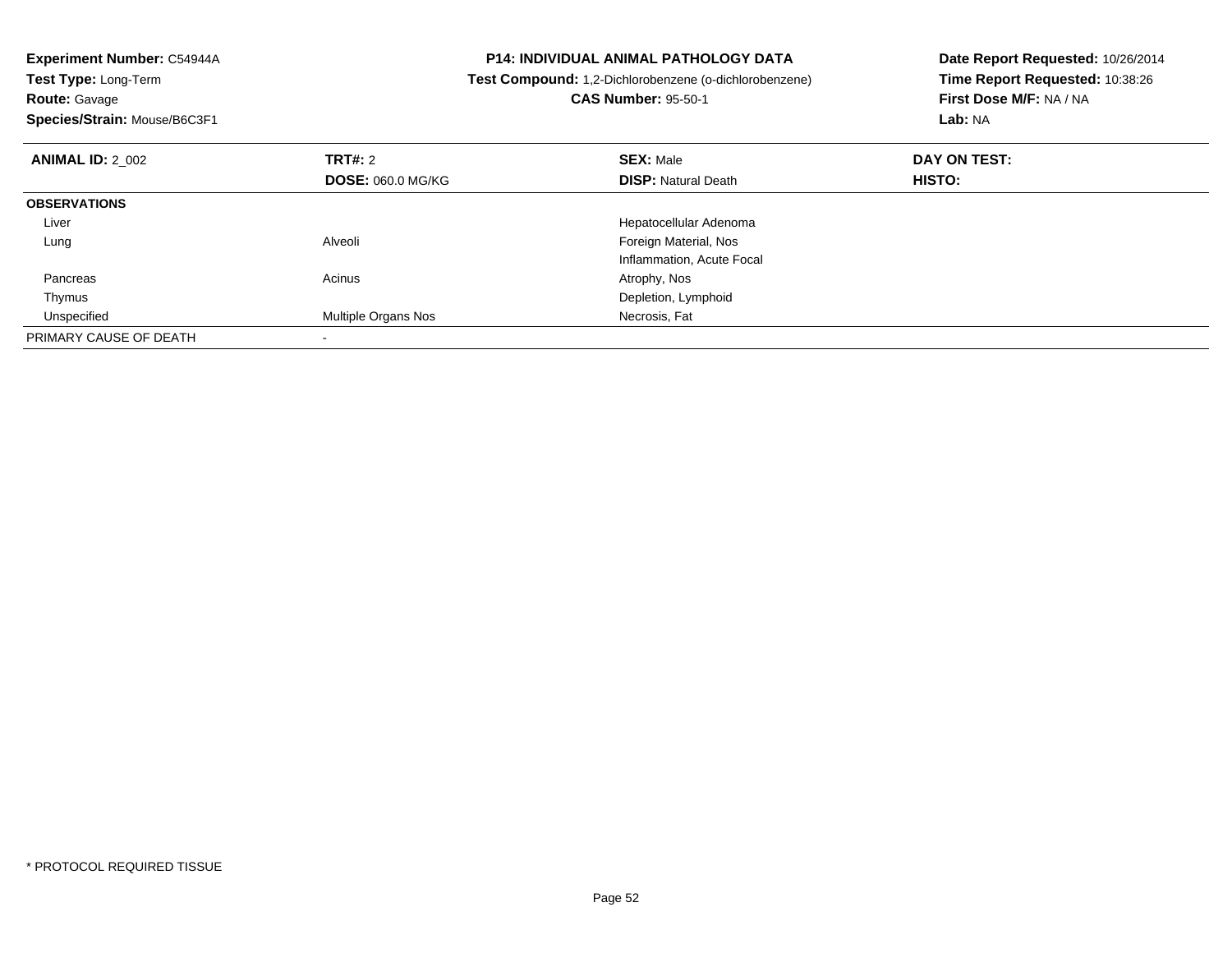| <b>Experiment Number: C54944A</b><br>Test Type: Long-Term<br><b>Route: Gavage</b><br>Species/Strain: Mouse/B6C3F1 |                                            | <b>P14: INDIVIDUAL ANIMAL PATHOLOGY DATA</b><br>Test Compound: 1,2-Dichlorobenzene (o-dichlorobenzene)<br><b>CAS Number: 95-50-1</b> | Date Report Requested: 10/26/2014<br>Time Report Requested: 10:38:26<br>First Dose M/F: NA / NA<br>Lab: NA |
|-------------------------------------------------------------------------------------------------------------------|--------------------------------------------|--------------------------------------------------------------------------------------------------------------------------------------|------------------------------------------------------------------------------------------------------------|
| <b>ANIMAL ID: 2 003</b>                                                                                           | <b>TRT#: 2</b><br><b>DOSE: 060.0 MG/KG</b> | <b>SEX: Male</b><br><b>DISP:</b> Scheduled Sacrifice                                                                                 | DAY ON TEST:<br>HISTO:                                                                                     |
| <b>OBSERVATIONS</b>                                                                                               |                                            |                                                                                                                                      |                                                                                                            |
| <b>Brain</b>                                                                                                      | Thalamus                                   | Mineralization                                                                                                                       |                                                                                                            |
| Kidney                                                                                                            | Cortex                                     | Cyst, Multiple                                                                                                                       |                                                                                                            |
| Prostate                                                                                                          |                                            | Degeneration, Nos                                                                                                                    |                                                                                                            |
| PRIMARY CAUSE OF DEATH                                                                                            |                                            |                                                                                                                                      |                                                                                                            |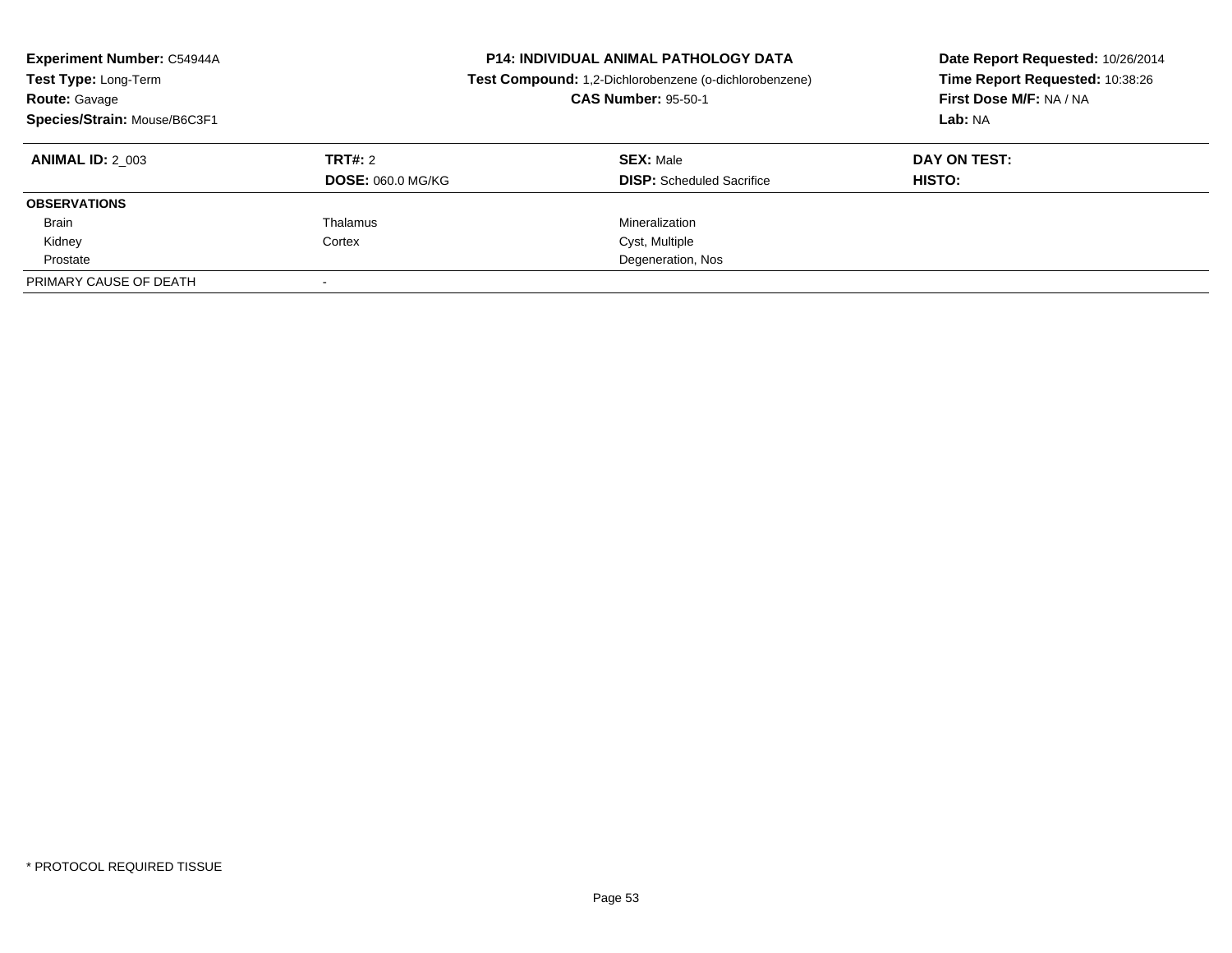| <b>Experiment Number: C54944A</b><br>Test Type: Long-Term<br><b>Route: Gavage</b><br>Species/Strain: Mouse/B6C3F1 |                                     | <b>P14: INDIVIDUAL ANIMAL PATHOLOGY DATA</b><br>Test Compound: 1,2-Dichlorobenzene (o-dichlorobenzene)<br><b>CAS Number: 95-50-1</b> | Date Report Requested: 10/26/2014<br>Time Report Requested: 10:38:26<br>First Dose M/F: NA / NA<br>Lab: NA |
|-------------------------------------------------------------------------------------------------------------------|-------------------------------------|--------------------------------------------------------------------------------------------------------------------------------------|------------------------------------------------------------------------------------------------------------|
| <b>ANIMAL ID: 2 004</b>                                                                                           | TRT#: 2<br><b>DOSE: 060.0 MG/KG</b> | <b>SEX: Male</b><br><b>DISP:</b> Scheduled Sacrifice                                                                                 | DAY ON TEST:<br><b>HISTO:</b>                                                                              |
| <b>OBSERVATIONS</b>                                                                                               |                                     |                                                                                                                                      |                                                                                                            |
| Adrenal gland                                                                                                     |                                     | Cortical Adenoma                                                                                                                     |                                                                                                            |
| <b>Brain</b>                                                                                                      | Thalamus                            | Mineralization                                                                                                                       |                                                                                                            |
| Lung                                                                                                              |                                     | Hemorrhage                                                                                                                           |                                                                                                            |
| PRIMARY CAUSE OF DEATH                                                                                            |                                     |                                                                                                                                      |                                                                                                            |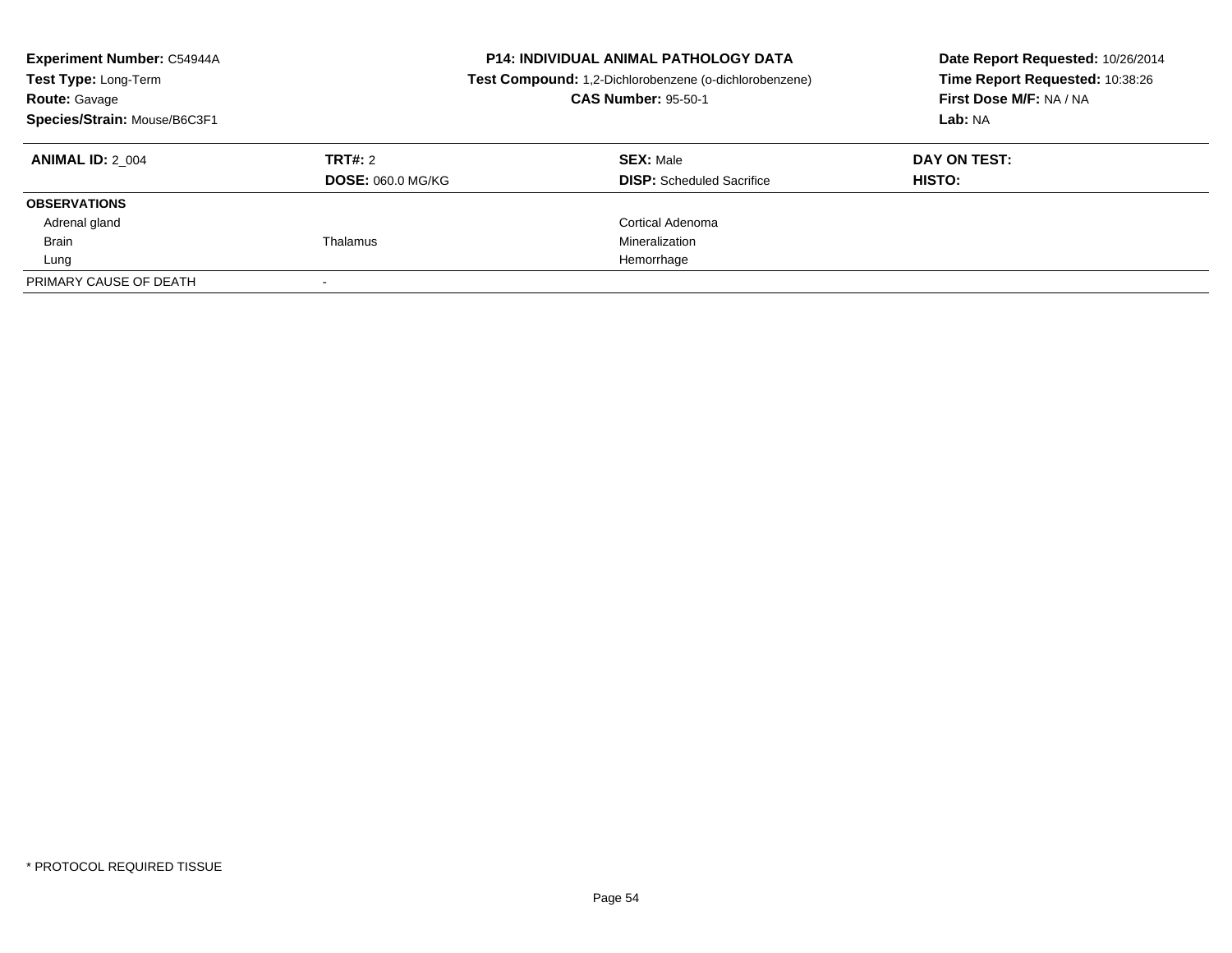| <b>Experiment Number: C54944A</b><br><b>Test Type: Long-Term</b><br><b>Route: Gavage</b><br>Species/Strain: Mouse/B6C3F1 |                                     | <b>P14: INDIVIDUAL ANIMAL PATHOLOGY DATA</b><br>Test Compound: 1,2-Dichlorobenzene (o-dichlorobenzene)<br><b>CAS Number: 95-50-1</b> | Date Report Requested: 10/26/2014<br>Time Report Requested: 10:38:26<br>First Dose M/F: NA / NA<br>Lab: NA |
|--------------------------------------------------------------------------------------------------------------------------|-------------------------------------|--------------------------------------------------------------------------------------------------------------------------------------|------------------------------------------------------------------------------------------------------------|
| <b>ANIMAL ID: 2 005</b>                                                                                                  | TRT#: 2<br><b>DOSE: 060.0 MG/KG</b> | <b>SEX: Male</b><br><b>DISP:</b> Scheduled Sacrifice                                                                                 | DAY ON TEST:<br>HISTO:                                                                                     |
| <b>OBSERVATIONS</b>                                                                                                      |                                     |                                                                                                                                      |                                                                                                            |
| Brain                                                                                                                    | Thalamus                            | Mineralization                                                                                                                       |                                                                                                            |
| Lung                                                                                                                     |                                     | Alveolar/Bronchiolar Adenoma                                                                                                         |                                                                                                            |
| PRIMARY CAUSE OF DEATH                                                                                                   |                                     |                                                                                                                                      |                                                                                                            |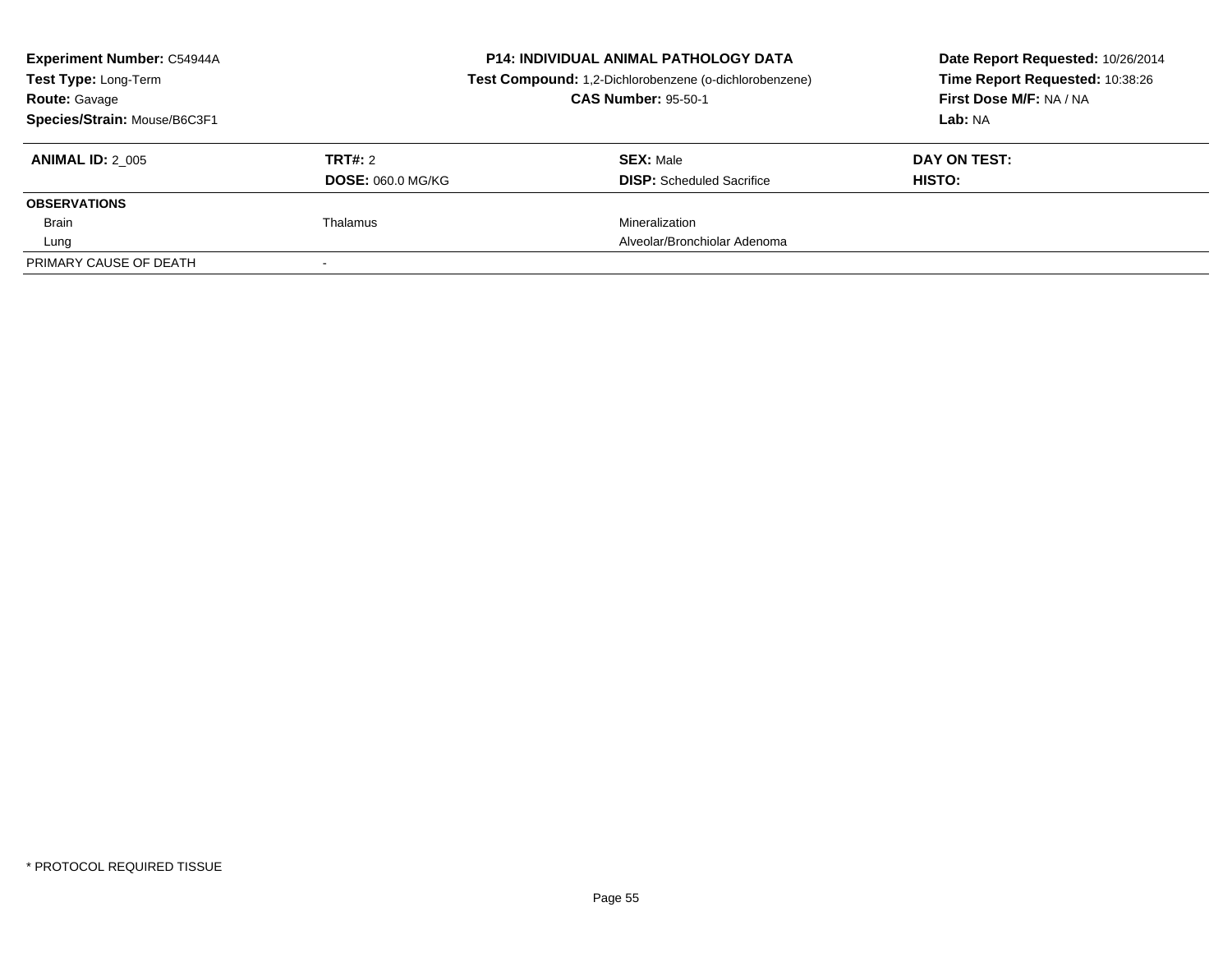| <b>Experiment Number: C54944A</b><br><b>Test Type: Long-Term</b><br><b>Route: Gavage</b><br>Species/Strain: Mouse/B6C3F1 |                                     | <b>P14: INDIVIDUAL ANIMAL PATHOLOGY DATA</b><br>Test Compound: 1,2-Dichlorobenzene (o-dichlorobenzene)<br><b>CAS Number: 95-50-1</b> | Date Report Requested: 10/26/2014<br>Time Report Requested: 10:38:26<br>First Dose M/F: NA / NA<br>Lab: NA |
|--------------------------------------------------------------------------------------------------------------------------|-------------------------------------|--------------------------------------------------------------------------------------------------------------------------------------|------------------------------------------------------------------------------------------------------------|
| <b>ANIMAL ID: 2 006</b>                                                                                                  | TRT#: 2<br><b>DOSE: 060.0 MG/KG</b> | <b>SEX: Male</b><br><b>DISP:</b> Scheduled Sacrifice                                                                                 | DAY ON TEST:<br><b>HISTO:</b>                                                                              |
| <b>OBSERVATIONS</b>                                                                                                      |                                     |                                                                                                                                      |                                                                                                            |
| Adrenal gland                                                                                                            | Cortex Nos                          | Focal Cellular Change                                                                                                                |                                                                                                            |
| <b>Brain</b>                                                                                                             | Thalamus                            | Mineralization                                                                                                                       |                                                                                                            |
| Kidney                                                                                                                   | Tubule                              | Regeneration, Nos                                                                                                                    |                                                                                                            |
| Liver                                                                                                                    |                                     | Hepatocellular Adenoma                                                                                                               |                                                                                                            |
| PRIMARY CAUSE OF DEATH                                                                                                   |                                     |                                                                                                                                      |                                                                                                            |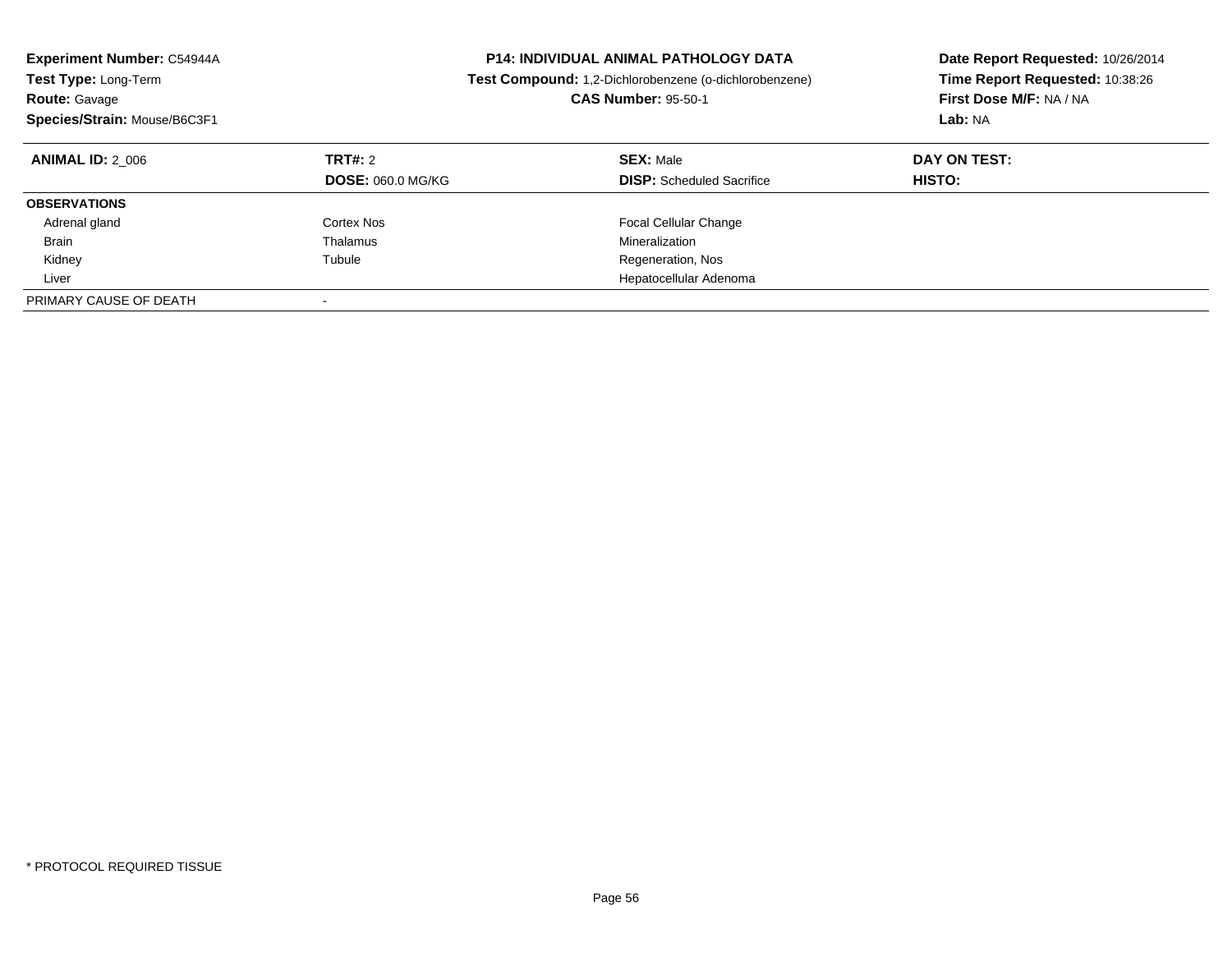| Experiment Number: C54944A<br>Test Type: Long-Term<br><b>Route: Gavage</b><br>Species/Strain: Mouse/B6C3F1 |                                     | <b>P14: INDIVIDUAL ANIMAL PATHOLOGY DATA</b><br>Test Compound: 1,2-Dichlorobenzene (o-dichlorobenzene)<br><b>CAS Number: 95-50-1</b> | Date Report Requested: 10/26/2014<br>Time Report Requested: 10:38:26<br>First Dose M/F: NA / NA<br><b>Lab:</b> NA |
|------------------------------------------------------------------------------------------------------------|-------------------------------------|--------------------------------------------------------------------------------------------------------------------------------------|-------------------------------------------------------------------------------------------------------------------|
| <b>ANIMAL ID: 2 007</b>                                                                                    | TRT#: 2<br><b>DOSE: 060.0 MG/KG</b> | <b>SEX: Male</b><br><b>DISP:</b> Scheduled Sacrifice                                                                                 | DAY ON TEST:<br><b>HISTO:</b>                                                                                     |
| <b>OBSERVATIONS</b>                                                                                        |                                     |                                                                                                                                      |                                                                                                                   |
| Kidney                                                                                                     | Tubule                              | Regeneration, Nos                                                                                                                    |                                                                                                                   |
| PRIMARY CAUSE OF DEATH                                                                                     |                                     |                                                                                                                                      |                                                                                                                   |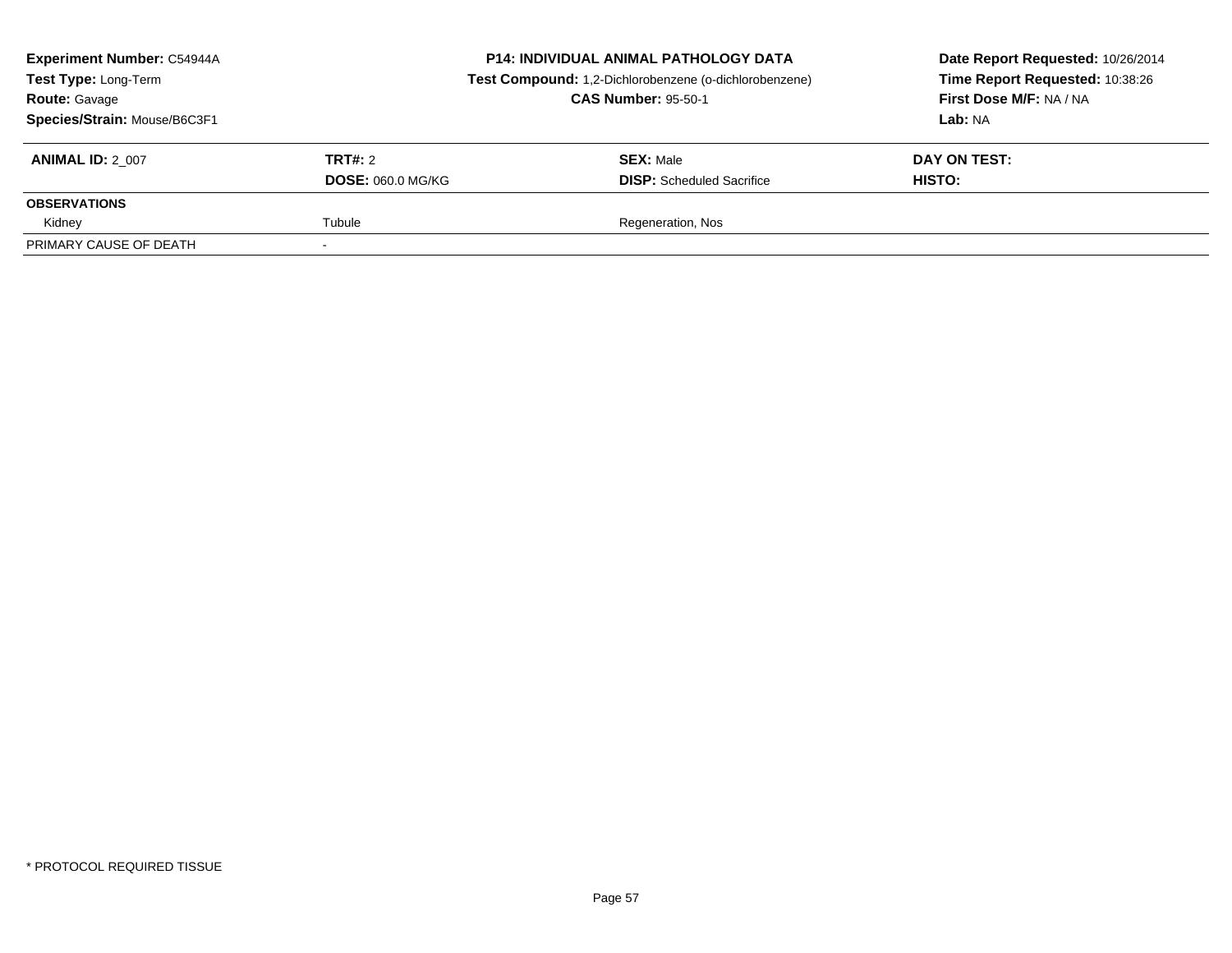| <b>Experiment Number: C54944A</b><br><b>Test Type: Long-Term</b><br><b>Route: Gavage</b><br>Species/Strain: Mouse/B6C3F1 |                                     | <b>P14: INDIVIDUAL ANIMAL PATHOLOGY DATA</b><br>Test Compound: 1,2-Dichlorobenzene (o-dichlorobenzene)<br><b>CAS Number: 95-50-1</b> | Date Report Requested: 10/26/2014<br>Time Report Requested: 10:38:26<br>First Dose M/F: NA / NA<br>Lab: NA |
|--------------------------------------------------------------------------------------------------------------------------|-------------------------------------|--------------------------------------------------------------------------------------------------------------------------------------|------------------------------------------------------------------------------------------------------------|
| <b>ANIMAL ID: 2 008</b>                                                                                                  | TRT#: 2<br><b>DOSE: 060.0 MG/KG</b> | <b>SEX: Male</b><br><b>DISP:</b> Scheduled Sacrifice                                                                                 | DAY ON TEST:<br>HISTO:                                                                                     |
| <b>OBSERVATIONS</b>                                                                                                      |                                     |                                                                                                                                      |                                                                                                            |
| Kidney                                                                                                                   | Tubule                              | Regeneration, Nos                                                                                                                    |                                                                                                            |
| Lung                                                                                                                     |                                     | Alveolar/Bronchiolar Adenoma                                                                                                         |                                                                                                            |
| PRIMARY CAUSE OF DEATH                                                                                                   |                                     |                                                                                                                                      |                                                                                                            |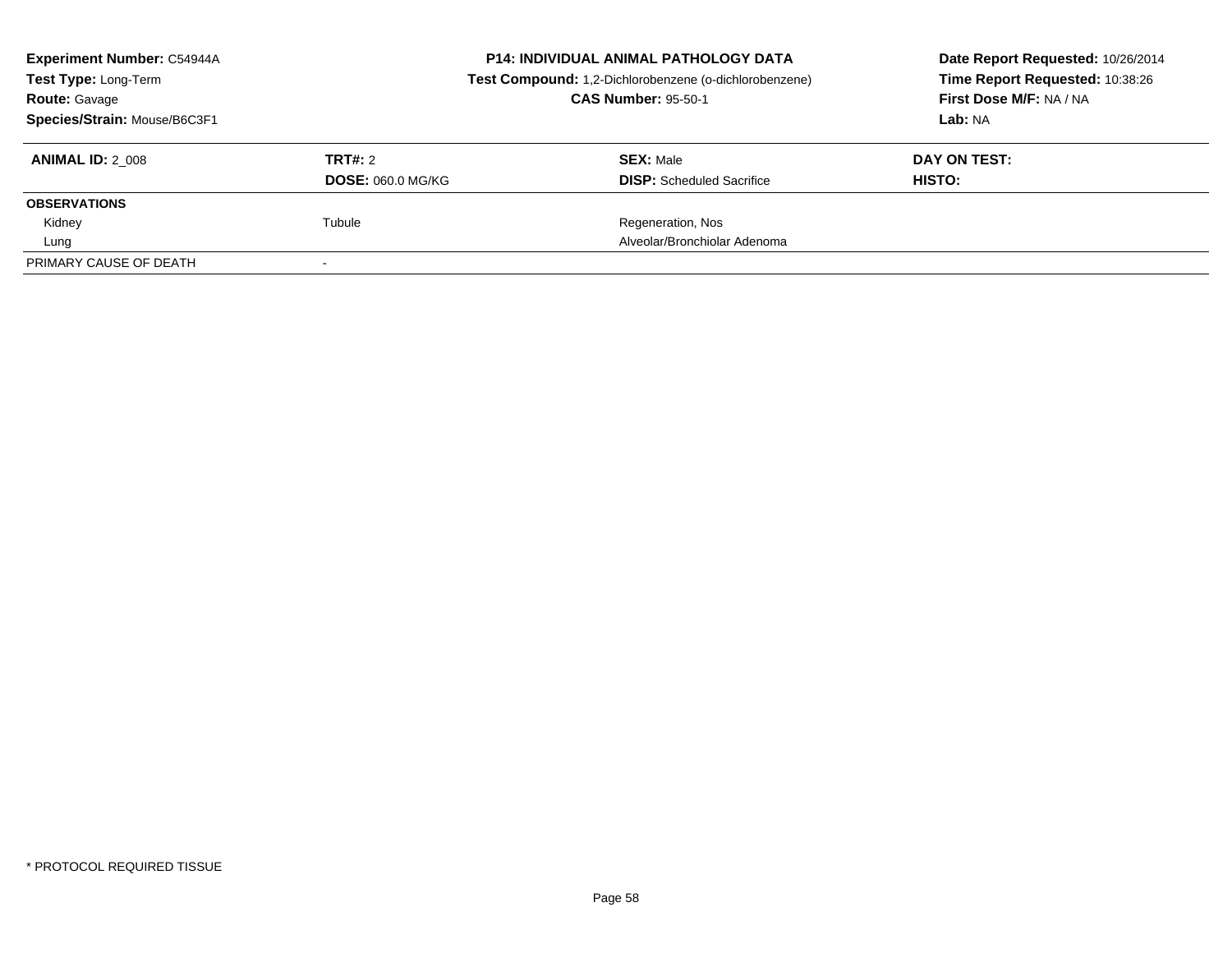| Experiment Number: C54944A<br>Test Type: Long-Term<br><b>Route: Gavage</b><br>Species/Strain: Mouse/B6C3F1 |                            | <b>P14: INDIVIDUAL ANIMAL PATHOLOGY DATA</b><br><b>Test Compound:</b> 1,2-Dichlorobenzene (o-dichlorobenzene)<br><b>CAS Number: 95-50-1</b> | Date Report Requested: 10/26/2014<br>Time Report Requested: 10:38:26<br>First Dose M/F: NA / NA<br>Lab: NA |
|------------------------------------------------------------------------------------------------------------|----------------------------|---------------------------------------------------------------------------------------------------------------------------------------------|------------------------------------------------------------------------------------------------------------|
| <b>ANIMAL ID: 2 010</b>                                                                                    | TRT#: 2                    | <b>SEX: Male</b>                                                                                                                            | DAY ON TEST:                                                                                               |
|                                                                                                            | <b>DOSE: 060.0 MG/KG</b>   | <b>DISP:</b> Natural Death                                                                                                                  | <b>HISTO:</b>                                                                                              |
| <b>OBSERVATIONS</b>                                                                                        |                            |                                                                                                                                             |                                                                                                            |
| Kidney                                                                                                     |                            | Glomerulonephritis, Membranous                                                                                                              |                                                                                                            |
| Spleen                                                                                                     | Red Pulp                   | Hematopoiesis                                                                                                                               |                                                                                                            |
| Unspecified                                                                                                |                            | Inflammation, Acute Diffuse                                                                                                                 |                                                                                                            |
|                                                                                                            | <b>Multiple Organs Nos</b> | Lymphoma, Histiocytic-Malignant Type                                                                                                        |                                                                                                            |
|                                                                                                            | Back                       | Neurofibrosarcoma                                                                                                                           |                                                                                                            |
| PRIMARY CAUSE OF DEATH                                                                                     |                            |                                                                                                                                             |                                                                                                            |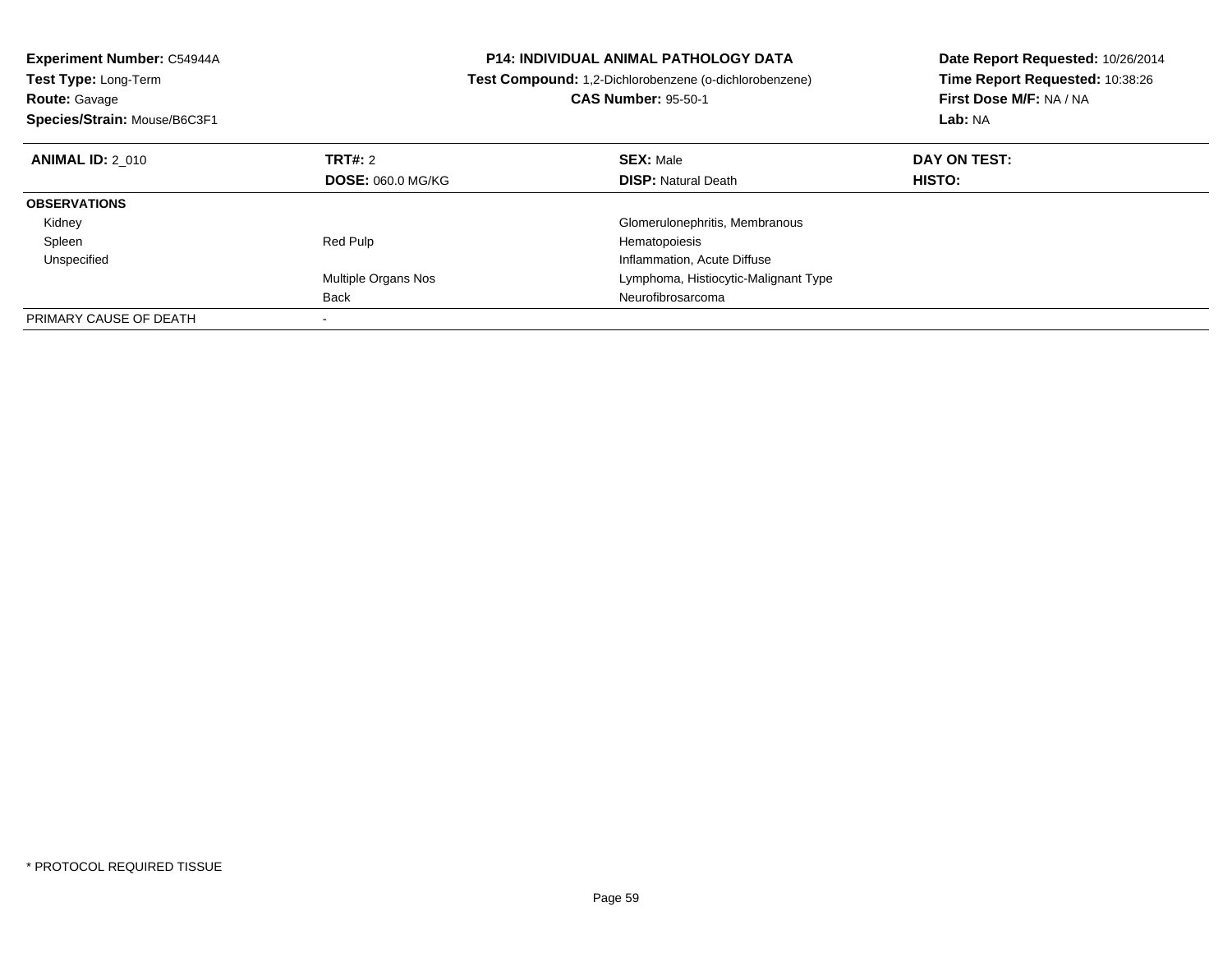| <b>Experiment Number: C54944A</b><br>Test Type: Long-Term<br><b>Route: Gavage</b><br>Species/Strain: Mouse/B6C3F1 | <b>P14: INDIVIDUAL ANIMAL PATHOLOGY DATA</b><br>Test Compound: 1,2-Dichlorobenzene (o-dichlorobenzene)<br><b>CAS Number: 95-50-1</b> |                                                      | Date Report Requested: 10/26/2014<br>Time Report Requested: 10:38:26<br>First Dose M/F: NA / NA<br>Lab: NA |
|-------------------------------------------------------------------------------------------------------------------|--------------------------------------------------------------------------------------------------------------------------------------|------------------------------------------------------|------------------------------------------------------------------------------------------------------------|
| <b>ANIMAL ID: 2 011</b>                                                                                           | TRT#: 2<br><b>DOSE: 060.0 MG/KG</b>                                                                                                  | <b>SEX: Male</b><br><b>DISP:</b> Scheduled Sacrifice | DAY ON TEST:<br>HISTO:                                                                                     |
| <b>OBSERVATIONS</b>                                                                                               |                                                                                                                                      |                                                      |                                                                                                            |
| Adrenal gland                                                                                                     | Medulla                                                                                                                              | Hyperplasia, Focal                                   |                                                                                                            |
| Eye                                                                                                               | Cornea                                                                                                                               | Ulcer, Acute                                         |                                                                                                            |
| PRIMARY CAUSE OF DEATH                                                                                            |                                                                                                                                      |                                                      |                                                                                                            |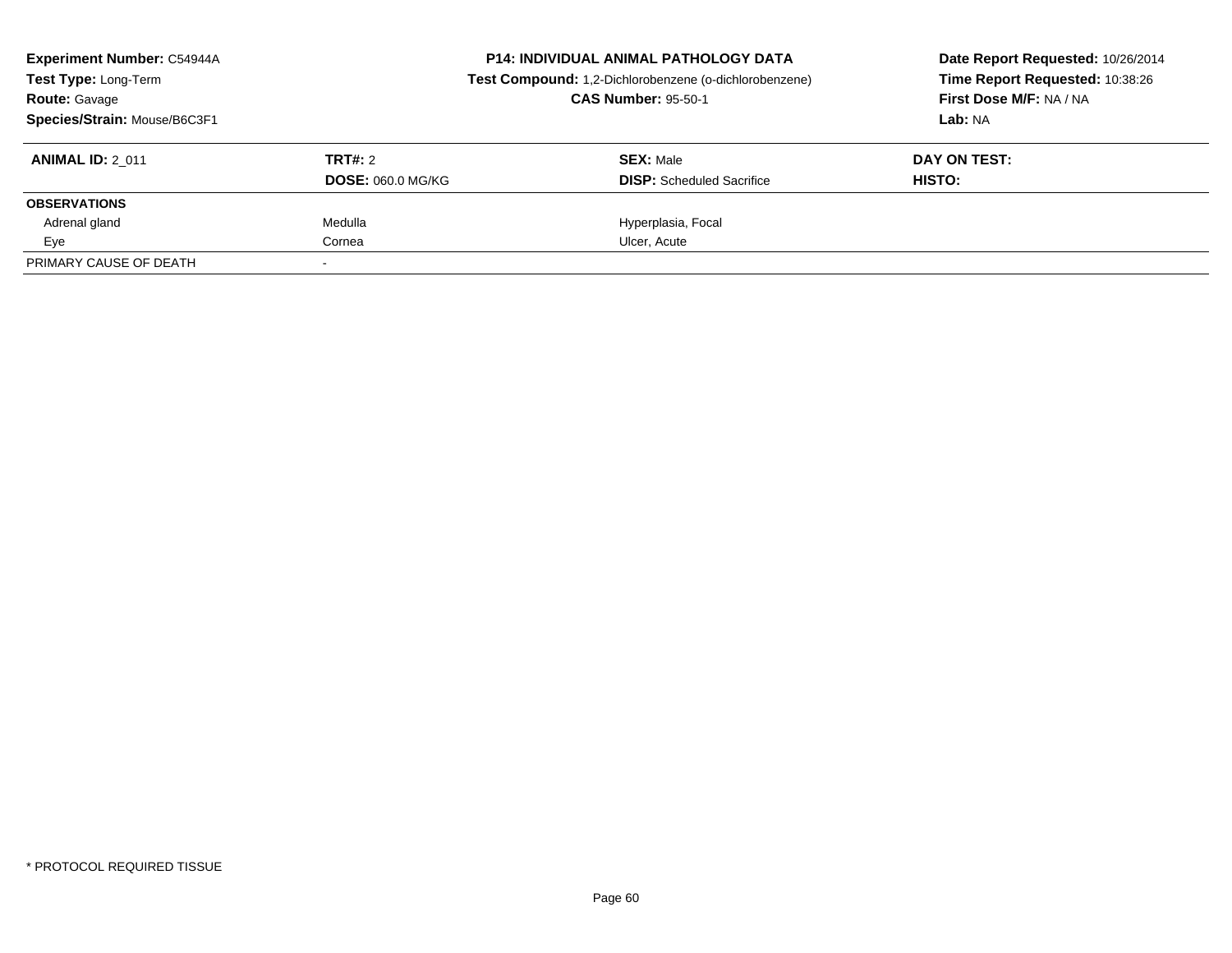| Experiment Number: C54944A<br>Test Type: Long-Term<br><b>Route: Gavage</b><br>Species/Strain: Mouse/B6C3F1 |                          | <b>P14: INDIVIDUAL ANIMAL PATHOLOGY DATA</b><br>Test Compound: 1,2-Dichlorobenzene (o-dichlorobenzene)<br><b>CAS Number: 95-50-1</b> | Date Report Requested: 10/26/2014<br>Time Report Requested: 10:38:26<br>First Dose M/F: NA / NA<br>Lab: NA |
|------------------------------------------------------------------------------------------------------------|--------------------------|--------------------------------------------------------------------------------------------------------------------------------------|------------------------------------------------------------------------------------------------------------|
| <b>ANIMAL ID: 2 012</b>                                                                                    | <b>TRT#: 2</b>           | <b>SEX: Male</b>                                                                                                                     | DAY ON TEST:                                                                                               |
|                                                                                                            | <b>DOSE: 060.0 MG/KG</b> | <b>DISP: Natural Death</b>                                                                                                           | HISTO:                                                                                                     |
| <b>OBSERVATIONS</b>                                                                                        |                          |                                                                                                                                      |                                                                                                            |
| Brain                                                                                                      | Thalamus                 | Mineralization                                                                                                                       |                                                                                                            |
| Liver                                                                                                      |                          | Hepatocellular Adenoma                                                                                                               |                                                                                                            |
| Lung                                                                                                       |                          | Alveolar Macrophages                                                                                                                 |                                                                                                            |
|                                                                                                            |                          | Alveolar/Bronchiolar Carcinoma                                                                                                       |                                                                                                            |
|                                                                                                            |                          | Inflammation, Acute Focal                                                                                                            |                                                                                                            |
| PRIMARY CAUSE OF DEATH                                                                                     |                          |                                                                                                                                      |                                                                                                            |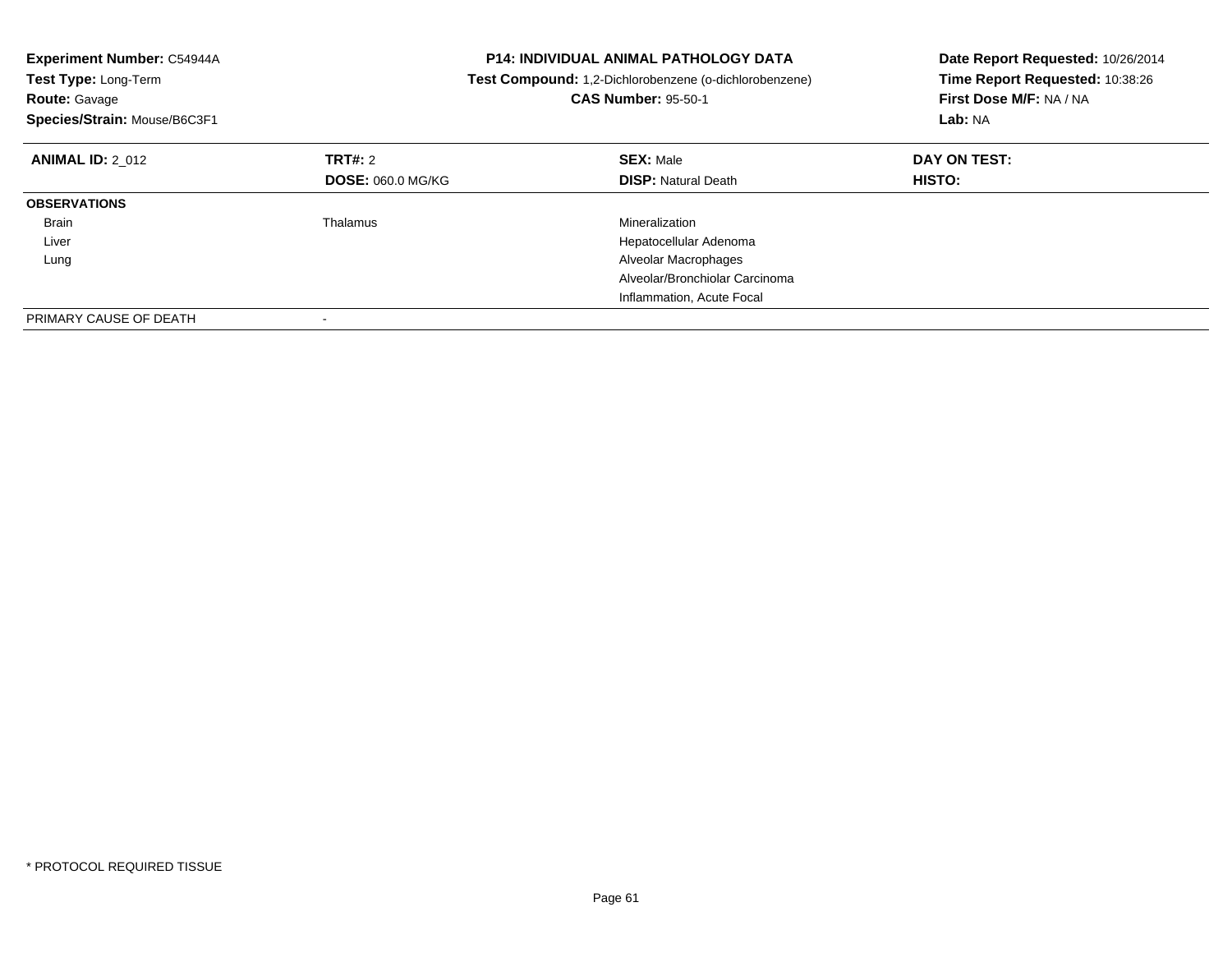| <b>Experiment Number: C54944A</b><br>Test Type: Long-Term<br><b>Route: Gavage</b><br>Species/Strain: Mouse/B6C3F1 |                          | <b>P14: INDIVIDUAL ANIMAL PATHOLOGY DATA</b><br>Test Compound: 1,2-Dichlorobenzene (o-dichlorobenzene)<br><b>CAS Number: 95-50-1</b> | Date Report Requested: 10/26/2014<br>Time Report Requested: 10:38:26<br><b>First Dose M/F: NA / NA</b><br>Lab: NA |
|-------------------------------------------------------------------------------------------------------------------|--------------------------|--------------------------------------------------------------------------------------------------------------------------------------|-------------------------------------------------------------------------------------------------------------------|
| <b>ANIMAL ID: 2 013</b>                                                                                           | TRT#: 2                  | <b>SEX: Male</b>                                                                                                                     | DAY ON TEST:                                                                                                      |
|                                                                                                                   | <b>DOSE: 060.0 MG/KG</b> | <b>DISP:</b> Moribund Sacrifice                                                                                                      | HISTO:                                                                                                            |
| <b>OBSERVATIONS</b>                                                                                               |                          |                                                                                                                                      |                                                                                                                   |
| Liver                                                                                                             | Hepatocytes              | Necrosis, Focal                                                                                                                      |                                                                                                                   |
| PRIMARY CAUSE OF DEATH                                                                                            |                          |                                                                                                                                      |                                                                                                                   |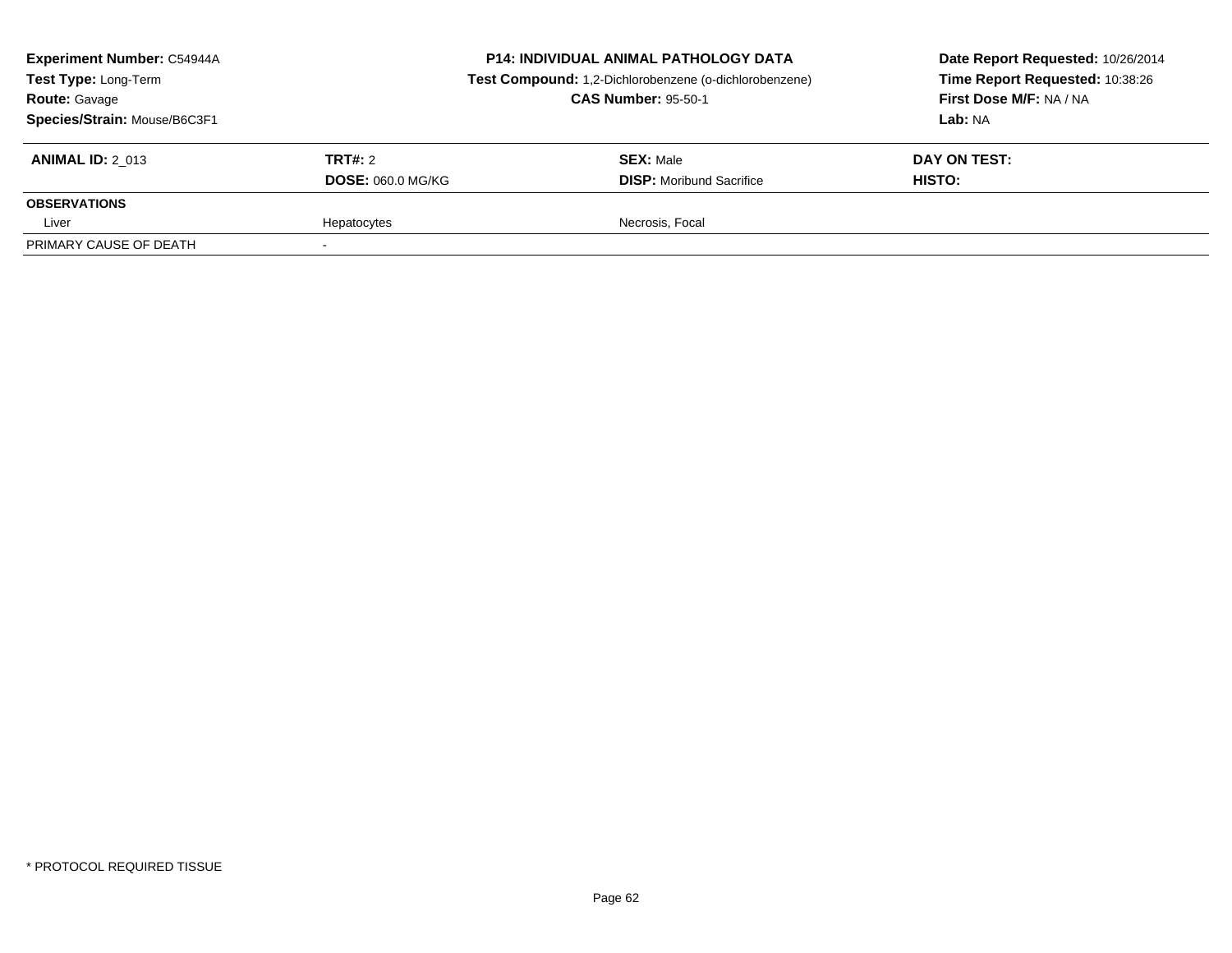| <b>Experiment Number: C54944A</b><br>Test Type: Long-Term<br><b>Route: Gavage</b><br>Species/Strain: Mouse/B6C3F1 |                                     | <b>P14: INDIVIDUAL ANIMAL PATHOLOGY DATA</b><br>Test Compound: 1,2-Dichlorobenzene (o-dichlorobenzene)<br><b>CAS Number: 95-50-1</b> | Date Report Requested: 10/26/2014<br>Time Report Requested: 10:38:26<br>First Dose M/F: NA / NA<br>Lab: NA |  |
|-------------------------------------------------------------------------------------------------------------------|-------------------------------------|--------------------------------------------------------------------------------------------------------------------------------------|------------------------------------------------------------------------------------------------------------|--|
| <b>ANIMAL ID: 2 014</b>                                                                                           | TRT#: 2<br><b>DOSE: 060.0 MG/KG</b> | <b>SEX: Male</b><br><b>DISP:</b> Scheduled Sacrifice                                                                                 | DAY ON TEST:<br>HISTO:                                                                                     |  |
| <b>OBSERVATIONS</b>                                                                                               |                                     |                                                                                                                                      |                                                                                                            |  |
| Adrenal gland                                                                                                     |                                     | Pheochromocytoma                                                                                                                     |                                                                                                            |  |
| Kidney                                                                                                            |                                     | Metaplasia, Osseous                                                                                                                  |                                                                                                            |  |
| Liver                                                                                                             |                                     | Hepatocellular Carcinoma                                                                                                             |                                                                                                            |  |
| PRIMARY CAUSE OF DEATH                                                                                            |                                     |                                                                                                                                      |                                                                                                            |  |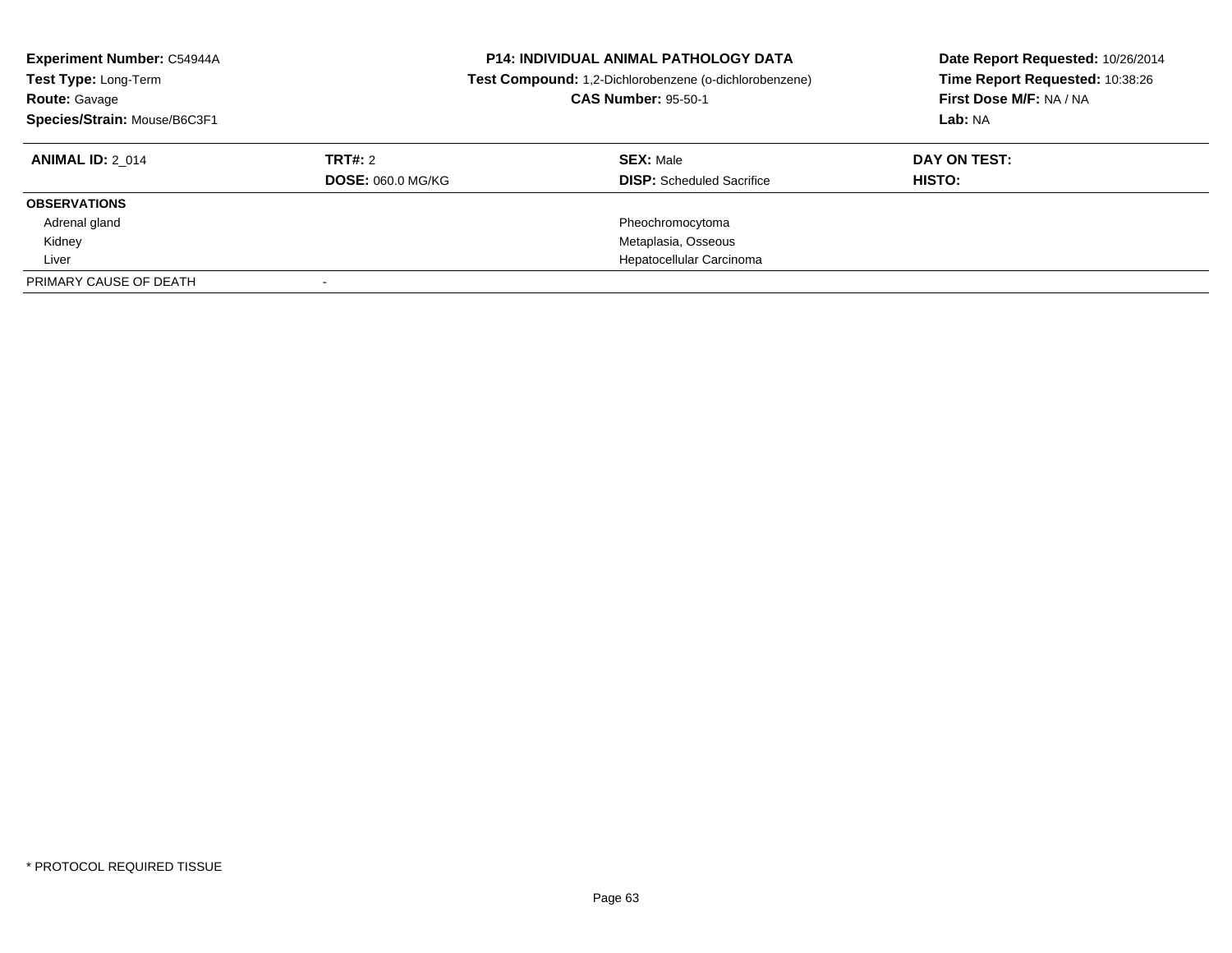| <b>Experiment Number: C54944A</b><br><b>Test Type: Long-Term</b><br><b>Route: Gavage</b><br>Species/Strain: Mouse/B6C3F1 |                                     | <b>P14: INDIVIDUAL ANIMAL PATHOLOGY DATA</b><br>Test Compound: 1,2-Dichlorobenzene (o-dichlorobenzene)<br><b>CAS Number: 95-50-1</b> | Date Report Requested: 10/26/2014<br>Time Report Requested: 10:38:26<br>First Dose M/F: NA / NA<br>Lab: NA |
|--------------------------------------------------------------------------------------------------------------------------|-------------------------------------|--------------------------------------------------------------------------------------------------------------------------------------|------------------------------------------------------------------------------------------------------------|
| <b>ANIMAL ID: 2 015</b>                                                                                                  | TRT#: 2<br><b>DOSE: 060.0 MG/KG</b> | <b>SEX: Male</b><br><b>DISP:</b> Scheduled Sacrifice                                                                                 | DAY ON TEST:<br><b>HISTO:</b>                                                                              |
| <b>OBSERVATIONS</b>                                                                                                      |                                     |                                                                                                                                      |                                                                                                            |
| Adrenal gland                                                                                                            | Cortex Nos                          | <b>Focal Cellular Change</b>                                                                                                         |                                                                                                            |
|                                                                                                                          |                                     | Pheochromocytoma                                                                                                                     |                                                                                                            |
| PRIMARY CAUSE OF DEATH                                                                                                   |                                     |                                                                                                                                      |                                                                                                            |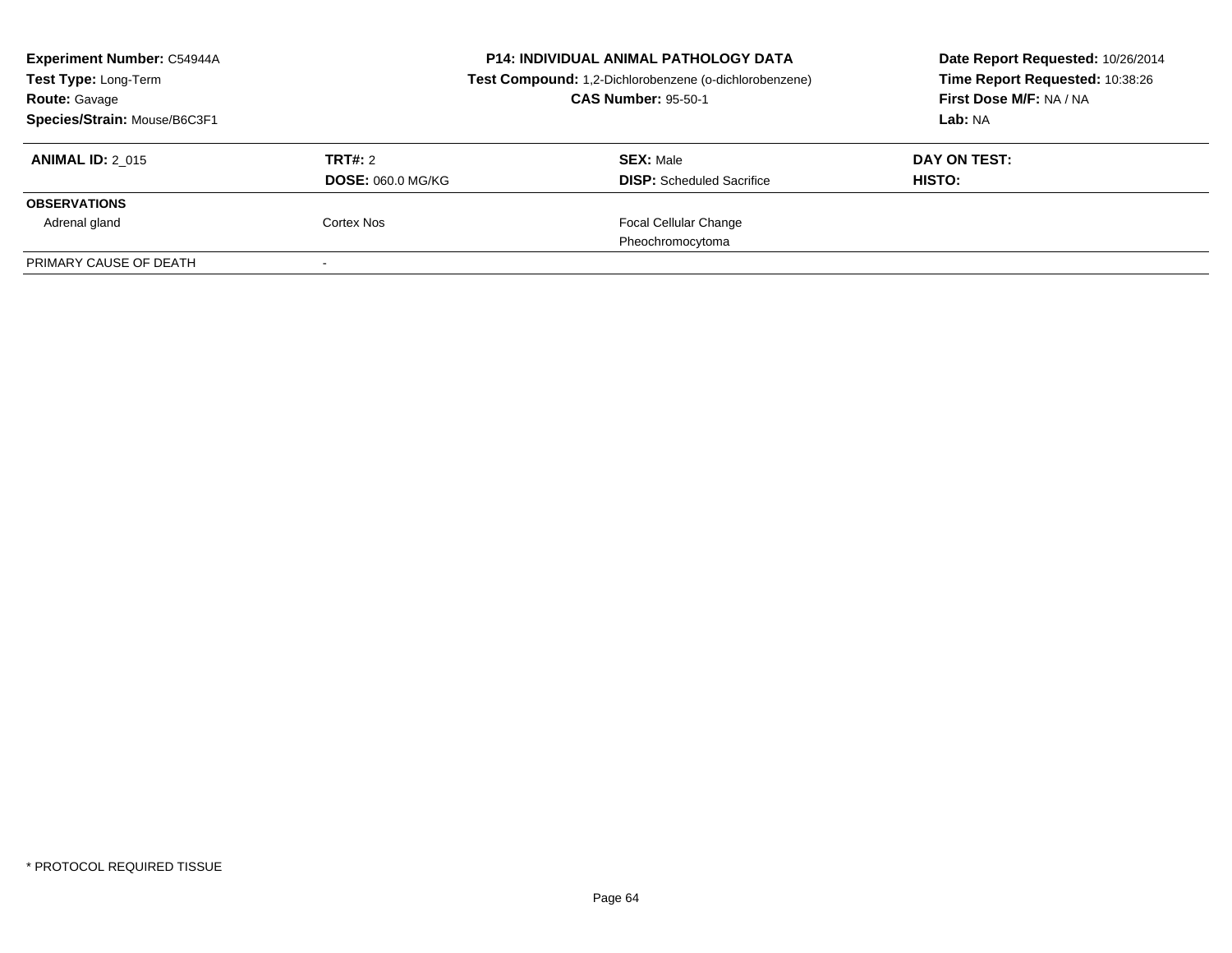| <b>Experiment Number: C54944A</b><br>Test Type: Long-Term<br><b>Route: Gavage</b><br>Species/Strain: Mouse/B6C3F1 |                                     | <b>P14: INDIVIDUAL ANIMAL PATHOLOGY DATA</b><br>Test Compound: 1,2-Dichlorobenzene (o-dichlorobenzene)<br><b>CAS Number: 95-50-1</b> | Date Report Requested: 10/26/2014<br>Time Report Requested: 10:38:26<br>First Dose M/F: NA / NA<br>Lab: NA |
|-------------------------------------------------------------------------------------------------------------------|-------------------------------------|--------------------------------------------------------------------------------------------------------------------------------------|------------------------------------------------------------------------------------------------------------|
| <b>ANIMAL ID: 2 016</b>                                                                                           | TRT#: 2<br><b>DOSE: 060.0 MG/KG</b> | <b>SEX: Male</b><br><b>DISP:</b> Scheduled Sacrifice                                                                                 | DAY ON TEST:<br><b>HISTO:</b>                                                                              |
| <b>OBSERVATIONS</b>                                                                                               |                                     |                                                                                                                                      |                                                                                                            |
| Adrenal gland                                                                                                     | Zona Glomerulosa                    | Hyperplasia, Focal                                                                                                                   |                                                                                                            |
| Kidney                                                                                                            | Tubule                              | Regeneration, Nos                                                                                                                    |                                                                                                            |
| PRIMARY CAUSE OF DEATH                                                                                            |                                     |                                                                                                                                      |                                                                                                            |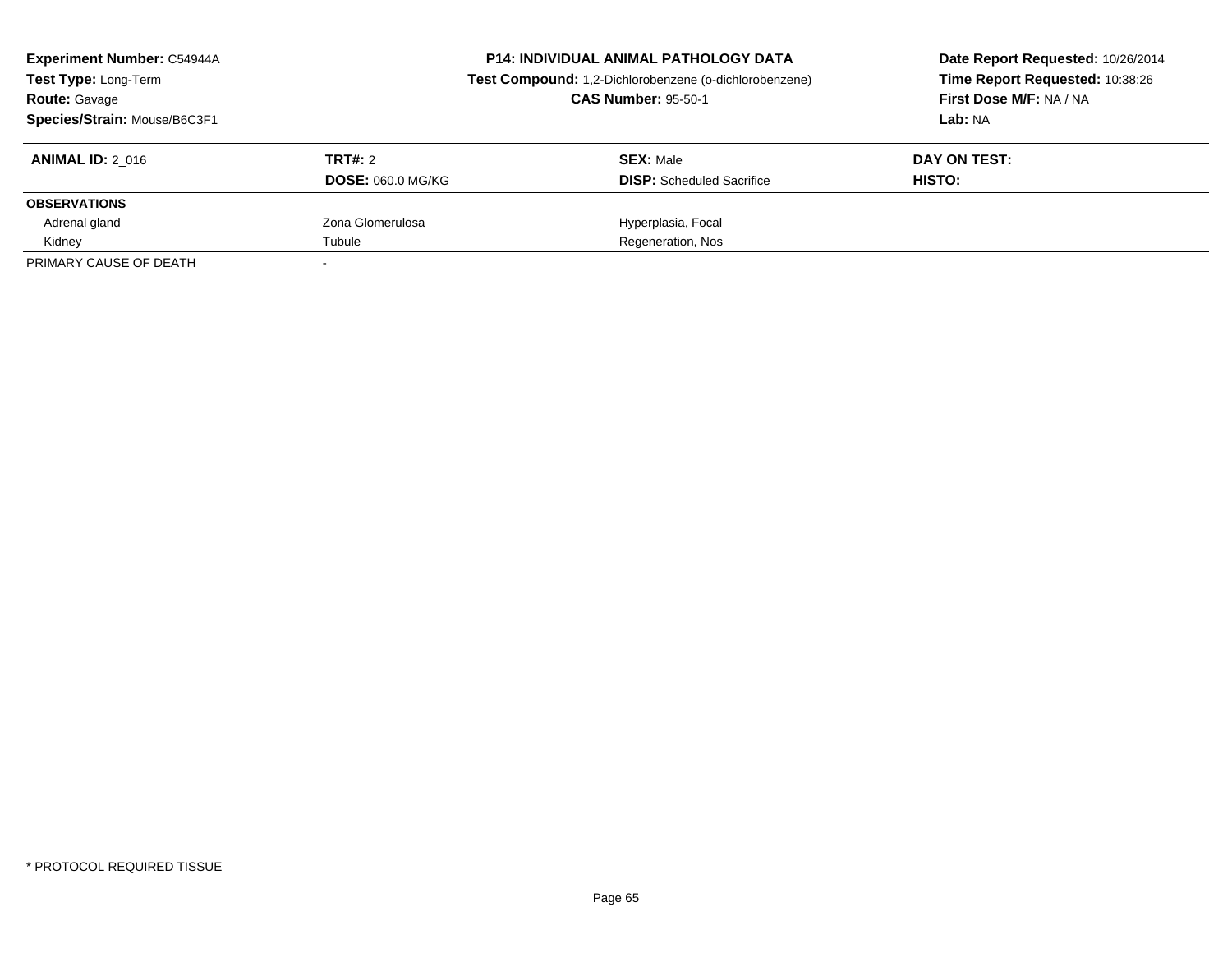| <b>Experiment Number: C54944A</b><br>Test Type: Long-Term<br><b>Route: Gavage</b><br>Species/Strain: Mouse/B6C3F1 | <b>P14: INDIVIDUAL ANIMAL PATHOLOGY DATA</b><br>Test Compound: 1,2-Dichlorobenzene (o-dichlorobenzene)<br><b>CAS Number: 95-50-1</b> |                                                      | Date Report Requested: 10/26/2014<br>Time Report Requested: 10:38:26<br>First Dose M/F: NA / NA<br>Lab: NA |
|-------------------------------------------------------------------------------------------------------------------|--------------------------------------------------------------------------------------------------------------------------------------|------------------------------------------------------|------------------------------------------------------------------------------------------------------------|
| <b>ANIMAL ID: 2 018</b>                                                                                           | TRT#: 2<br><b>DOSE: 060.0 MG/KG</b>                                                                                                  | <b>SEX: Male</b><br><b>DISP:</b> Scheduled Sacrifice | DAY ON TEST:<br>HISTO:                                                                                     |
| <b>OBSERVATIONS</b>                                                                                               |                                                                                                                                      |                                                      |                                                                                                            |
| <b>Brain</b>                                                                                                      | Thalamus                                                                                                                             | Mineralization                                       |                                                                                                            |
| Kidney                                                                                                            | Tubule                                                                                                                               | Regeneration, Nos                                    |                                                                                                            |
| PRIMARY CAUSE OF DEATH                                                                                            |                                                                                                                                      |                                                      |                                                                                                            |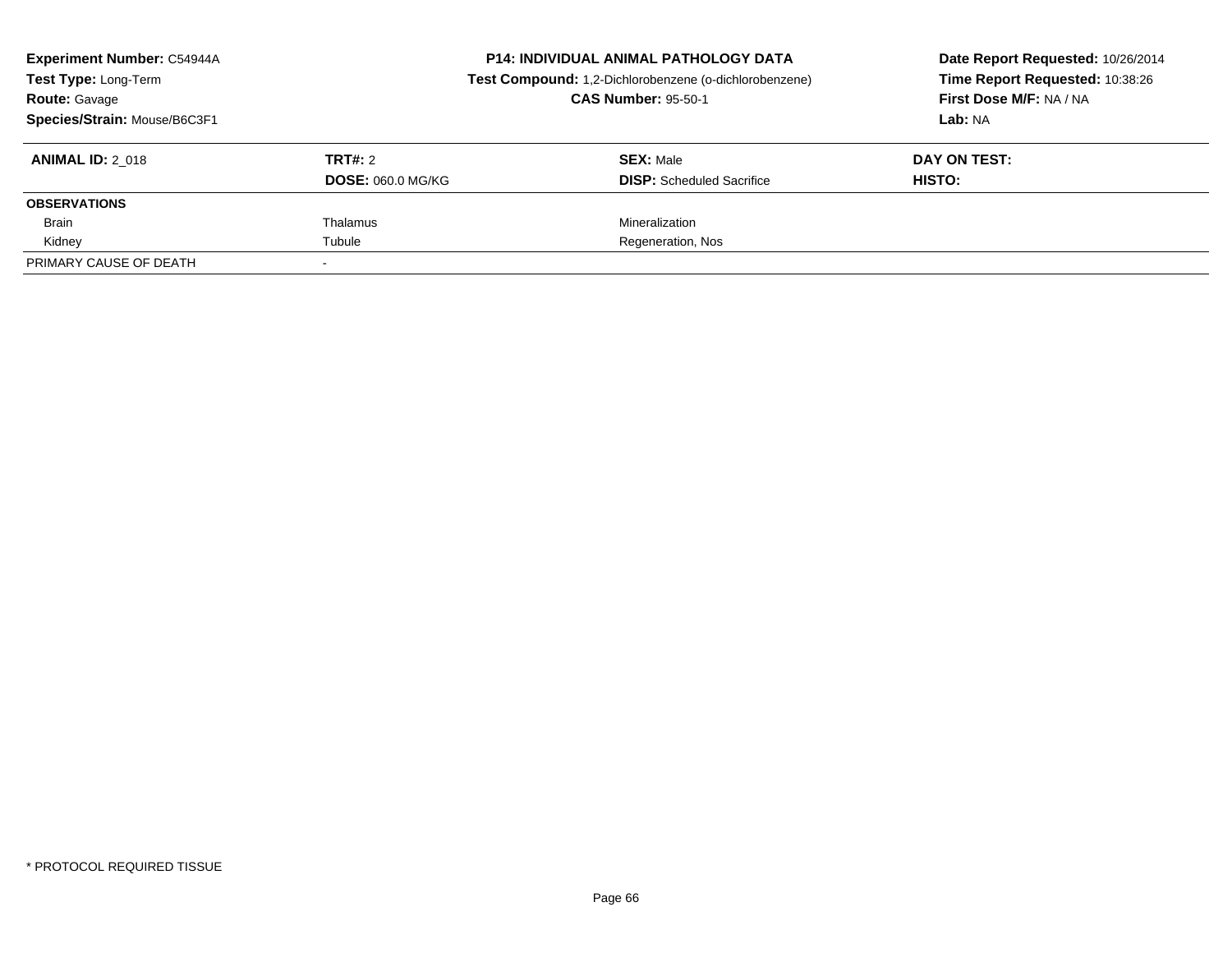| <b>Experiment Number: C54944A</b><br>Test Type: Long-Term<br><b>Route: Gavage</b><br>Species/Strain: Mouse/B6C3F1 |                                     | <b>P14: INDIVIDUAL ANIMAL PATHOLOGY DATA</b><br>Test Compound: 1,2-Dichlorobenzene (o-dichlorobenzene)<br><b>CAS Number: 95-50-1</b> | Date Report Requested: 10/26/2014<br>Time Report Requested: 10:38:26<br>First Dose M/F: NA / NA<br>Lab: NA |
|-------------------------------------------------------------------------------------------------------------------|-------------------------------------|--------------------------------------------------------------------------------------------------------------------------------------|------------------------------------------------------------------------------------------------------------|
| <b>ANIMAL ID: 2 019</b>                                                                                           | TRT#: 2<br><b>DOSE: 060.0 MG/KG</b> | <b>SEX: Male</b><br><b>DISP:</b> Scheduled Sacrifice                                                                                 | DAY ON TEST:<br>HISTO:                                                                                     |
| <b>OBSERVATIONS</b>                                                                                               |                                     |                                                                                                                                      |                                                                                                            |
| Kidney                                                                                                            | Cortex                              | Metaplasia, Osseous                                                                                                                  |                                                                                                            |
|                                                                                                                   | Tubule                              | Regeneration, Nos                                                                                                                    |                                                                                                            |
| PRIMARY CAUSE OF DEATH                                                                                            |                                     |                                                                                                                                      |                                                                                                            |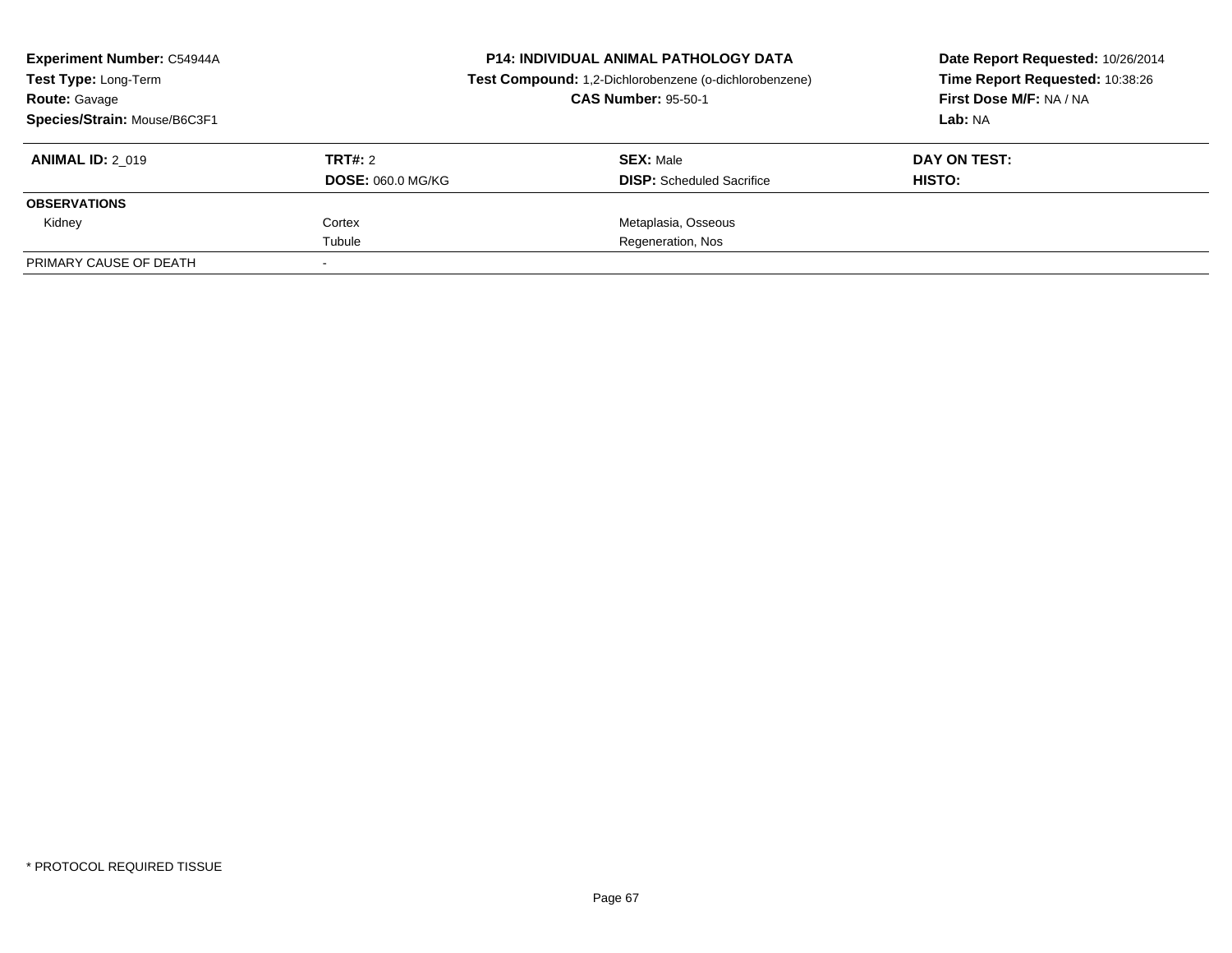| <b>Experiment Number: C54944A</b><br><b>Test Type: Long-Term</b><br><b>Route: Gavage</b><br>Species/Strain: Mouse/B6C3F1 |                                     | <b>P14: INDIVIDUAL ANIMAL PATHOLOGY DATA</b><br>Test Compound: 1,2-Dichlorobenzene (o-dichlorobenzene)<br><b>CAS Number: 95-50-1</b> | Date Report Requested: 10/26/2014<br>Time Report Requested: 10:38:26<br>First Dose M/F: NA / NA<br>Lab: NA |
|--------------------------------------------------------------------------------------------------------------------------|-------------------------------------|--------------------------------------------------------------------------------------------------------------------------------------|------------------------------------------------------------------------------------------------------------|
| <b>ANIMAL ID: 2 020</b>                                                                                                  | TRT#: 2<br><b>DOSE: 060.0 MG/KG</b> | <b>SEX: Male</b><br><b>DISP:</b> Scheduled Sacrifice                                                                                 | DAY ON TEST:<br><b>HISTO:</b>                                                                              |
| <b>OBSERVATIONS</b>                                                                                                      |                                     |                                                                                                                                      |                                                                                                            |
| <b>Brain</b>                                                                                                             | Thalamus                            | Mineralization                                                                                                                       |                                                                                                            |
| Lung                                                                                                                     |                                     | Hyperplasia, Alveolar Epithelium                                                                                                     |                                                                                                            |
| Spleen                                                                                                                   |                                     | Hemangiosarcoma                                                                                                                      |                                                                                                            |
| PRIMARY CAUSE OF DEATH                                                                                                   |                                     |                                                                                                                                      |                                                                                                            |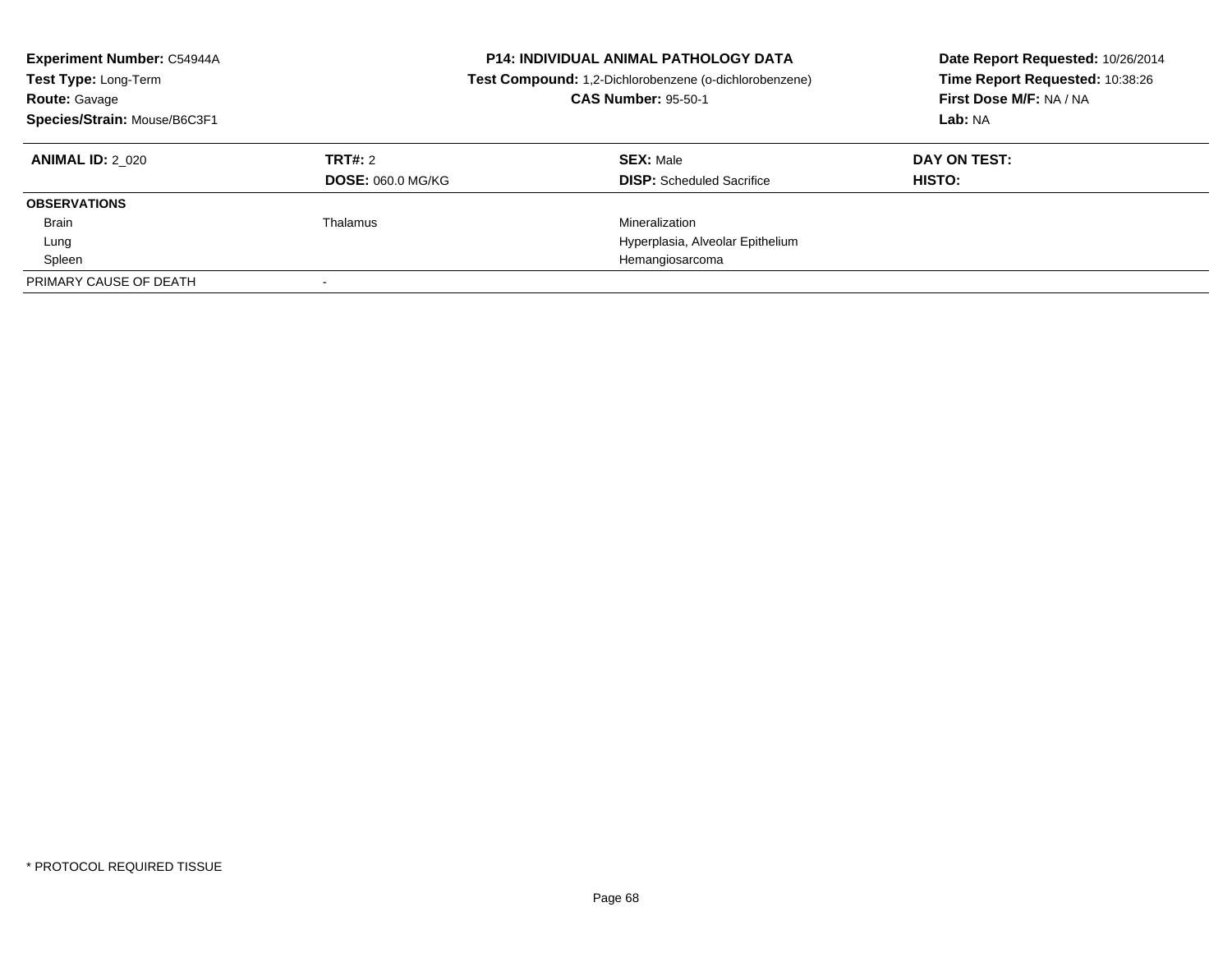| Experiment Number: C54944A<br>Test Type: Long-Term<br><b>Route: Gavage</b><br>Species/Strain: Mouse/B6C3F1 |                          | <b>P14: INDIVIDUAL ANIMAL PATHOLOGY DATA</b><br>Test Compound: 1,2-Dichlorobenzene (o-dichlorobenzene)<br><b>CAS Number: 95-50-1</b> | Date Report Requested: 10/26/2014<br>Time Report Requested: 10:38:26<br>First Dose M/F: NA / NA<br>Lab: NA |  |
|------------------------------------------------------------------------------------------------------------|--------------------------|--------------------------------------------------------------------------------------------------------------------------------------|------------------------------------------------------------------------------------------------------------|--|
| <b>ANIMAL ID: 2 021</b>                                                                                    | TRT#: 2                  | <b>SEX: Male</b>                                                                                                                     | DAY ON TEST:                                                                                               |  |
|                                                                                                            | <b>DOSE: 060.0 MG/KG</b> | <b>DISP:</b> Scheduled Sacrifice                                                                                                     | <b>HISTO:</b>                                                                                              |  |
| <b>OBSERVATIONS</b>                                                                                        |                          |                                                                                                                                      |                                                                                                            |  |
| Adrenal gland                                                                                              | Cortex Nos               | Hyperplasia, Focal                                                                                                                   |                                                                                                            |  |
| PRIMARY CAUSE OF DEATH                                                                                     |                          |                                                                                                                                      |                                                                                                            |  |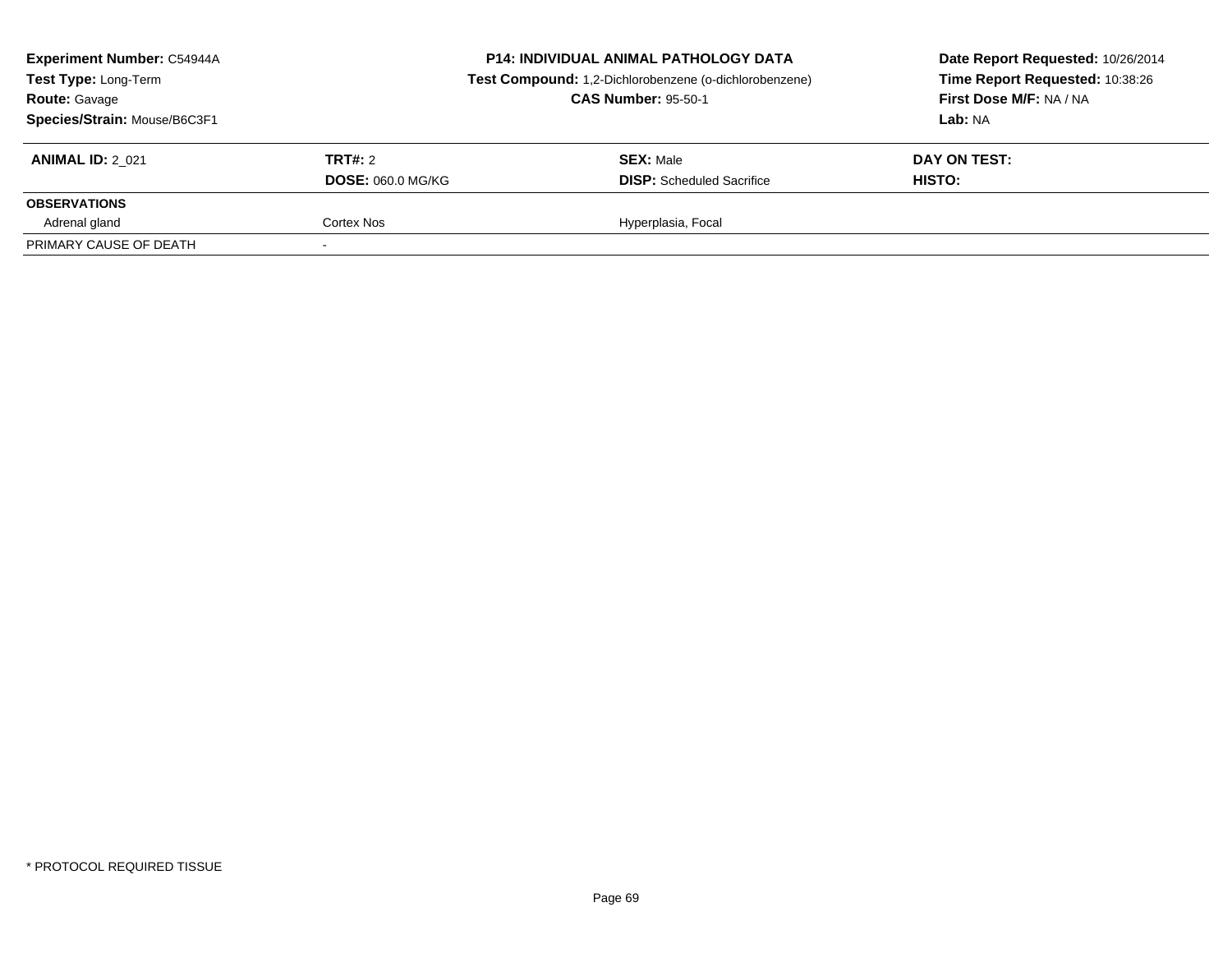| <b>Experiment Number: C54944A</b><br><b>Test Type: Long-Term</b><br><b>Route: Gavage</b><br>Species/Strain: Mouse/B6C3F1 |                                     | <b>P14: INDIVIDUAL ANIMAL PATHOLOGY DATA</b><br>Test Compound: 1,2-Dichlorobenzene (o-dichlorobenzene)<br><b>CAS Number: 95-50-1</b> | Date Report Requested: 10/26/2014<br>Time Report Requested: 10:38:26<br>First Dose M/F: NA / NA<br>Lab: NA |
|--------------------------------------------------------------------------------------------------------------------------|-------------------------------------|--------------------------------------------------------------------------------------------------------------------------------------|------------------------------------------------------------------------------------------------------------|
| <b>ANIMAL ID: 2 022</b>                                                                                                  | TRT#: 2<br><b>DOSE: 060.0 MG/KG</b> | <b>SEX: Male</b><br><b>DISP:</b> Scheduled Sacrifice                                                                                 | DAY ON TEST:<br>HISTO:                                                                                     |
| <b>OBSERVATIONS</b>                                                                                                      |                                     |                                                                                                                                      |                                                                                                            |
| Adrenal gland                                                                                                            | Cortex Nos                          | Hyperplasia, Focal                                                                                                                   |                                                                                                            |
| Skin                                                                                                                     | Back                                | Neurofibrosarcoma                                                                                                                    |                                                                                                            |
| PRIMARY CAUSE OF DEATH                                                                                                   |                                     |                                                                                                                                      |                                                                                                            |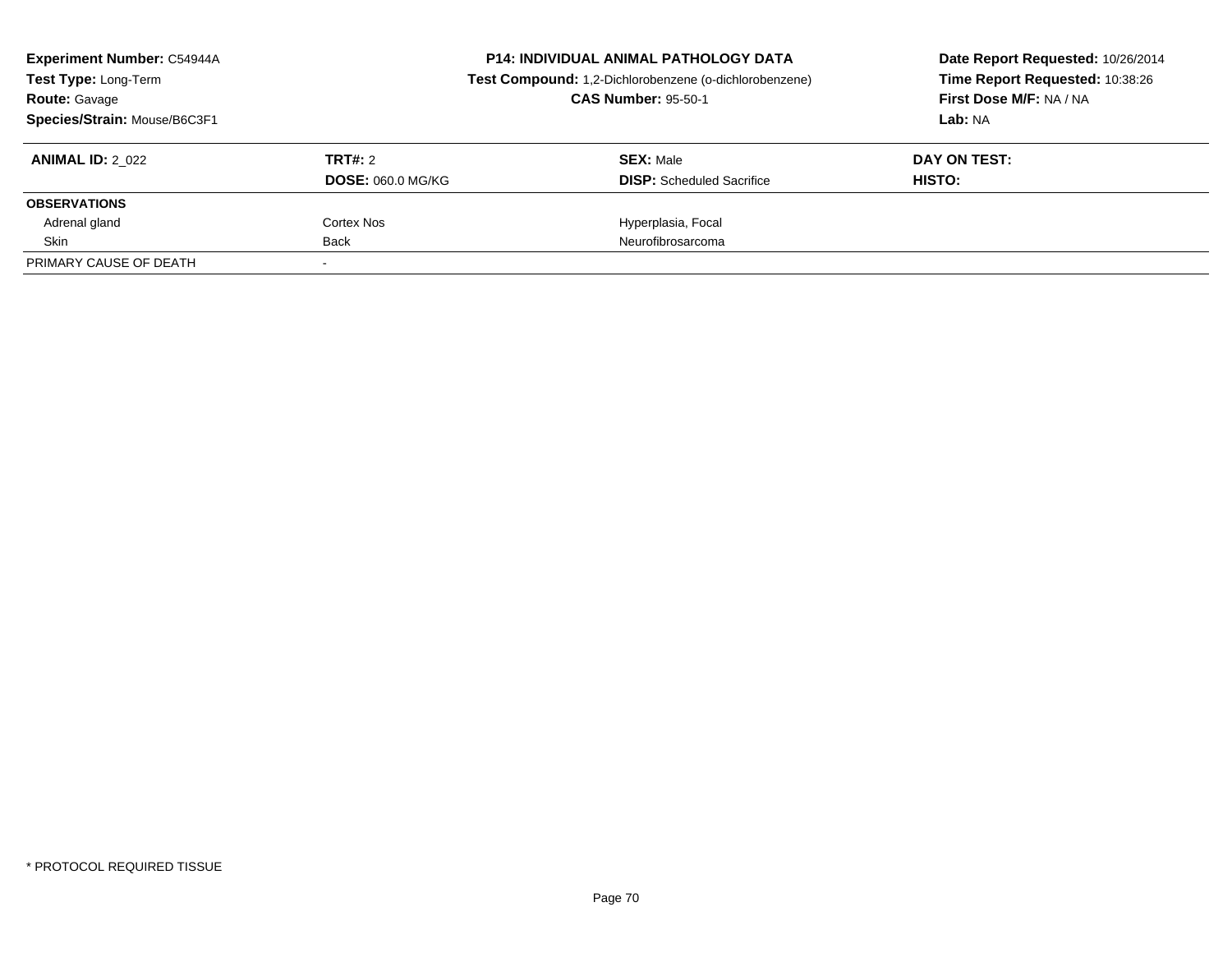| <b>Experiment Number: C54944A</b><br>Test Type: Long-Term<br><b>Route: Gavage</b><br>Species/Strain: Mouse/B6C3F1 | <b>P14: INDIVIDUAL ANIMAL PATHOLOGY DATA</b><br>Test Compound: 1,2-Dichlorobenzene (o-dichlorobenzene)<br><b>CAS Number: 95-50-1</b> |                                                | Date Report Requested: 10/26/2014<br>Time Report Requested: 10:38:26<br>First Dose M/F: NA / NA<br>Lab: NA |
|-------------------------------------------------------------------------------------------------------------------|--------------------------------------------------------------------------------------------------------------------------------------|------------------------------------------------|------------------------------------------------------------------------------------------------------------|
| <b>ANIMAL ID: 2 023</b>                                                                                           | TRT#: 2<br><b>DOSE: 060.0 MG/KG</b>                                                                                                  | <b>SEX: Male</b><br><b>DISP: Natural Death</b> | DAY ON TEST:<br>HISTO:                                                                                     |
| <b>OBSERVATIONS</b>                                                                                               |                                                                                                                                      |                                                |                                                                                                            |
| Skin                                                                                                              | Back                                                                                                                                 | Sarcoma, Nos                                   |                                                                                                            |
| Unspecified                                                                                                       | Multiple Organs Nos                                                                                                                  | Leukemia, Granulocytic                         |                                                                                                            |
| PRIMARY CAUSE OF DEATH                                                                                            |                                                                                                                                      |                                                |                                                                                                            |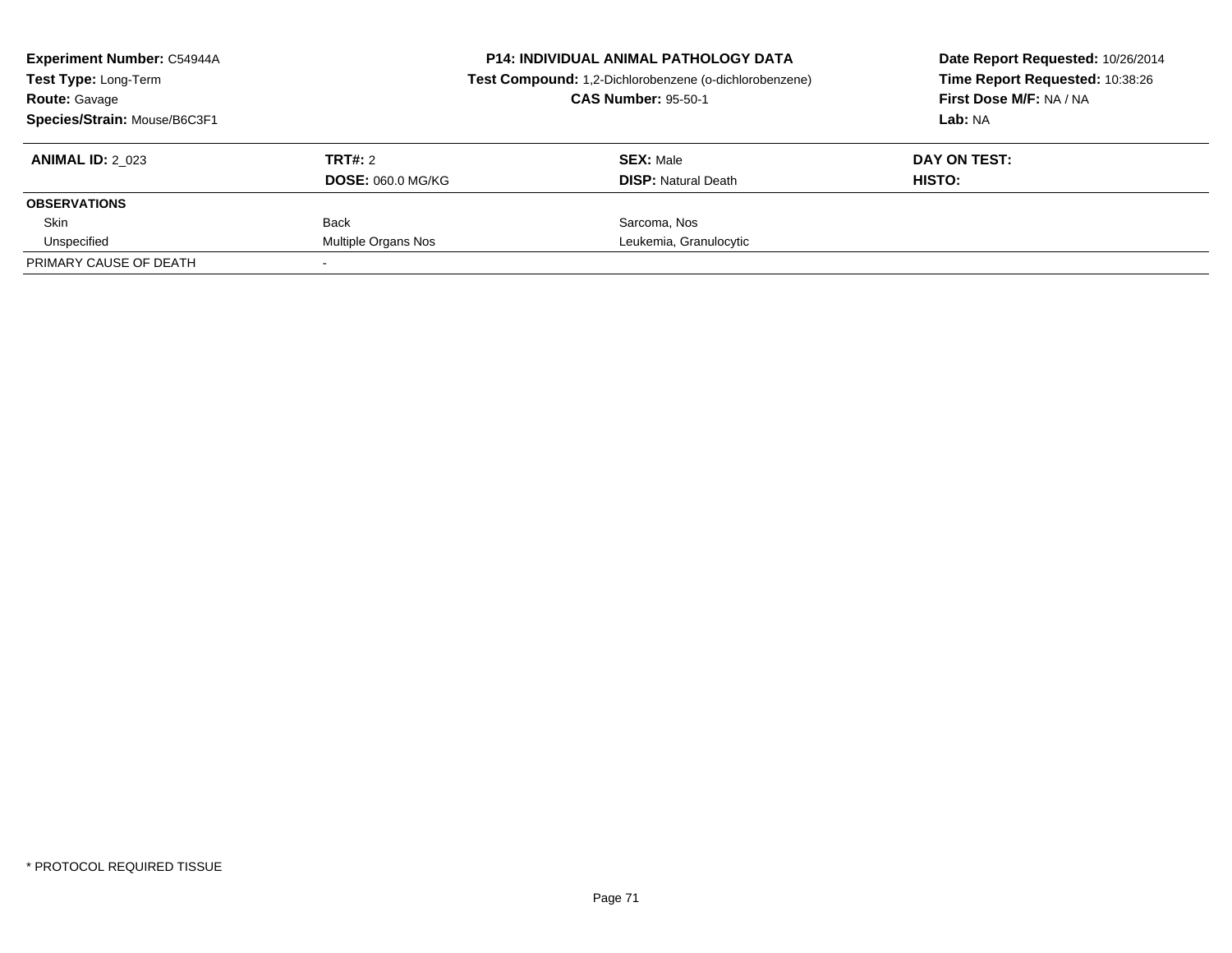| <b>Experiment Number: C54944A</b><br>Test Type: Long-Term<br><b>Route: Gavage</b><br>Species/Strain: Mouse/B6C3F1 |                                     | <b>P14: INDIVIDUAL ANIMAL PATHOLOGY DATA</b><br>Test Compound: 1,2-Dichlorobenzene (o-dichlorobenzene)<br><b>CAS Number: 95-50-1</b> | Date Report Requested: 10/26/2014<br>Time Report Requested: 10:38:26<br>First Dose M/F: NA / NA<br>Lab: NA |
|-------------------------------------------------------------------------------------------------------------------|-------------------------------------|--------------------------------------------------------------------------------------------------------------------------------------|------------------------------------------------------------------------------------------------------------|
| <b>ANIMAL ID: 2 024</b>                                                                                           | TRT#: 2<br><b>DOSE: 060.0 MG/KG</b> | <b>SEX: Male</b><br><b>DISP:</b> Scheduled Sacrifice                                                                                 | DAY ON TEST:<br><b>HISTO:</b>                                                                              |
| <b>OBSERVATIONS</b>                                                                                               |                                     |                                                                                                                                      |                                                                                                            |
| Adrenal gland                                                                                                     | Cortex Nos                          | <b>Focal Cellular Change</b>                                                                                                         |                                                                                                            |
| Kidney                                                                                                            | Tubule                              | Regeneration, Nos                                                                                                                    |                                                                                                            |
| Liver                                                                                                             |                                     | Hepatocellular Carcinoma                                                                                                             |                                                                                                            |
| PRIMARY CAUSE OF DEATH                                                                                            |                                     |                                                                                                                                      |                                                                                                            |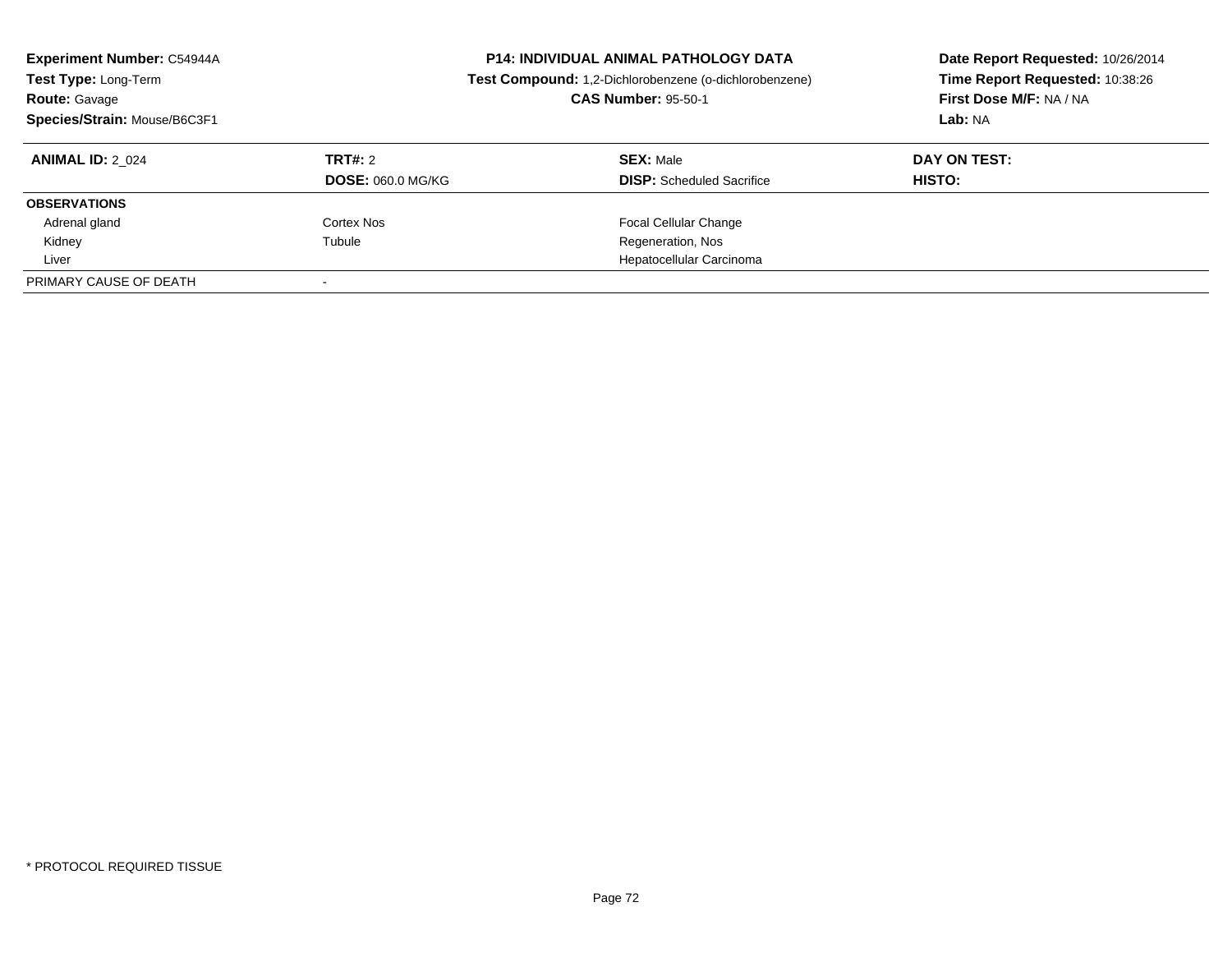| <b>Experiment Number: C54944A</b><br>Test Type: Long-Term<br><b>Route: Gavage</b><br>Species/Strain: Mouse/B6C3F1 | <b>P14: INDIVIDUAL ANIMAL PATHOLOGY DATA</b><br>Test Compound: 1,2-Dichlorobenzene (o-dichlorobenzene)<br><b>CAS Number: 95-50-1</b> |                                                      | Date Report Requested: 10/26/2014<br>Time Report Requested: 10:38:26<br>First Dose M/F: NA / NA<br>Lab: NA |  |
|-------------------------------------------------------------------------------------------------------------------|--------------------------------------------------------------------------------------------------------------------------------------|------------------------------------------------------|------------------------------------------------------------------------------------------------------------|--|
| <b>ANIMAL ID: 2 025</b>                                                                                           | TRT#: 2<br><b>DOSE: 060.0 MG/KG</b>                                                                                                  | <b>SEX: Male</b><br><b>DISP:</b> Scheduled Sacrifice | DAY ON TEST:<br>HISTO:                                                                                     |  |
| <b>OBSERVATIONS</b>                                                                                               |                                                                                                                                      |                                                      |                                                                                                            |  |
| Lung                                                                                                              |                                                                                                                                      | Alveolar/Bronchiolar Adenoma                         |                                                                                                            |  |
| Thymus                                                                                                            | Medulla                                                                                                                              | Hyperplasia, Epithelial                              |                                                                                                            |  |
| PRIMARY CAUSE OF DEATH                                                                                            |                                                                                                                                      |                                                      |                                                                                                            |  |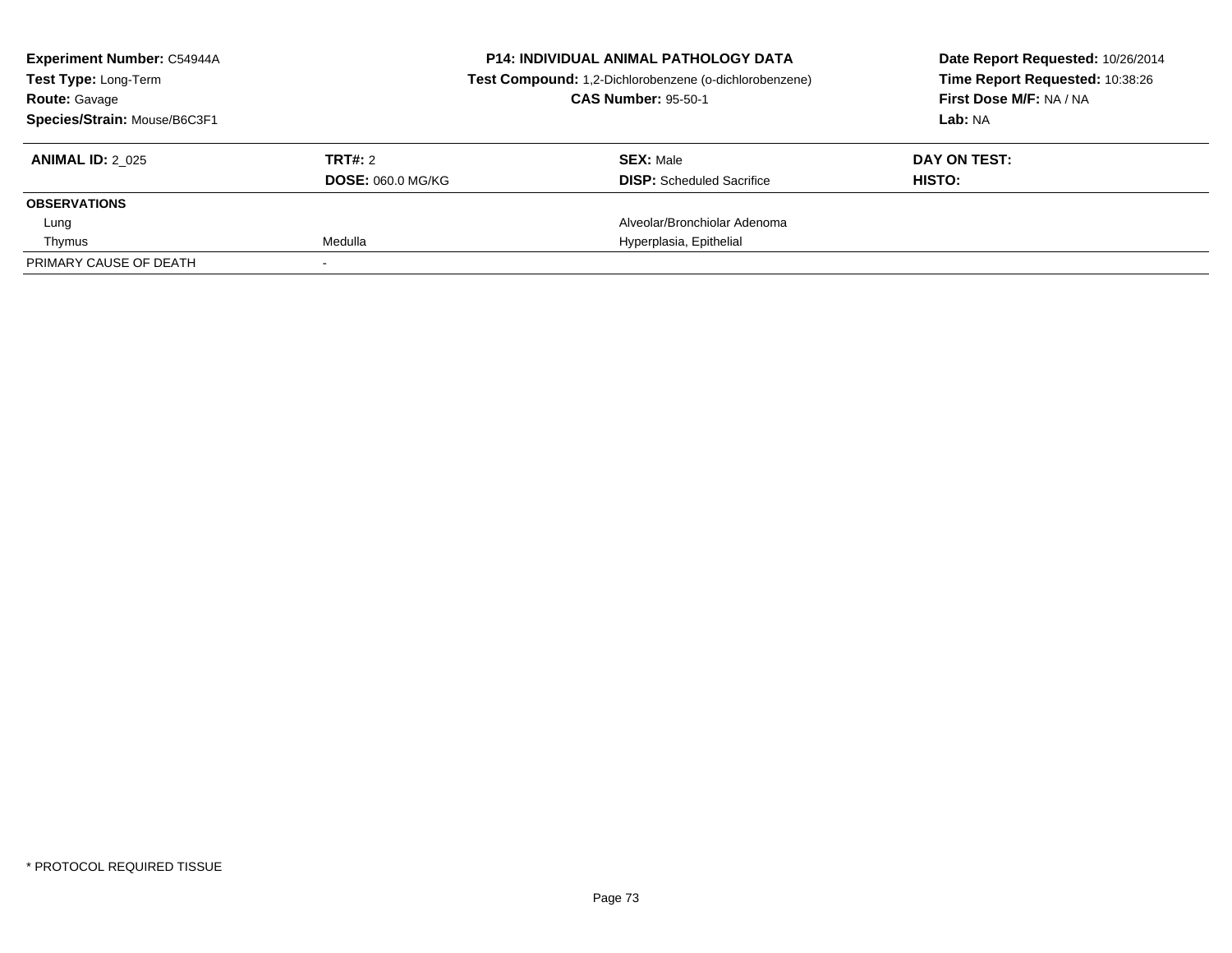**Experiment Number:** C54944A**Test Type:** Long-Term

**Route:** Gavage

**Species/Strain:** Mouse/B6C3F1

## **P14: INDIVIDUAL ANIMAL PATHOLOGY DATA**

**Test Compound:** 1,2-Dichlorobenzene (o-dichlorobenzene)

**CAS Number:** 95-50-1

**Date Report Requested:** 10/26/2014**Time Report Requested:** 10:38:26**First Dose M/F:** NA / NA**Lab:** NA

| <b>ANIMAL ID: 2_026</b> | <b>TRT#: 2</b>           | <b>SEX: Male</b>                 | DAY ON TEST: |  |
|-------------------------|--------------------------|----------------------------------|--------------|--|
|                         | <b>DOSE: 060.0 MG/KG</b> | <b>DISP:</b> Scheduled Sacrifice | HISTO:       |  |
| <b>OBSERVATIONS</b>     |                          |                                  |              |  |
| Adrenal gland           | <b>Cortex Nos</b>        | Focal Cellular Change            |              |  |
|                         |                          | Pheochromocytoma                 |              |  |
| Brain                   | Thalamus                 | Mineralization                   |              |  |
| Kidney                  | Tubule                   | Degeneration, Nos                |              |  |
|                         | Tubule                   | Regeneration, Nos                |              |  |
| Liver                   |                          | Hepatocellular Adenoma           |              |  |
|                         |                          | Hepatocellular Carcinoma         |              |  |
| Lung                    |                          | Alveolar Macrophages             |              |  |
|                         |                          | Alveolar/Bronchiolar Adenoma     |              |  |
| PRIMARY CAUSE OF DEATH  | $\,$                     |                                  |              |  |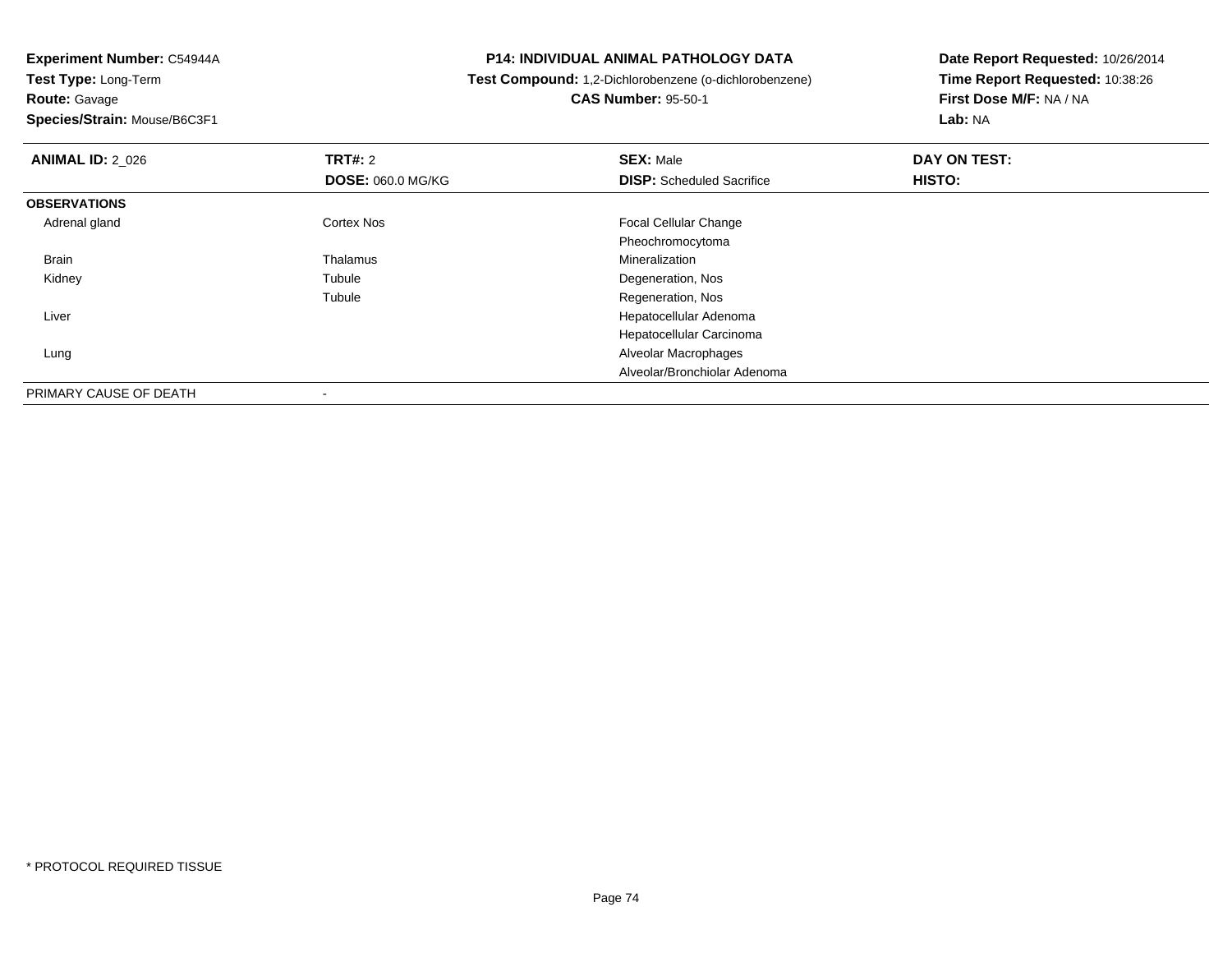| <b>Experiment Number: C54944A</b><br>Test Type: Long-Term<br><b>Route: Gavage</b><br>Species/Strain: Mouse/B6C3F1 |                                     | <b>P14: INDIVIDUAL ANIMAL PATHOLOGY DATA</b><br>Test Compound: 1,2-Dichlorobenzene (o-dichlorobenzene)<br><b>CAS Number: 95-50-1</b> | Date Report Requested: 10/26/2014<br>Time Report Requested: 10:38:26<br>First Dose M/F: NA / NA<br>Lab: NA |  |
|-------------------------------------------------------------------------------------------------------------------|-------------------------------------|--------------------------------------------------------------------------------------------------------------------------------------|------------------------------------------------------------------------------------------------------------|--|
| <b>ANIMAL ID: 2 027</b>                                                                                           | TRT#: 2<br><b>DOSE: 060.0 MG/KG</b> | <b>SEX: Male</b><br><b>DISP:</b> Scheduled Sacrifice                                                                                 | DAY ON TEST:<br>HISTO:                                                                                     |  |
| <b>OBSERVATIONS</b>                                                                                               |                                     |                                                                                                                                      |                                                                                                            |  |
| Kidney                                                                                                            | Tubule                              | Regeneration, Nos                                                                                                                    |                                                                                                            |  |
| Lung                                                                                                              |                                     | Alveolar/Bronchiolar Adenoma                                                                                                         |                                                                                                            |  |
| Testis                                                                                                            | Tubule                              | Mineralization                                                                                                                       |                                                                                                            |  |
| PRIMARY CAUSE OF DEATH                                                                                            |                                     |                                                                                                                                      |                                                                                                            |  |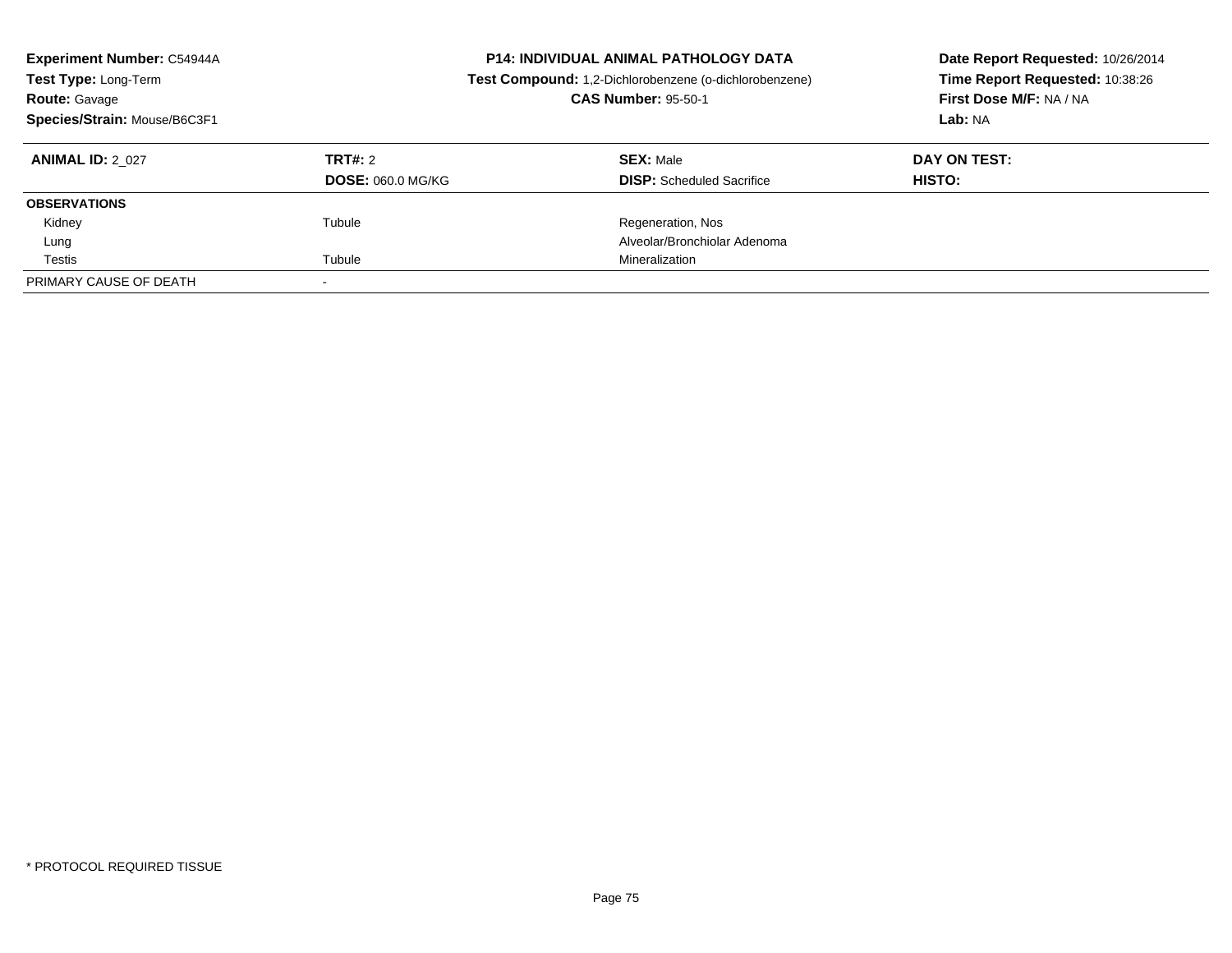| <b>Experiment Number: C54944A</b><br><b>Test Type: Long-Term</b><br><b>Route: Gavage</b><br>Species/Strain: Mouse/B6C3F1 | <b>P14: INDIVIDUAL ANIMAL PATHOLOGY DATA</b><br>Test Compound: 1,2-Dichlorobenzene (o-dichlorobenzene)<br><b>CAS Number: 95-50-1</b> |                                                     | Date Report Requested: 10/26/2014<br>Time Report Requested: 10:38:26<br>First Dose M/F: NA / NA<br>Lab: NA |  |
|--------------------------------------------------------------------------------------------------------------------------|--------------------------------------------------------------------------------------------------------------------------------------|-----------------------------------------------------|------------------------------------------------------------------------------------------------------------|--|
| <b>ANIMAL ID: 2 028</b>                                                                                                  | TRT#: 2<br><b>DOSE: 060.0 MG/KG</b>                                                                                                  | <b>SEX: Male</b><br><b>DISP:</b> Moribund Sacrifice | DAY ON TEST:<br>HISTO:                                                                                     |  |
| <b>OBSERVATIONS</b>                                                                                                      |                                                                                                                                      |                                                     |                                                                                                            |  |
| Skin                                                                                                                     | Dermis                                                                                                                               | Edema, Nos                                          |                                                                                                            |  |
| Unspecified                                                                                                              | Multiple Organs Nos                                                                                                                  | Lymphoma, Undifferentiated-Malignant Type           |                                                                                                            |  |
| PRIMARY CAUSE OF DEATH                                                                                                   |                                                                                                                                      |                                                     |                                                                                                            |  |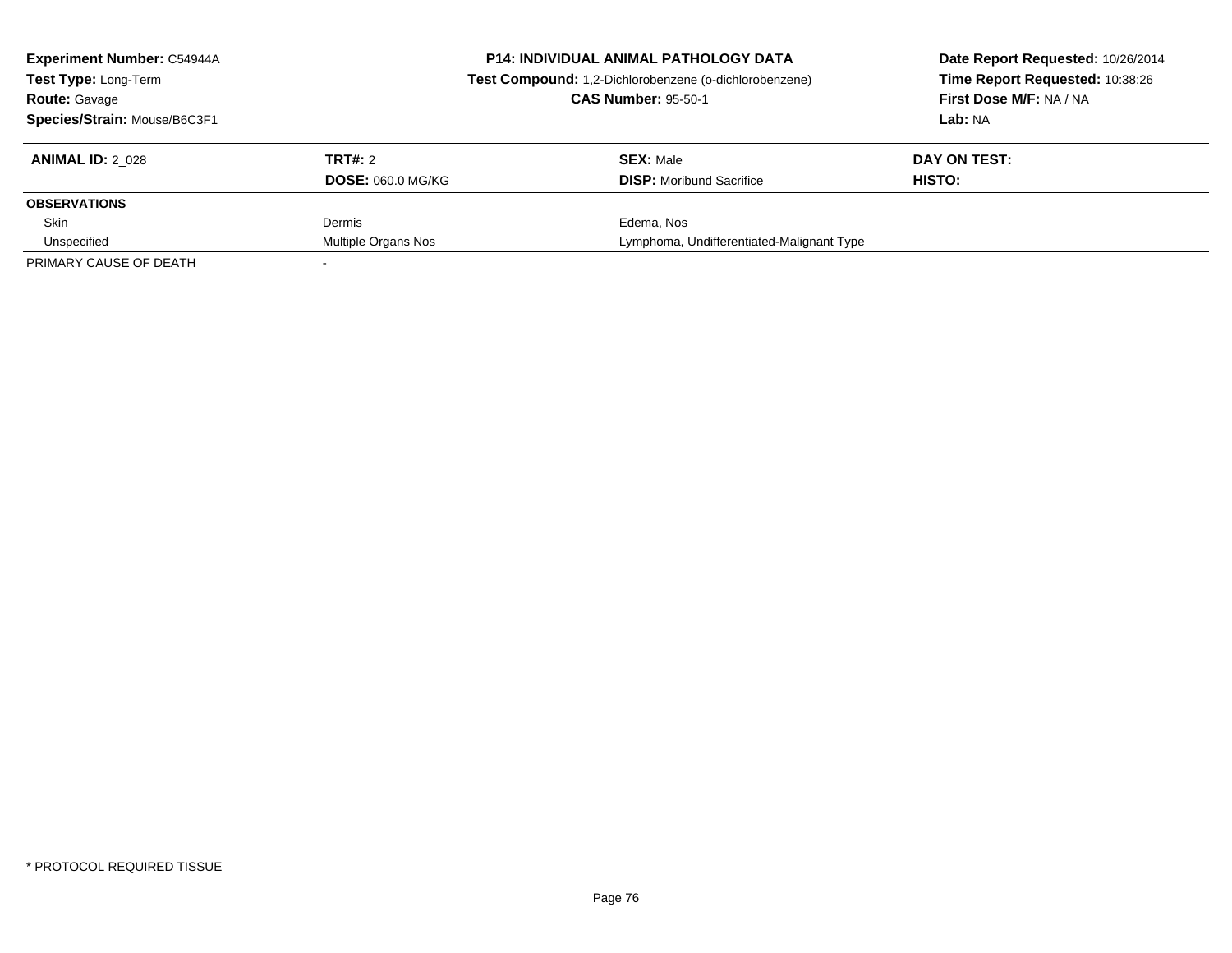| <b>Experiment Number: C54944A</b><br>Test Type: Long-Term<br><b>Route: Gavage</b><br>Species/Strain: Mouse/B6C3F1 |                                     | <b>P14: INDIVIDUAL ANIMAL PATHOLOGY DATA</b><br>Test Compound: 1,2-Dichlorobenzene (o-dichlorobenzene)<br><b>CAS Number: 95-50-1</b> | Date Report Requested: 10/26/2014<br>Time Report Requested: 10:38:26<br>First Dose M/F: NA / NA<br>Lab: NA |  |
|-------------------------------------------------------------------------------------------------------------------|-------------------------------------|--------------------------------------------------------------------------------------------------------------------------------------|------------------------------------------------------------------------------------------------------------|--|
| <b>ANIMAL ID: 2 029</b>                                                                                           | TRT#: 2<br><b>DOSE: 060.0 MG/KG</b> | <b>SEX: Male</b><br><b>DISP:</b> Scheduled Sacrifice                                                                                 | DAY ON TEST:<br>HISTO:                                                                                     |  |
| <b>OBSERVATIONS</b>                                                                                               |                                     |                                                                                                                                      |                                                                                                            |  |
| Adrenal gland                                                                                                     | Cortex Nos                          | <b>Focal Cellular Change</b>                                                                                                         |                                                                                                            |  |
| Esophagus                                                                                                         |                                     | Hyperplasia, Epithelial                                                                                                              |                                                                                                            |  |
| Kidney                                                                                                            | Tubule                              | Regeneration, Nos                                                                                                                    |                                                                                                            |  |
| PRIMARY CAUSE OF DEATH                                                                                            |                                     |                                                                                                                                      |                                                                                                            |  |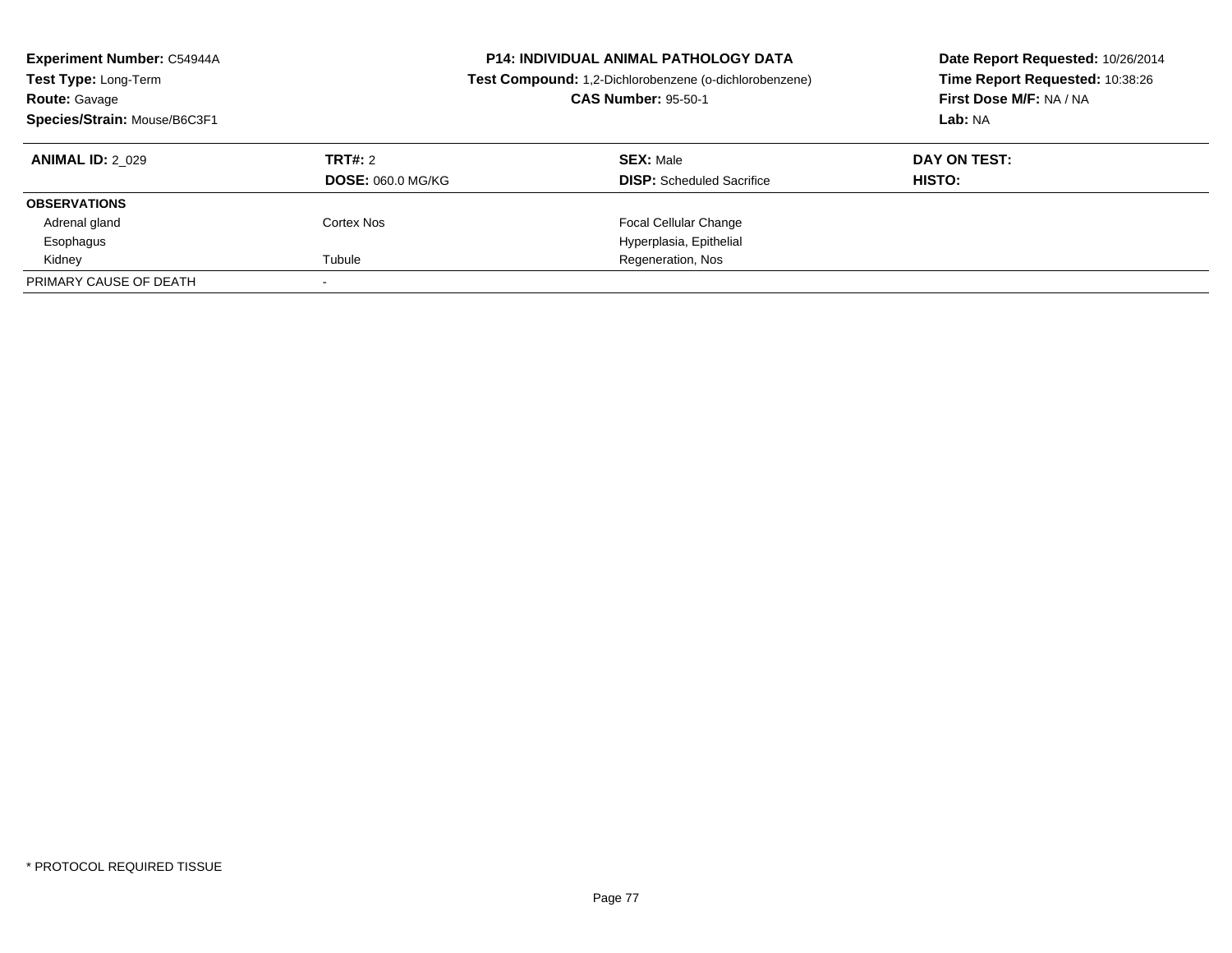| <b>Experiment Number: C54944A</b><br>Test Type: Long-Term<br><b>Route: Gavage</b><br>Species/Strain: Mouse/B6C3F1 |                          | <b>P14: INDIVIDUAL ANIMAL PATHOLOGY DATA</b><br>Test Compound: 1,2-Dichlorobenzene (o-dichlorobenzene)<br><b>CAS Number: 95-50-1</b> | Date Report Requested: 10/26/2014<br>Time Report Requested: 10:38:26<br>First Dose M/F: NA / NA<br>Lab: NA |  |
|-------------------------------------------------------------------------------------------------------------------|--------------------------|--------------------------------------------------------------------------------------------------------------------------------------|------------------------------------------------------------------------------------------------------------|--|
| <b>ANIMAL ID: 2 030</b>                                                                                           | TRT#: 2                  | <b>SEX: Male</b>                                                                                                                     | DAY ON TEST:                                                                                               |  |
|                                                                                                                   | <b>DOSE: 060.0 MG/KG</b> | <b>DISP:</b> Scheduled Sacrifice                                                                                                     | <b>HISTO:</b>                                                                                              |  |
| <b>OBSERVATIONS</b>                                                                                               |                          |                                                                                                                                      |                                                                                                            |  |
| Adrenal gland                                                                                                     | Cortex Nos               | <b>Focal Cellular Change</b>                                                                                                         |                                                                                                            |  |
| <b>Brain</b>                                                                                                      | Thalamus                 | Mineralization                                                                                                                       |                                                                                                            |  |
| Kidney                                                                                                            | Cortex                   | Inflammation, Chronic Focal                                                                                                          |                                                                                                            |  |
| PRIMARY CAUSE OF DEATH                                                                                            |                          |                                                                                                                                      |                                                                                                            |  |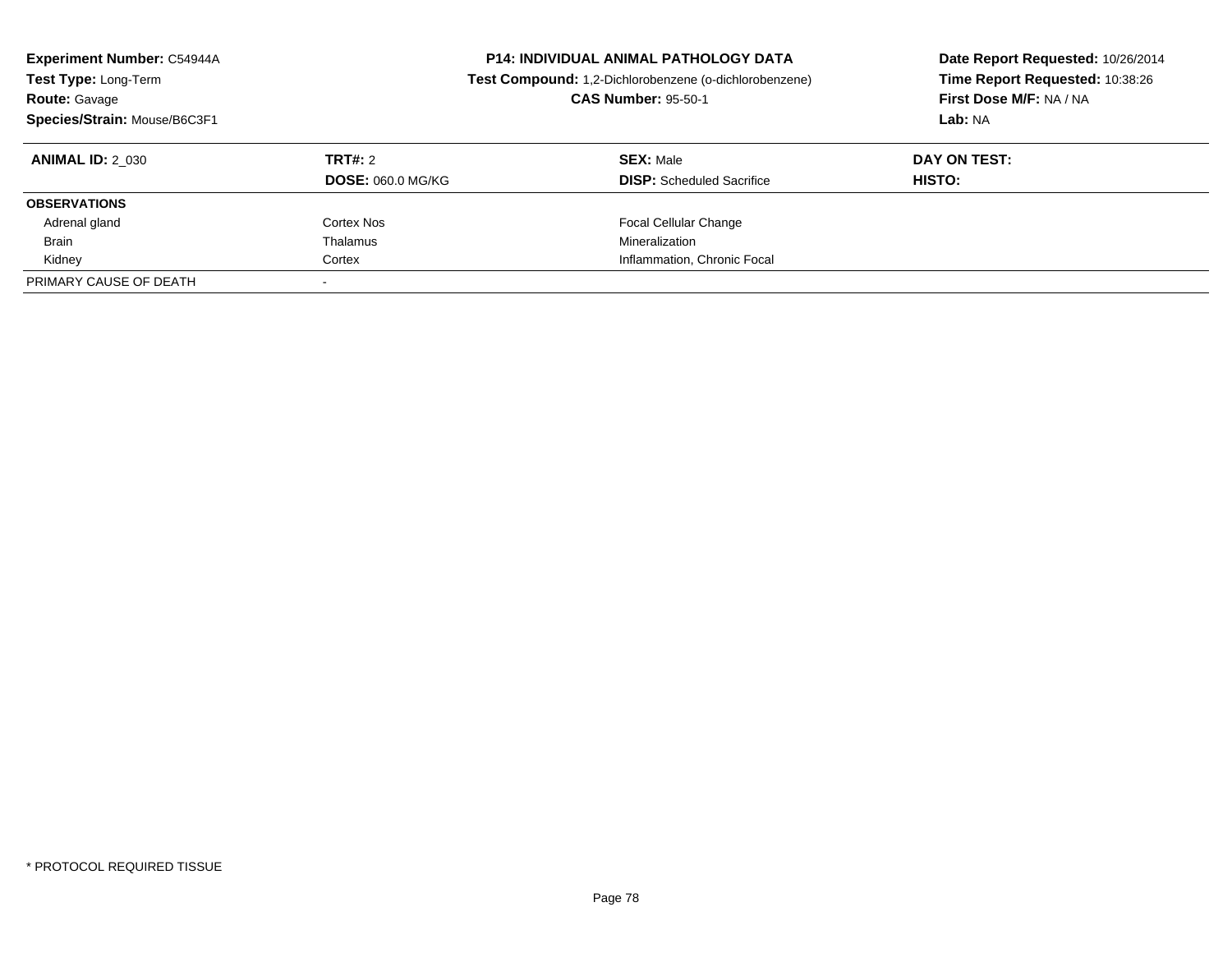| Experiment Number: C54944A<br><b>Test Type: Long-Term</b><br><b>Route: Gavage</b><br>Species/Strain: Mouse/B6C3F1 |                          | <b>P14: INDIVIDUAL ANIMAL PATHOLOGY DATA</b><br>Test Compound: 1,2-Dichlorobenzene (o-dichlorobenzene)<br><b>CAS Number: 95-50-1</b> | Date Report Requested: 10/26/2014<br>Time Report Requested: 10:38:26<br>First Dose M/F: NA / NA<br>Lab: NA |
|-------------------------------------------------------------------------------------------------------------------|--------------------------|--------------------------------------------------------------------------------------------------------------------------------------|------------------------------------------------------------------------------------------------------------|
| <b>ANIMAL ID: 2 031</b>                                                                                           | TRT#: 2                  | <b>SEX: Male</b>                                                                                                                     | DAY ON TEST:                                                                                               |
|                                                                                                                   | <b>DOSE: 060.0 MG/KG</b> | <b>DISP:</b> Scheduled Sacrifice                                                                                                     | HISTO:                                                                                                     |
| <b>OBSERVATIONS</b>                                                                                               |                          |                                                                                                                                      |                                                                                                            |
| Adrenal gland                                                                                                     |                          | Pheochromocytoma                                                                                                                     |                                                                                                            |
| Kidney                                                                                                            | Tubule                   | Regeneration, Nos                                                                                                                    |                                                                                                            |
| Liver                                                                                                             |                          | Hepatocellular Adenoma                                                                                                               |                                                                                                            |
| <b>Skin</b>                                                                                                       | Shoulder                 | Fibrosarcoma                                                                                                                         |                                                                                                            |
| Unspecified                                                                                                       |                          | Abscess, Chronic                                                                                                                     |                                                                                                            |
| PRIMARY CAUSE OF DEATH                                                                                            |                          |                                                                                                                                      |                                                                                                            |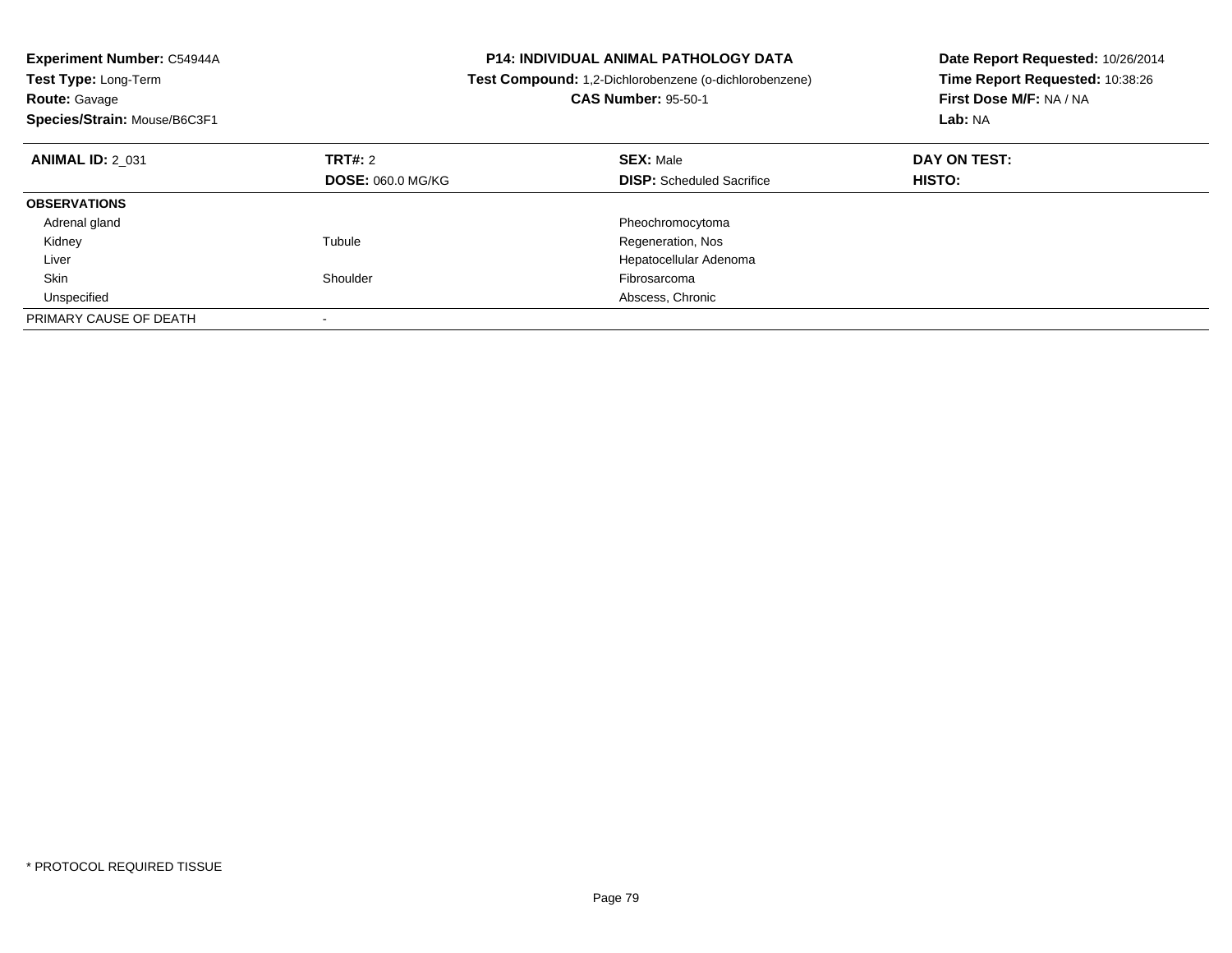| <b>Experiment Number: C54944A</b><br>Test Type: Long-Term<br><b>Route: Gavage</b><br>Species/Strain: Mouse/B6C3F1 | <b>P14: INDIVIDUAL ANIMAL PATHOLOGY DATA</b><br>Test Compound: 1,2-Dichlorobenzene (o-dichlorobenzene)<br><b>CAS Number: 95-50-1</b> |                                                      | Date Report Requested: 10/26/2014<br>Time Report Requested: 10:38:26<br>First Dose M/F: NA / NA<br>Lab: NA |  |
|-------------------------------------------------------------------------------------------------------------------|--------------------------------------------------------------------------------------------------------------------------------------|------------------------------------------------------|------------------------------------------------------------------------------------------------------------|--|
| <b>ANIMAL ID: 2 032</b>                                                                                           | TRT#: 2<br><b>DOSE: 060.0 MG/KG</b>                                                                                                  | <b>SEX: Male</b><br><b>DISP:</b> Scheduled Sacrifice | DAY ON TEST:<br>HISTO:                                                                                     |  |
| <b>OBSERVATIONS</b>                                                                                               |                                                                                                                                      |                                                      |                                                                                                            |  |
| Lung                                                                                                              |                                                                                                                                      | Alveolar/Bronchiolar Adenoma                         |                                                                                                            |  |
| Spleen                                                                                                            | Red Pulp                                                                                                                             | Hemangiosarcoma                                      |                                                                                                            |  |
| PRIMARY CAUSE OF DEATH                                                                                            |                                                                                                                                      |                                                      |                                                                                                            |  |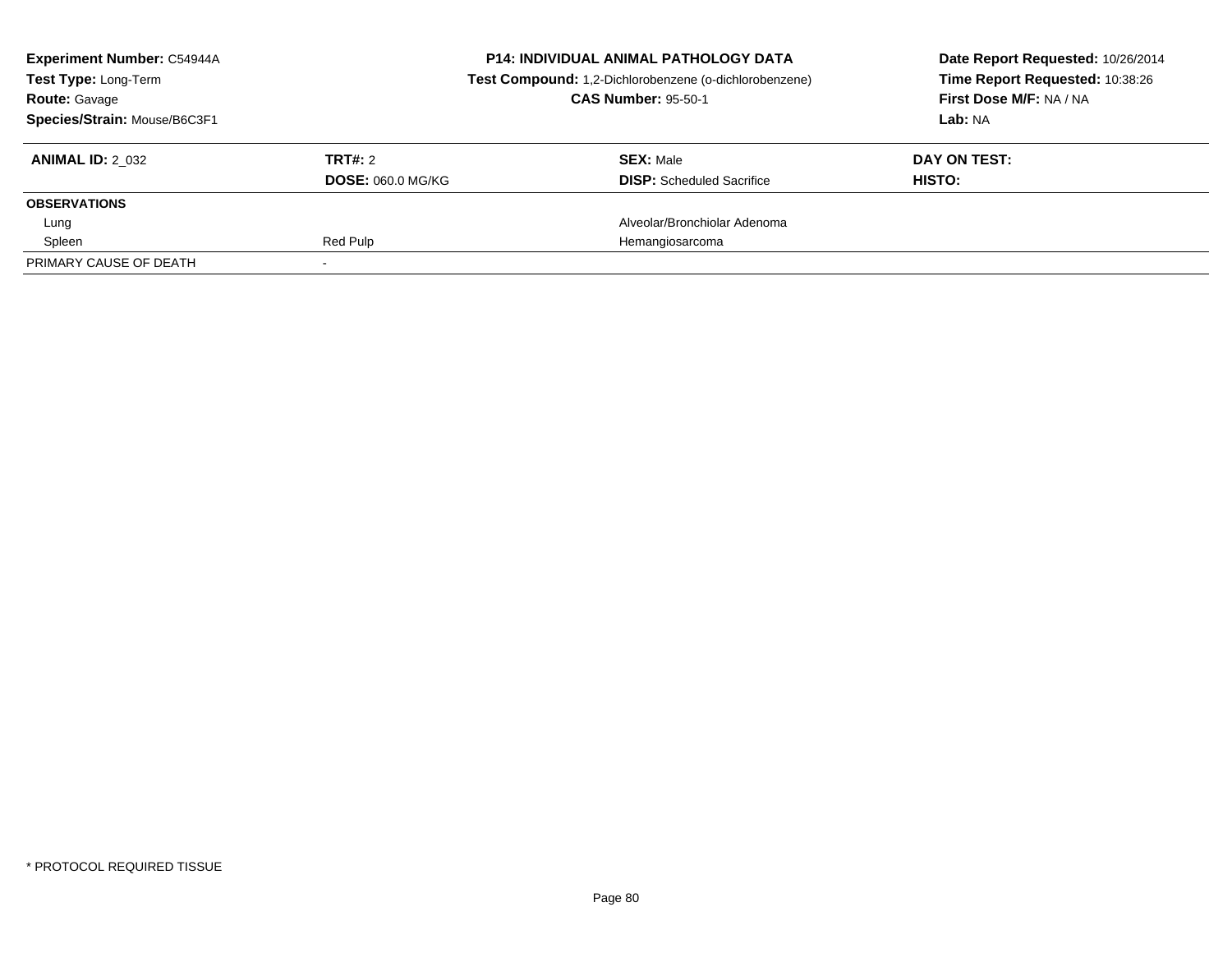| <b>Experiment Number: C54944A</b><br><b>Test Type: Long-Term</b><br><b>Route: Gavage</b><br>Species/Strain: Mouse/B6C3F1 |                                     | <b>P14: INDIVIDUAL ANIMAL PATHOLOGY DATA</b><br>Test Compound: 1,2-Dichlorobenzene (o-dichlorobenzene)<br><b>CAS Number: 95-50-1</b> | Date Report Requested: 10/26/2014<br>Time Report Requested: 10:38:27<br>First Dose M/F: NA / NA<br>Lab: NA |
|--------------------------------------------------------------------------------------------------------------------------|-------------------------------------|--------------------------------------------------------------------------------------------------------------------------------------|------------------------------------------------------------------------------------------------------------|
| <b>ANIMAL ID: 2 033</b>                                                                                                  | TRT#: 2<br><b>DOSE: 060.0 MG/KG</b> | <b>SEX: Male</b><br><b>DISP:</b> Natural Death                                                                                       | DAY ON TEST:<br>HISTO:                                                                                     |
| <b>OBSERVATIONS</b>                                                                                                      |                                     |                                                                                                                                      |                                                                                                            |
| Adrenal gland                                                                                                            |                                     | Cortical Adenoma                                                                                                                     |                                                                                                            |
| Brain                                                                                                                    | Thalamus                            | Mineralization                                                                                                                       |                                                                                                            |
| Peritoneum                                                                                                               |                                     | Inflammation, Acute Focal                                                                                                            |                                                                                                            |
| Thyroid                                                                                                                  | Follicle                            | Dilatation, Nos                                                                                                                      |                                                                                                            |
| PRIMARY CAUSE OF DEATH                                                                                                   |                                     |                                                                                                                                      |                                                                                                            |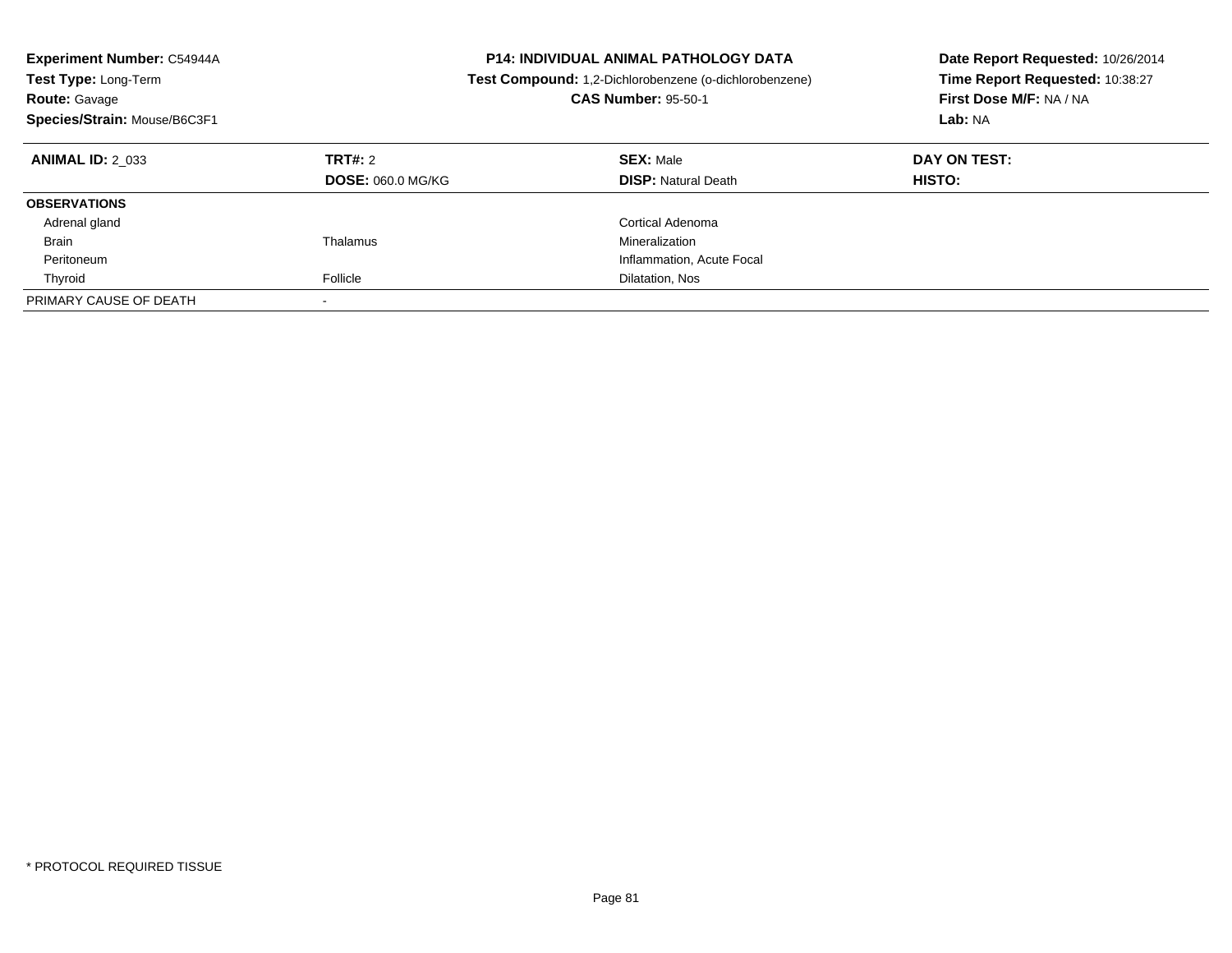**Experiment Number:** C54944A**Test Type:** Long-Term**Route:** Gavage **Species/Strain:** Mouse/B6C3F1**P14: INDIVIDUAL ANIMAL PATHOLOGY DATA Test Compound:** 1,2-Dichlorobenzene (o-dichlorobenzene)**CAS Number:** 95-50-1**Date Report Requested:** 10/26/2014**Time Report Requested:** 10:38:27**First Dose M/F:** NA / NA**Lab:** NA**ANIMAL ID:** 2\_034**TRT#:** 2 **SEX:** Male **DAY ON TEST: DOSE:** 060.0 MG/KG**DISP:** Scheduled Sacrifice **HISTO: OBSERVATIONS** Liver Hepatocellular Carcinoma Fibrosarcoma, Metastatic LungHepatocellular Carcinoma, Metastatic Preputial gland Abscess, Chronic Skinn and the second back of the Back of the second back of the second back of the second back of the second back o Thymus Depletion, Lymphoidd **Example 2018** Follicle **Hyperplasia, Papillary** Book and The Follicle Contract and The Hyperplasia, Papillary ThyroidPRIMARY CAUSE OF DEATH-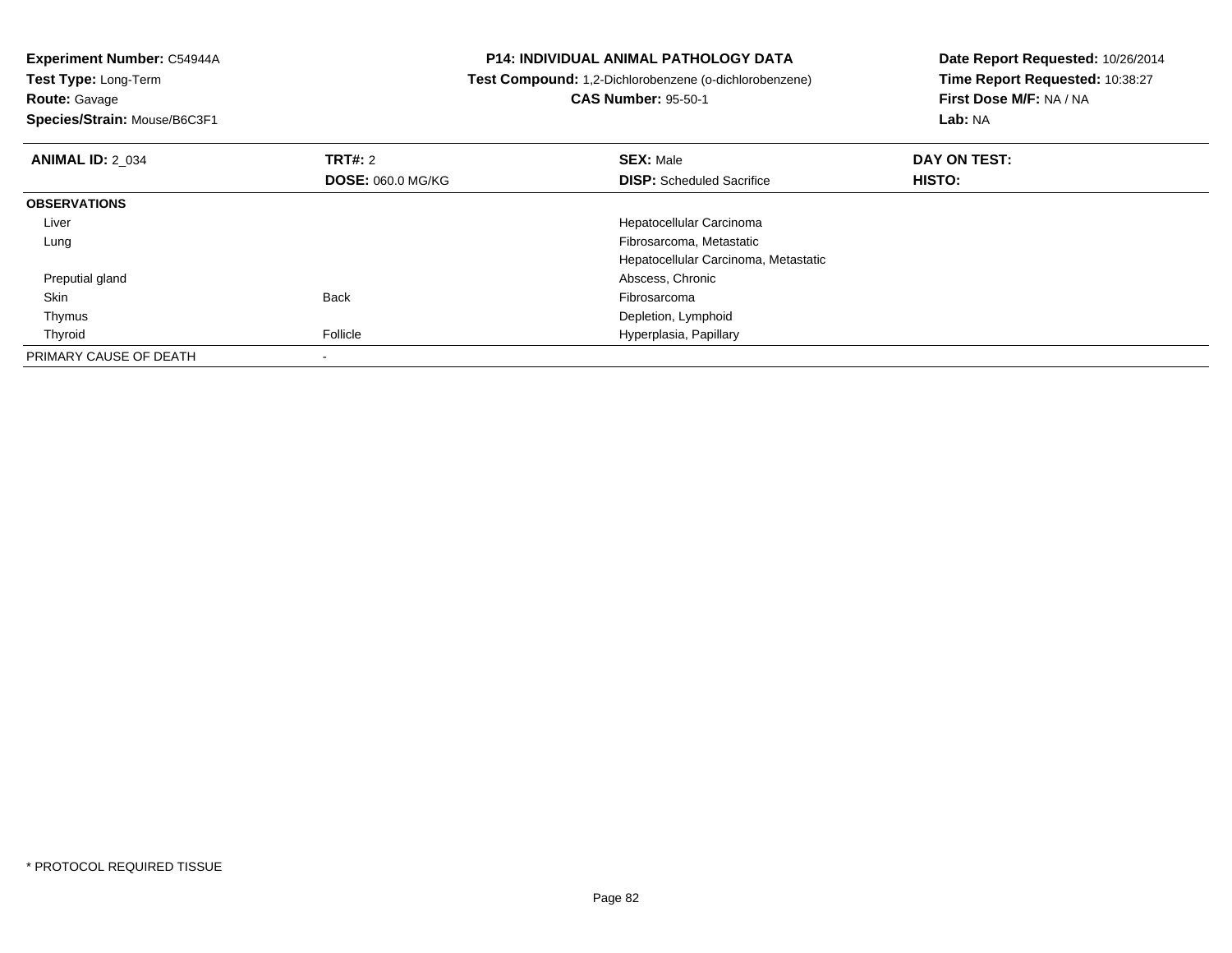| Experiment Number: C54944A<br>Test Type: Long-Term<br><b>Route: Gavage</b><br>Species/Strain: Mouse/B6C3F1 |                                     | <b>P14: INDIVIDUAL ANIMAL PATHOLOGY DATA</b><br>Test Compound: 1,2-Dichlorobenzene (o-dichlorobenzene)<br><b>CAS Number: 95-50-1</b> | Date Report Requested: 10/26/2014<br>Time Report Requested: 10:38:27<br>First Dose M/F: NA / NA<br>Lab: NA |
|------------------------------------------------------------------------------------------------------------|-------------------------------------|--------------------------------------------------------------------------------------------------------------------------------------|------------------------------------------------------------------------------------------------------------|
| <b>ANIMAL ID: 2 035</b>                                                                                    | TRT#: 2<br><b>DOSE: 060.0 MG/KG</b> | <b>SEX: Male</b><br><b>DISP:</b> Scheduled Sacrifice                                                                                 | DAY ON TEST:<br>HISTO:                                                                                     |
| <b>OBSERVATIONS</b>                                                                                        |                                     |                                                                                                                                      |                                                                                                            |
| Adrenal gland                                                                                              |                                     | Pheochromocytoma                                                                                                                     |                                                                                                            |
| Bone                                                                                                       | Cortex Of Bone                      | <b>Fibrous Osteodystrophy</b>                                                                                                        |                                                                                                            |
| Intestine Large                                                                                            | Colon                               | Parasitism                                                                                                                           |                                                                                                            |
| Kidney                                                                                                     | Cortex                              | Cyst, Multiple                                                                                                                       |                                                                                                            |
|                                                                                                            | Pelvis                              | Dilatation, Nos                                                                                                                      |                                                                                                            |
| Liver                                                                                                      |                                     | Hepatocellular Carcinoma                                                                                                             |                                                                                                            |
| PRIMARY CAUSE OF DEATH                                                                                     |                                     |                                                                                                                                      |                                                                                                            |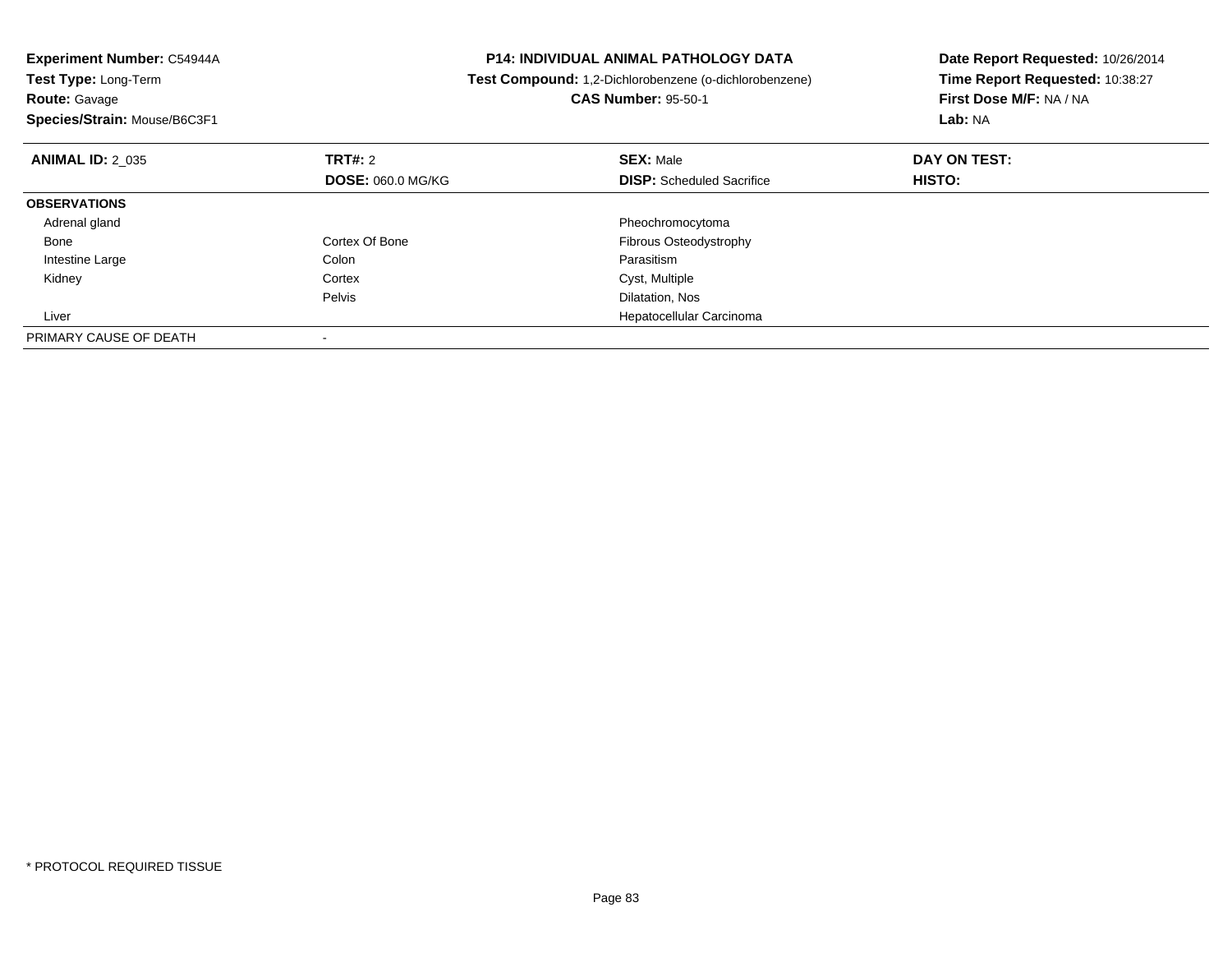| <b>Experiment Number: C54944A</b><br>Test Type: Long-Term<br><b>Route: Gavage</b><br>Species/Strain: Mouse/B6C3F1 |                                     | <b>P14: INDIVIDUAL ANIMAL PATHOLOGY DATA</b><br>Test Compound: 1,2-Dichlorobenzene (o-dichlorobenzene)<br><b>CAS Number: 95-50-1</b> | Date Report Requested: 10/26/2014<br>Time Report Requested: 10:38:27<br>First Dose M/F: NA / NA<br>Lab: NA |
|-------------------------------------------------------------------------------------------------------------------|-------------------------------------|--------------------------------------------------------------------------------------------------------------------------------------|------------------------------------------------------------------------------------------------------------|
| <b>ANIMAL ID: 2 036</b>                                                                                           | TRT#: 2<br><b>DOSE: 060.0 MG/KG</b> | <b>SEX: Male</b><br><b>DISP:</b> Natural Death                                                                                       | DAY ON TEST:<br>HISTO:                                                                                     |
| <b>OBSERVATIONS</b>                                                                                               |                                     |                                                                                                                                      |                                                                                                            |
| <b>Brain</b>                                                                                                      |                                     | Pigmentation, Nos                                                                                                                    |                                                                                                            |
| Unspecified                                                                                                       | <b>Multiple Organs Nos</b>          | Leukemia, Lymphocytic                                                                                                                |                                                                                                            |
|                                                                                                                   |                                     | Sarcoma, Nos                                                                                                                         |                                                                                                            |
|                                                                                                                   | Multiple Organs Nos                 | Sarcoma, Nos, Metastatic                                                                                                             |                                                                                                            |
| PRIMARY CAUSE OF DEATH                                                                                            |                                     |                                                                                                                                      |                                                                                                            |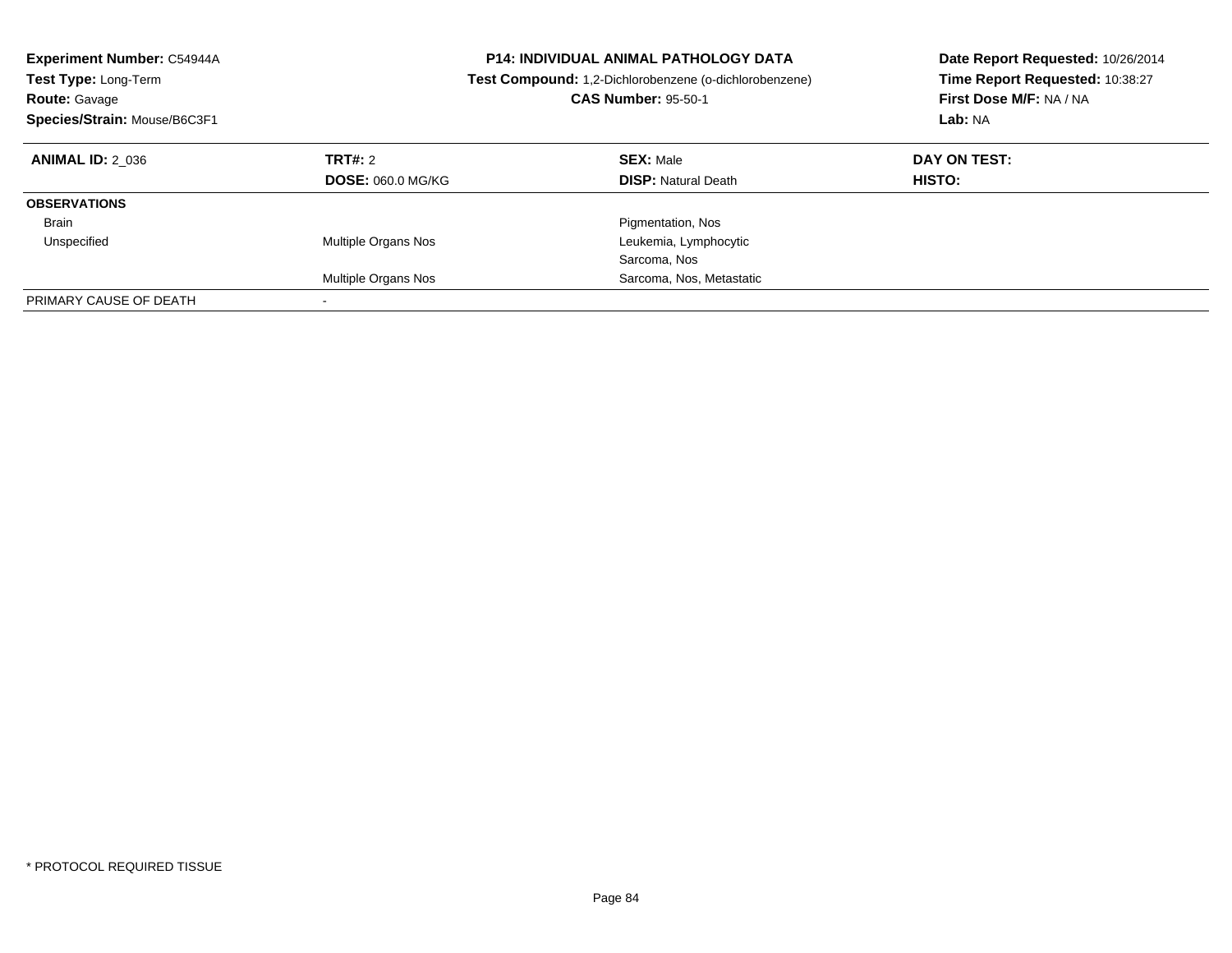| <b>Experiment Number: C54944A</b><br>Test Type: Long-Term<br><b>Route: Gavage</b><br>Species/Strain: Mouse/B6C3F1 |                                     | <b>P14: INDIVIDUAL ANIMAL PATHOLOGY DATA</b><br>Test Compound: 1,2-Dichlorobenzene (o-dichlorobenzene)<br><b>CAS Number: 95-50-1</b> | Date Report Requested: 10/26/2014<br>Time Report Requested: 10:38:27<br>First Dose M/F: NA / NA<br>Lab: NA |
|-------------------------------------------------------------------------------------------------------------------|-------------------------------------|--------------------------------------------------------------------------------------------------------------------------------------|------------------------------------------------------------------------------------------------------------|
| <b>ANIMAL ID: 2 037</b>                                                                                           | TRT#: 2<br><b>DOSE: 060.0 MG/KG</b> | <b>SEX: Male</b><br><b>DISP:</b> Natural Death                                                                                       | DAY ON TEST:<br><b>HISTO:</b>                                                                              |
| <b>OBSERVATIONS</b>                                                                                               |                                     |                                                                                                                                      |                                                                                                            |
| Liver                                                                                                             |                                     | Hemangiosarcoma                                                                                                                      |                                                                                                            |
|                                                                                                                   | Hepatocytes                         | Necrosis, Coagulative                                                                                                                |                                                                                                            |
| Lung                                                                                                              |                                     | Alveolar/Bronchiolar Carcinoma                                                                                                       |                                                                                                            |
| Spleen                                                                                                            | Red Pulp                            | Hematopoiesis                                                                                                                        |                                                                                                            |
| PRIMARY CAUSE OF DEATH                                                                                            | $\overline{\phantom{a}}$            |                                                                                                                                      |                                                                                                            |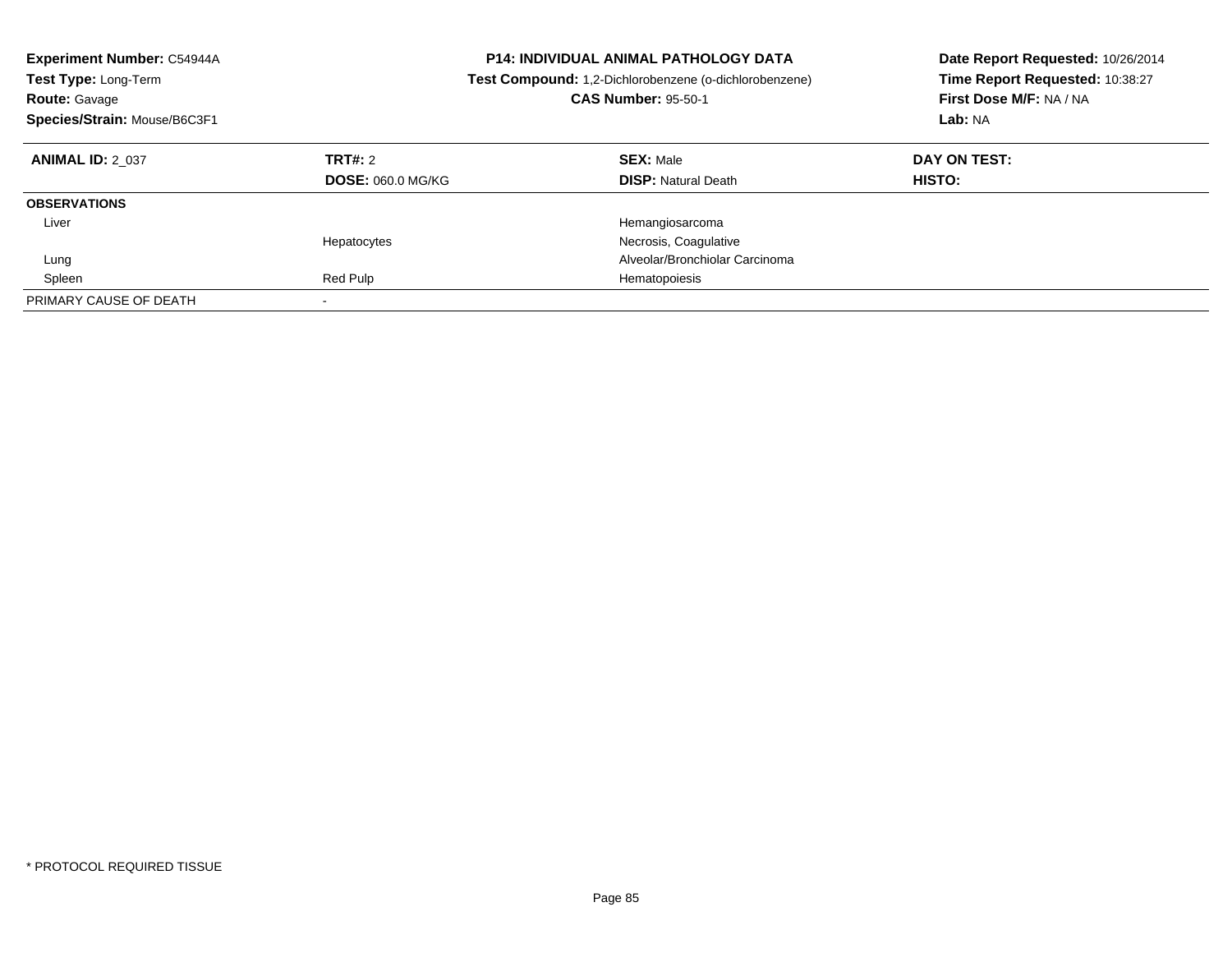| Experiment Number: C54944A<br>Test Type: Long-Term<br><b>Route: Gavage</b><br>Species/Strain: Mouse/B6C3F1 |                          | <b>P14: INDIVIDUAL ANIMAL PATHOLOGY DATA</b><br>Test Compound: 1,2-Dichlorobenzene (o-dichlorobenzene)<br><b>CAS Number: 95-50-1</b> | Date Report Requested: 10/26/2014<br>Time Report Requested: 10:38:27<br>First Dose M/F: NA / NA<br>Lab: NA |
|------------------------------------------------------------------------------------------------------------|--------------------------|--------------------------------------------------------------------------------------------------------------------------------------|------------------------------------------------------------------------------------------------------------|
| <b>ANIMAL ID: 2 038</b>                                                                                    | TRT#: 2                  | <b>SEX: Male</b>                                                                                                                     | DAY ON TEST:                                                                                               |
|                                                                                                            | <b>DOSE: 060.0 MG/KG</b> | <b>DISP:</b> Natural Death                                                                                                           | HISTO:                                                                                                     |
| <b>OBSERVATIONS</b>                                                                                        |                          |                                                                                                                                      |                                                                                                            |
| Liver                                                                                                      |                          | Hepatocellular Carcinoma                                                                                                             |                                                                                                            |
| Lung                                                                                                       |                          | Hepatocellular Carcinoma, Metastatic                                                                                                 |                                                                                                            |
|                                                                                                            |                          | Leukocytosis, Nos                                                                                                                    |                                                                                                            |
| Unspecified                                                                                                | Flank                    | Neurofibrosarcoma                                                                                                                    |                                                                                                            |
| PRIMARY CAUSE OF DEATH                                                                                     |                          |                                                                                                                                      |                                                                                                            |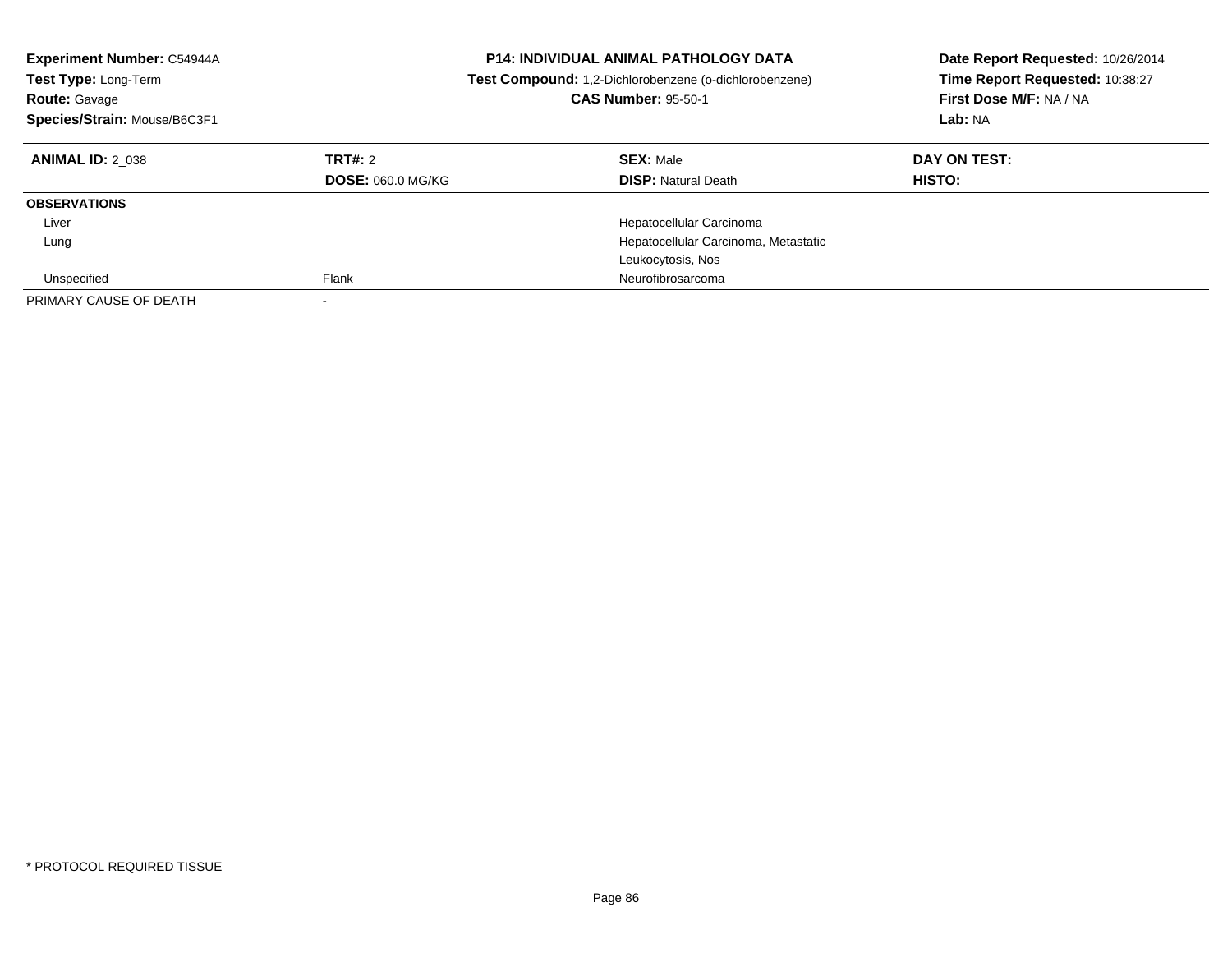| Experiment Number: C54944A<br><b>Test Type: Long-Term</b><br><b>Route: Gavage</b><br>Species/Strain: Mouse/B6C3F1 |                                     | <b>P14: INDIVIDUAL ANIMAL PATHOLOGY DATA</b><br>Test Compound: 1,2-Dichlorobenzene (o-dichlorobenzene)<br><b>CAS Number: 95-50-1</b> |                                                      | <b>Lab:</b> NA                | Date Report Requested: 10/26/2014<br>Time Report Requested: 10:38:27<br>First Dose M/F: NA / NA |  |
|-------------------------------------------------------------------------------------------------------------------|-------------------------------------|--------------------------------------------------------------------------------------------------------------------------------------|------------------------------------------------------|-------------------------------|-------------------------------------------------------------------------------------------------|--|
| <b>ANIMAL ID: 2 039</b>                                                                                           | TRT#: 2<br><b>DOSE: 060.0 MG/KG</b> |                                                                                                                                      | <b>SEX: Male</b><br><b>DISP:</b> Scheduled Sacrifice | DAY ON TEST:<br><b>HISTO:</b> |                                                                                                 |  |
| <b>OBSERVATIONS</b>                                                                                               |                                     |                                                                                                                                      |                                                      |                               |                                                                                                 |  |
| Brain                                                                                                             | Thalamus                            |                                                                                                                                      | Mineralization                                       |                               |                                                                                                 |  |
| PRIMARY CAUSE OF DEATH                                                                                            |                                     |                                                                                                                                      |                                                      |                               |                                                                                                 |  |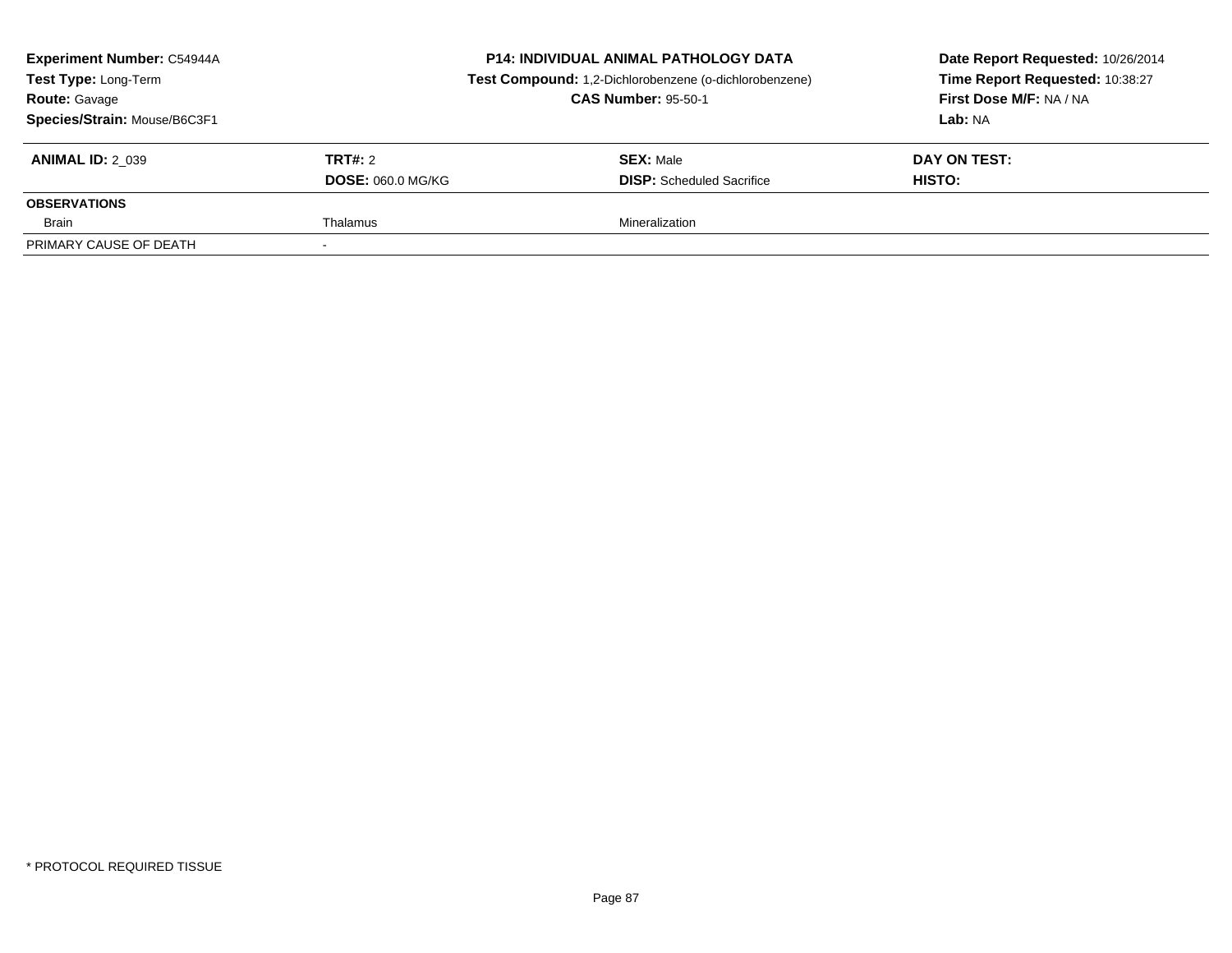| <b>Experiment Number: C54944A</b><br><b>Test Type: Long-Term</b><br><b>Route: Gavage</b><br>Species/Strain: Mouse/B6C3F1 |                                     | <b>P14: INDIVIDUAL ANIMAL PATHOLOGY DATA</b><br>Test Compound: 1,2-Dichlorobenzene (o-dichlorobenzene)<br><b>CAS Number: 95-50-1</b> | Date Report Requested: 10/26/2014<br>Time Report Requested: 10:38:27<br>First Dose M/F: NA / NA<br>Lab: NA |  |
|--------------------------------------------------------------------------------------------------------------------------|-------------------------------------|--------------------------------------------------------------------------------------------------------------------------------------|------------------------------------------------------------------------------------------------------------|--|
| <b>ANIMAL ID: 2 040</b>                                                                                                  | TRT#: 2<br><b>DOSE: 060.0 MG/KG</b> | <b>SEX: Male</b><br><b>DISP:</b> Scheduled Sacrifice                                                                                 | DAY ON TEST:<br>HISTO:                                                                                     |  |
| <b>OBSERVATIONS</b>                                                                                                      |                                     |                                                                                                                                      |                                                                                                            |  |
| Brain                                                                                                                    | Thalamus                            | Mineralization                                                                                                                       |                                                                                                            |  |
| Liver                                                                                                                    |                                     | Hepatocellular Carcinoma                                                                                                             |                                                                                                            |  |
| PRIMARY CAUSE OF DEATH                                                                                                   |                                     |                                                                                                                                      |                                                                                                            |  |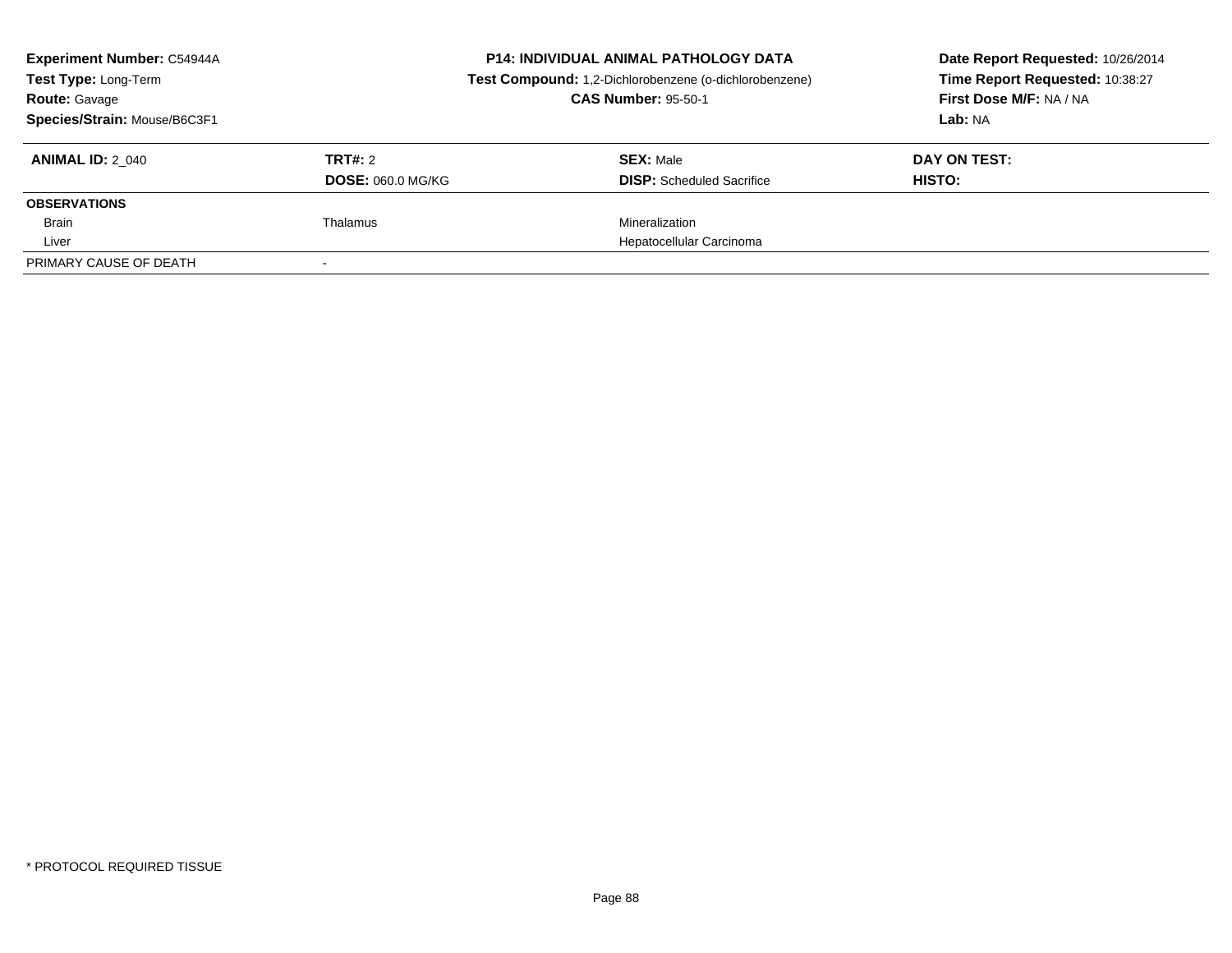**Experiment Number:** C54944A**Test Type:** Long-Term

**Route:** Gavage

**Species/Strain:** Mouse/B6C3F1

## **P14: INDIVIDUAL ANIMAL PATHOLOGY DATA**

**Test Compound:** 1,2-Dichlorobenzene (o-dichlorobenzene)

**CAS Number:** 95-50-1

**Date Report Requested:** 10/26/2014**Time Report Requested:** 10:38:27**First Dose M/F:** NA / NA**Lab:** NA

| <b>ANIMAL ID: 2 041</b> | TRT#: 2                  | <b>SEX: Male</b>                     | DAY ON TEST: |  |
|-------------------------|--------------------------|--------------------------------------|--------------|--|
|                         | <b>DOSE: 060.0 MG/KG</b> | <b>DISP: Natural Death</b>           | HISTO:       |  |
| <b>OBSERVATIONS</b>     |                          |                                      |              |  |
| Liver                   |                          | Hepatocellular Carcinoma             |              |  |
|                         | Hepatocytes              | Necrosis, Coagulative                |              |  |
| Lung                    |                          | Hepatocellular Carcinoma, Metastatic |              |  |
| Lymph node              | Mesenteric Lymph Node    | Granuloma, Nos                       |              |  |
| Pancreas                | Interstitium             | Inflammation, Acute Diffuse          |              |  |
| Spleen                  | Red Pulp                 | Hematopoiesis                        |              |  |
| PRIMARY CAUSE OF DEATH  |                          |                                      |              |  |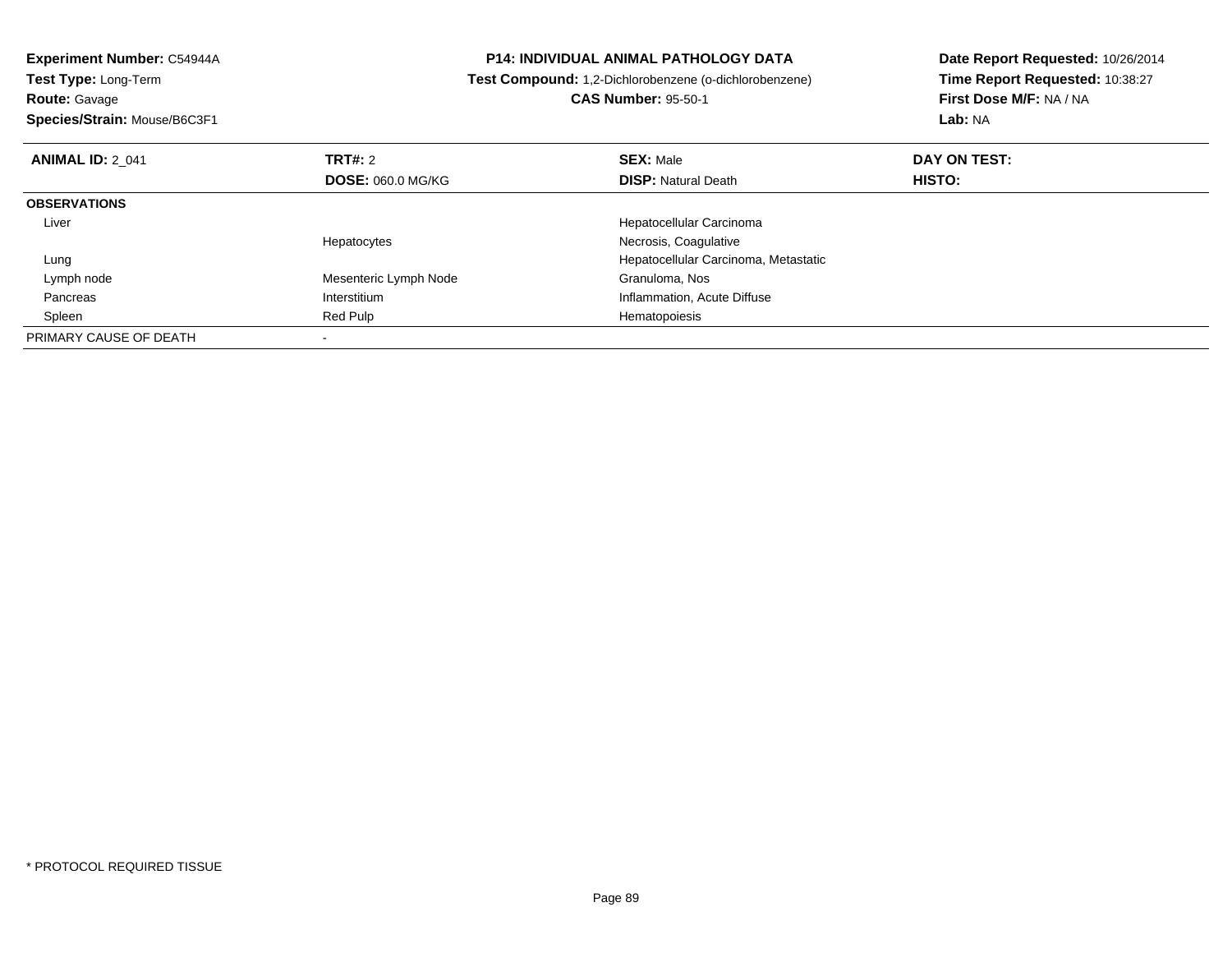| Experiment Number: C54944A<br>Test Type: Long-Term |                          | <b>P14: INDIVIDUAL ANIMAL PATHOLOGY DATA</b><br>Test Compound: 1,2-Dichlorobenzene (o-dichlorobenzene) | Date Report Requested: 10/26/2014<br>Time Report Requested: 10:38:27 |  |
|----------------------------------------------------|--------------------------|--------------------------------------------------------------------------------------------------------|----------------------------------------------------------------------|--|
| <b>Route: Gavage</b>                               |                          | <b>CAS Number: 95-50-1</b>                                                                             | First Dose M/F: NA / NA                                              |  |
| Species/Strain: Mouse/B6C3F1                       |                          |                                                                                                        | Lab: NA                                                              |  |
| <b>ANIMAL ID: 2 042</b>                            | TRT#: 2                  | <b>SEX: Male</b>                                                                                       | DAY ON TEST:                                                         |  |
|                                                    | <b>DOSE: 060.0 MG/KG</b> | <b>DISP: Natural Death</b>                                                                             | HISTO:                                                               |  |
| <b>OBSERVATIONS</b>                                |                          |                                                                                                        |                                                                      |  |
| Adrenal gland                                      |                          | Cortical Adenoma                                                                                       |                                                                      |  |
|                                                    |                          | Pheochromocytoma                                                                                       |                                                                      |  |
| Liver                                              |                          | Hepatocellular Carcinoma                                                                               |                                                                      |  |
|                                                    | Hepatocytes              | Necrosis, Coagulative                                                                                  |                                                                      |  |
| Skin                                               |                          | Neurofibrosarcoma                                                                                      |                                                                      |  |
| Spleen                                             | Red Pulp                 | Hematopoiesis                                                                                          |                                                                      |  |
| PRIMARY CAUSE OF DEATH                             |                          |                                                                                                        |                                                                      |  |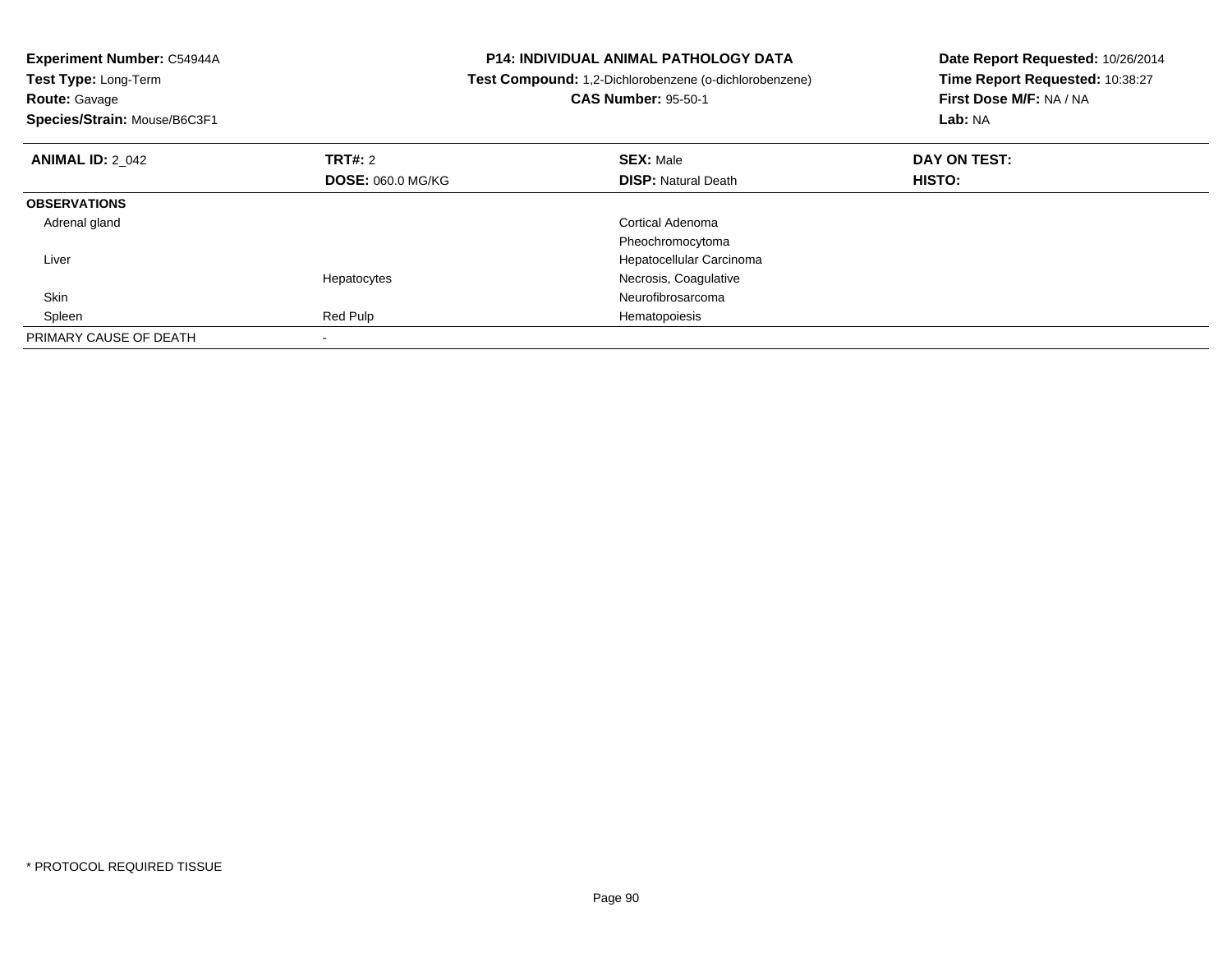| <b>Experiment Number: C54944A</b><br>Test Type: Long-Term<br><b>Route: Gavage</b><br>Species/Strain: Mouse/B6C3F1 |                                     | <b>P14: INDIVIDUAL ANIMAL PATHOLOGY DATA</b><br>Test Compound: 1,2-Dichlorobenzene (o-dichlorobenzene)<br><b>CAS Number: 95-50-1</b> | Date Report Requested: 10/26/2014<br>Time Report Requested: 10:38:27<br>First Dose M/F: NA / NA<br>Lab: NA |
|-------------------------------------------------------------------------------------------------------------------|-------------------------------------|--------------------------------------------------------------------------------------------------------------------------------------|------------------------------------------------------------------------------------------------------------|
| <b>ANIMAL ID: 2 043</b>                                                                                           | TRT#: 2<br><b>DOSE: 060.0 MG/KG</b> | <b>SEX: Male</b><br><b>DISP:</b> Scheduled Sacrifice                                                                                 | DAY ON TEST:<br>HISTO:                                                                                     |
| <b>OBSERVATIONS</b>                                                                                               |                                     |                                                                                                                                      |                                                                                                            |
| Lung                                                                                                              | Alveoli                             | Foreign Material, Nos                                                                                                                |                                                                                                            |
|                                                                                                                   | Alveoli                             | Pigmentation, Nos                                                                                                                    |                                                                                                            |
| Unspecified                                                                                                       | Neck                                | Cyst, Ranular                                                                                                                        |                                                                                                            |
| PRIMARY CAUSE OF DEATH                                                                                            |                                     |                                                                                                                                      |                                                                                                            |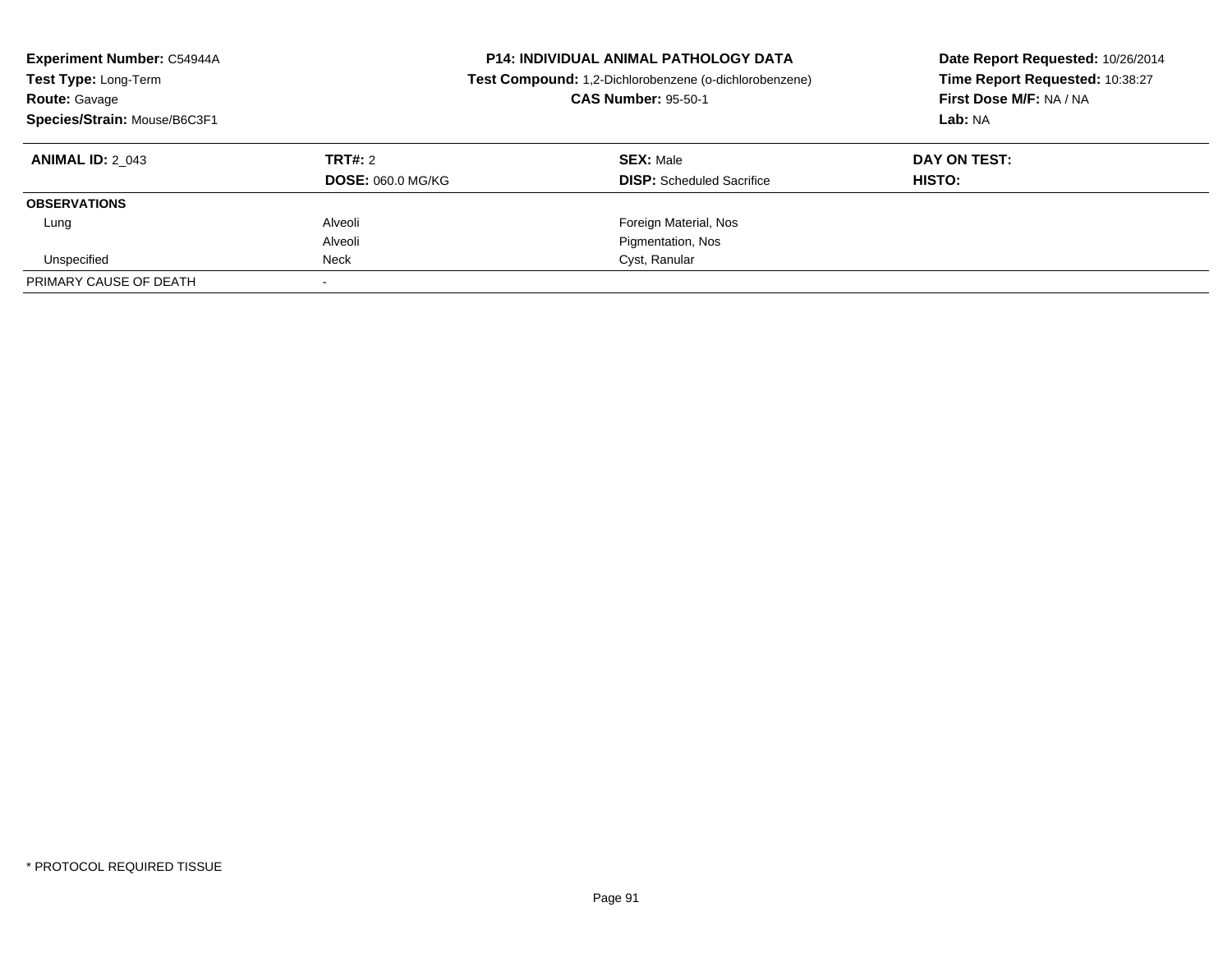| <b>Experiment Number: C54944A</b><br>Test Type: Long-Term<br><b>Route: Gavage</b><br>Species/Strain: Mouse/B6C3F1 |                                     | <b>P14: INDIVIDUAL ANIMAL PATHOLOGY DATA</b><br>Test Compound: 1,2-Dichlorobenzene (o-dichlorobenzene)<br><b>CAS Number: 95-50-1</b> | Date Report Requested: 10/26/2014<br>Time Report Requested: 10:38:27<br>First Dose M/F: NA / NA<br>Lab: NA |
|-------------------------------------------------------------------------------------------------------------------|-------------------------------------|--------------------------------------------------------------------------------------------------------------------------------------|------------------------------------------------------------------------------------------------------------|
| <b>ANIMAL ID: 2 044</b>                                                                                           | TRT#: 2<br><b>DOSE: 060.0 MG/KG</b> | <b>SEX: Male</b><br><b>DISP:</b> Natural Death                                                                                       | DAY ON TEST:<br>HISTO:                                                                                     |
| <b>OBSERVATIONS</b>                                                                                               |                                     |                                                                                                                                      |                                                                                                            |
| Lung                                                                                                              |                                     | Leiomyosarcoma, Metastatic                                                                                                           |                                                                                                            |
| Skin                                                                                                              |                                     | Parasitism                                                                                                                           |                                                                                                            |
| Unspecified                                                                                                       | Multiple Organs Nos                 | Leiomyosarcoma                                                                                                                       |                                                                                                            |
| PRIMARY CAUSE OF DEATH                                                                                            |                                     |                                                                                                                                      |                                                                                                            |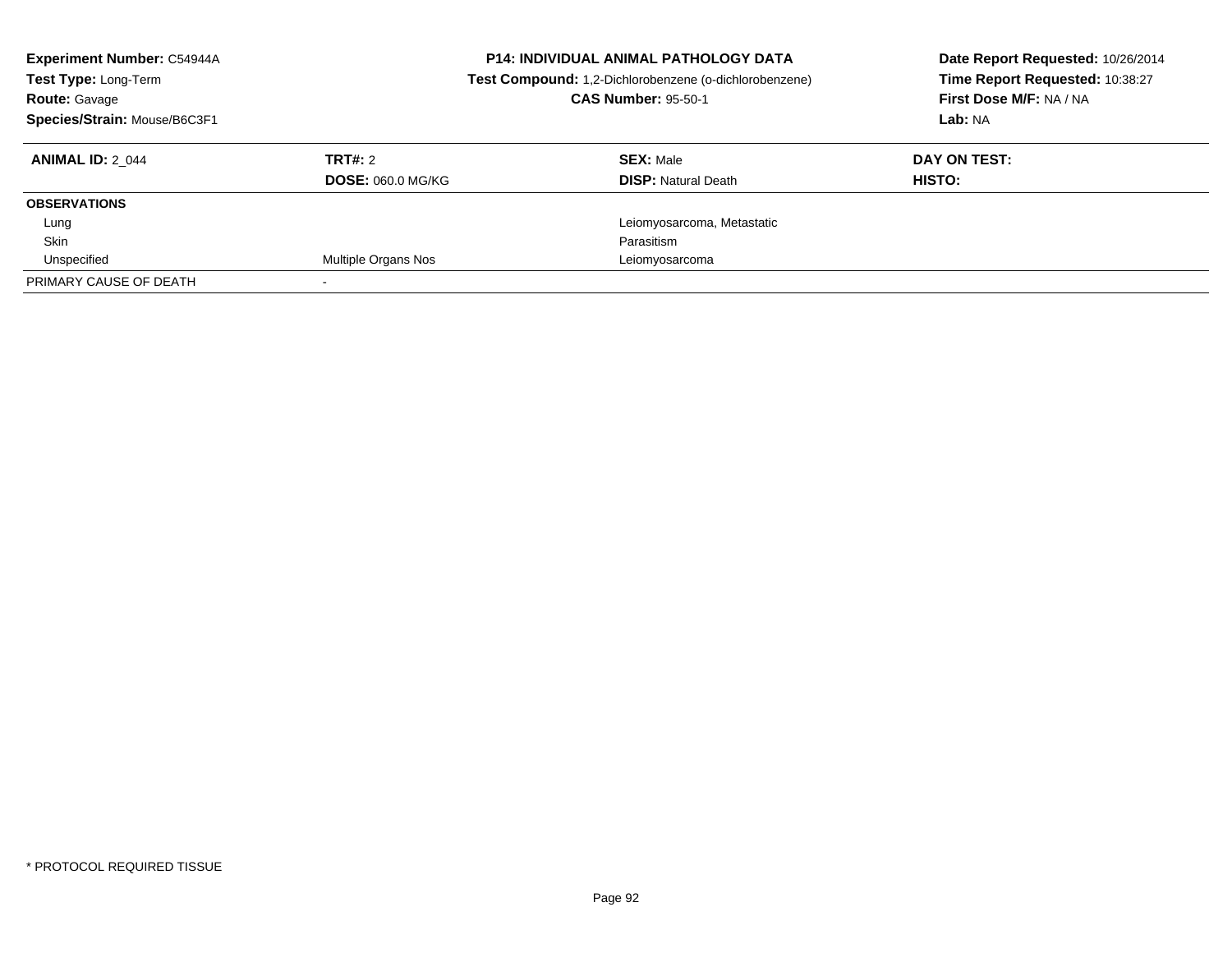| <b>Experiment Number: C54944A</b><br><b>Test Type: Long-Term</b><br><b>Route: Gavage</b><br>Species/Strain: Mouse/B6C3F1 |                          | P14: INDIVIDUAL ANIMAL PATHOLOGY DATA<br>Test Compound: 1,2-Dichlorobenzene (o-dichlorobenzene)<br><b>CAS Number: 95-50-1</b> | Date Report Requested: 10/26/2014<br>Time Report Requested: 10:38:27<br>First Dose M/F: NA / NA<br>Lab: NA |
|--------------------------------------------------------------------------------------------------------------------------|--------------------------|-------------------------------------------------------------------------------------------------------------------------------|------------------------------------------------------------------------------------------------------------|
| <b>ANIMAL ID: 2 045</b>                                                                                                  | <b>TRT#: 2</b>           | <b>SEX: Male</b>                                                                                                              | DAY ON TEST:                                                                                               |
|                                                                                                                          | <b>DOSE: 060.0 MG/KG</b> | <b>DISP: Natural Death</b>                                                                                                    | HISTO:                                                                                                     |
| <b>OBSERVATIONS</b>                                                                                                      |                          |                                                                                                                               |                                                                                                            |
| Heart                                                                                                                    | Myocardium Nos           | Degeneration, Nos                                                                                                             |                                                                                                            |
| Intestine Large                                                                                                          | Colon                    | Parasitism                                                                                                                    |                                                                                                            |
| Kidney                                                                                                                   | Tubule                   | Necrosis, Focal                                                                                                               |                                                                                                            |
| Liver                                                                                                                    |                          | Hemangiosarcoma                                                                                                               |                                                                                                            |
|                                                                                                                          | Centrilobular            | Necrosis, Focal                                                                                                               |                                                                                                            |
| PRIMARY CAUSE OF DEATH                                                                                                   |                          |                                                                                                                               |                                                                                                            |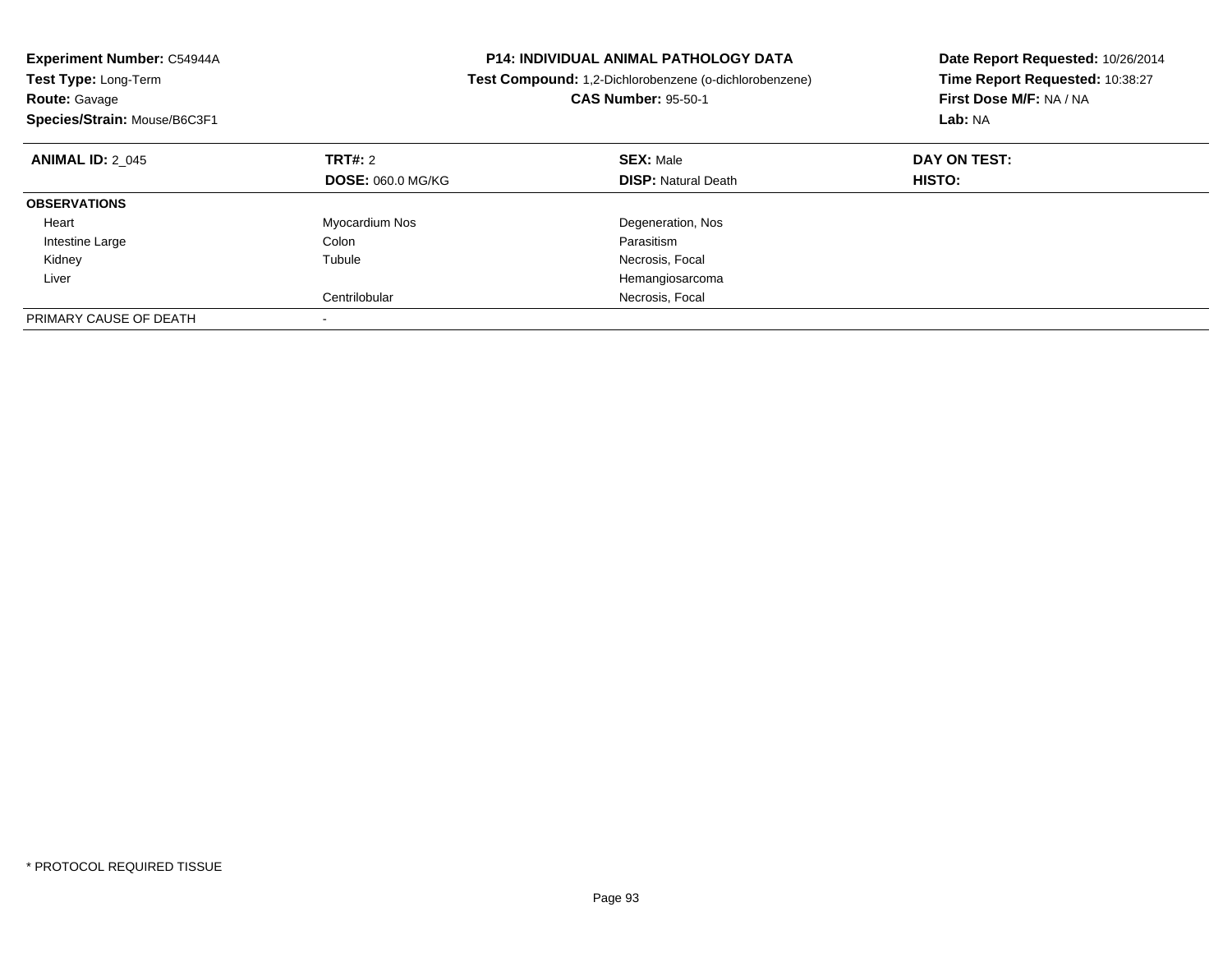| Experiment Number: C54944A<br>Test Type: Long-Term<br><b>Route: Gavage</b><br>Species/Strain: Mouse/B6C3F1 |                          | <b>P14: INDIVIDUAL ANIMAL PATHOLOGY DATA</b><br>Test Compound: 1,2-Dichlorobenzene (o-dichlorobenzene)<br><b>CAS Number: 95-50-1</b> | Date Report Requested: 10/26/2014<br>Time Report Requested: 10:38:27<br>First Dose M/F: NA / NA<br>Lab: NA |
|------------------------------------------------------------------------------------------------------------|--------------------------|--------------------------------------------------------------------------------------------------------------------------------------|------------------------------------------------------------------------------------------------------------|
| <b>ANIMAL ID: 2 046</b>                                                                                    | <b>TRT#: 2</b>           | <b>SEX: Male</b>                                                                                                                     | DAY ON TEST:                                                                                               |
|                                                                                                            | <b>DOSE: 060.0 MG/KG</b> | <b>DISP:</b> Scheduled Sacrifice                                                                                                     | HISTO:                                                                                                     |
| <b>OBSERVATIONS</b>                                                                                        |                          |                                                                                                                                      |                                                                                                            |
| <b>Brain</b>                                                                                               | Thalamus                 | Mineralization                                                                                                                       |                                                                                                            |
| Heart                                                                                                      | Myocardium Nos           | Degeneration, Nos                                                                                                                    |                                                                                                            |
| Lung                                                                                                       | Alveoli                  | Foreign Material, Nos                                                                                                                |                                                                                                            |
|                                                                                                            | Alveoli                  | Pigmentation, Nos                                                                                                                    |                                                                                                            |
| Testis                                                                                                     | Spermatogenic Epithelium | Atrophy, Diffuse                                                                                                                     |                                                                                                            |
| PRIMARY CAUSE OF DEATH                                                                                     |                          |                                                                                                                                      |                                                                                                            |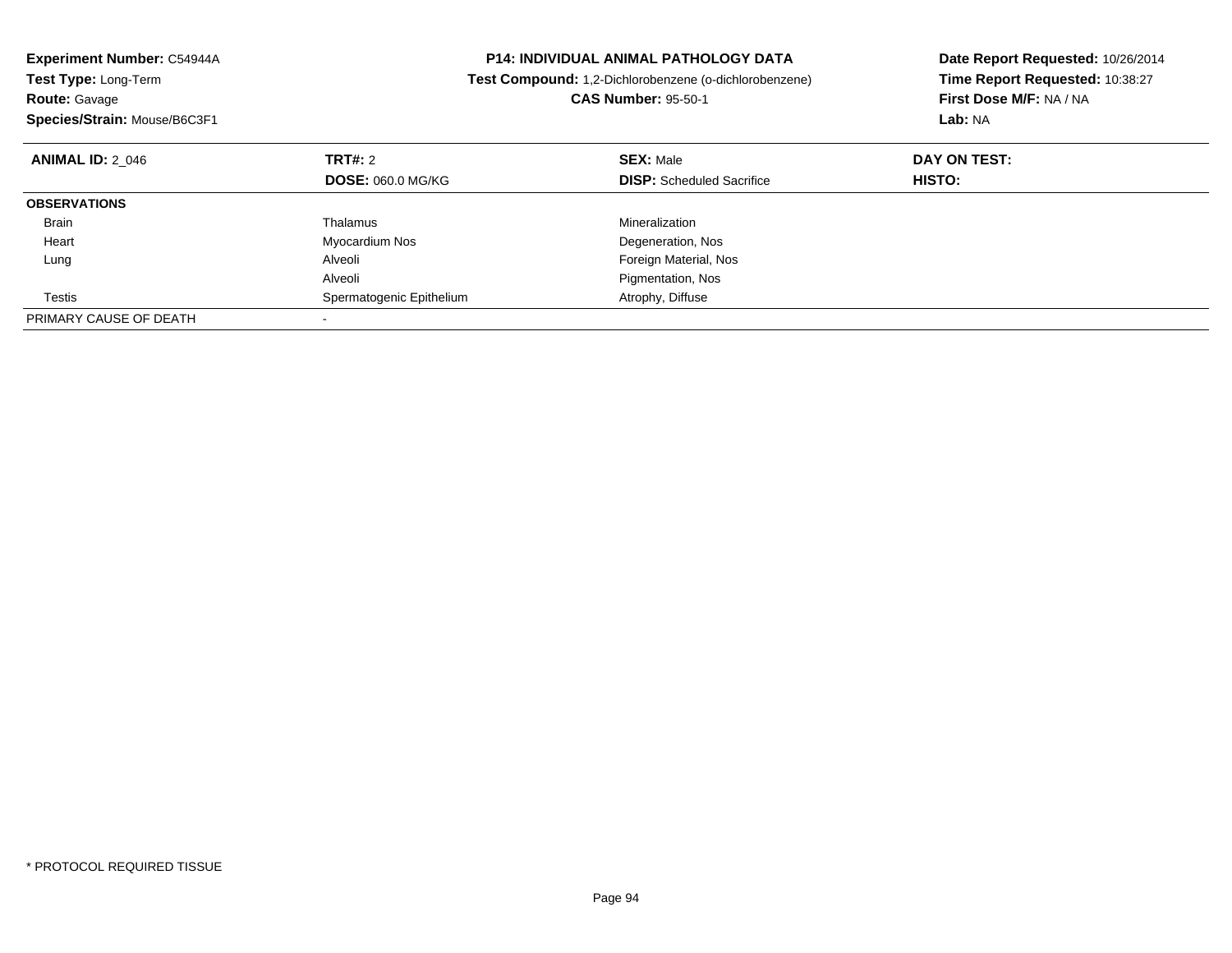| Experiment Number: C54944A<br><b>Test Type: Long-Term</b><br><b>Route: Gavage</b><br>Species/Strain: Mouse/B6C3F1 |                                     | <b>P14: INDIVIDUAL ANIMAL PATHOLOGY DATA</b><br>Test Compound: 1,2-Dichlorobenzene (o-dichlorobenzene)<br><b>CAS Number: 95-50-1</b> | Date Report Requested: 10/26/2014<br>Time Report Requested: 10:38:27<br>First Dose M/F: NA / NA<br><b>Lab:</b> NA |
|-------------------------------------------------------------------------------------------------------------------|-------------------------------------|--------------------------------------------------------------------------------------------------------------------------------------|-------------------------------------------------------------------------------------------------------------------|
| <b>ANIMAL ID: 2 047</b>                                                                                           | TRT#: 2<br><b>DOSE: 060.0 MG/KG</b> | <b>SEX: Male</b><br><b>DISP:</b> Scheduled Sacrifice                                                                                 | DAY ON TEST:<br><b>HISTO:</b>                                                                                     |
| <b>OBSERVATIONS</b>                                                                                               |                                     |                                                                                                                                      |                                                                                                                   |
| Kidney                                                                                                            | Tubule                              | Necrosis, Focal                                                                                                                      |                                                                                                                   |
| PRIMARY CAUSE OF DEATH                                                                                            |                                     |                                                                                                                                      |                                                                                                                   |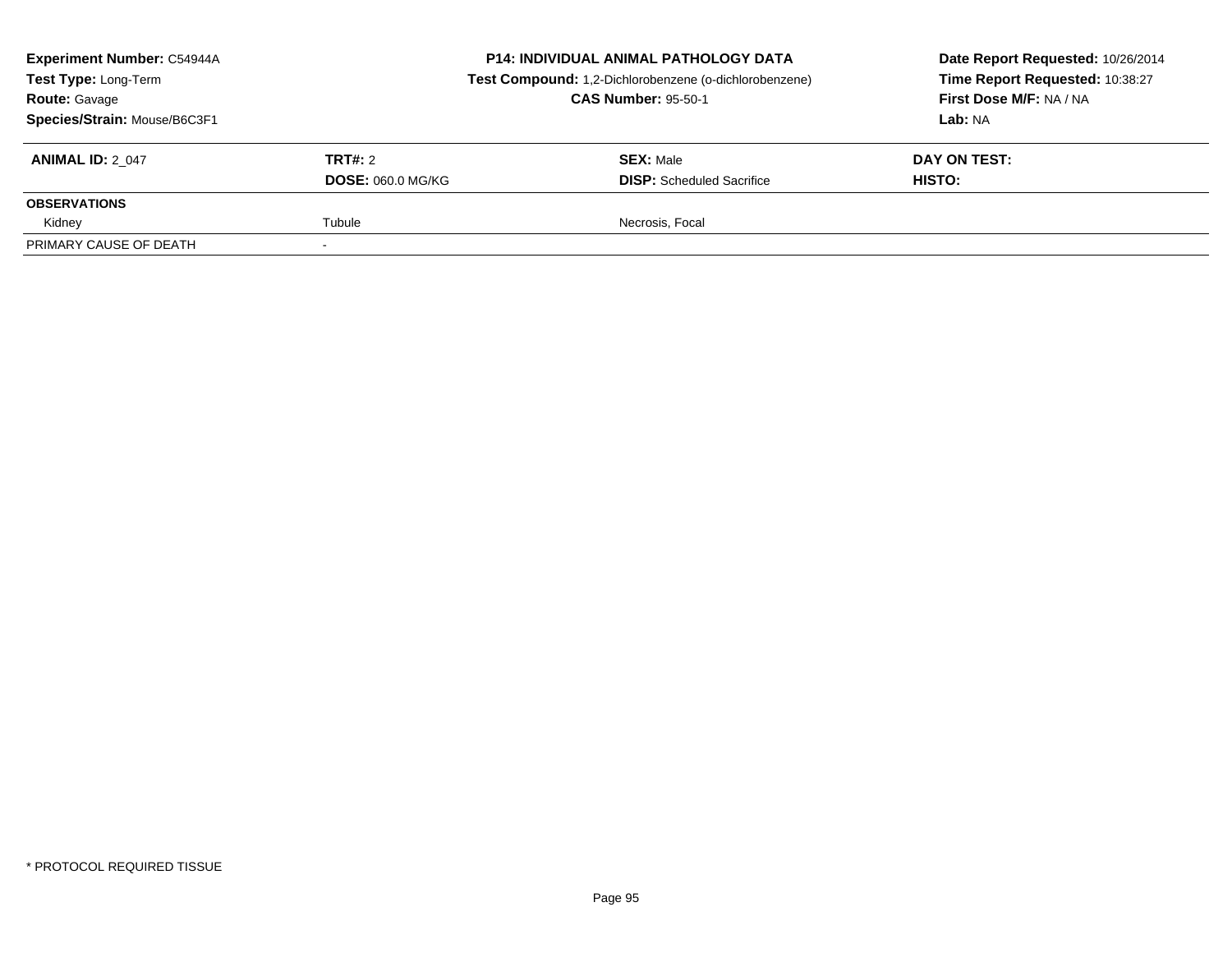| <b>Experiment Number: C54944A</b><br>Test Type: Long-Term<br><b>Route: Gavage</b><br>Species/Strain: Mouse/B6C3F1 |                             | <b>P14: INDIVIDUAL ANIMAL PATHOLOGY DATA</b><br>Test Compound: 1,2-Dichlorobenzene (o-dichlorobenzene)<br><b>CAS Number: 95-50-1</b> | Date Report Requested: 10/26/2014<br>Time Report Requested: 10:38:27<br>First Dose M/F: NA / NA<br>Lab: NA |
|-------------------------------------------------------------------------------------------------------------------|-----------------------------|--------------------------------------------------------------------------------------------------------------------------------------|------------------------------------------------------------------------------------------------------------|
| <b>ANIMAL ID: 2 048</b>                                                                                           | TRT#: 2                     | <b>SEX: Male</b>                                                                                                                     | DAY ON TEST:                                                                                               |
|                                                                                                                   | <b>DOSE: 060.0 MG/KG</b>    | <b>DISP:</b> Natural Death                                                                                                           | HISTO:                                                                                                     |
| <b>OBSERVATIONS</b>                                                                                               |                             |                                                                                                                                      |                                                                                                            |
| <b>Blood vessel</b>                                                                                               | <b>Pulmonary Artery Nos</b> | Mineralization                                                                                                                       |                                                                                                            |
| Liver                                                                                                             |                             | Hepatocellular Carcinoma                                                                                                             |                                                                                                            |
| Lung                                                                                                              |                             | Hepatocellular Carcinoma, Metastatic                                                                                                 |                                                                                                            |
| PRIMARY CAUSE OF DEATH                                                                                            |                             |                                                                                                                                      |                                                                                                            |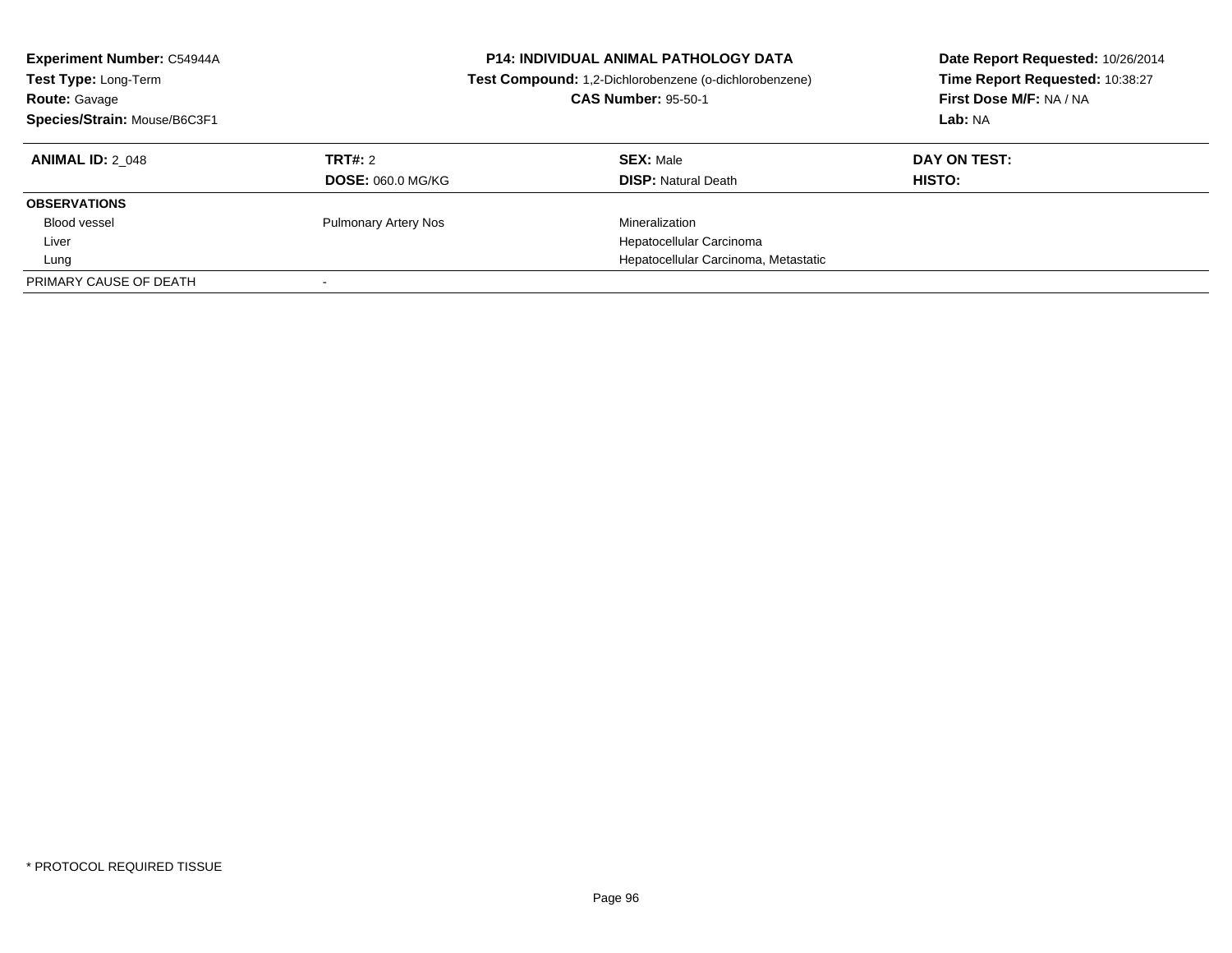| <b>Experiment Number: C54944A</b><br>Test Type: Long-Term<br><b>Route: Gavage</b><br>Species/Strain: Mouse/B6C3F1 |                                     | <b>P14: INDIVIDUAL ANIMAL PATHOLOGY DATA</b><br>Test Compound: 1,2-Dichlorobenzene (o-dichlorobenzene)<br><b>CAS Number: 95-50-1</b> | Date Report Requested: 10/26/2014<br>Time Report Requested: 10:38:27<br>First Dose M/F: NA / NA<br>Lab: NA |  |
|-------------------------------------------------------------------------------------------------------------------|-------------------------------------|--------------------------------------------------------------------------------------------------------------------------------------|------------------------------------------------------------------------------------------------------------|--|
| <b>ANIMAL ID: 2 049</b>                                                                                           | TRT#: 2<br><b>DOSE: 060.0 MG/KG</b> | <b>SEX: Male</b><br><b>DISP:</b> Moribund Sacrifice                                                                                  | DAY ON TEST:<br>HISTO:                                                                                     |  |
| <b>OBSERVATIONS</b>                                                                                               |                                     |                                                                                                                                      |                                                                                                            |  |
| <b>Brain</b>                                                                                                      | Thalamus                            | Mineralization                                                                                                                       |                                                                                                            |  |
| Spleen                                                                                                            | Red Pulp                            | Hematopoiesis                                                                                                                        |                                                                                                            |  |
| Unspecified                                                                                                       | Axilla                              | Fibrosarcoma                                                                                                                         |                                                                                                            |  |
| PRIMARY CAUSE OF DEATH                                                                                            |                                     |                                                                                                                                      |                                                                                                            |  |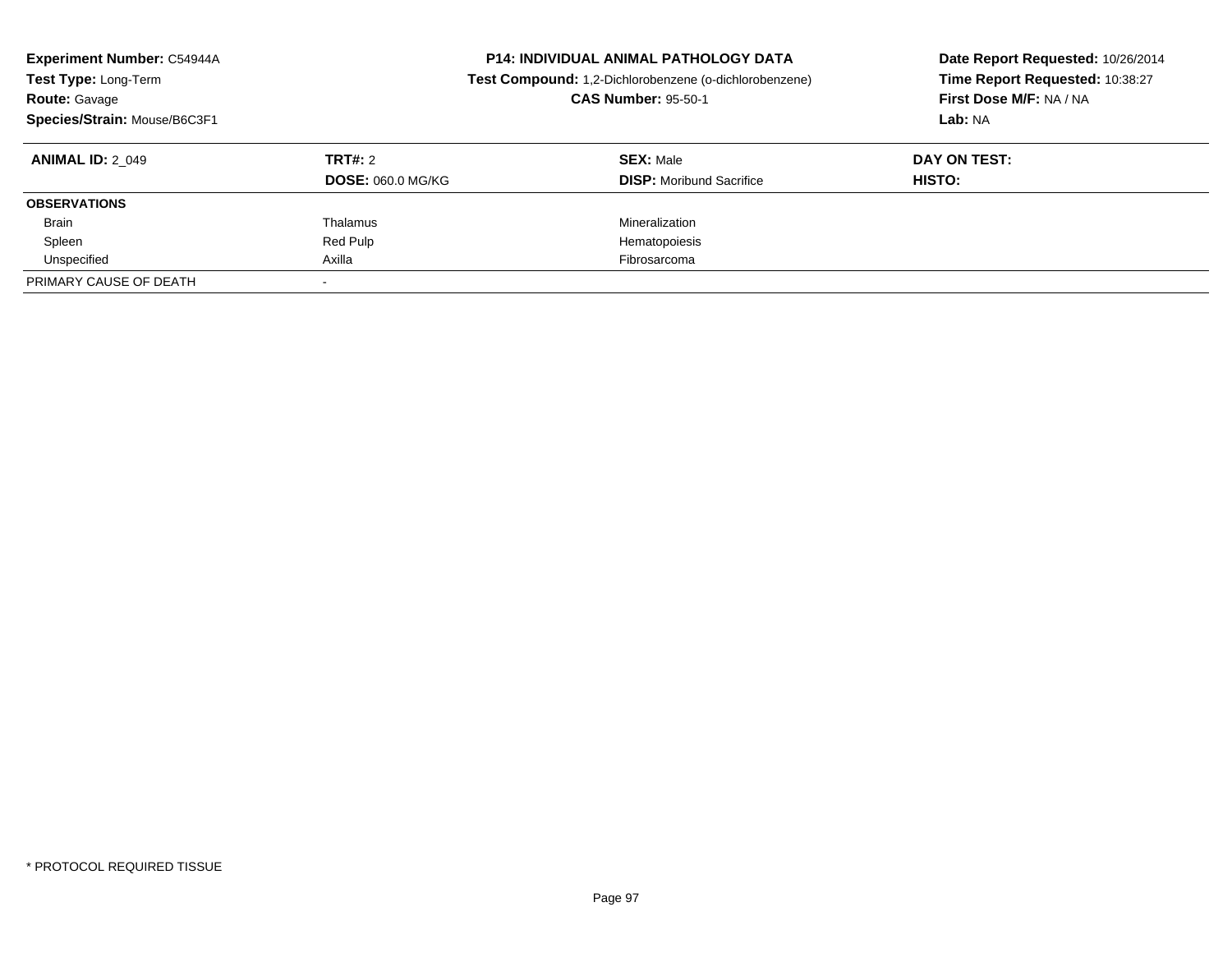| <b>Experiment Number: C54944A</b><br>Test Type: Long-Term<br><b>Route: Gavage</b><br>Species/Strain: Mouse/B6C3F1 | <b>P14: INDIVIDUAL ANIMAL PATHOLOGY DATA</b><br>Test Compound: 1,2-Dichlorobenzene (o-dichlorobenzene)<br><b>CAS Number: 95-50-1</b> |                                                | Date Report Requested: 10/26/2014<br>Time Report Requested: 10:38:27<br>First Dose M/F: NA / NA<br>Lab: NA |  |
|-------------------------------------------------------------------------------------------------------------------|--------------------------------------------------------------------------------------------------------------------------------------|------------------------------------------------|------------------------------------------------------------------------------------------------------------|--|
| <b>ANIMAL ID: 2 050</b>                                                                                           | TRT#: 2<br><b>DOSE: 060.0 MG/KG</b>                                                                                                  | <b>SEX: Male</b><br><b>DISP:</b> Natural Death | DAY ON TEST:<br>HISTO:                                                                                     |  |
| <b>OBSERVATIONS</b>                                                                                               |                                                                                                                                      |                                                |                                                                                                            |  |
| <b>Brain</b>                                                                                                      | Thalamus                                                                                                                             | Mineralization                                 |                                                                                                            |  |
| Liver                                                                                                             | Hepatocytes                                                                                                                          | Necrosis, Diffuse                              |                                                                                                            |  |
| Thymus                                                                                                            | Cortex                                                                                                                               | Depletion, Lymphoid                            |                                                                                                            |  |
| PRIMARY CAUSE OF DEATH                                                                                            |                                                                                                                                      |                                                |                                                                                                            |  |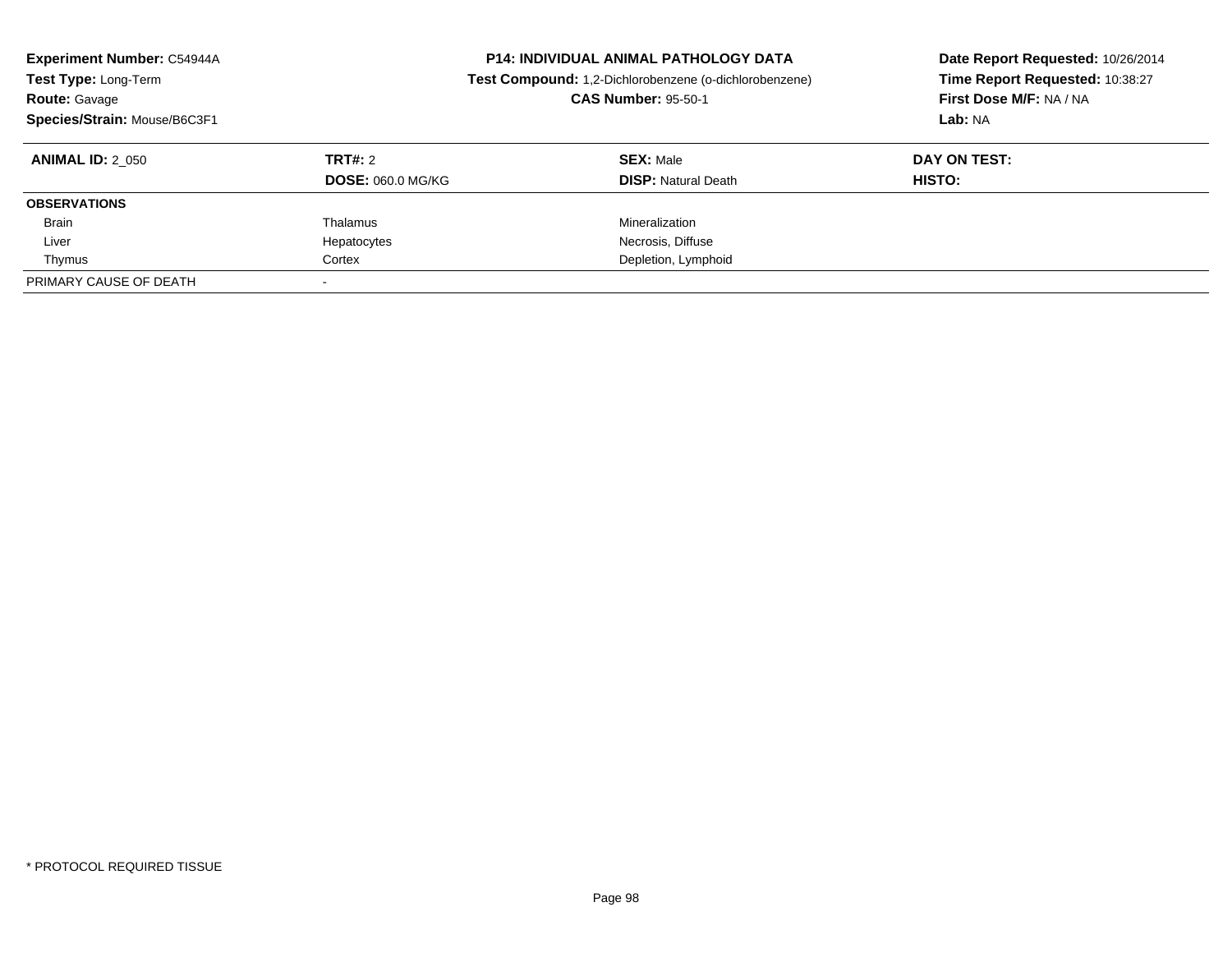| Experiment Number: C54944A<br>Test Type: Long-Term<br><b>Route: Gavage</b><br>Species/Strain: Mouse/B6C3F1 |                    | <b>P14: INDIVIDUAL ANIMAL PATHOLOGY DATA</b><br><b>Test Compound:</b> 1,2-Dichlorobenzene (o-dichlorobenzene)<br><b>CAS Number: 95-50-1</b> | Date Report Requested: 10/26/2014<br>Time Report Requested: 10:38:27<br>First Dose M/F: NA / NA<br>Lab: NA |
|------------------------------------------------------------------------------------------------------------|--------------------|---------------------------------------------------------------------------------------------------------------------------------------------|------------------------------------------------------------------------------------------------------------|
| <b>ANIMAL ID: 3 001</b>                                                                                    | TRT#: 3<br>DOSE: 0 | <b>SEX: Male</b><br><b>DISP: Natural Death</b>                                                                                              | DAY ON TEST:<br><b>HISTO:</b>                                                                              |
| <b>OBSERVATIONS</b>                                                                                        |                    |                                                                                                                                             |                                                                                                            |
| Kidney                                                                                                     | Tubule             | Mineralization                                                                                                                              |                                                                                                            |
| Liver                                                                                                      |                    | Hepatocellular Carcinoma                                                                                                                    |                                                                                                            |
|                                                                                                            |                    | Necrosis, Focal                                                                                                                             |                                                                                                            |
| Salivary gland                                                                                             |                    | Necrosis, Nos                                                                                                                               |                                                                                                            |
| PRIMARY CAUSE OF DEATH                                                                                     |                    |                                                                                                                                             |                                                                                                            |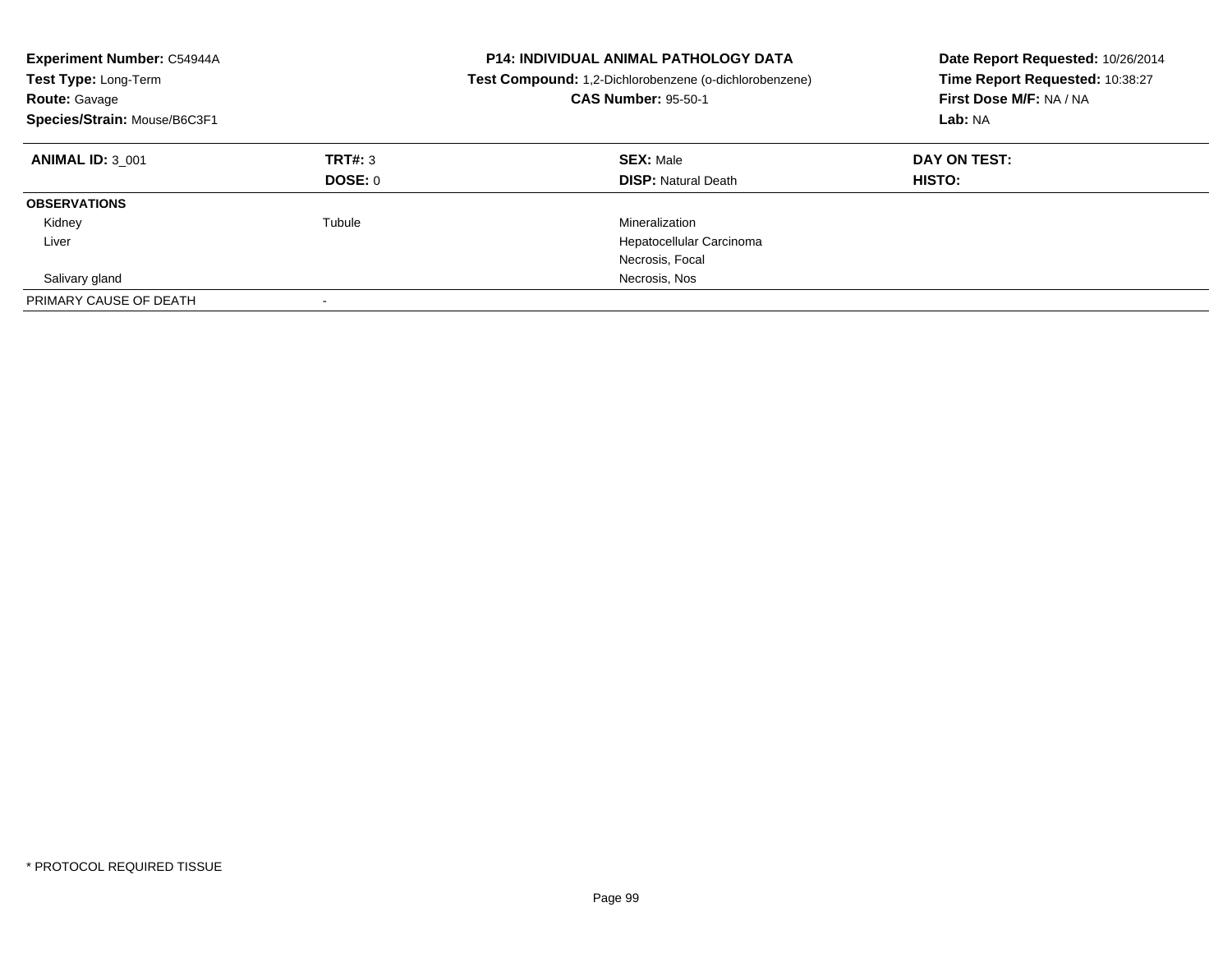| Experiment Number: C54944A<br>Test Type: Long-Term<br><b>Route: Gavage</b><br>Species/Strain: Mouse/B6C3F1 |                                      | <b>P14: INDIVIDUAL ANIMAL PATHOLOGY DATA</b><br>Test Compound: 1,2-Dichlorobenzene (o-dichlorobenzene)<br><b>CAS Number: 95-50-1</b> | Date Report Requested: 10/26/2014<br>Time Report Requested: 10:38:27<br>First Dose M/F: NA / NA<br>Lab: NA |
|------------------------------------------------------------------------------------------------------------|--------------------------------------|--------------------------------------------------------------------------------------------------------------------------------------|------------------------------------------------------------------------------------------------------------|
| <b>ANIMAL ID: 3 002</b>                                                                                    | TRT#: 3<br><b>DOSE: 0</b>            | <b>SEX: Male</b><br><b>DISP:</b> Scheduled Sacrifice                                                                                 | DAY ON TEST:<br>HISTO:                                                                                     |
| <b>OBSERVATIONS</b>                                                                                        |                                      |                                                                                                                                      |                                                                                                            |
| Adrenal gland                                                                                              | Zona Fasciculata<br>Zona Reticularis | Adenoma, Nos<br>Hyperplasia, Focal                                                                                                   |                                                                                                            |
| <b>Brain</b>                                                                                               | Thalamus                             | Mineralization                                                                                                                       |                                                                                                            |
| Kidney                                                                                                     | Tubule                               | Regeneration, Nos                                                                                                                    |                                                                                                            |
| PRIMARY CAUSE OF DEATH                                                                                     |                                      |                                                                                                                                      |                                                                                                            |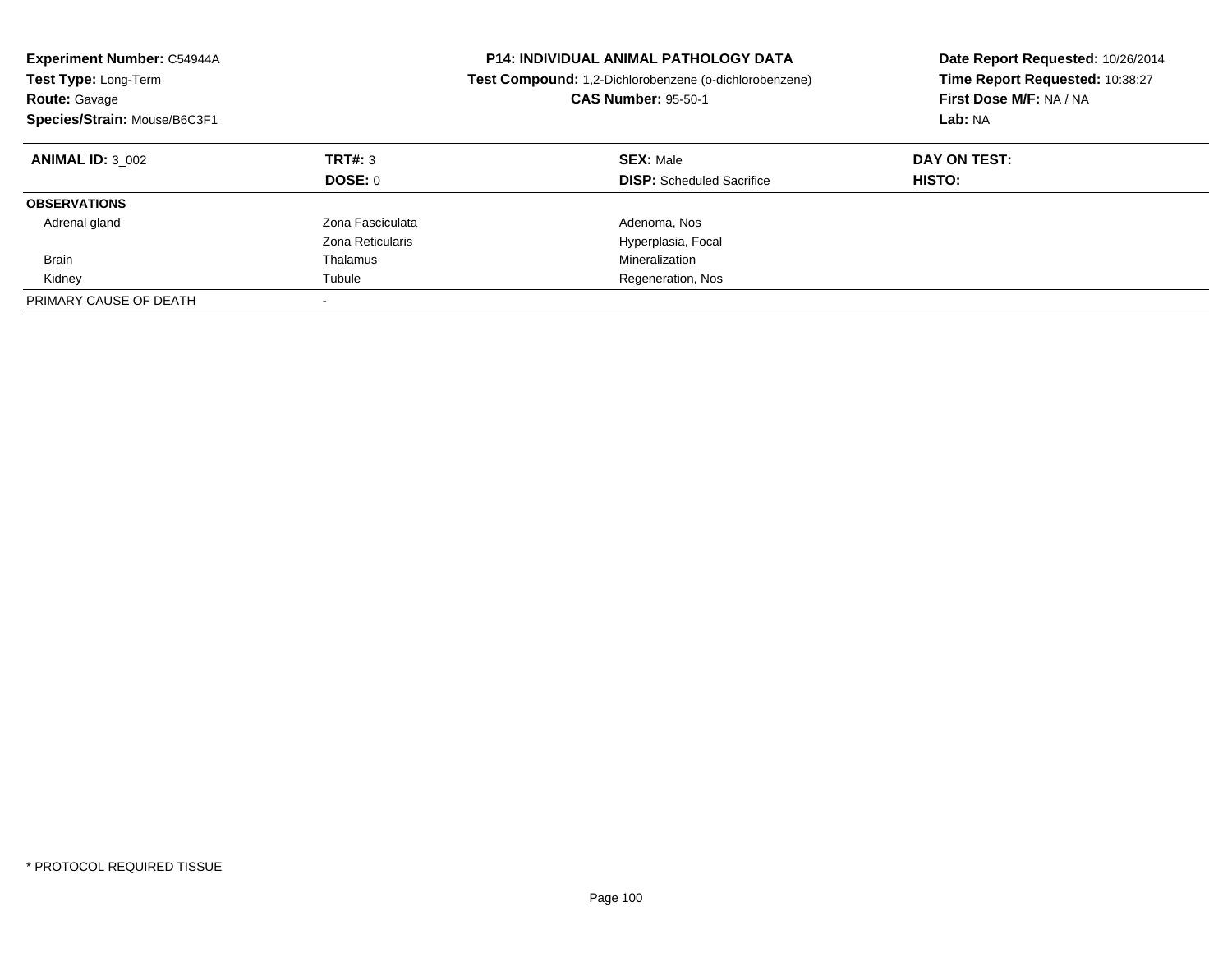| <b>Experiment Number: C54944A</b><br><b>P14: INDIVIDUAL ANIMAL PATHOLOGY DATA</b><br>Test Type: Long-Term<br>Test Compound: 1,2-Dichlorobenzene (o-dichlorobenzene)<br><b>CAS Number: 95-50-1</b><br><b>Route: Gavage</b><br>Species/Strain: Mouse/B6C3F1 |                    | Date Report Requested: 10/26/2014<br>Time Report Requested: 10:38:27<br>First Dose M/F: NA / NA<br>Lab: NA |                               |
|-----------------------------------------------------------------------------------------------------------------------------------------------------------------------------------------------------------------------------------------------------------|--------------------|------------------------------------------------------------------------------------------------------------|-------------------------------|
| <b>ANIMAL ID: 3 003</b>                                                                                                                                                                                                                                   | TRT#: 3<br>DOSE: 0 | <b>SEX: Male</b><br><b>DISP:</b> Scheduled Sacrifice                                                       | DAY ON TEST:<br><b>HISTO:</b> |
| <b>OBSERVATIONS</b>                                                                                                                                                                                                                                       |                    |                                                                                                            |                               |
| Brain                                                                                                                                                                                                                                                     | Thalamus           | Mineralization                                                                                             |                               |
| Kidney                                                                                                                                                                                                                                                    |                    | Metaplasia, Osseous                                                                                        |                               |
|                                                                                                                                                                                                                                                           | Tubule             | Regeneration, Nos                                                                                          |                               |
| PRIMARY CAUSE OF DEATH                                                                                                                                                                                                                                    |                    |                                                                                                            |                               |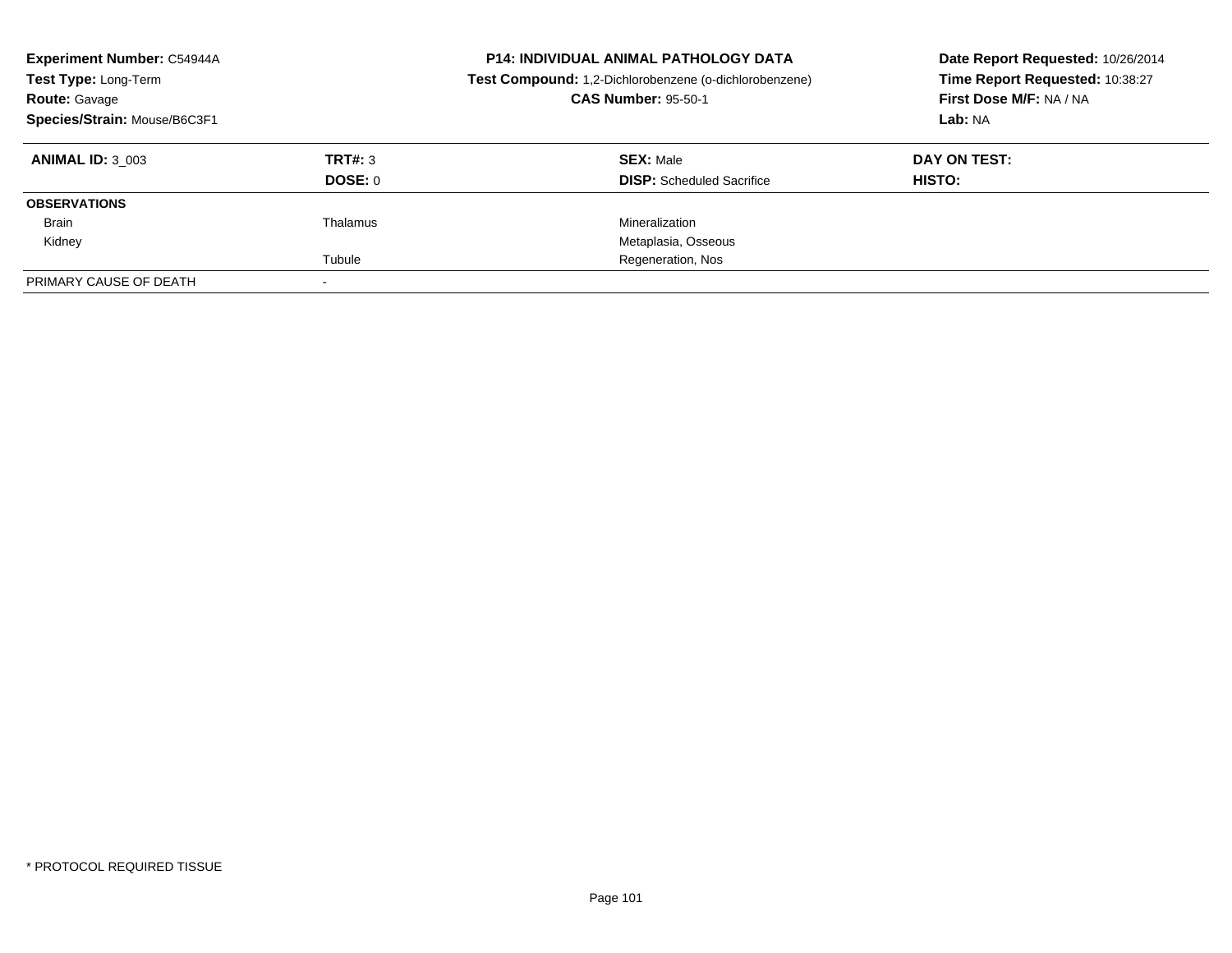| <b>Experiment Number: C54944A</b><br>Test Type: Long-Term<br><b>Route: Gavage</b><br>Species/Strain: Mouse/B6C3F1 |          | <b>P14: INDIVIDUAL ANIMAL PATHOLOGY DATA</b><br>Test Compound: 1,2-Dichlorobenzene (o-dichlorobenzene)<br><b>CAS Number: 95-50-1</b> | Date Report Requested: 10/26/2014<br>Time Report Requested: 10:38:27<br>First Dose M/F: NA / NA<br>Lab: NA |
|-------------------------------------------------------------------------------------------------------------------|----------|--------------------------------------------------------------------------------------------------------------------------------------|------------------------------------------------------------------------------------------------------------|
| <b>ANIMAL ID: 3 004</b>                                                                                           | TRT#: 3  | <b>SEX: Male</b>                                                                                                                     | DAY ON TEST:                                                                                               |
|                                                                                                                   | DOSE: 0  | <b>DISP:</b> Scheduled Sacrifice                                                                                                     | <b>HISTO:</b>                                                                                              |
| <b>OBSERVATIONS</b>                                                                                               |          |                                                                                                                                      |                                                                                                            |
| Adrenal gland                                                                                                     | Medulla  | Hyperplasia, Focal                                                                                                                   |                                                                                                            |
| Brain                                                                                                             | Thalamus | Mineralization                                                                                                                       |                                                                                                            |
| Kidney                                                                                                            | Tubule   | Regeneration, Nos                                                                                                                    |                                                                                                            |
| Liver                                                                                                             |          | Hepatocellular Adenoma                                                                                                               |                                                                                                            |
|                                                                                                                   |          | Hepatocellular Carcinoma                                                                                                             |                                                                                                            |
| PRIMARY CAUSE OF DEATH                                                                                            |          |                                                                                                                                      |                                                                                                            |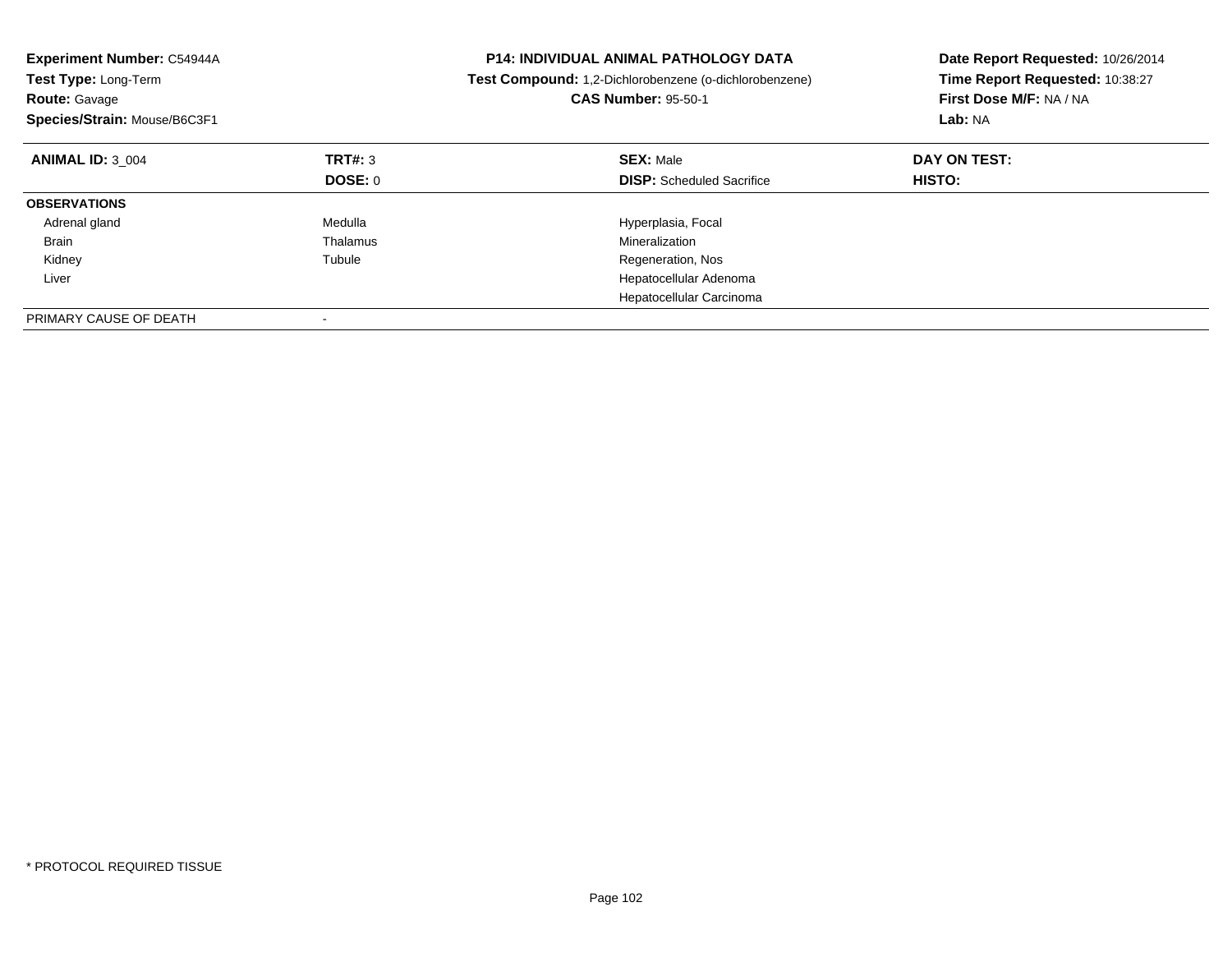| <b>Experiment Number: C54944A</b><br>Test Type: Long-Term<br><b>Route: Gavage</b><br>Species/Strain: Mouse/B6C3F1 |          | <b>P14: INDIVIDUAL ANIMAL PATHOLOGY DATA</b><br>Test Compound: 1,2-Dichlorobenzene (o-dichlorobenzene)<br><b>CAS Number: 95-50-1</b> | Date Report Requested: 10/26/2014<br>Time Report Requested: 10:38:27<br>First Dose M/F: NA / NA<br>Lab: NA |
|-------------------------------------------------------------------------------------------------------------------|----------|--------------------------------------------------------------------------------------------------------------------------------------|------------------------------------------------------------------------------------------------------------|
| <b>ANIMAL ID: 3 005</b>                                                                                           | TRT#: 3  | <b>SEX: Male</b>                                                                                                                     | DAY ON TEST:                                                                                               |
|                                                                                                                   | DOSE: 0  | <b>DISP:</b> Natural Death                                                                                                           | <b>HISTO:</b>                                                                                              |
| <b>OBSERVATIONS</b>                                                                                               |          |                                                                                                                                      |                                                                                                            |
| Adrenal gland                                                                                                     |          | Pheochromocytoma                                                                                                                     |                                                                                                            |
| <b>Brain</b>                                                                                                      | Thalamus | Mineralization                                                                                                                       |                                                                                                            |
| Liver                                                                                                             |          | Hepatocellular Carcinoma                                                                                                             |                                                                                                            |
| Lung                                                                                                              | Alveoli  | Foreign Material, Nos                                                                                                                |                                                                                                            |
|                                                                                                                   |          | Hepatocellular Carcinoma, Metastatic                                                                                                 |                                                                                                            |
| PRIMARY CAUSE OF DEATH                                                                                            |          |                                                                                                                                      |                                                                                                            |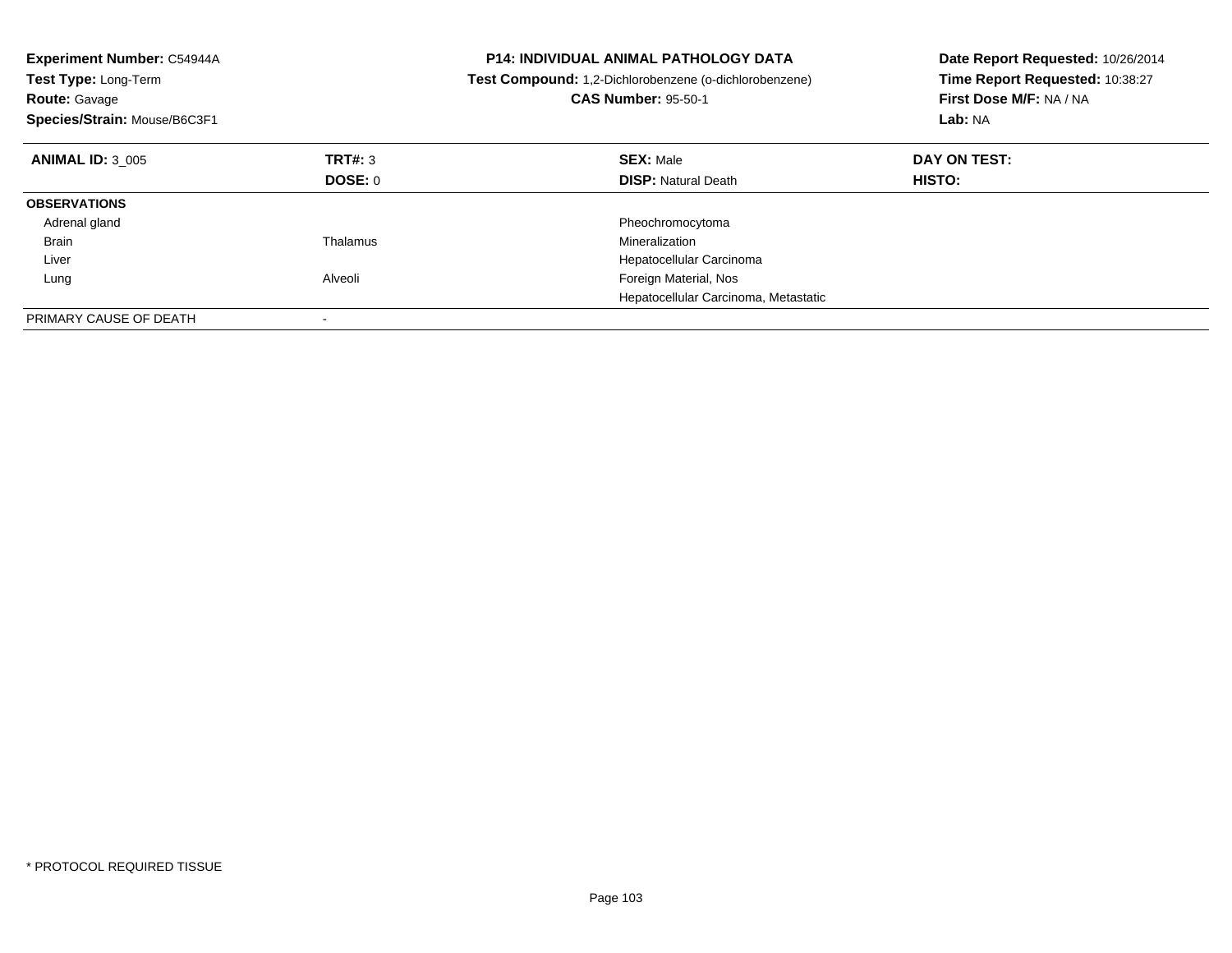| <b>Experiment Number: C54944A</b><br>Test Type: Long-Term<br><b>Route: Gavage</b><br>Species/Strain: Mouse/B6C3F1 |                           | <b>P14: INDIVIDUAL ANIMAL PATHOLOGY DATA</b><br>Test Compound: 1,2-Dichlorobenzene (o-dichlorobenzene)<br><b>CAS Number: 95-50-1</b> | Date Report Requested: 10/26/2014<br>Time Report Requested: 10:38:27<br>First Dose M/F: NA / NA<br>Lab: NA |
|-------------------------------------------------------------------------------------------------------------------|---------------------------|--------------------------------------------------------------------------------------------------------------------------------------|------------------------------------------------------------------------------------------------------------|
| <b>ANIMAL ID: 3 006</b>                                                                                           | <b>TRT#: 3</b><br>DOSE: 0 | <b>SEX: Male</b><br><b>DISP:</b> Scheduled Sacrifice                                                                                 | DAY ON TEST:<br><b>HISTO:</b>                                                                              |
| <b>OBSERVATIONS</b>                                                                                               |                           |                                                                                                                                      |                                                                                                            |
| Brain                                                                                                             | Thalamus                  | Mineralization                                                                                                                       |                                                                                                            |
| PRIMARY CAUSE OF DEATH                                                                                            |                           |                                                                                                                                      |                                                                                                            |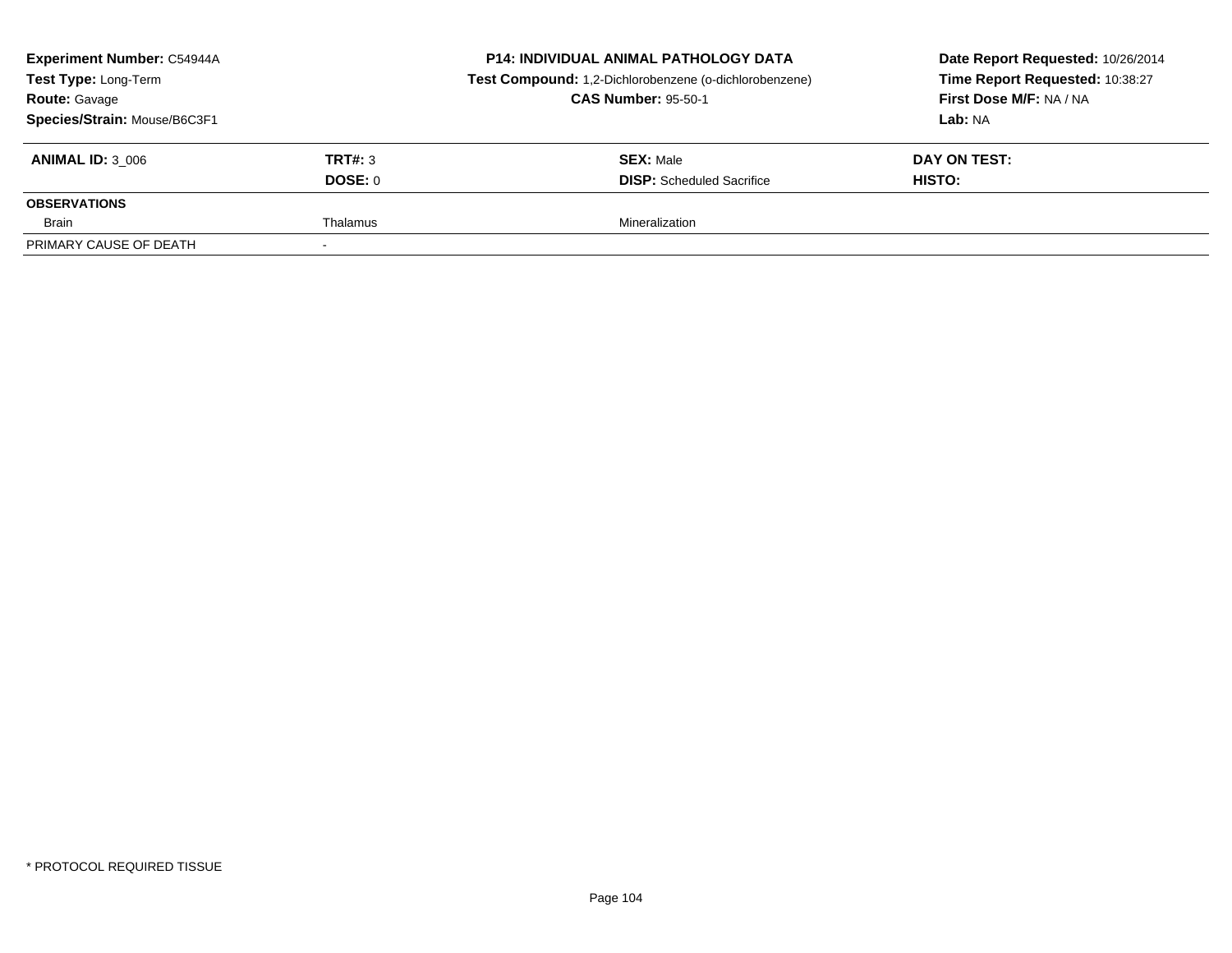**Experiment Number:** C54944A**Test Type:** Long-Term

**Route:** Gavage

**Species/Strain:** Mouse/B6C3F1

**P14: INDIVIDUAL ANIMAL PATHOLOGY DATA**

**Test Compound:** 1,2-Dichlorobenzene (o-dichlorobenzene)

**CAS Number:** 95-50-1

**Date Report Requested:** 10/26/2014**Time Report Requested:** 10:38:27**First Dose M/F:** NA / NA**Lab:** NA

| <b>ANIMAL ID: 3 007</b> | TRT#: 3          | <b>SEX: Male</b>                 | DAY ON TEST: |  |
|-------------------------|------------------|----------------------------------|--------------|--|
|                         | <b>DOSE: 0</b>   | <b>DISP:</b> Scheduled Sacrifice | HISTO:       |  |
| <b>OBSERVATIONS</b>     |                  |                                  |              |  |
| Adrenal gland           | Zona Fasciculata | Hyperplasia, Focal               |              |  |
| <b>Brain</b>            | Thalamus         | Mineralization                   |              |  |
| <b>Intestine Small</b>  | Jejunum          | Lymphoma, Mixed-Malignant Type   |              |  |
| Kidney                  | Tubule           | Regeneration, Nos                |              |  |
| Liver                   |                  | Mineralization                   |              |  |
| Lung                    |                  | Alveolar/Bronchiolar Adenoma     |              |  |
| Pancreas                | Acinus           | Atrophy, Focal                   |              |  |
| Spleen                  | <b>Follicles</b> | Hyperplasia, Lymphoid            |              |  |
| PRIMARY CAUSE OF DEATH  |                  |                                  |              |  |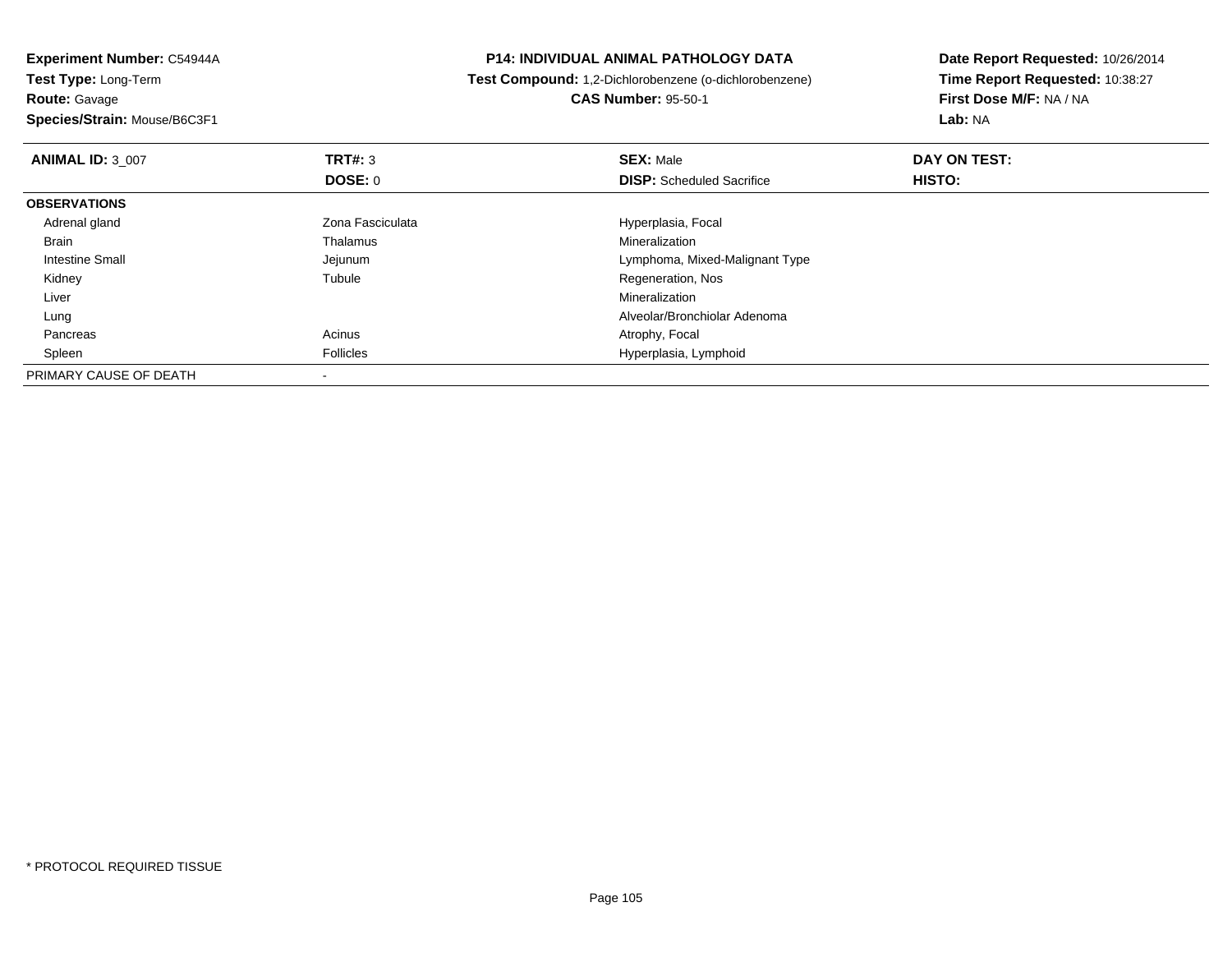| Experiment Number: C54944A<br>Test Type: Long-Term<br><b>Route: Gavage</b><br>Species/Strain: Mouse/B6C3F1 |                | <b>P14: INDIVIDUAL ANIMAL PATHOLOGY DATA</b><br>Test Compound: 1,2-Dichlorobenzene (o-dichlorobenzene)<br><b>CAS Number: 95-50-1</b> | Date Report Requested: 10/26/2014<br>Time Report Requested: 10:38:27<br>First Dose M/F: NA / NA<br>Lab: NA |
|------------------------------------------------------------------------------------------------------------|----------------|--------------------------------------------------------------------------------------------------------------------------------------|------------------------------------------------------------------------------------------------------------|
| <b>ANIMAL ID: 3 008</b>                                                                                    | <b>TRT#:</b> 3 | <b>SEX: Male</b>                                                                                                                     | DAY ON TEST:                                                                                               |
|                                                                                                            | DOSE: 0        | <b>DISP:</b> Scheduled Sacrifice                                                                                                     | HISTO:                                                                                                     |
| <b>OBSERVATIONS</b>                                                                                        |                |                                                                                                                                      |                                                                                                            |
| Liver                                                                                                      |                | Hepatocellular Adenoma                                                                                                               |                                                                                                            |
| Lung                                                                                                       |                | Alveolar/Bronchiolar Adenoma                                                                                                         |                                                                                                            |
|                                                                                                            |                | Hyperplasia, Alveolar Epithelium                                                                                                     |                                                                                                            |
| Pancreas                                                                                                   | Acinus         | Necrosis, Focal                                                                                                                      |                                                                                                            |
| Spleen                                                                                                     | Follicles      | Hyperplasia, Lymphoid                                                                                                                |                                                                                                            |
| Testis                                                                                                     |                | Hyperplasia, Interstitial Cell                                                                                                       |                                                                                                            |
| Unspecified                                                                                                | Chest          | Fibrosarcoma                                                                                                                         |                                                                                                            |
| PRIMARY CAUSE OF DEATH                                                                                     |                |                                                                                                                                      |                                                                                                            |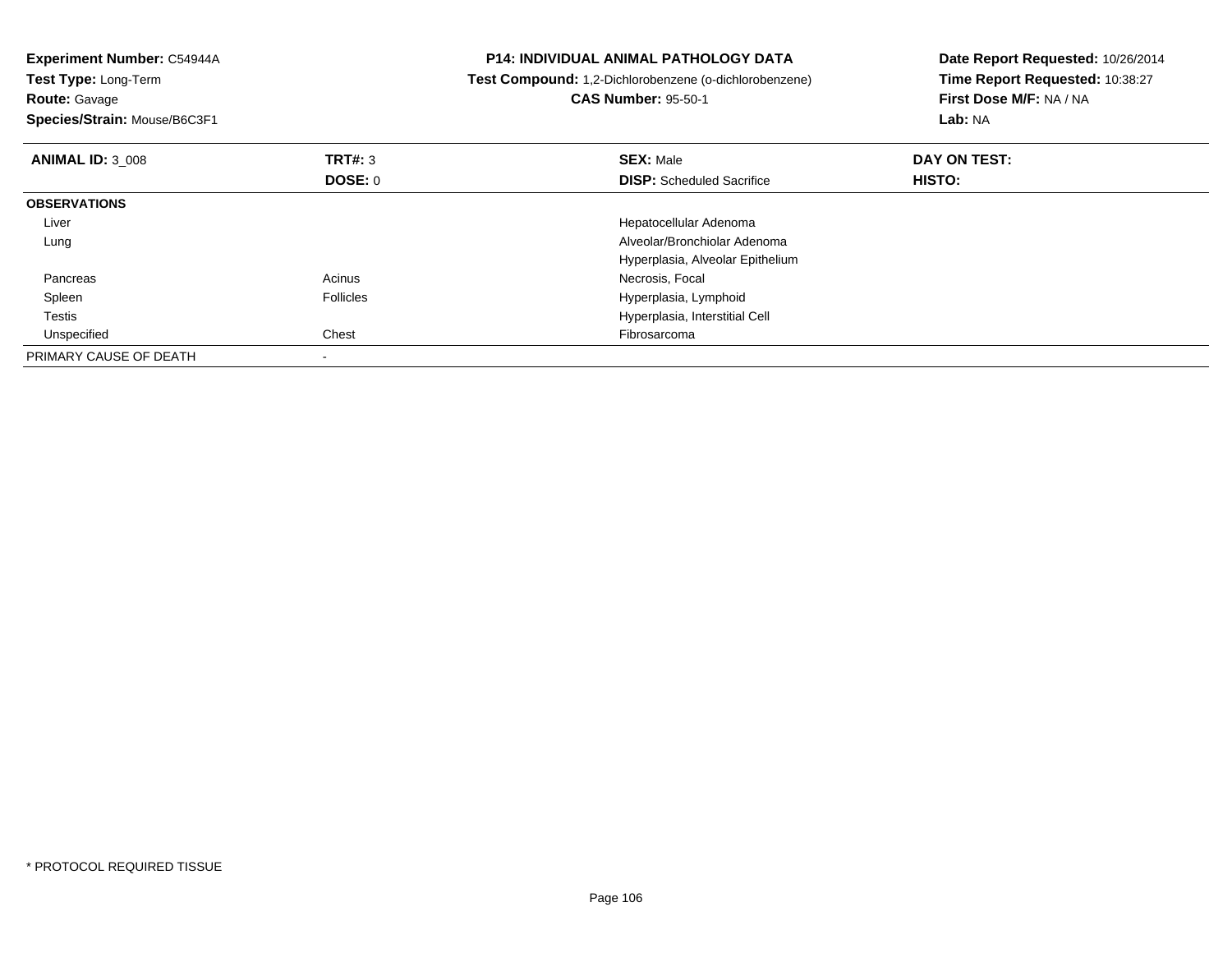| <b>Experiment Number: C54944A</b><br>Test Type: Long-Term<br><b>Route: Gavage</b><br>Species/Strain: Mouse/B6C3F1 |                | <b>P14: INDIVIDUAL ANIMAL PATHOLOGY DATA</b><br>Test Compound: 1,2-Dichlorobenzene (o-dichlorobenzene)<br><b>CAS Number: 95-50-1</b> | Date Report Requested: 10/26/2014<br>Time Report Requested: 10:38:27<br>First Dose M/F: NA / NA<br>Lab: NA |
|-------------------------------------------------------------------------------------------------------------------|----------------|--------------------------------------------------------------------------------------------------------------------------------------|------------------------------------------------------------------------------------------------------------|
| <b>ANIMAL ID: 3 009</b>                                                                                           | TRT#: 3        | <b>SEX: Male</b>                                                                                                                     | DAY ON TEST:                                                                                               |
|                                                                                                                   | <b>DOSE: 0</b> | <b>DISP:</b> Scheduled Sacrifice                                                                                                     | HISTO:                                                                                                     |
| <b>OBSERVATIONS</b>                                                                                               |                |                                                                                                                                      |                                                                                                            |
| Brain                                                                                                             | Thalamus       | Mineralization                                                                                                                       |                                                                                                            |
| Liver                                                                                                             |                | Hepatocellular Adenoma                                                                                                               |                                                                                                            |
| Spleen                                                                                                            |                | Lymphoma, Lymphocytic-Malignant Type                                                                                                 |                                                                                                            |
| PRIMARY CAUSE OF DEATH                                                                                            |                |                                                                                                                                      |                                                                                                            |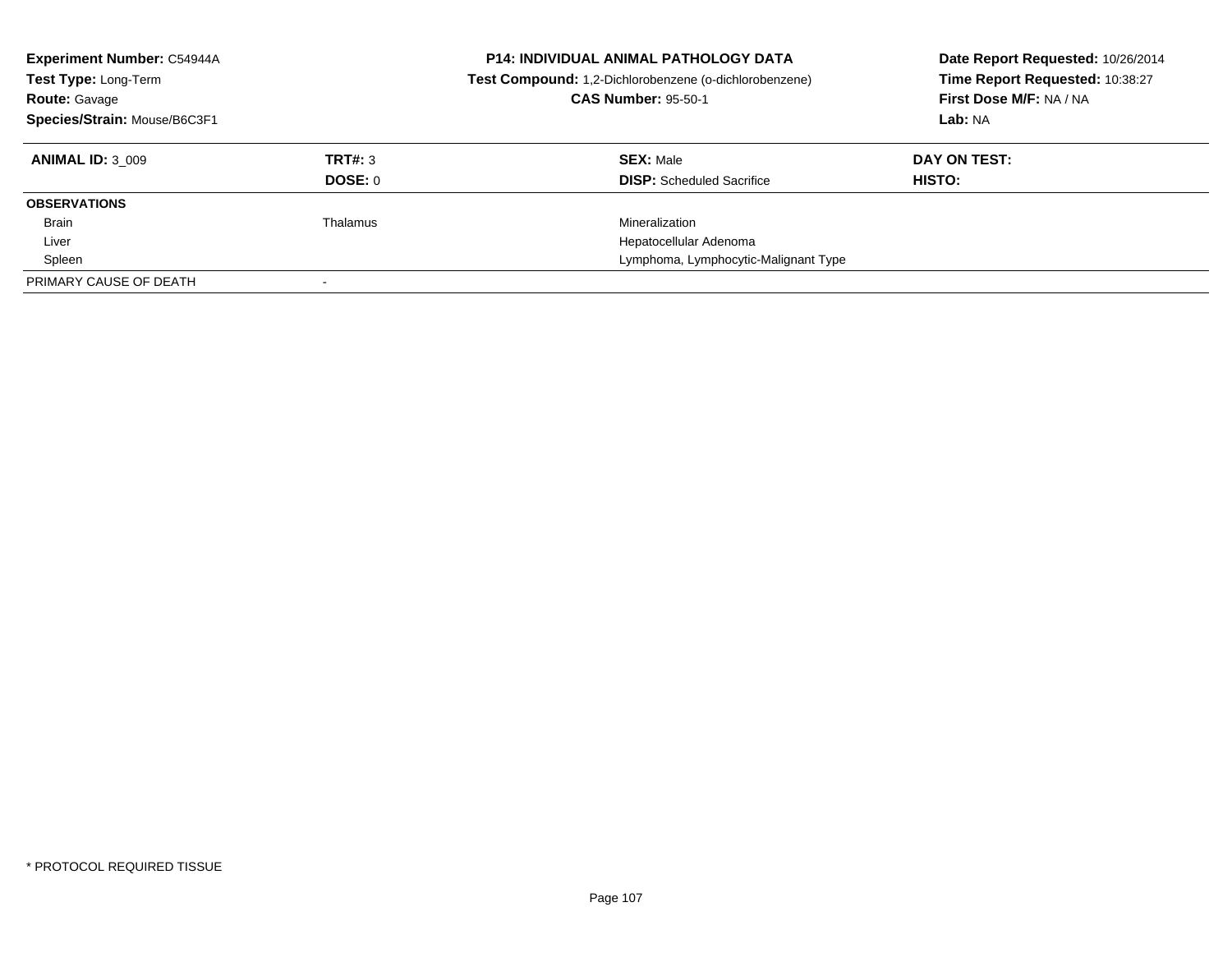| Experiment Number: C54944A<br>Test Type: Long-Term<br><b>Route: Gavage</b><br>Species/Strain: Mouse/B6C3F1 |                     | <b>P14: INDIVIDUAL ANIMAL PATHOLOGY DATA</b><br>Test Compound: 1,2-Dichlorobenzene (o-dichlorobenzene)<br><b>CAS Number: 95-50-1</b> | Date Report Requested: 10/26/2014<br>Time Report Requested: 10:38:27<br>First Dose M/F: NA / NA<br>Lab: NA |
|------------------------------------------------------------------------------------------------------------|---------------------|--------------------------------------------------------------------------------------------------------------------------------------|------------------------------------------------------------------------------------------------------------|
| <b>ANIMAL ID: 3 010</b>                                                                                    | TRT#: 3             | <b>SEX: Male</b>                                                                                                                     | DAY ON TEST:                                                                                               |
|                                                                                                            | <b>DOSE: 0</b>      | <b>DISP:</b> Moribund Sacrifice                                                                                                      | HISTO:                                                                                                     |
| <b>OBSERVATIONS</b>                                                                                        |                     |                                                                                                                                      |                                                                                                            |
| Intestine Large                                                                                            | Colon               | Parasitism                                                                                                                           |                                                                                                            |
| Liver                                                                                                      |                     | Necrosis, Coagulative                                                                                                                |                                                                                                            |
| Lymph node                                                                                                 |                     | Inflammation, Acute/Chronic                                                                                                          |                                                                                                            |
| Unspecified                                                                                                | Shoulder            | Leiomyosarcoma                                                                                                                       |                                                                                                            |
|                                                                                                            | Multiple Organs Nos | Leiomyosarcoma, Metastatic                                                                                                           |                                                                                                            |
| PRIMARY CAUSE OF DEATH                                                                                     |                     |                                                                                                                                      |                                                                                                            |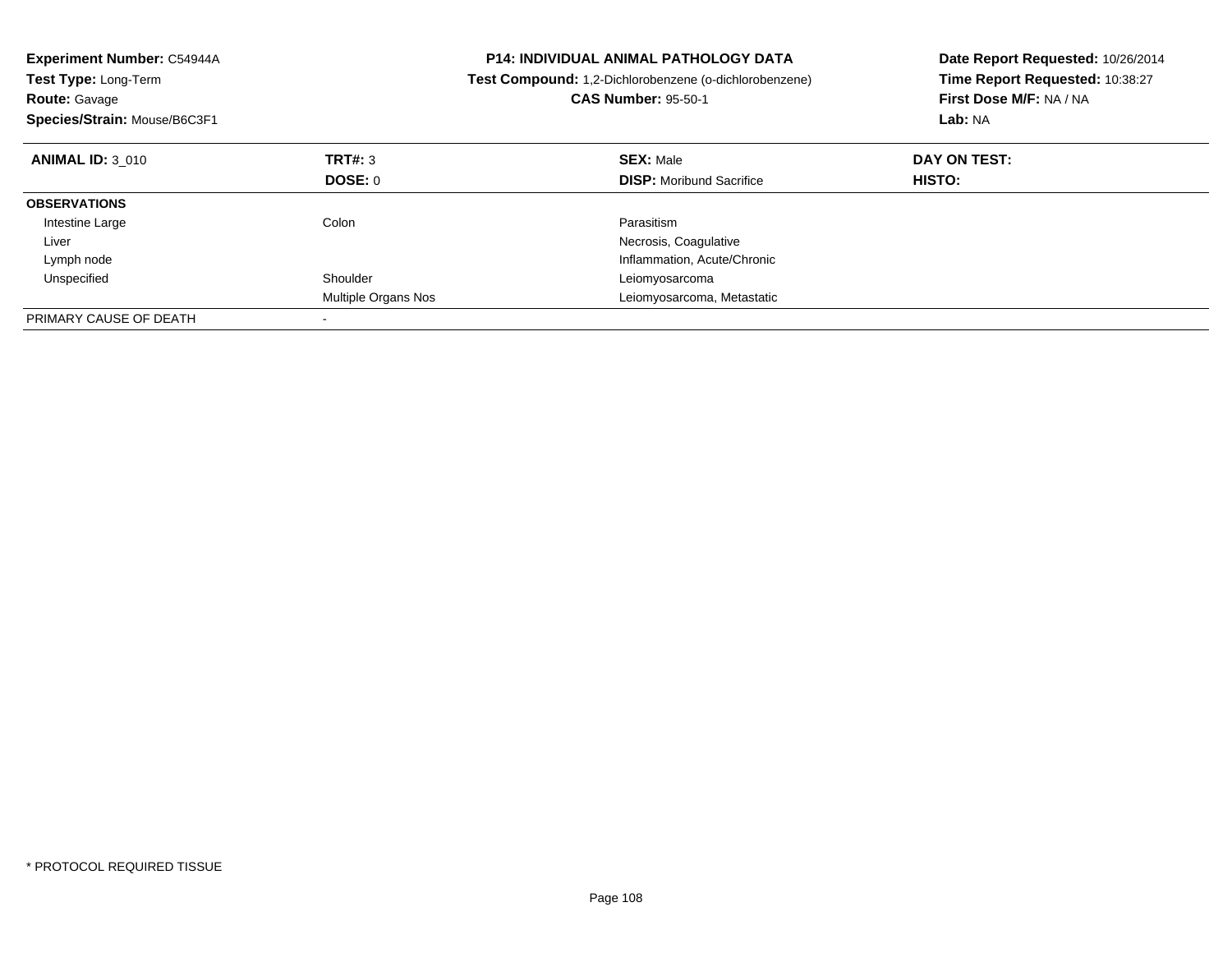| <b>Experiment Number: C54944A</b><br>Test Type: Long-Term<br><b>Route: Gavage</b><br>Species/Strain: Mouse/B6C3F1 |                      | <b>P14: INDIVIDUAL ANIMAL PATHOLOGY DATA</b><br>Test Compound: 1,2-Dichlorobenzene (o-dichlorobenzene)<br><b>CAS Number: 95-50-1</b> | Date Report Requested: 10/26/2014<br>Time Report Requested: 10:38:27<br>First Dose M/F: NA / NA<br>Lab: NA |
|-------------------------------------------------------------------------------------------------------------------|----------------------|--------------------------------------------------------------------------------------------------------------------------------------|------------------------------------------------------------------------------------------------------------|
| <b>ANIMAL ID: 3 011</b>                                                                                           | TRT#: 3              | <b>SEX: Male</b>                                                                                                                     | DAY ON TEST:                                                                                               |
|                                                                                                                   | <b>DOSE: 0</b>       | <b>DISP:</b> Moribund Sacrifice                                                                                                      | <b>HISTO:</b>                                                                                              |
| <b>OBSERVATIONS</b>                                                                                               |                      |                                                                                                                                      |                                                                                                            |
| Intestine Small                                                                                                   | <b>Mesentery Nos</b> | Leiomyosarcoma                                                                                                                       |                                                                                                            |
| Kidney                                                                                                            | Cortex               | Glomerulonephritis, Membranous                                                                                                       |                                                                                                            |
| Liver                                                                                                             |                      | Hepatocellular Carcinoma                                                                                                             |                                                                                                            |
| Lung                                                                                                              |                      | Hepatocellular Carcinoma, Metastatic                                                                                                 |                                                                                                            |
| Testis                                                                                                            | Tubule               | Mineralization                                                                                                                       |                                                                                                            |
| PRIMARY CAUSE OF DEATH                                                                                            |                      |                                                                                                                                      |                                                                                                            |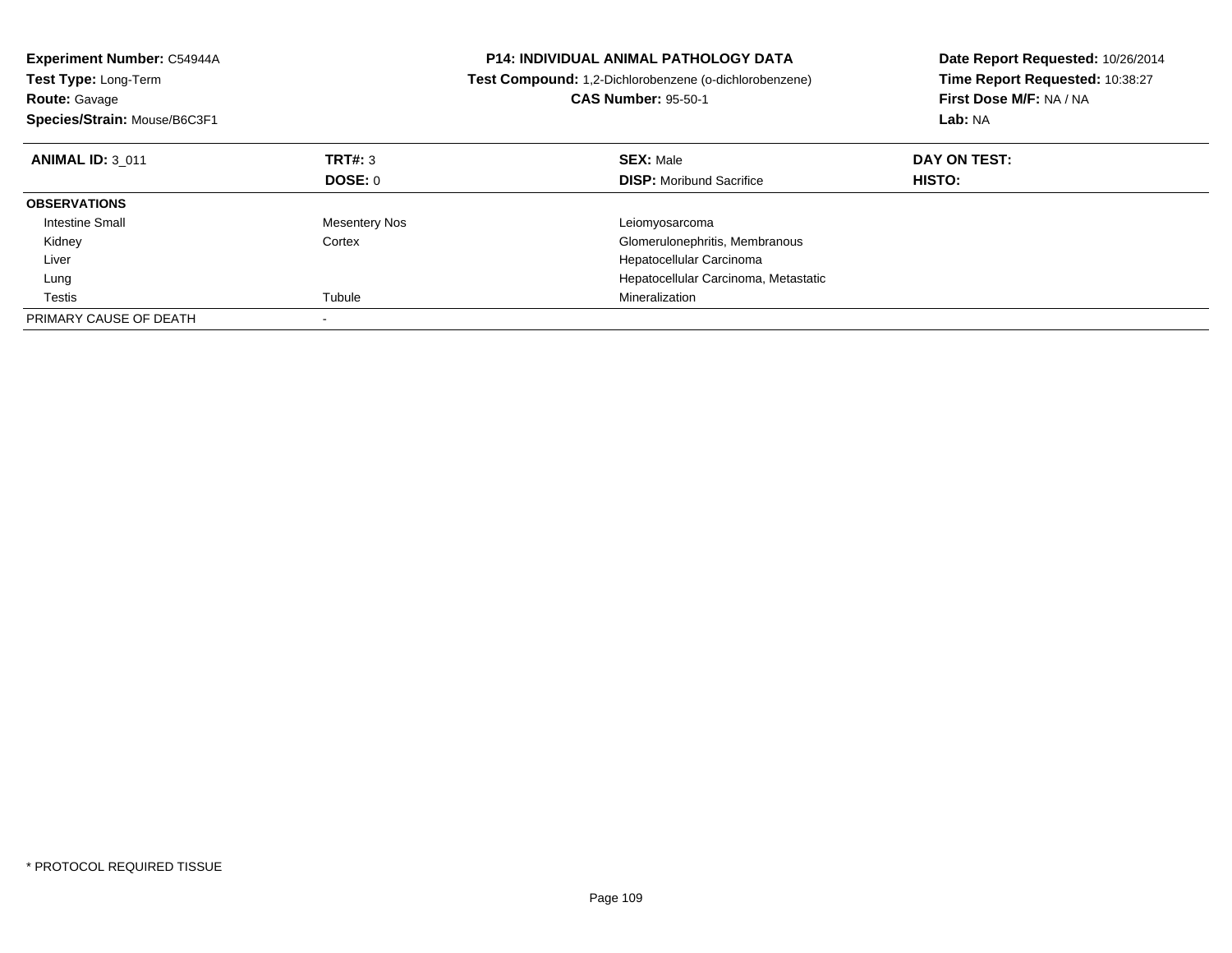| Experiment Number: C54944A<br>Test Type: Long-Term<br><b>Route: Gavage</b><br>Species/Strain: Mouse/B6C3F1 |                           | <b>P14: INDIVIDUAL ANIMAL PATHOLOGY DATA</b><br>Test Compound: 1,2-Dichlorobenzene (o-dichlorobenzene)<br><b>CAS Number: 95-50-1</b> | Date Report Requested: 10/26/2014<br>Time Report Requested: 10:38:27<br>First Dose M/F: NA / NA<br>Lab: NA |
|------------------------------------------------------------------------------------------------------------|---------------------------|--------------------------------------------------------------------------------------------------------------------------------------|------------------------------------------------------------------------------------------------------------|
| <b>ANIMAL ID: 3 012</b>                                                                                    | TRT#: 3<br><b>DOSE: 0</b> | <b>SEX: Male</b><br><b>DISP:</b> Natural Death                                                                                       | DAY ON TEST:<br><b>HISTO:</b>                                                                              |
| <b>OBSERVATIONS</b>                                                                                        |                           |                                                                                                                                      |                                                                                                            |
| <b>Brain</b>                                                                                               | Thalamus                  | Mineralization                                                                                                                       |                                                                                                            |
| Kidney                                                                                                     | Tubule                    | Dilatation, Nos                                                                                                                      |                                                                                                            |
| Lung                                                                                                       |                           | Inflammation, Interstitial                                                                                                           |                                                                                                            |
| Spleen                                                                                                     |                           | Depletion, Lymphoid                                                                                                                  |                                                                                                            |
| PRIMARY CAUSE OF DEATH                                                                                     | $\overline{\phantom{a}}$  |                                                                                                                                      |                                                                                                            |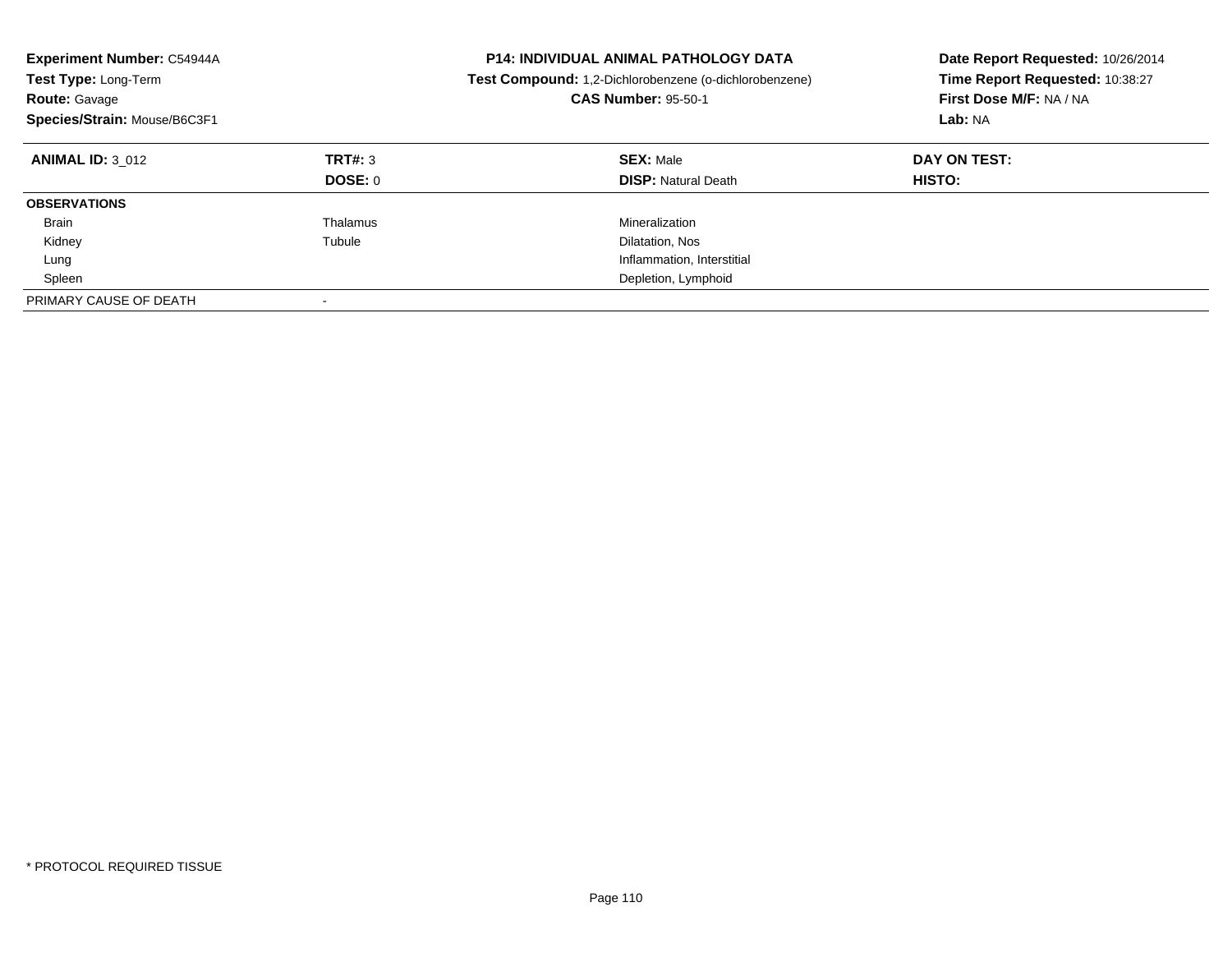| <b>Experiment Number: C54944A</b><br>Test Type: Long-Term<br><b>Route: Gavage</b> |          | <b>P14: INDIVIDUAL ANIMAL PATHOLOGY DATA</b><br>Test Compound: 1,2-Dichlorobenzene (o-dichlorobenzene)<br><b>CAS Number: 95-50-1</b> | Date Report Requested: 10/26/2014<br>Time Report Requested: 10:38:27<br>First Dose M/F: NA / NA |  |
|-----------------------------------------------------------------------------------|----------|--------------------------------------------------------------------------------------------------------------------------------------|-------------------------------------------------------------------------------------------------|--|
| Species/Strain: Mouse/B6C3F1                                                      |          |                                                                                                                                      | Lab: NA                                                                                         |  |
| <b>ANIMAL ID: 3 013</b>                                                           | TRT#: 3  | <b>SEX: Male</b>                                                                                                                     | DAY ON TEST:                                                                                    |  |
|                                                                                   | DOSE: 0  | <b>DISP:</b> Scheduled Sacrifice                                                                                                     | HISTO:                                                                                          |  |
| <b>OBSERVATIONS</b>                                                               |          |                                                                                                                                      |                                                                                                 |  |
| Skin                                                                              | Chest    | Sarcoma, Nos                                                                                                                         |                                                                                                 |  |
| Spleen                                                                            | Red Pulp | Hematopoiesis                                                                                                                        |                                                                                                 |  |
| PRIMARY CAUSE OF DEATH                                                            |          |                                                                                                                                      |                                                                                                 |  |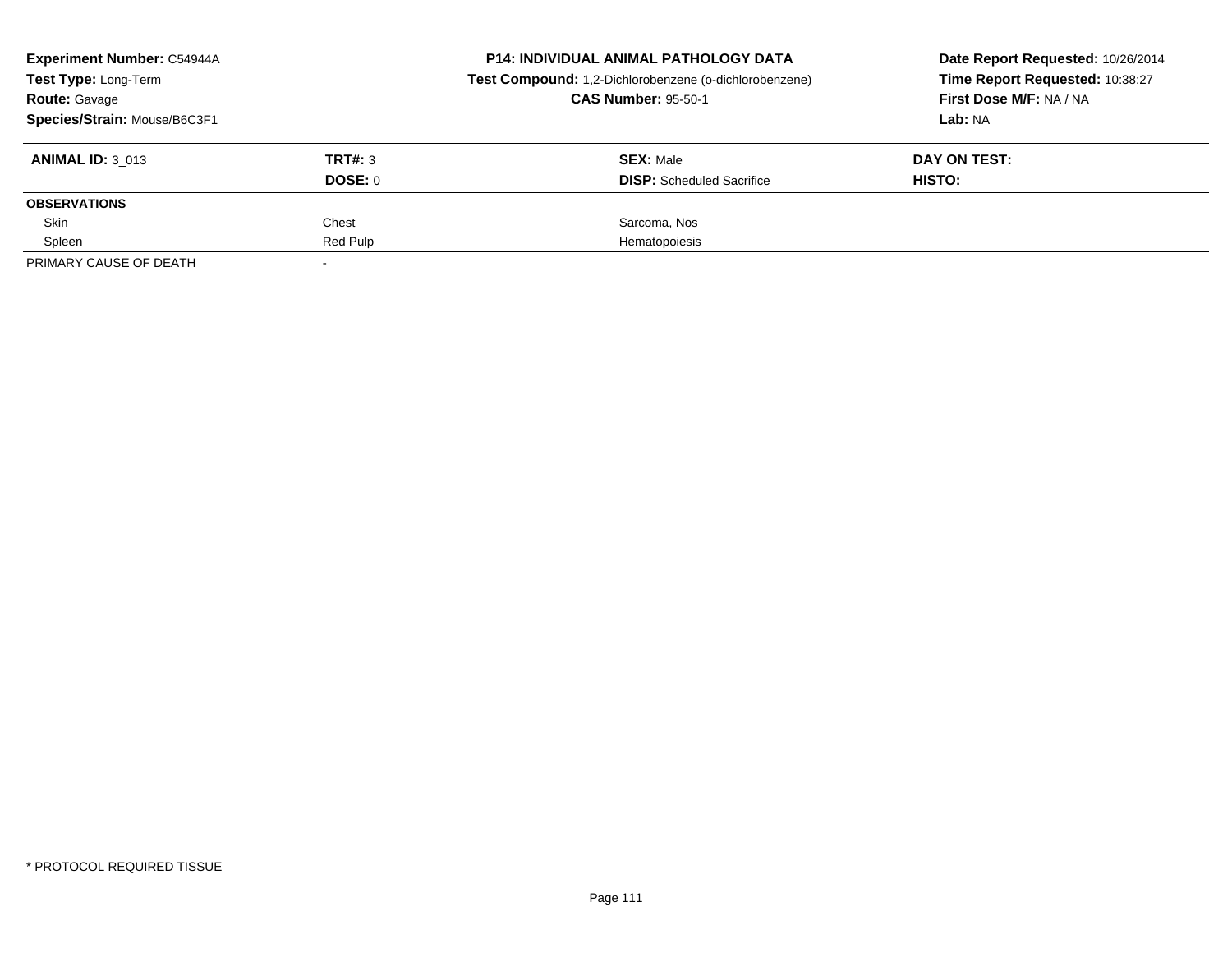| Experiment Number: C54944A   |          | <b>P14: INDIVIDUAL ANIMAL PATHOLOGY DATA</b>                  | Date Report Requested: 10/26/2014 |
|------------------------------|----------|---------------------------------------------------------------|-----------------------------------|
| Test Type: Long-Term         |          | <b>Test Compound:</b> 1,2-Dichlorobenzene (o-dichlorobenzene) | Time Report Requested: 10:38:27   |
| <b>Route: Gavage</b>         |          | <b>CAS Number: 95-50-1</b>                                    | First Dose M/F: NA / NA           |
| Species/Strain: Mouse/B6C3F1 |          |                                                               | Lab: NA                           |
| <b>ANIMAL ID: 3 014</b>      | TRT#: 3  | <b>SEX: Male</b>                                              | DAY ON TEST:                      |
|                              | DOSE: 0  | <b>DISP:</b> Natural Death                                    | HISTO:                            |
| <b>OBSERVATIONS</b>          |          |                                                               |                                   |
| Brain                        | Thalamus | Mineralization                                                |                                   |
| Kidney                       | Tubule   | Dilatation, Nos                                               |                                   |
|                              |          | Metaplasia, Osseous                                           |                                   |
| Lung                         |          | Inflammation, Acute Focal                                     |                                   |
| Spleen                       | Red Pulp | Hematopoiesis                                                 |                                   |
| Thymus                       | Cortex   | Necrosis, Nos                                                 |                                   |
| Thyroid                      |          | Papillary Adenoma                                             |                                   |
| PRIMARY CAUSE OF DEATH       |          |                                                               |                                   |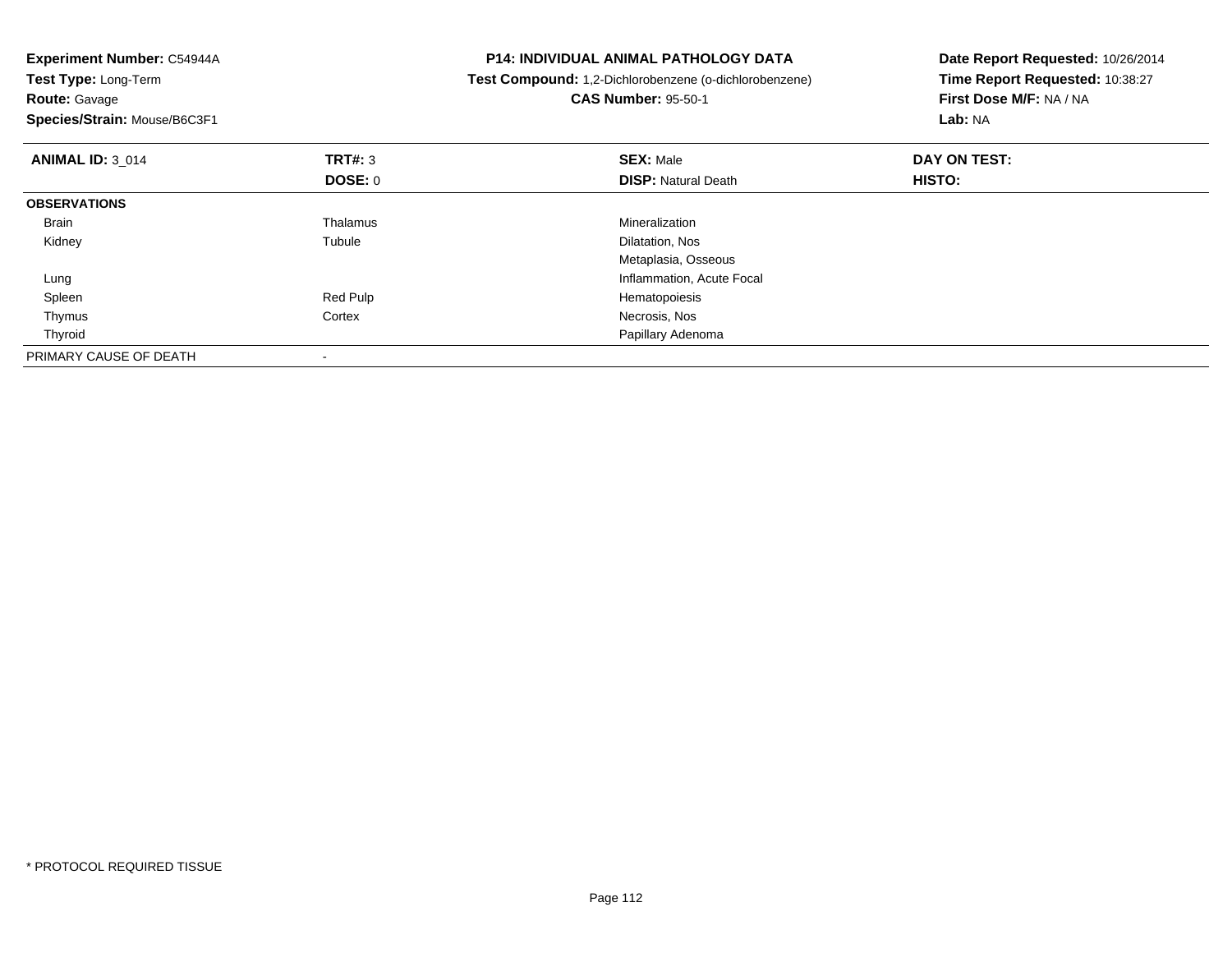| <b>Experiment Number: C54944A</b><br>Test Type: Long-Term<br><b>Route: Gavage</b><br>Species/Strain: Mouse/B6C3F1 |                | <b>P14: INDIVIDUAL ANIMAL PATHOLOGY DATA</b><br>Test Compound: 1,2-Dichlorobenzene (o-dichlorobenzene)<br><b>CAS Number: 95-50-1</b> | Date Report Requested: 10/26/2014<br>Time Report Requested: 10:38:27<br>First Dose M/F: NA / NA<br>Lab: NA |
|-------------------------------------------------------------------------------------------------------------------|----------------|--------------------------------------------------------------------------------------------------------------------------------------|------------------------------------------------------------------------------------------------------------|
| <b>ANIMAL ID: 3 015</b>                                                                                           | TRT#: 3        | <b>SEX: Male</b>                                                                                                                     | DAY ON TEST:                                                                                               |
|                                                                                                                   | DOSE: 0        | <b>DISP: Natural Death</b>                                                                                                           | HISTO:                                                                                                     |
| <b>OBSERVATIONS</b>                                                                                               |                |                                                                                                                                      |                                                                                                            |
| Heart                                                                                                             | Myocardium Nos | Mineralization                                                                                                                       |                                                                                                            |
| Intestine Large                                                                                                   | Colon          | Parasitism                                                                                                                           |                                                                                                            |
| Liver                                                                                                             |                | Necrosis, Coagulative                                                                                                                |                                                                                                            |
| PRIMARY CAUSE OF DEATH                                                                                            |                |                                                                                                                                      |                                                                                                            |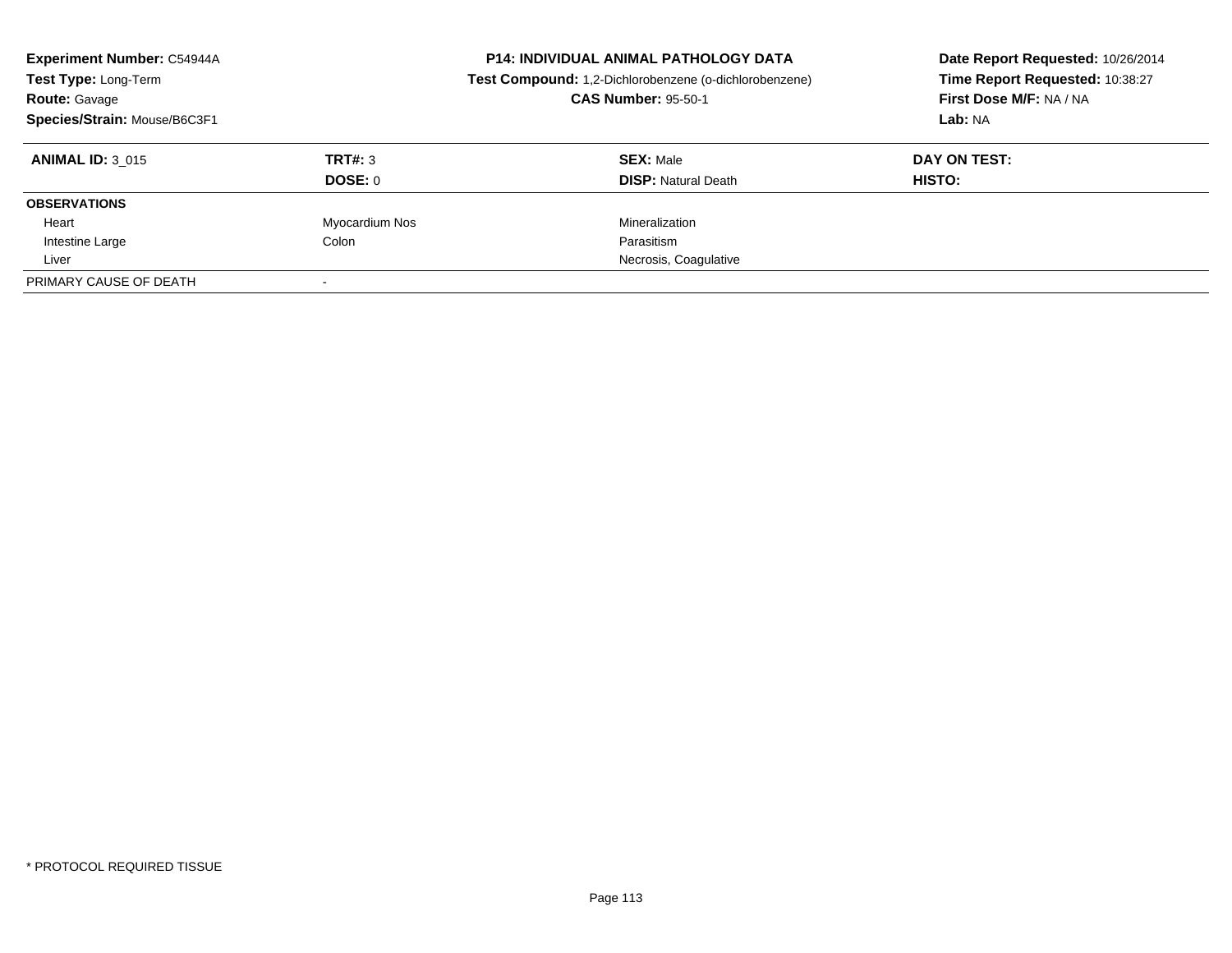| <b>Experiment Number: C54944A</b> |          | <b>P14: INDIVIDUAL ANIMAL PATHOLOGY DATA</b>           | Date Report Requested: 10/26/2014 |
|-----------------------------------|----------|--------------------------------------------------------|-----------------------------------|
| Test Type: Long-Term              |          | Test Compound: 1,2-Dichlorobenzene (o-dichlorobenzene) | Time Report Requested: 10:38:27   |
| <b>Route: Gavage</b>              |          | <b>CAS Number: 95-50-1</b>                             | First Dose M/F: NA / NA           |
| Species/Strain: Mouse/B6C3F1      |          |                                                        | Lab: NA                           |
| <b>ANIMAL ID: 3 016</b>           | TRT#: 3  | <b>SEX: Male</b>                                       | DAY ON TEST:                      |
|                                   | DOSE: 0  | <b>DISP:</b> Natural Death                             | HISTO:                            |
| <b>OBSERVATIONS</b>               |          |                                                        |                                   |
| Brain                             | Thalamus | Mineralization                                         |                                   |
| Liver                             |          | Hemangiosarcoma                                        |                                   |
| PRIMARY CAUSE OF DEATH            |          |                                                        |                                   |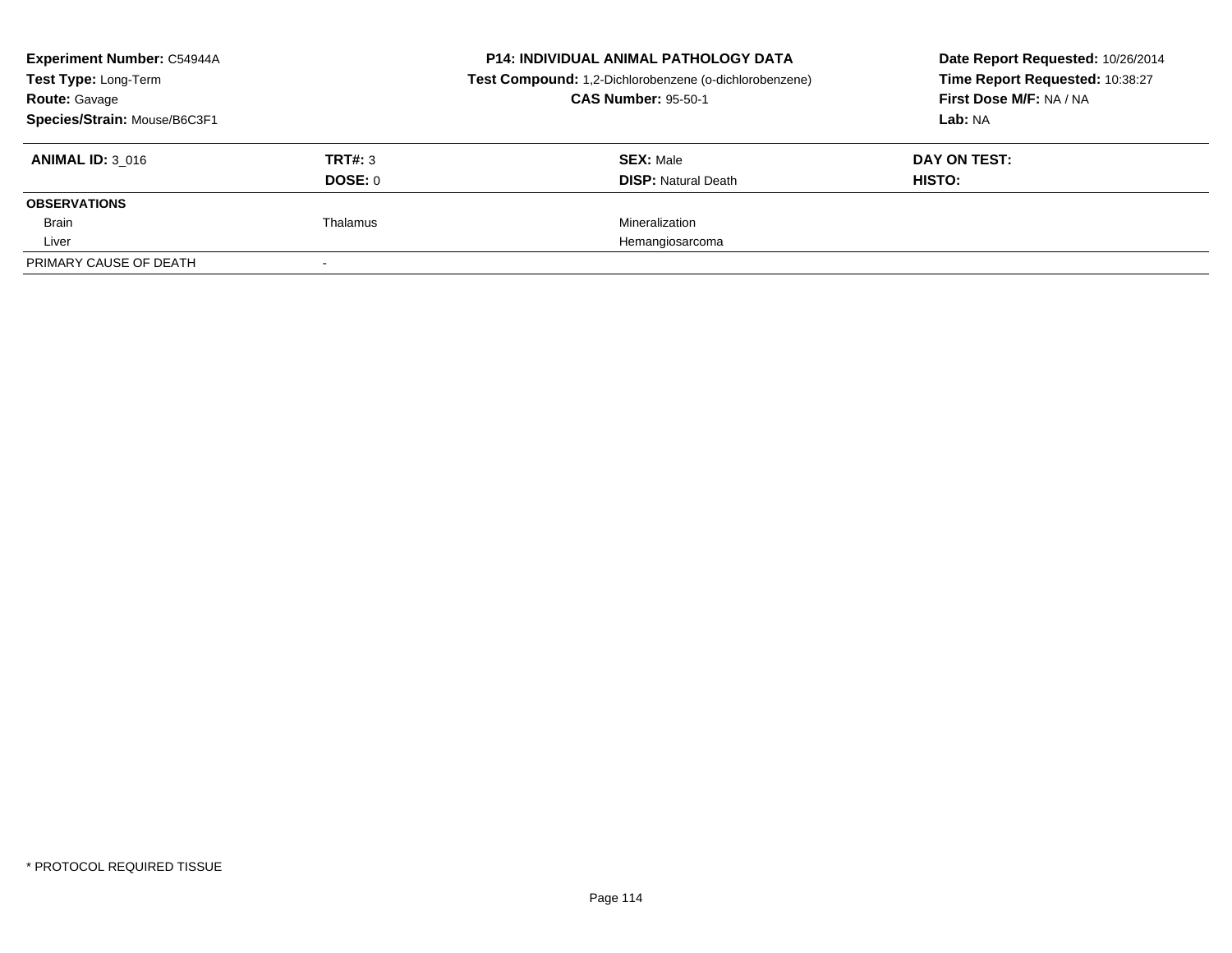| Experiment Number: C54944A<br>Test Type: Long-Term<br><b>Route: Gavage</b><br>Species/Strain: Mouse/B6C3F1 |                    | <b>P14: INDIVIDUAL ANIMAL PATHOLOGY DATA</b><br><b>Test Compound:</b> 1,2-Dichlorobenzene (o-dichlorobenzene)<br><b>CAS Number: 95-50-1</b> | Date Report Requested: 10/26/2014<br>Time Report Requested: 10:38:27<br>First Dose M/F: NA / NA<br>Lab: NA |
|------------------------------------------------------------------------------------------------------------|--------------------|---------------------------------------------------------------------------------------------------------------------------------------------|------------------------------------------------------------------------------------------------------------|
| <b>ANIMAL ID: 3 017</b>                                                                                    | TRT#: 3<br>DOSE: 0 | <b>SEX: Male</b><br><b>DISP:</b> Natural Death                                                                                              | DAY ON TEST:<br>HISTO:                                                                                     |
| <b>OBSERVATIONS</b>                                                                                        |                    |                                                                                                                                             |                                                                                                            |
| Brain                                                                                                      | Thalamus           | Mineralization                                                                                                                              |                                                                                                            |
| Liver                                                                                                      |                    | Hepatocellular Carcinoma                                                                                                                    |                                                                                                            |
| Penis                                                                                                      |                    | Inflammation, Acute                                                                                                                         |                                                                                                            |
|                                                                                                            | Prepuce Nos        | Inflammation, Acute Necrotizing                                                                                                             |                                                                                                            |
| PRIMARY CAUSE OF DEATH                                                                                     |                    |                                                                                                                                             |                                                                                                            |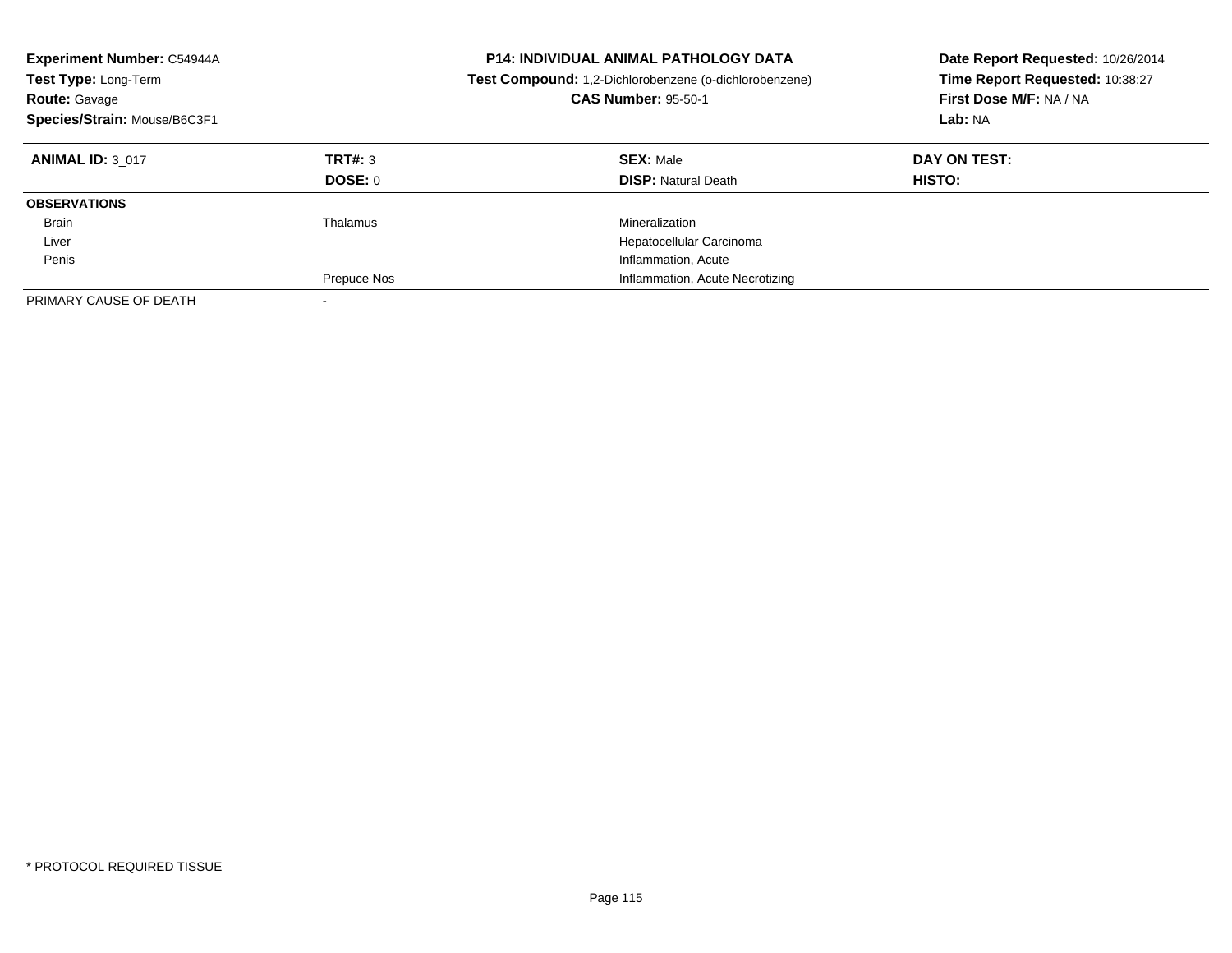| <b>Experiment Number: C54944A</b><br>Test Type: Long-Term<br><b>Route: Gavage</b><br>Species/Strain: Mouse/B6C3F1 |                    | <b>P14: INDIVIDUAL ANIMAL PATHOLOGY DATA</b><br>Test Compound: 1,2-Dichlorobenzene (o-dichlorobenzene)<br><b>CAS Number: 95-50-1</b> | Date Report Requested: 10/26/2014<br>Time Report Requested: 10:38:27<br>First Dose M/F: NA / NA<br><b>Lab: NA</b> |
|-------------------------------------------------------------------------------------------------------------------|--------------------|--------------------------------------------------------------------------------------------------------------------------------------|-------------------------------------------------------------------------------------------------------------------|
| <b>ANIMAL ID: 3 019</b>                                                                                           | TRT#: 3<br>DOSE: 0 | <b>SEX: Male</b><br><b>DISP:</b> Natural Death                                                                                       | DAY ON TEST:<br><b>HISTO:</b>                                                                                     |
| <b>OBSERVATIONS</b>                                                                                               |                    |                                                                                                                                      |                                                                                                                   |
| Kidney                                                                                                            | Tubule             | Dilatation, Nos                                                                                                                      |                                                                                                                   |
| PRIMARY CAUSE OF DEATH                                                                                            |                    |                                                                                                                                      |                                                                                                                   |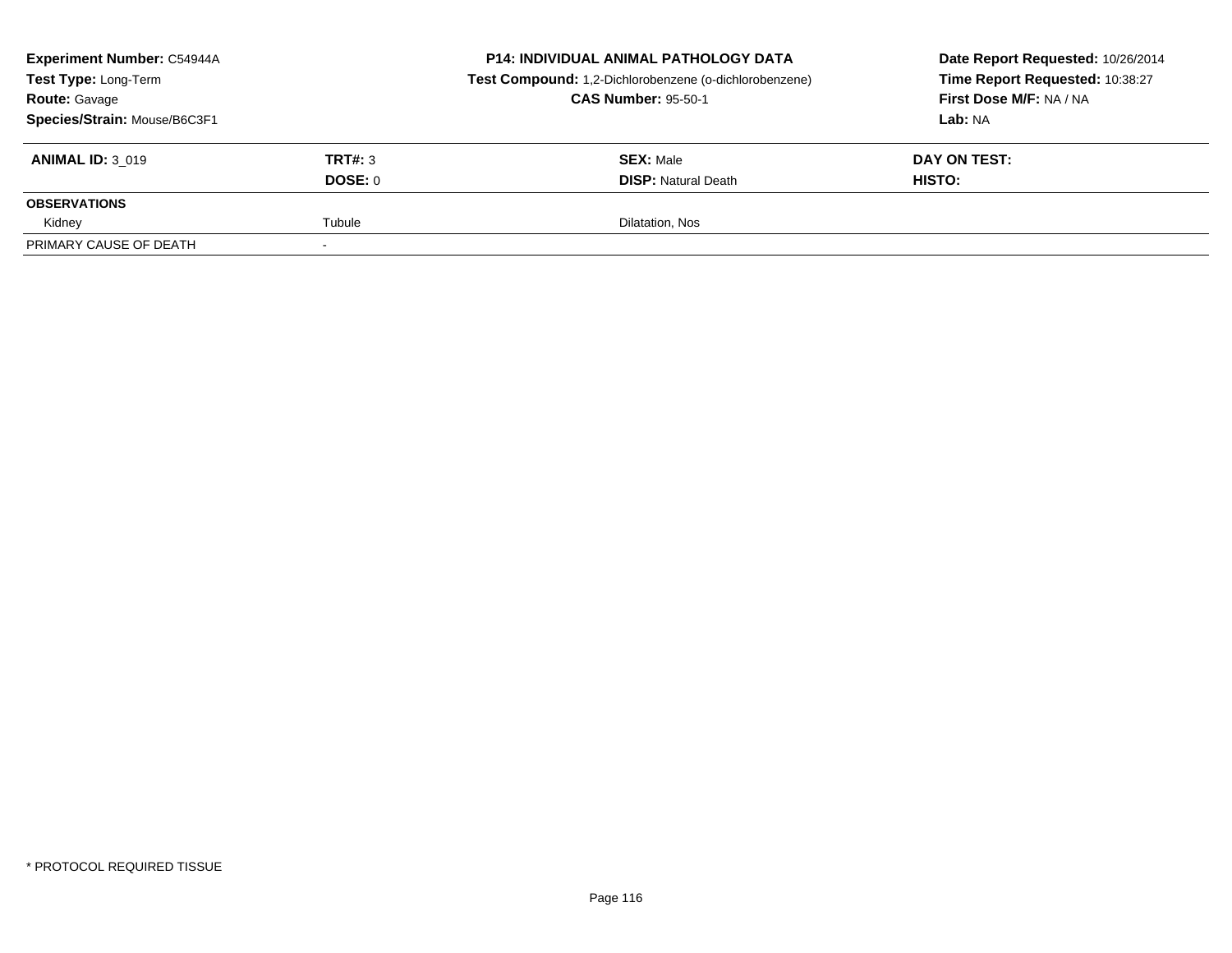**Experiment Number:** C54944A**Test Type:** Long-Term**Route:** Gavage **Species/Strain:** Mouse/B6C3F1**P14: INDIVIDUAL ANIMAL PATHOLOGY DATA Test Compound:** 1,2-Dichlorobenzene (o-dichlorobenzene)**CAS Number:** 95-50-1**Date Report Requested:** 10/26/2014**Time Report Requested:** 10:38:27**First Dose M/F:** NA / NA**Lab:** NA**ANIMAL ID:** 3\_020**C DAY ON TEST: TRT#:** 3 **SEX:** Male **SEX:** Male **DOSE:** 0**DISP:** Scheduled Sacrifice **HISTO: OBSERVATIONS** Adrenal glandd and Capsule Capsule Capsus and Adenoma, Nos Brain Thalamus Mineralization Kidneyy the contract of the contract of the contract of the contract of the contract of the contract of the contract of the contract of the contract of the contract of the contract of the contract of the contract of the contract Tubule **Tubule Regeneration**, Nos Liver Hepatocellular Adenoma Hepatocellular Carcinoma Alveolar/Bronchiolar Adenoma Lung Preputial gland Inflammation, Chronic Testis Spermatogenic Epithelium Atrophy, Diffuse Unspecified Multiple Organs Nos Lymphoma, Lymphocytic-Malignant Type PRIMARY CAUSE OF DEATH-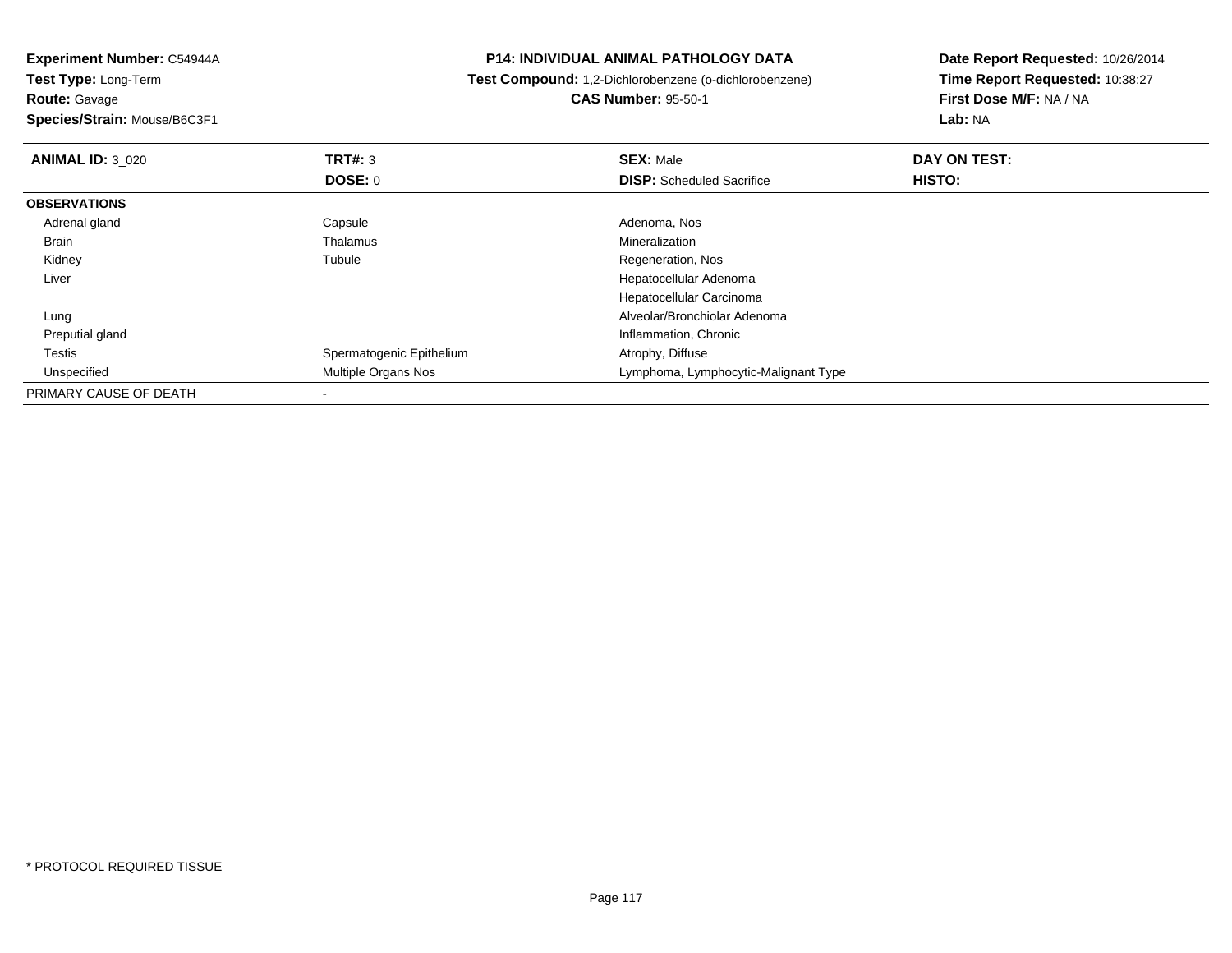| <b>Experiment Number: C54944A</b><br>Test Type: Long-Term<br><b>Route: Gavage</b><br>Species/Strain: Mouse/B6C3F1 |                    | <b>P14: INDIVIDUAL ANIMAL PATHOLOGY DATA</b><br>Test Compound: 1,2-Dichlorobenzene (o-dichlorobenzene)<br><b>CAS Number: 95-50-1</b> | Date Report Requested: 10/26/2014<br>Time Report Requested: 10:38:27<br>First Dose M/F: NA / NA<br>Lab: NA |
|-------------------------------------------------------------------------------------------------------------------|--------------------|--------------------------------------------------------------------------------------------------------------------------------------|------------------------------------------------------------------------------------------------------------|
| <b>ANIMAL ID: 3 021</b>                                                                                           | TRT#: 3<br>DOSE: 0 | <b>SEX: Male</b><br><b>DISP:</b> Scheduled Sacrifice                                                                                 | DAY ON TEST:<br><b>HISTO:</b>                                                                              |
| <b>OBSERVATIONS</b>                                                                                               |                    |                                                                                                                                      |                                                                                                            |
| <b>Brain</b>                                                                                                      | Thalamus           | Mineralization                                                                                                                       |                                                                                                            |
| Kidney                                                                                                            | Tubule             | Regeneration, Nos                                                                                                                    |                                                                                                            |
| Spleen                                                                                                            |                    | Hemangiosarcoma                                                                                                                      |                                                                                                            |
| Stomach                                                                                                           | Mucosa             | Mineralization                                                                                                                       |                                                                                                            |
| PRIMARY CAUSE OF DEATH                                                                                            |                    |                                                                                                                                      |                                                                                                            |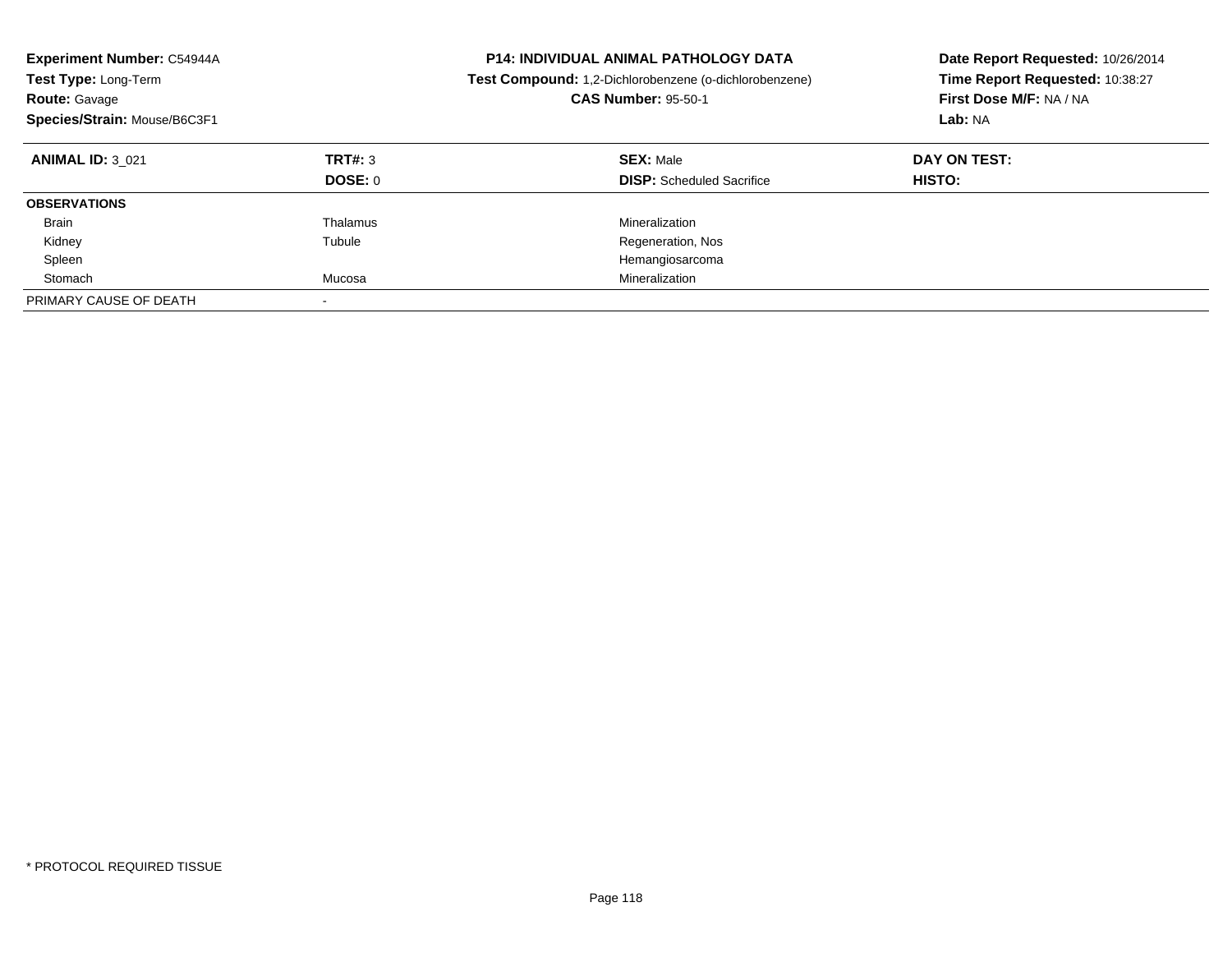| <b>Experiment Number: C54944A</b> |          | <b>P14: INDIVIDUAL ANIMAL PATHOLOGY DATA</b>           | Date Report Requested: 10/26/2014 |
|-----------------------------------|----------|--------------------------------------------------------|-----------------------------------|
| Test Type: Long-Term              |          | Test Compound: 1,2-Dichlorobenzene (o-dichlorobenzene) | Time Report Requested: 10:38:27   |
| <b>Route: Gavage</b>              |          | <b>CAS Number: 95-50-1</b>                             | First Dose M/F: NA / NA           |
| Species/Strain: Mouse/B6C3F1      |          |                                                        | Lab: NA                           |
| <b>ANIMAL ID: 3 022</b>           | TRT#: 3  | <b>SEX: Male</b>                                       | DAY ON TEST:                      |
|                                   | DOSE: 0  | <b>DISP:</b> Scheduled Sacrifice                       | <b>HISTO:</b>                     |
| <b>OBSERVATIONS</b>               |          |                                                        |                                   |
| Brain                             | Thalamus | Mineralization                                         |                                   |
| Lung                              |          | Alveolar/Bronchiolar Carcinoma                         |                                   |
| PRIMARY CAUSE OF DEATH            |          |                                                        |                                   |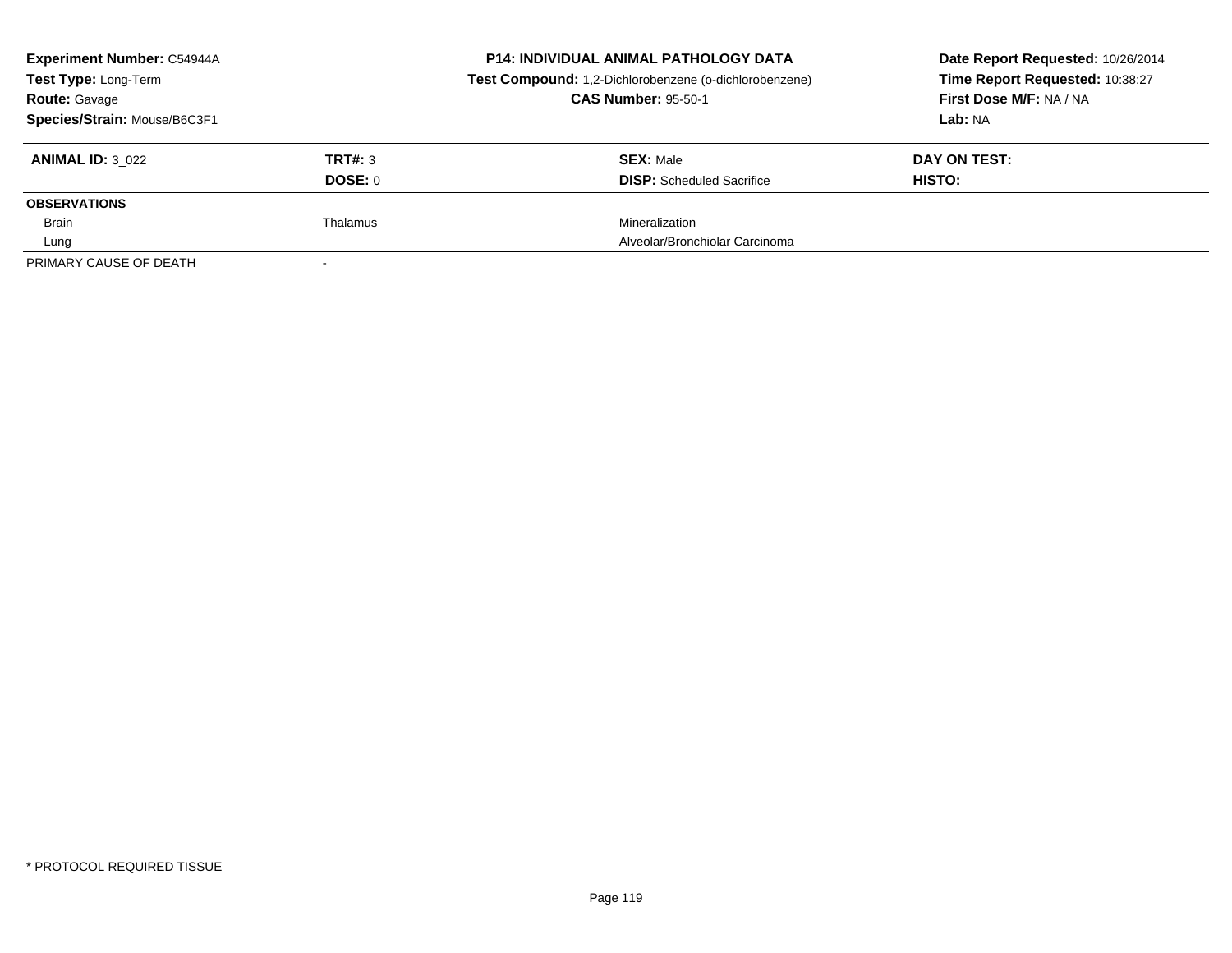| Experiment Number: C54944A<br>Test Type: Long-Term<br><b>Route: Gavage</b><br>Species/Strain: Mouse/B6C3F1 |                            | <b>P14: INDIVIDUAL ANIMAL PATHOLOGY DATA</b><br>Test Compound: 1,2-Dichlorobenzene (o-dichlorobenzene)<br><b>CAS Number: 95-50-1</b> | Date Report Requested: 10/26/2014<br>Time Report Requested: 10:38:27<br>First Dose M/F: NA / NA<br>Lab: NA |
|------------------------------------------------------------------------------------------------------------|----------------------------|--------------------------------------------------------------------------------------------------------------------------------------|------------------------------------------------------------------------------------------------------------|
| <b>ANIMAL ID: 3 023</b>                                                                                    | TRT#: 3                    | <b>SEX: Male</b>                                                                                                                     | DAY ON TEST:                                                                                               |
|                                                                                                            | <b>DOSE: 0</b>             | <b>DISP:</b> Scheduled Sacrifice                                                                                                     | HISTO:                                                                                                     |
| <b>OBSERVATIONS</b>                                                                                        |                            |                                                                                                                                      |                                                                                                            |
| Adrenal gland                                                                                              | Zona Reticularis           | Adenoma, Nos                                                                                                                         |                                                                                                            |
| <b>Brain</b>                                                                                               | Thalamus                   | Mineralization                                                                                                                       |                                                                                                            |
| Kidney                                                                                                     |                            | Periarteritis                                                                                                                        |                                                                                                            |
|                                                                                                            | Tubule                     | Regeneration, Nos                                                                                                                    |                                                                                                            |
| Lung                                                                                                       |                            | Alveolar/Bronchiolar Carcinoma                                                                                                       |                                                                                                            |
| Unspecified                                                                                                | <b>Multiple Organs Nos</b> | Lymphoma, Lymphocytic-Malignant Type                                                                                                 |                                                                                                            |
| PRIMARY CAUSE OF DEATH                                                                                     |                            |                                                                                                                                      |                                                                                                            |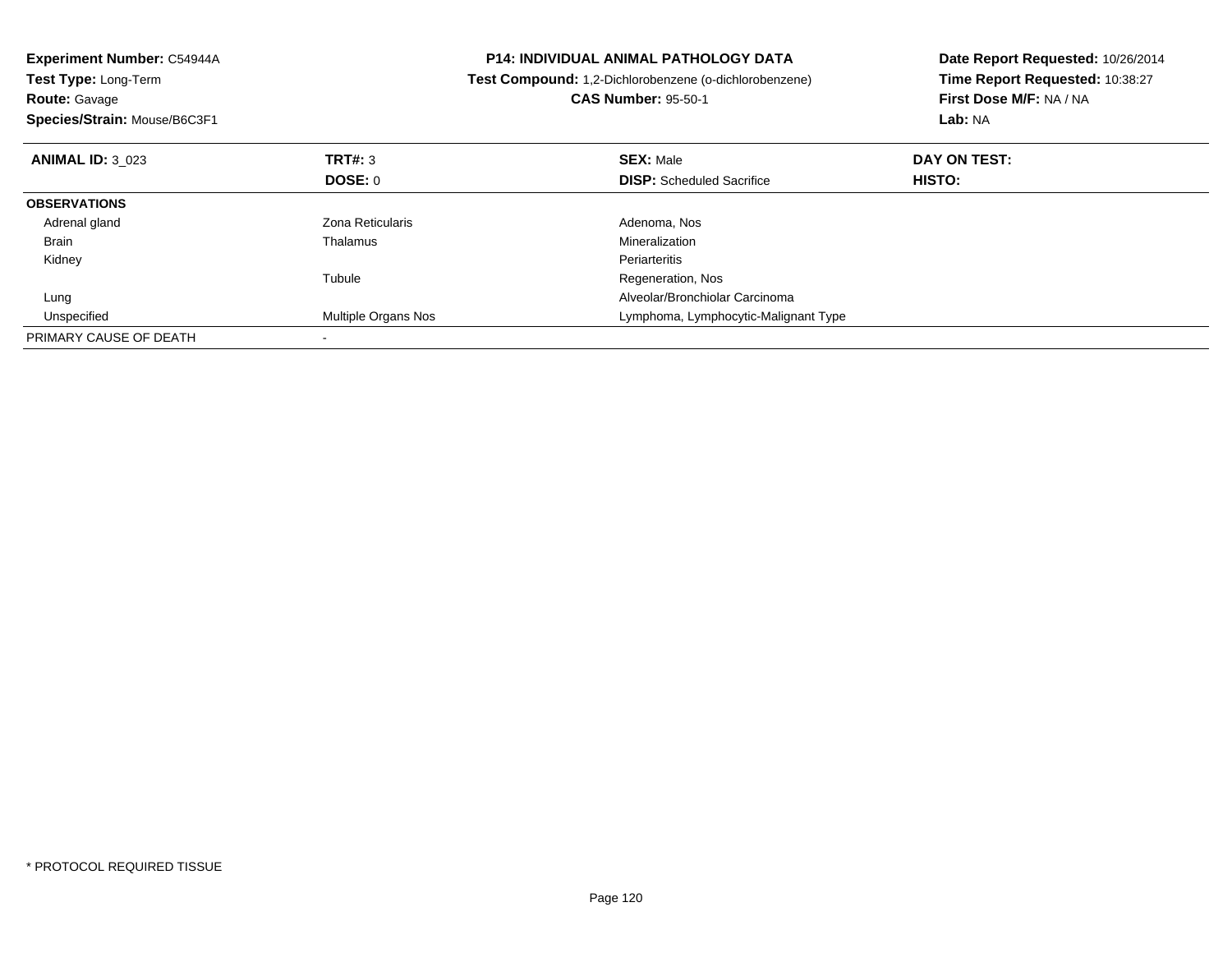| Experiment Number: C54944A<br><b>Test Type: Long-Term</b><br><b>Route: Gavage</b><br>Species/Strain: Mouse/B6C3F1 |              | <b>P14: INDIVIDUAL ANIMAL PATHOLOGY DATA</b><br>Test Compound: 1,2-Dichlorobenzene (o-dichlorobenzene)<br><b>CAS Number: 95-50-1</b> | Date Report Requested: 10/26/2014<br>Time Report Requested: 10:38:27<br>First Dose M/F: NA / NA<br>Lab: NA |
|-------------------------------------------------------------------------------------------------------------------|--------------|--------------------------------------------------------------------------------------------------------------------------------------|------------------------------------------------------------------------------------------------------------|
| <b>ANIMAL ID: 3 024</b>                                                                                           | TRT#: 3      | <b>SEX: Male</b>                                                                                                                     | DAY ON TEST:                                                                                               |
|                                                                                                                   | DOSE: 0      | <b>DISP:</b> Scheduled Sacrifice                                                                                                     | HISTO:                                                                                                     |
| <b>OBSERVATIONS</b>                                                                                               |              |                                                                                                                                      |                                                                                                            |
| <b>Brain</b>                                                                                                      | Thalamus     | Mineralization                                                                                                                       |                                                                                                            |
| Intestine Small                                                                                                   | Peyers Patch | Hyperplasia, Lymphoid                                                                                                                |                                                                                                            |
| Kidney                                                                                                            | Tubule       | Mineralization                                                                                                                       |                                                                                                            |
|                                                                                                                   | Tubule       | Regeneration, Nos                                                                                                                    |                                                                                                            |
| Liver                                                                                                             | Hepatocytes  | Cytoplasmic Vacuolization                                                                                                            |                                                                                                            |
| Lung                                                                                                              |              | Alveolar/Bronchiolar Carcinoma                                                                                                       |                                                                                                            |
| PRIMARY CAUSE OF DEATH                                                                                            |              |                                                                                                                                      |                                                                                                            |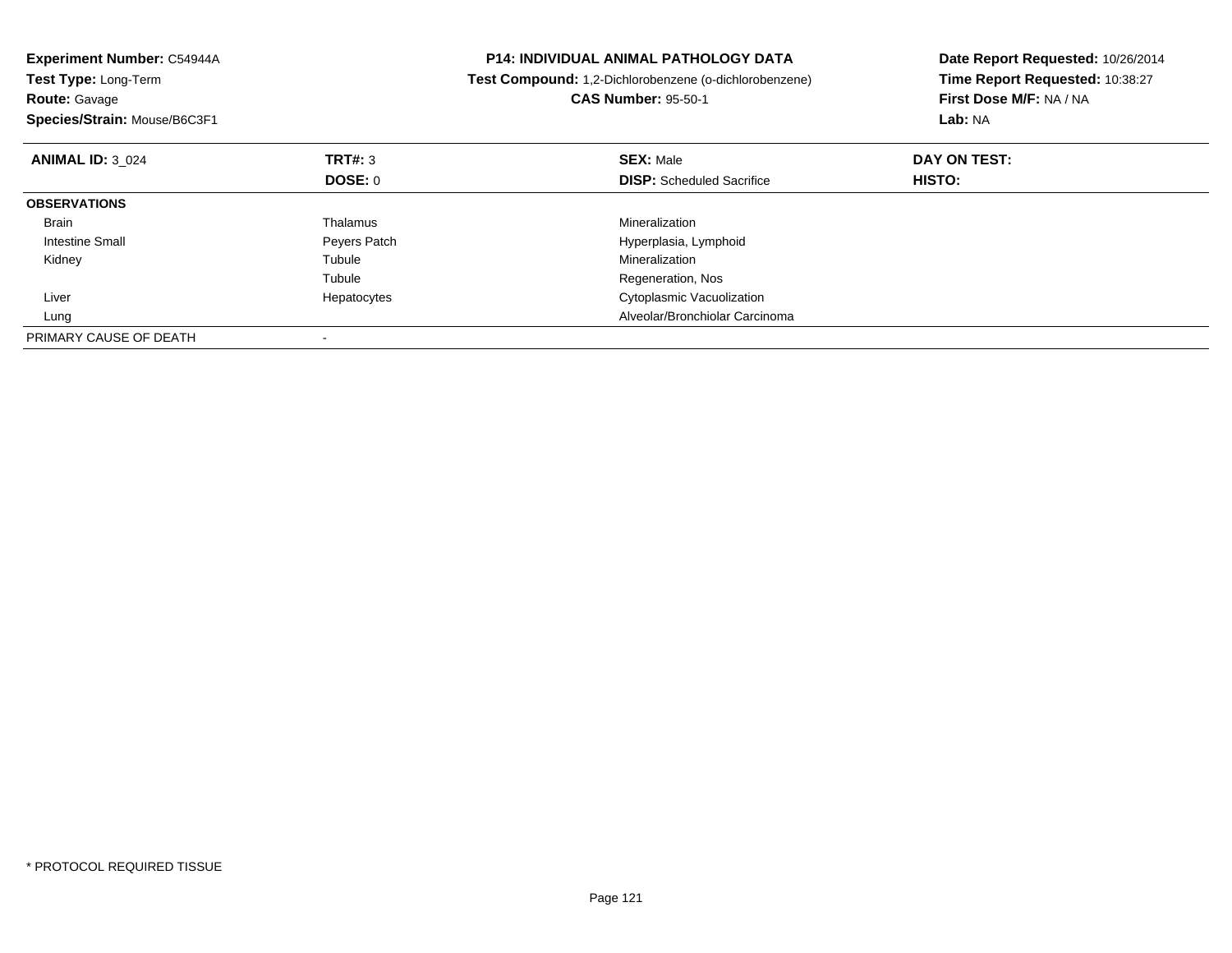| <b>Experiment Number: C54944A</b><br>Test Type: Long-Term<br><b>Route: Gavage</b><br>Species/Strain: Mouse/B6C3F1 |          | <b>P14: INDIVIDUAL ANIMAL PATHOLOGY DATA</b><br>Test Compound: 1,2-Dichlorobenzene (o-dichlorobenzene)<br><b>CAS Number: 95-50-1</b> | Date Report Requested: 10/26/2014<br>Time Report Requested: 10:38:27<br>First Dose M/F: NA / NA<br>Lab: NA |
|-------------------------------------------------------------------------------------------------------------------|----------|--------------------------------------------------------------------------------------------------------------------------------------|------------------------------------------------------------------------------------------------------------|
| <b>ANIMAL ID: 3 025</b>                                                                                           | TRT#: 3  | <b>SEX: Male</b>                                                                                                                     | DAY ON TEST:                                                                                               |
|                                                                                                                   | DOSE: 0  | <b>DISP:</b> Scheduled Sacrifice                                                                                                     | HISTO:                                                                                                     |
| <b>OBSERVATIONS</b>                                                                                               |          |                                                                                                                                      |                                                                                                            |
| Brain                                                                                                             | Thalamus | Mineralization                                                                                                                       |                                                                                                            |
| Liver                                                                                                             |          | Hepatocellular Adenoma                                                                                                               |                                                                                                            |
| Skin                                                                                                              | Back     | Fibroma                                                                                                                              |                                                                                                            |
| PRIMARY CAUSE OF DEATH                                                                                            |          |                                                                                                                                      |                                                                                                            |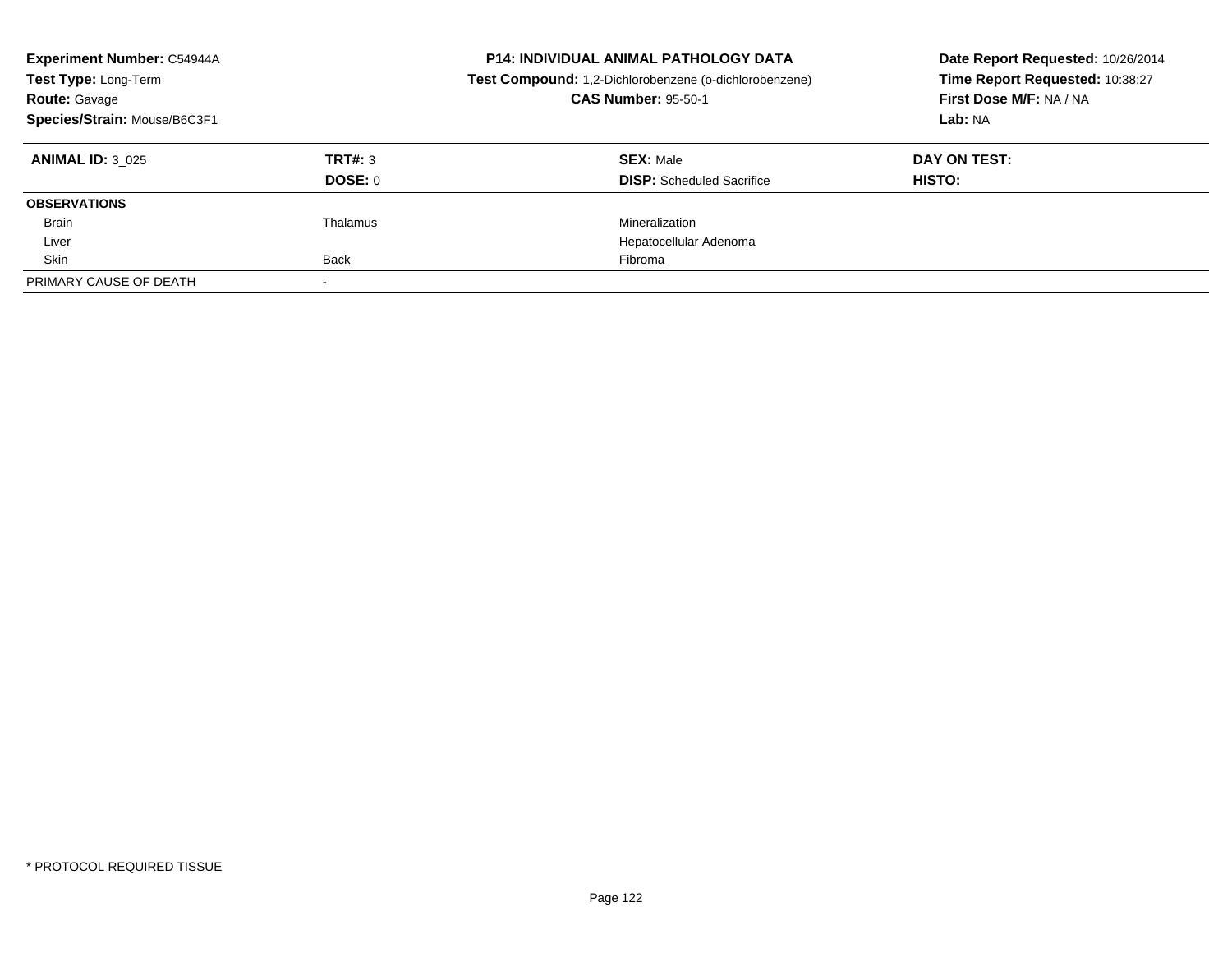| <b>Experiment Number: C54944A</b><br><b>Test Type: Long-Term</b><br><b>Route: Gavage</b> |            | <b>P14: INDIVIDUAL ANIMAL PATHOLOGY DATA</b><br>Test Compound: 1,2-Dichlorobenzene (o-dichlorobenzene)<br><b>CAS Number: 95-50-1</b> | Date Report Requested: 10/26/2014<br>Time Report Requested: 10:38:27<br>First Dose M/F: NA / NA |
|------------------------------------------------------------------------------------------|------------|--------------------------------------------------------------------------------------------------------------------------------------|-------------------------------------------------------------------------------------------------|
| Species/Strain: Mouse/B6C3F1                                                             |            |                                                                                                                                      | Lab: NA                                                                                         |
| <b>ANIMAL ID: 3 026</b>                                                                  | TRT#: 3    | <b>SEX: Male</b>                                                                                                                     | DAY ON TEST:                                                                                    |
|                                                                                          | DOSE: 0    | <b>DISP:</b> Scheduled Sacrifice                                                                                                     | HISTO:                                                                                          |
| <b>OBSERVATIONS</b>                                                                      |            |                                                                                                                                      |                                                                                                 |
| Adrenal gland                                                                            | Cortex Nos | Focal Cellular Change                                                                                                                |                                                                                                 |
| Liver                                                                                    |            | Hepatocellular Carcinoma                                                                                                             |                                                                                                 |
| PRIMARY CAUSE OF DEATH                                                                   |            |                                                                                                                                      |                                                                                                 |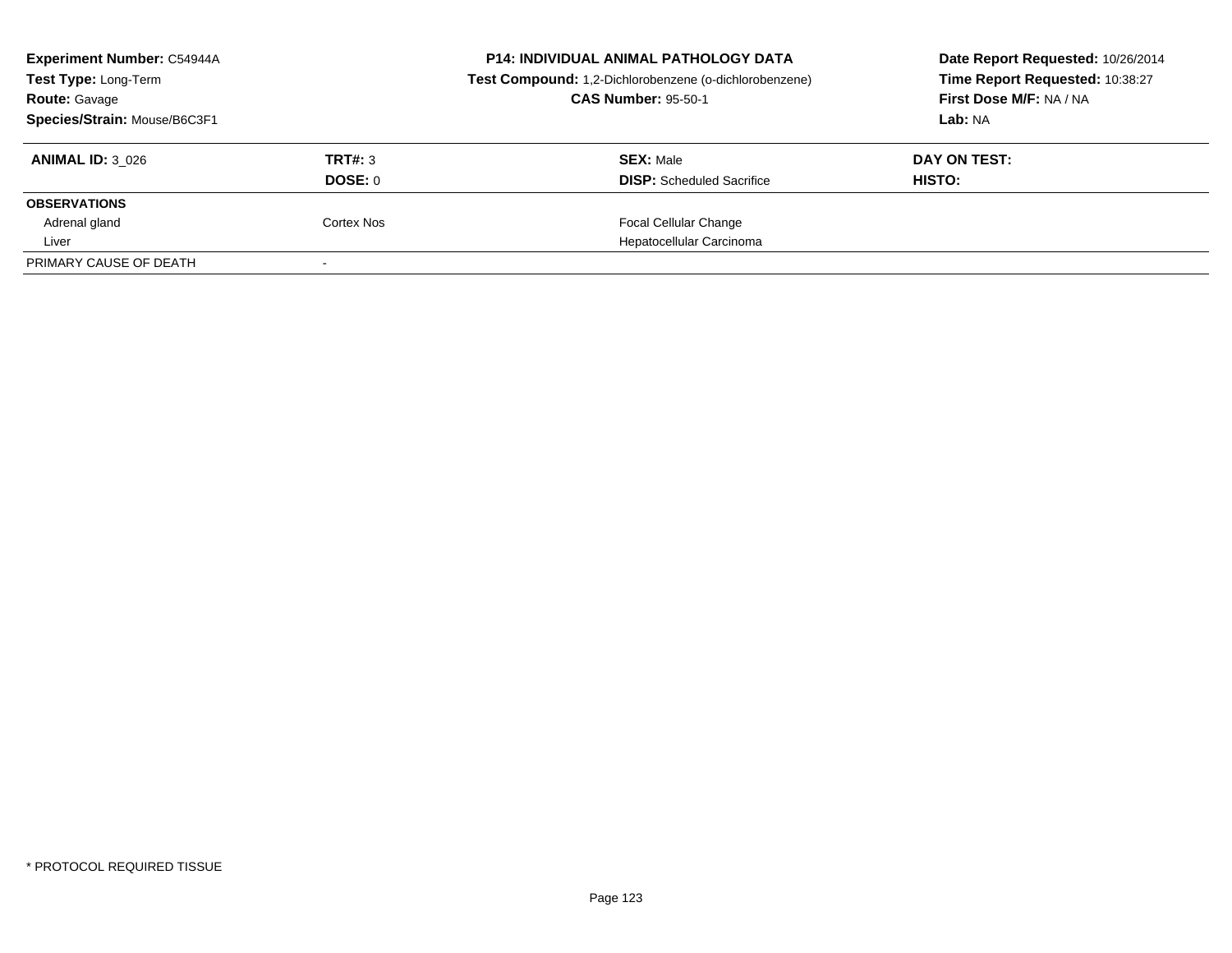| <b>Experiment Number: C54944A</b><br>Test Type: Long-Term<br><b>Route: Gavage</b><br>Species/Strain: Mouse/B6C3F1 |          | <b>P14: INDIVIDUAL ANIMAL PATHOLOGY DATA</b><br>Test Compound: 1,2-Dichlorobenzene (o-dichlorobenzene)<br><b>CAS Number: 95-50-1</b> | Date Report Requested: 10/26/2014<br>Time Report Requested: 10:38:27<br>First Dose M/F: NA / NA<br>Lab: NA |
|-------------------------------------------------------------------------------------------------------------------|----------|--------------------------------------------------------------------------------------------------------------------------------------|------------------------------------------------------------------------------------------------------------|
| <b>ANIMAL ID: 3 027</b>                                                                                           | TRT#: 3  | <b>SEX: Male</b>                                                                                                                     | DAY ON TEST:                                                                                               |
|                                                                                                                   | DOSE: 0  | <b>DISP:</b> Natural Death                                                                                                           | HISTO:                                                                                                     |
| <b>OBSERVATIONS</b>                                                                                               |          |                                                                                                                                      |                                                                                                            |
| <b>Brain</b>                                                                                                      | Thalamus | Mineralization                                                                                                                       |                                                                                                            |
| Kidney                                                                                                            |          | Pyelonephritis, Acute/Chronic                                                                                                        |                                                                                                            |
| Spleen                                                                                                            |          | Hematopoiesis                                                                                                                        |                                                                                                            |
| Urinary bladder                                                                                                   | Mucosa   | Inflammation, Acute/Chronic                                                                                                          |                                                                                                            |
|                                                                                                                   |          | Ulcer, Acute                                                                                                                         |                                                                                                            |
| PRIMARY CAUSE OF DEATH                                                                                            | $\,$     |                                                                                                                                      |                                                                                                            |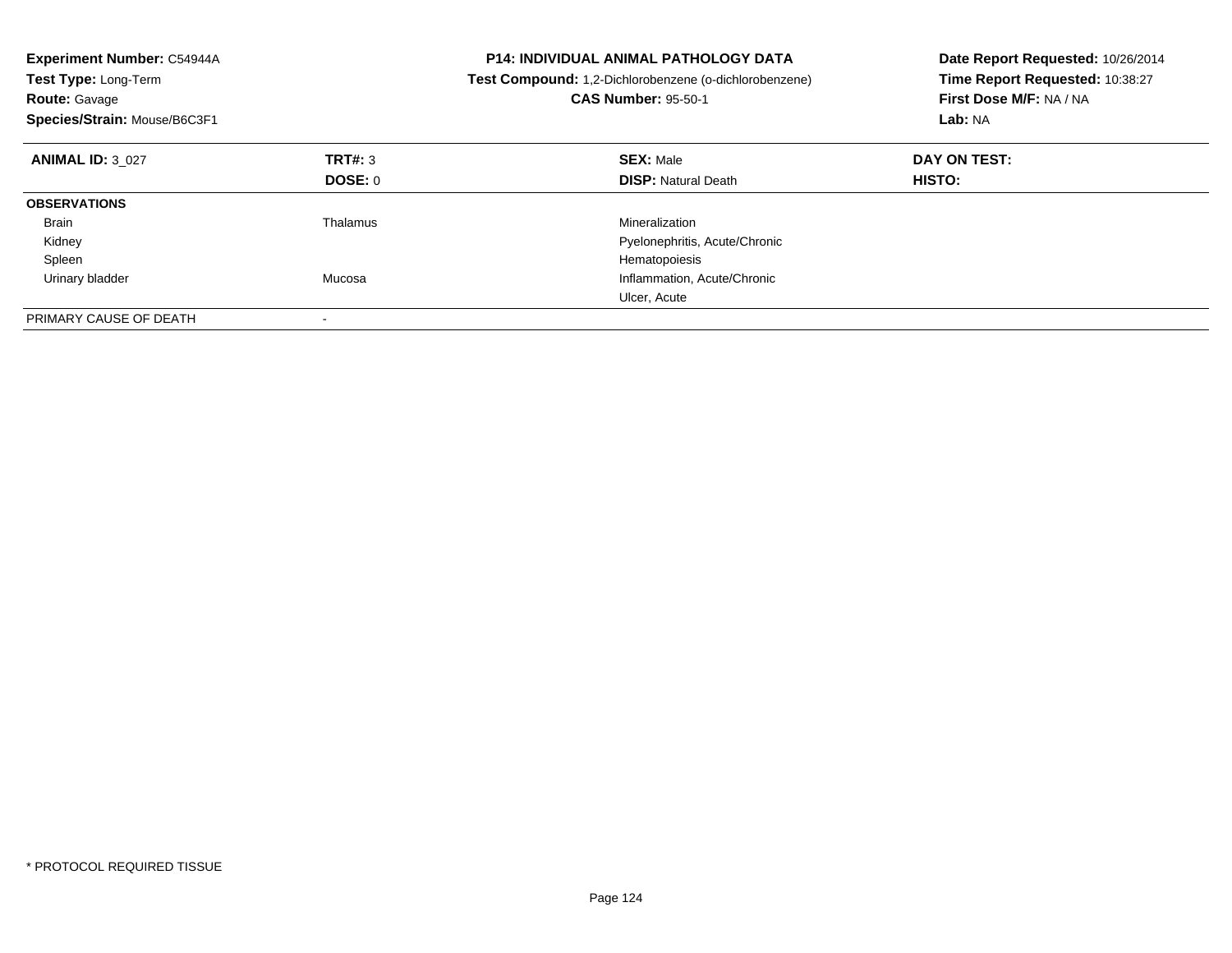| <b>Experiment Number: C54944A</b><br>Test Type: Long-Term<br><b>Route: Gavage</b><br>Species/Strain: Mouse/B6C3F1 |                           | <b>P14: INDIVIDUAL ANIMAL PATHOLOGY DATA</b><br>Test Compound: 1,2-Dichlorobenzene (o-dichlorobenzene)<br><b>CAS Number: 95-50-1</b> | Date Report Requested: 10/26/2014<br>Time Report Requested: 10:38:27<br>First Dose M/F: NA / NA<br>Lab: NA |
|-------------------------------------------------------------------------------------------------------------------|---------------------------|--------------------------------------------------------------------------------------------------------------------------------------|------------------------------------------------------------------------------------------------------------|
| <b>ANIMAL ID: 3 028</b>                                                                                           | TRT#: 3<br><b>DOSE: 0</b> | <b>SEX: Male</b><br><b>DISP: Natural Death</b>                                                                                       | DAY ON TEST:<br>HISTO:                                                                                     |
| <b>OBSERVATIONS</b>                                                                                               |                           |                                                                                                                                      |                                                                                                            |
| Adrenal gland                                                                                                     |                           | Pheochromocytoma                                                                                                                     |                                                                                                            |
| <b>Brain</b>                                                                                                      | Thalamus                  | Mineralization                                                                                                                       |                                                                                                            |
| Lung                                                                                                              |                           | Leukocytosis, Nos                                                                                                                    |                                                                                                            |
| PRIMARY CAUSE OF DEATH                                                                                            |                           |                                                                                                                                      |                                                                                                            |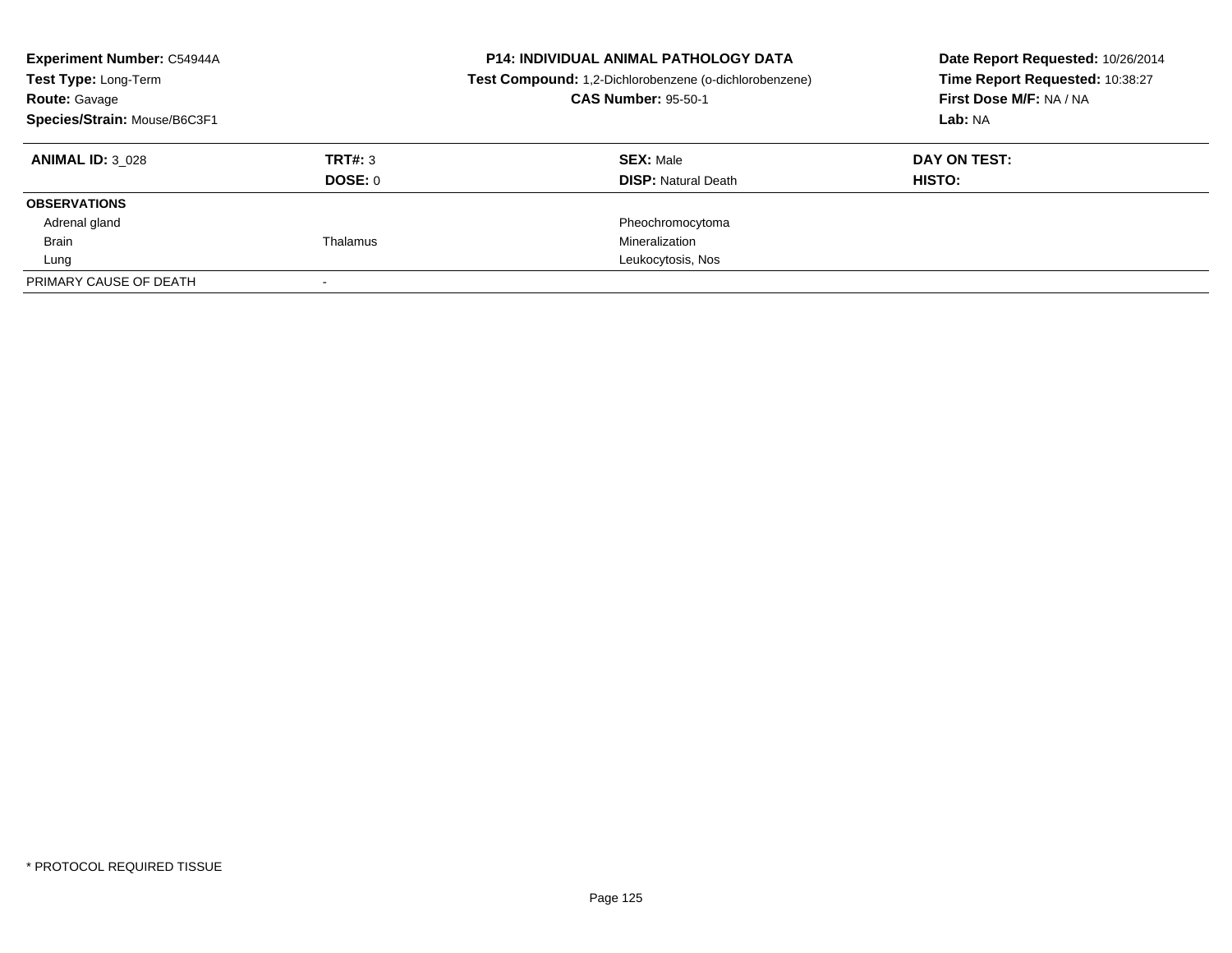| <b>Experiment Number: C54944A</b><br><b>Test Type: Long-Term</b><br><b>Route: Gavage</b><br>Species/Strain: Mouse/B6C3F1 |                       | <b>P14: INDIVIDUAL ANIMAL PATHOLOGY DATA</b><br><b>Test Compound:</b> 1,2-Dichlorobenzene (o-dichlorobenzene)<br><b>CAS Number: 95-50-1</b> | Date Report Requested: 10/26/2014<br>Time Report Requested: 10:38:27<br>First Dose M/F: NA / NA<br>Lab: NA |
|--------------------------------------------------------------------------------------------------------------------------|-----------------------|---------------------------------------------------------------------------------------------------------------------------------------------|------------------------------------------------------------------------------------------------------------|
| <b>ANIMAL ID: 3 029</b>                                                                                                  | TRT#: 3<br>DOSE: 0    | <b>SEX: Male</b><br><b>DISP:</b> Scheduled Sacrifice                                                                                        | DAY ON TEST:<br>HISTO:                                                                                     |
| <b>OBSERVATIONS</b>                                                                                                      |                       |                                                                                                                                             |                                                                                                            |
|                                                                                                                          |                       |                                                                                                                                             |                                                                                                            |
| Liver                                                                                                                    |                       | Hepatocellular Carcinoma                                                                                                                    |                                                                                                            |
| Lung                                                                                                                     |                       | Perivasculitis                                                                                                                              |                                                                                                            |
| Lymph node                                                                                                               | Mesenteric Lymph Node | Hyperplasia, Lymphoid                                                                                                                       |                                                                                                            |
| Thyroid                                                                                                                  |                       | Hyperplasia, Follicular Cell                                                                                                                |                                                                                                            |
| PRIMARY CAUSE OF DEATH                                                                                                   |                       |                                                                                                                                             |                                                                                                            |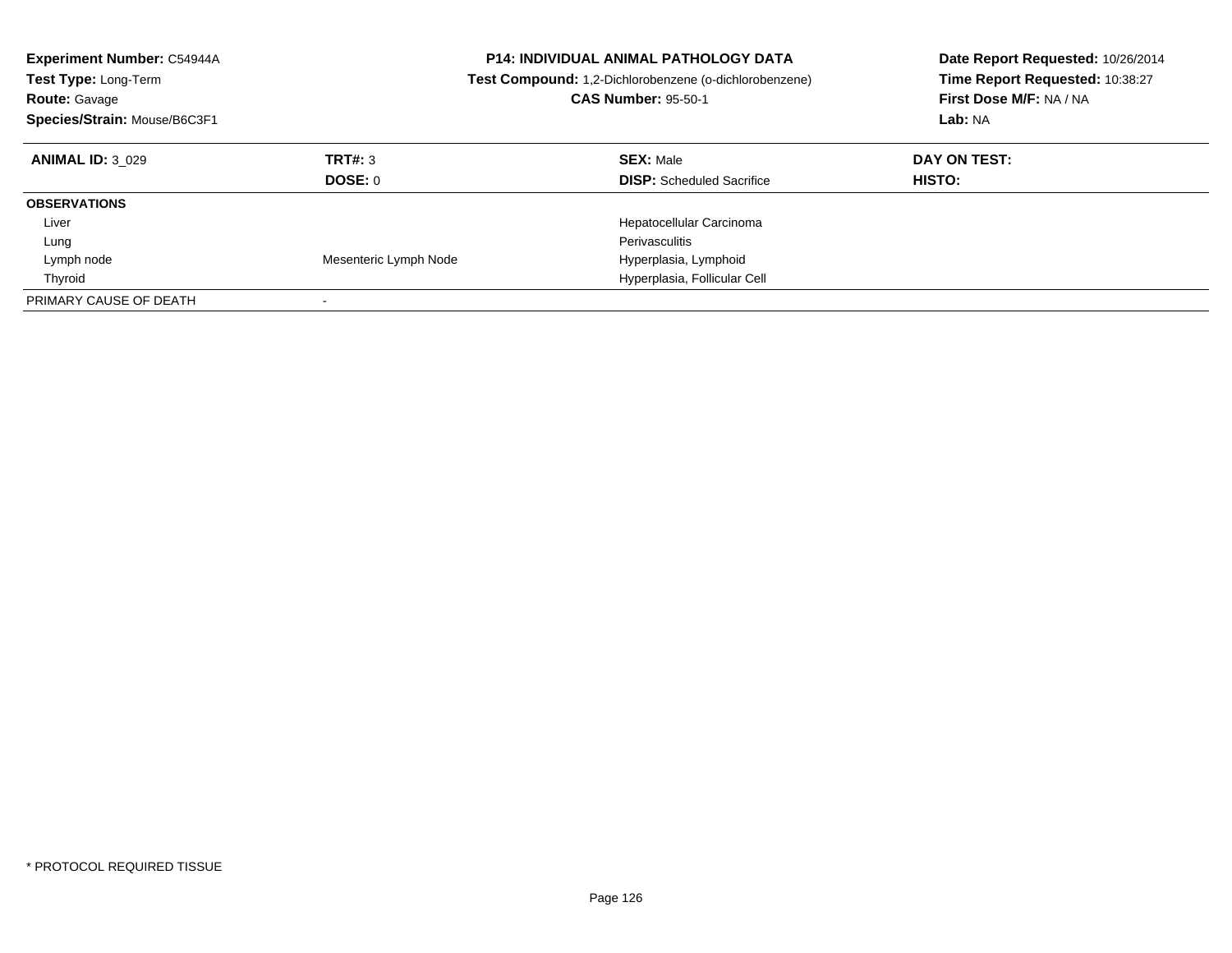| <b>Experiment Number: C54944A</b><br>Test Type: Long-Term<br><b>Route: Gavage</b><br>Species/Strain: Mouse/B6C3F1 |                | <b>P14: INDIVIDUAL ANIMAL PATHOLOGY DATA</b><br>Test Compound: 1,2-Dichlorobenzene (o-dichlorobenzene)<br><b>CAS Number: 95-50-1</b> | Date Report Requested: 10/26/2014<br>Time Report Requested: 10:38:27<br>First Dose M/F: NA / NA<br>Lab: NA |
|-------------------------------------------------------------------------------------------------------------------|----------------|--------------------------------------------------------------------------------------------------------------------------------------|------------------------------------------------------------------------------------------------------------|
| <b>ANIMAL ID: 3 030</b>                                                                                           | TRT#: 3        | <b>SEX: Male</b>                                                                                                                     | DAY ON TEST:                                                                                               |
|                                                                                                                   | DOSE: 0        | <b>DISP:</b> Moribund Sacrifice                                                                                                      | HISTO:                                                                                                     |
| <b>OBSERVATIONS</b>                                                                                               |                |                                                                                                                                      |                                                                                                            |
| Bone                                                                                                              | Cortex Of Bone | Fibrous Osteodystrophy                                                                                                               |                                                                                                            |
| Kidney                                                                                                            |                | Glomerulonephritis, Chronic                                                                                                          |                                                                                                            |
| Liver                                                                                                             |                | N-C Ratio Alteration                                                                                                                 |                                                                                                            |
| PRIMARY CAUSE OF DEATH                                                                                            |                |                                                                                                                                      |                                                                                                            |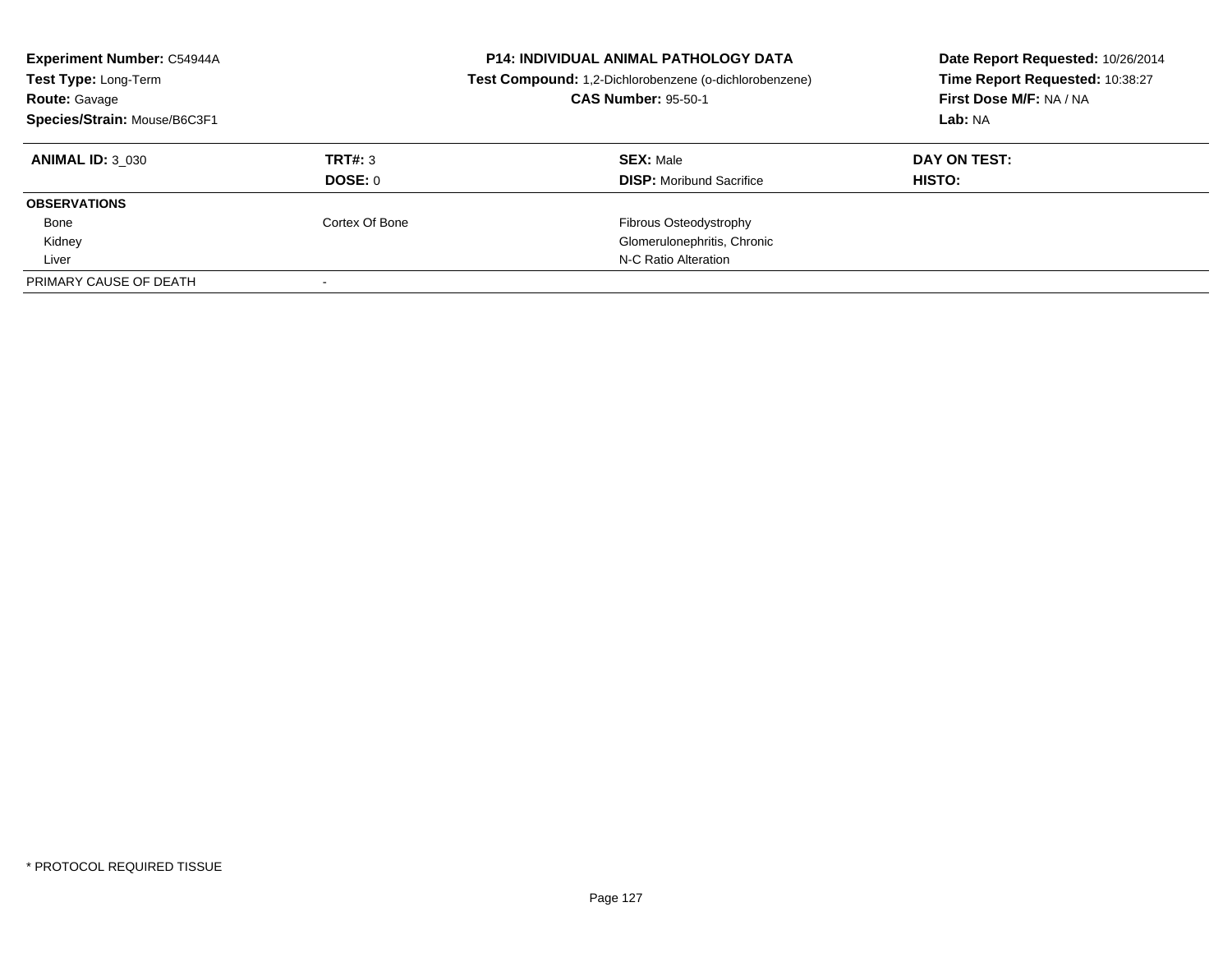| <b>Experiment Number: C54944A</b><br>Test Type: Long-Term<br><b>Route: Gavage</b><br>Species/Strain: Mouse/B6C3F1 |                     | <b>P14: INDIVIDUAL ANIMAL PATHOLOGY DATA</b><br>Test Compound: 1,2-Dichlorobenzene (o-dichlorobenzene)<br><b>CAS Number: 95-50-1</b> | Date Report Requested: 10/26/2014<br>Time Report Requested: 10:38:27<br>First Dose M/F: NA / NA<br>Lab: NA |
|-------------------------------------------------------------------------------------------------------------------|---------------------|--------------------------------------------------------------------------------------------------------------------------------------|------------------------------------------------------------------------------------------------------------|
| <b>ANIMAL ID: 3 031</b>                                                                                           | TRT#: 3             | <b>SEX: Male</b>                                                                                                                     | DAY ON TEST:                                                                                               |
|                                                                                                                   | <b>DOSE: 0</b>      | <b>DISP:</b> Natural Death                                                                                                           | HISTO:                                                                                                     |
| <b>OBSERVATIONS</b>                                                                                               |                     |                                                                                                                                      |                                                                                                            |
| Adrenal gland                                                                                                     | Cortex Nos          | <b>Focal Cellular Change</b>                                                                                                         |                                                                                                            |
| Lung                                                                                                              |                     | Alveolar/Bronchiolar Carcinoma                                                                                                       |                                                                                                            |
| Unspecified                                                                                                       | Multiple Organs Nos | Lymphoma, Lymphocytic-Malignant Type                                                                                                 |                                                                                                            |
| PRIMARY CAUSE OF DEATH                                                                                            |                     |                                                                                                                                      |                                                                                                            |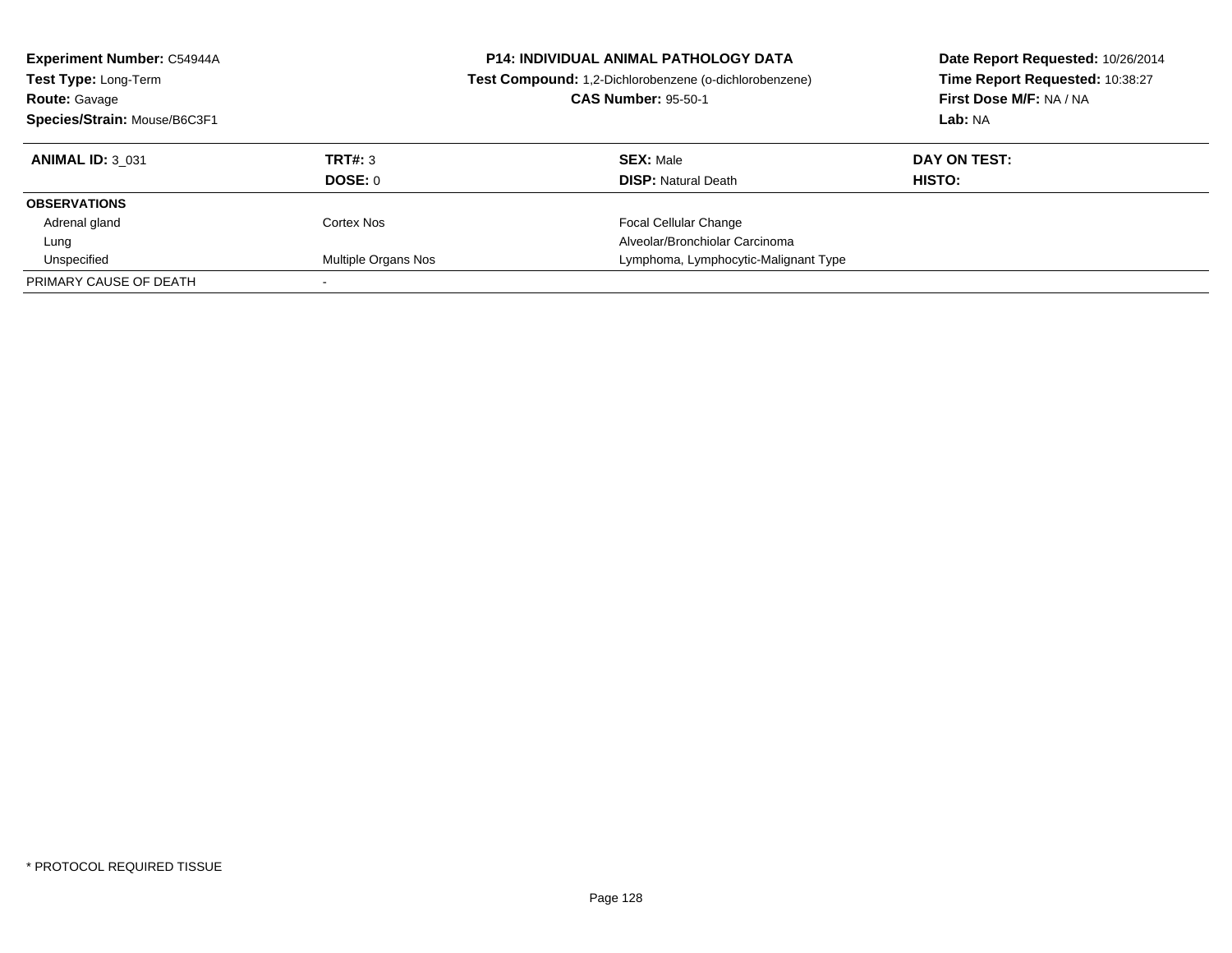| <b>Experiment Number: C54944A</b><br>Test Type: Long-Term<br><b>Route: Gavage</b><br>Species/Strain: Mouse/B6C3F1 |                | <b>P14: INDIVIDUAL ANIMAL PATHOLOGY DATA</b><br>Test Compound: 1,2-Dichlorobenzene (o-dichlorobenzene)<br><b>CAS Number: 95-50-1</b> | Date Report Requested: 10/26/2014<br>Time Report Requested: 10:38:27<br>First Dose M/F: NA / NA<br>Lab: NA |
|-------------------------------------------------------------------------------------------------------------------|----------------|--------------------------------------------------------------------------------------------------------------------------------------|------------------------------------------------------------------------------------------------------------|
| <b>ANIMAL ID: 3 032</b>                                                                                           | <b>TRT#: 3</b> | <b>SEX: Male</b>                                                                                                                     | DAY ON TEST:                                                                                               |
|                                                                                                                   | DOSE: 0        | <b>DISP:</b> Natural Death                                                                                                           | <b>HISTO:</b>                                                                                              |
| <b>OBSERVATIONS</b>                                                                                               |                |                                                                                                                                      |                                                                                                            |
| Liver                                                                                                             |                | Hepatocellular Carcinoma                                                                                                             |                                                                                                            |
| PRIMARY CAUSE OF DEATH                                                                                            |                |                                                                                                                                      |                                                                                                            |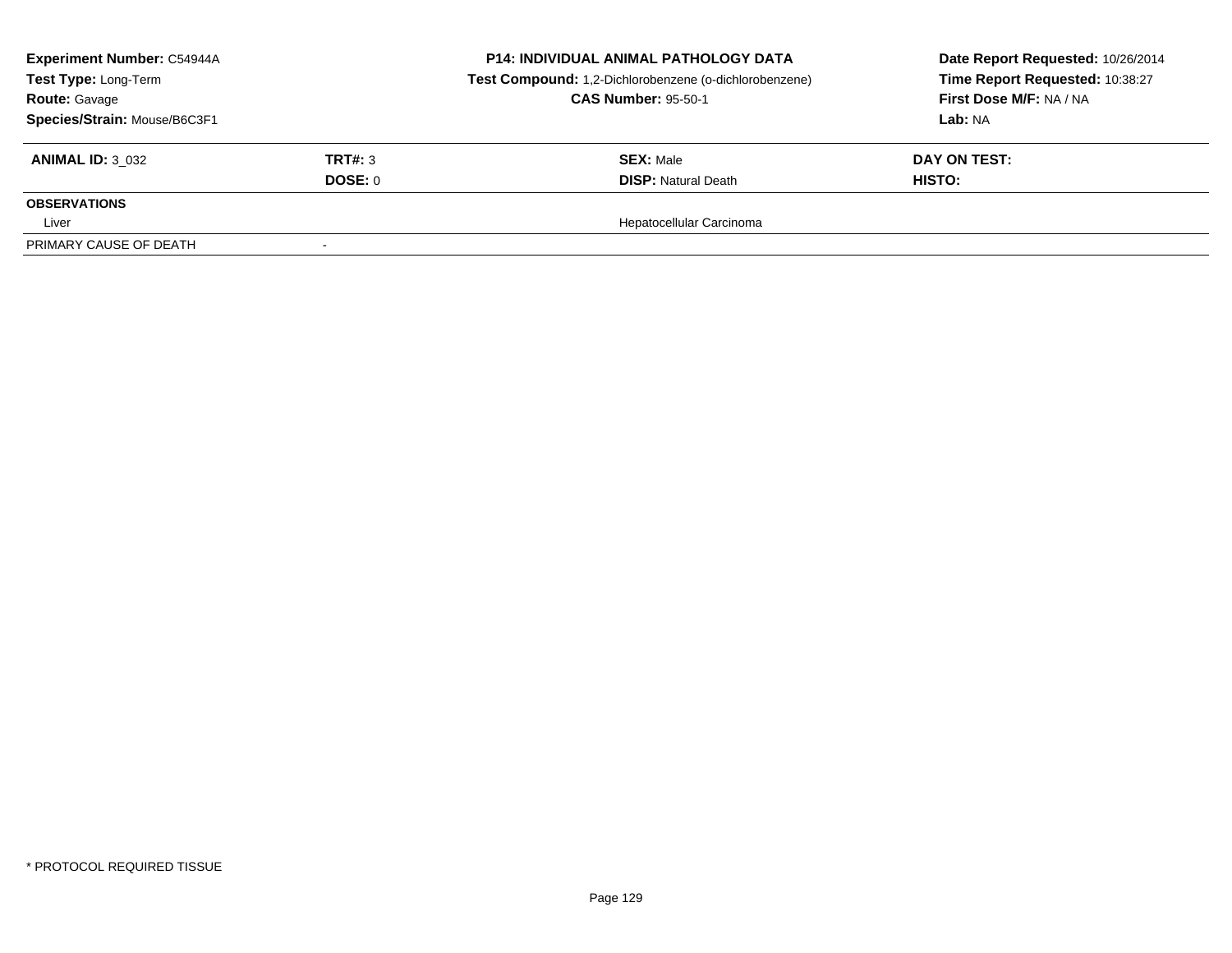| Experiment Number: C54944A<br>Test Type: Long-Term<br><b>Route: Gavage</b><br>Species/Strain: Mouse/B6C3F1 |                    | <b>P14: INDIVIDUAL ANIMAL PATHOLOGY DATA</b><br>Test Compound: 1,2-Dichlorobenzene (o-dichlorobenzene)<br><b>CAS Number: 95-50-1</b> | Date Report Requested: 10/26/2014<br>Time Report Requested: 10:38:27<br>First Dose M/F: NA / NA<br>Lab: NA |
|------------------------------------------------------------------------------------------------------------|--------------------|--------------------------------------------------------------------------------------------------------------------------------------|------------------------------------------------------------------------------------------------------------|
| <b>ANIMAL ID: 3 033</b>                                                                                    | TRT#: 3<br>DOSE: 0 | <b>SEX: Male</b><br><b>DISP:</b> Scheduled Sacrifice                                                                                 | DAY ON TEST:<br>HISTO:                                                                                     |
| <b>OBSERVATIONS</b>                                                                                        |                    |                                                                                                                                      |                                                                                                            |
| Adrenal gland                                                                                              |                    | Pheochromocytoma                                                                                                                     |                                                                                                            |
| Epididymis                                                                                                 |                    | Dilatation, Nos                                                                                                                      |                                                                                                            |
| Liver                                                                                                      |                    | Hepatocellular Adenoma                                                                                                               |                                                                                                            |
|                                                                                                            |                    | Hepatocellular Carcinoma                                                                                                             |                                                                                                            |
| PRIMARY CAUSE OF DEATH                                                                                     |                    |                                                                                                                                      |                                                                                                            |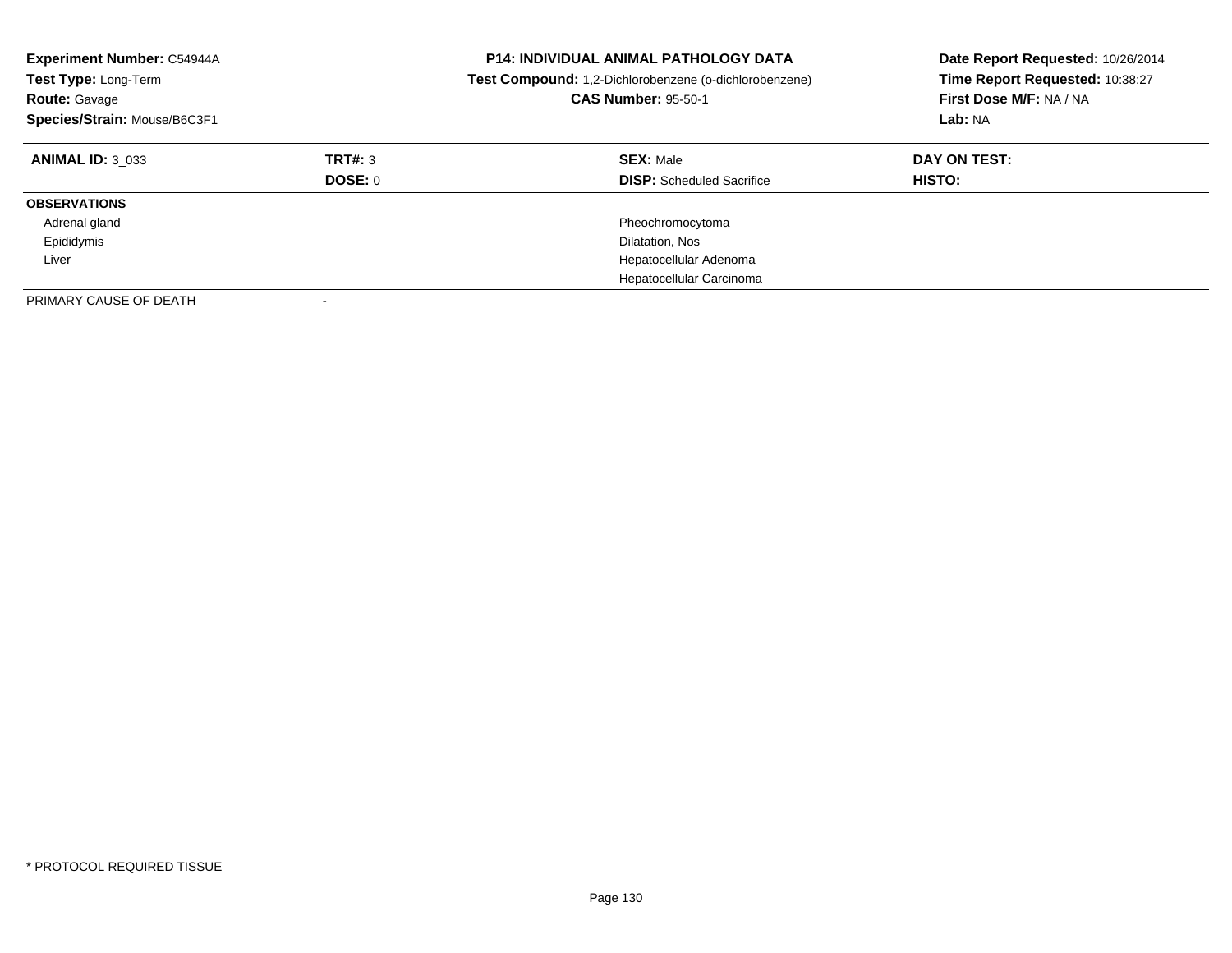| Experiment Number: C54944A<br>Test Type: Long-Term<br><b>Route: Gavage</b><br>Species/Strain: Mouse/B6C3F1 |                           | <b>P14: INDIVIDUAL ANIMAL PATHOLOGY DATA</b><br>Test Compound: 1,2-Dichlorobenzene (o-dichlorobenzene)<br><b>CAS Number: 95-50-1</b> | Date Report Requested: 10/26/2014<br>Time Report Requested: 10:38:27<br>First Dose M/F: NA / NA<br>Lab: NA |
|------------------------------------------------------------------------------------------------------------|---------------------------|--------------------------------------------------------------------------------------------------------------------------------------|------------------------------------------------------------------------------------------------------------|
| <b>ANIMAL ID: 3 034</b>                                                                                    | TRT#: 3                   | <b>SEX: Male</b>                                                                                                                     | DAY ON TEST:                                                                                               |
|                                                                                                            | <b>DOSE: 0</b>            | <b>DISP:</b> Natural Death                                                                                                           | HISTO:                                                                                                     |
| <b>OBSERVATIONS</b>                                                                                        |                           |                                                                                                                                      |                                                                                                            |
| Lung                                                                                                       |                           | Necrosis, Hemorrhagic                                                                                                                |                                                                                                            |
|                                                                                                            |                           | Neurofibrosarcoma, Metastatic                                                                                                        |                                                                                                            |
| Pituitary gland                                                                                            | <b>Anterior Pituitary</b> | Hyperplasia, Chromophobe Cell                                                                                                        |                                                                                                            |
| Spleen                                                                                                     | Red Pulp                  | Hematopoiesis                                                                                                                        |                                                                                                            |
| Unspecified                                                                                                | Flank                     | Neurofibrosarcoma                                                                                                                    |                                                                                                            |
| PRIMARY CAUSE OF DEATH                                                                                     |                           |                                                                                                                                      |                                                                                                            |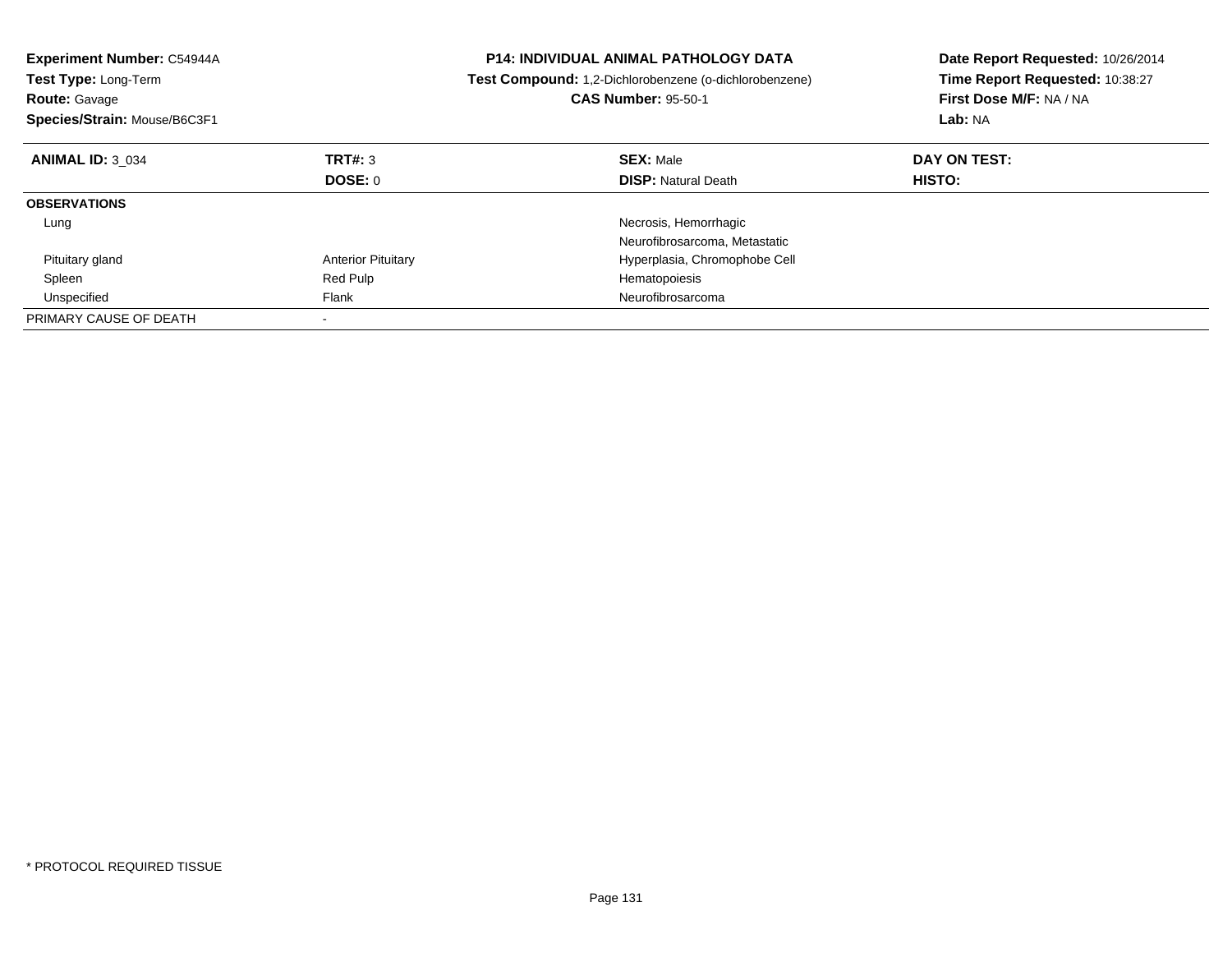| <b>Experiment Number: C54944A</b><br>Test Type: Long-Term<br><b>Route: Gavage</b><br>Species/Strain: Mouse/B6C3F1 |               | <b>P14: INDIVIDUAL ANIMAL PATHOLOGY DATA</b><br>Test Compound: 1,2-Dichlorobenzene (o-dichlorobenzene)<br><b>CAS Number: 95-50-1</b> | Date Report Requested: 10/26/2014<br>Time Report Requested: 10:38:27<br>First Dose M/F: NA / NA<br>Lab: NA |
|-------------------------------------------------------------------------------------------------------------------|---------------|--------------------------------------------------------------------------------------------------------------------------------------|------------------------------------------------------------------------------------------------------------|
| <b>ANIMAL ID: 3 035</b>                                                                                           | TRT#: 3       | <b>SEX: Male</b>                                                                                                                     | DAY ON TEST:                                                                                               |
|                                                                                                                   | DOSE: 0       | <b>DISP:</b> Scheduled Sacrifice                                                                                                     | HISTO:                                                                                                     |
| <b>OBSERVATIONS</b>                                                                                               |               |                                                                                                                                      |                                                                                                            |
| Adrenal gland                                                                                                     |               | Pheochromocytoma                                                                                                                     |                                                                                                            |
| <b>Brain</b>                                                                                                      | Thalamus      | Mineralization                                                                                                                       |                                                                                                            |
| Liver                                                                                                             |               | Hepatocellular Carcinoma                                                                                                             |                                                                                                            |
| Lung                                                                                                              |               | Foreign Material, Nos                                                                                                                |                                                                                                            |
|                                                                                                                   |               | Hepatocellular Carcinoma, Metastatic                                                                                                 |                                                                                                            |
| Pancreas                                                                                                          | <b>Islets</b> | Islet-Cell Adenoma                                                                                                                   |                                                                                                            |
| PRIMARY CAUSE OF DEATH                                                                                            |               |                                                                                                                                      |                                                                                                            |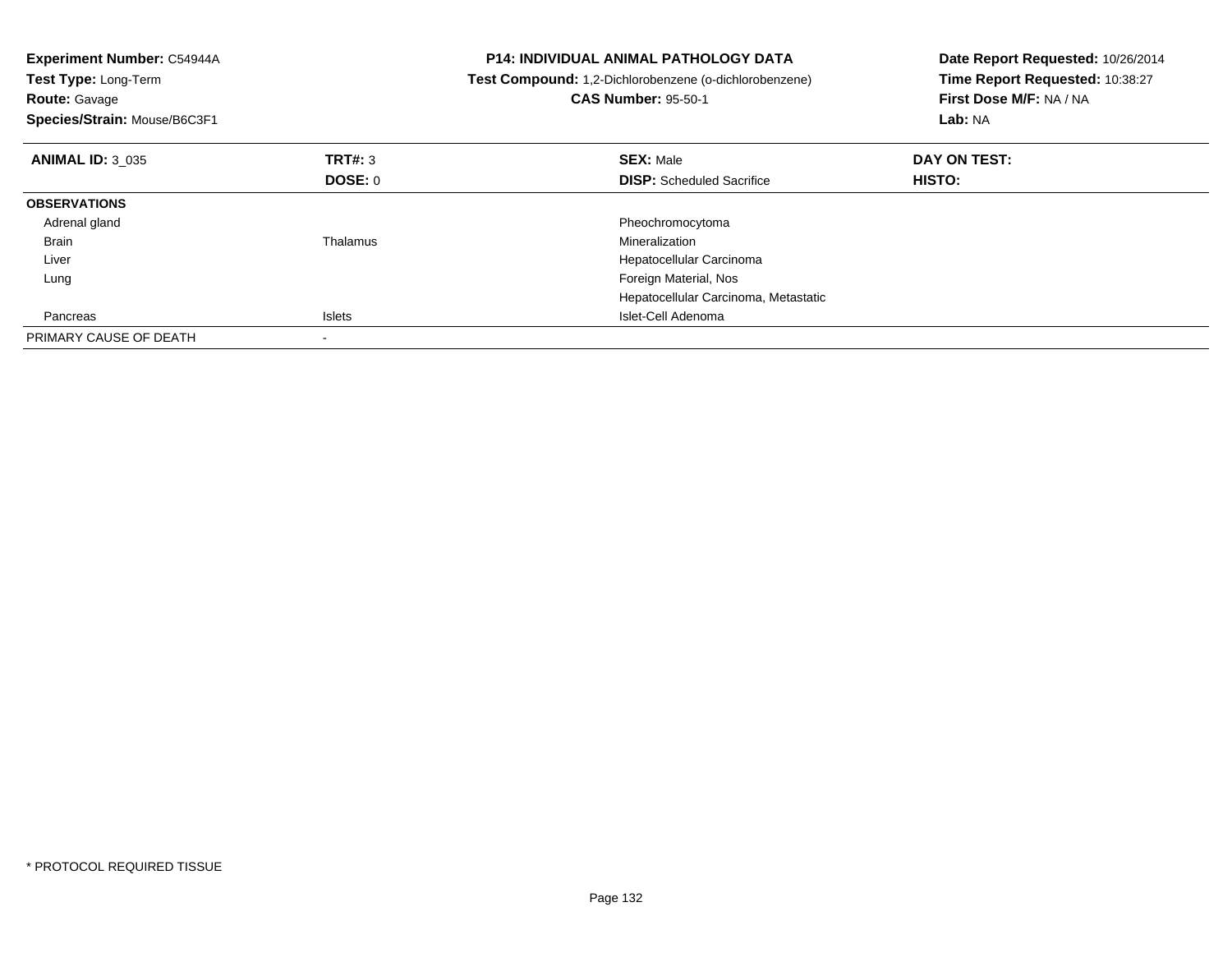| <b>Experiment Number: C54944A</b><br>Test Type: Long-Term<br><b>Route: Gavage</b><br>Species/Strain: Mouse/B6C3F1 |                           | <b>P14: INDIVIDUAL ANIMAL PATHOLOGY DATA</b><br>Test Compound: 1,2-Dichlorobenzene (o-dichlorobenzene)<br><b>CAS Number: 95-50-1</b> | Date Report Requested: 10/26/2014<br>Time Report Requested: 10:38:27<br>First Dose M/F: NA / NA<br><b>Lab: NA</b> |
|-------------------------------------------------------------------------------------------------------------------|---------------------------|--------------------------------------------------------------------------------------------------------------------------------------|-------------------------------------------------------------------------------------------------------------------|
| <b>ANIMAL ID: 3 036</b>                                                                                           | TRT#: 3<br><b>DOSE: 0</b> | <b>SEX: Male</b><br><b>DISP:</b> Scheduled Sacrifice                                                                                 | DAY ON TEST:<br><b>HISTO:</b>                                                                                     |
| <b>OBSERVATIONS</b>                                                                                               |                           |                                                                                                                                      |                                                                                                                   |
| Liver<br>PRIMARY CAUSE OF DEATH                                                                                   |                           | Hepatocellular Adenoma                                                                                                               |                                                                                                                   |
|                                                                                                                   |                           |                                                                                                                                      |                                                                                                                   |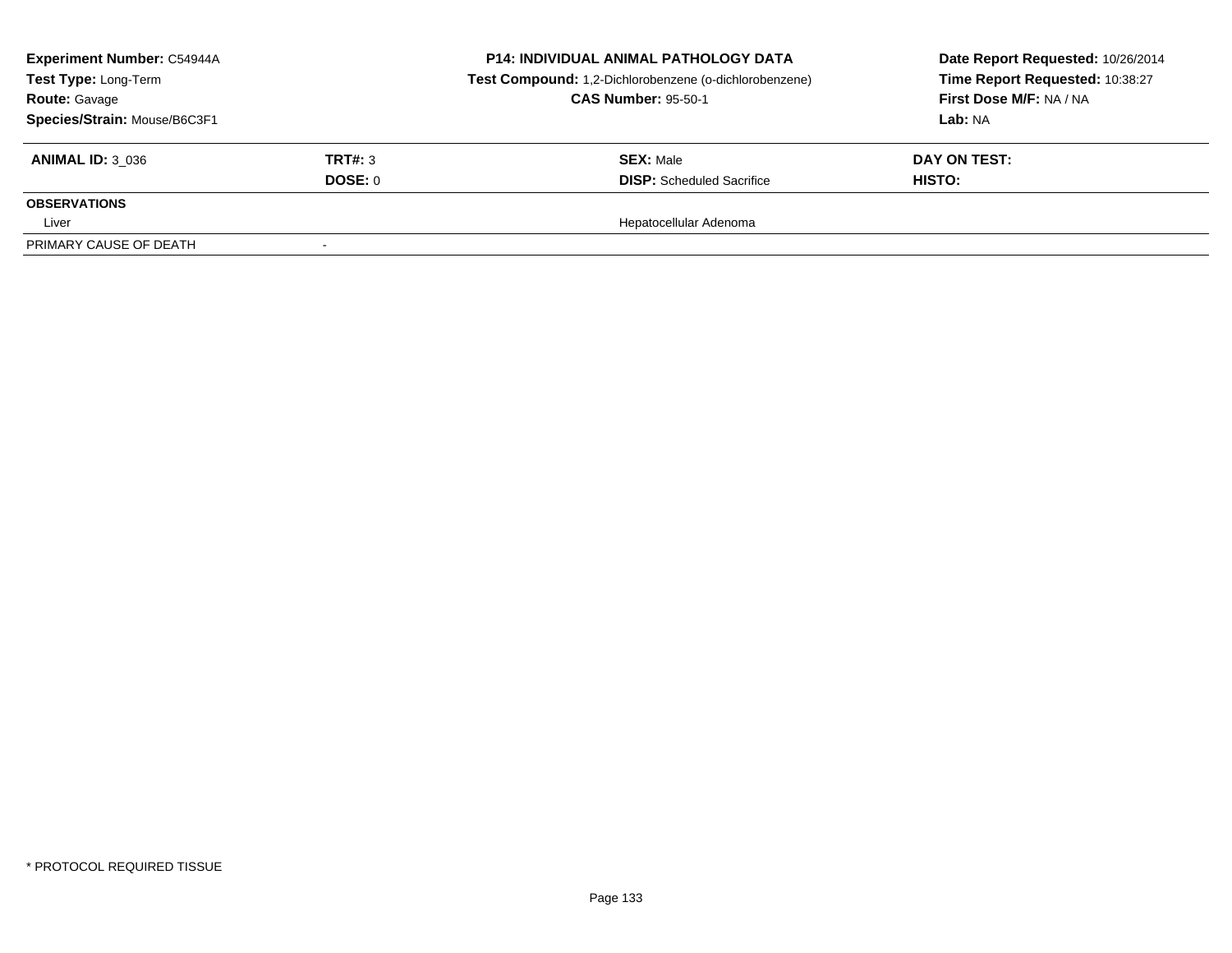| Experiment Number: C54944A<br><b>Test Type: Long-Term</b><br><b>Route: Gavage</b><br>Species/Strain: Mouse/B6C3F1 |                     | <b>P14: INDIVIDUAL ANIMAL PATHOLOGY DATA</b><br>Test Compound: 1,2-Dichlorobenzene (o-dichlorobenzene)<br><b>CAS Number: 95-50-1</b> | Date Report Requested: 10/26/2014<br>Time Report Requested: 10:38:27<br>First Dose M/F: NA / NA<br>Lab: NA |
|-------------------------------------------------------------------------------------------------------------------|---------------------|--------------------------------------------------------------------------------------------------------------------------------------|------------------------------------------------------------------------------------------------------------|
| <b>ANIMAL ID: 3 037</b>                                                                                           | TRT#: 3             | <b>SEX: Male</b>                                                                                                                     | DAY ON TEST:                                                                                               |
|                                                                                                                   | DOSE: 0             | <b>DISP: Natural Death</b>                                                                                                           | HISTO:                                                                                                     |
| <b>OBSERVATIONS</b>                                                                                               |                     |                                                                                                                                      |                                                                                                            |
| Adrenal gland                                                                                                     | Cortex Nos          | Hypertrophy, Focal                                                                                                                   |                                                                                                            |
| Liver                                                                                                             |                     | Necrosis, Coagulative                                                                                                                |                                                                                                            |
| Pituitary gland                                                                                                   |                     | Hyperplasia, Focal                                                                                                                   |                                                                                                            |
| Stomach                                                                                                           | Mucosa              | Inflammation, Acute/Chronic                                                                                                          |                                                                                                            |
| Unspecified                                                                                                       | Multiple Organs Nos | Lymphoma, Lymphocytic-Malignant Type                                                                                                 |                                                                                                            |
| PRIMARY CAUSE OF DEATH                                                                                            |                     |                                                                                                                                      |                                                                                                            |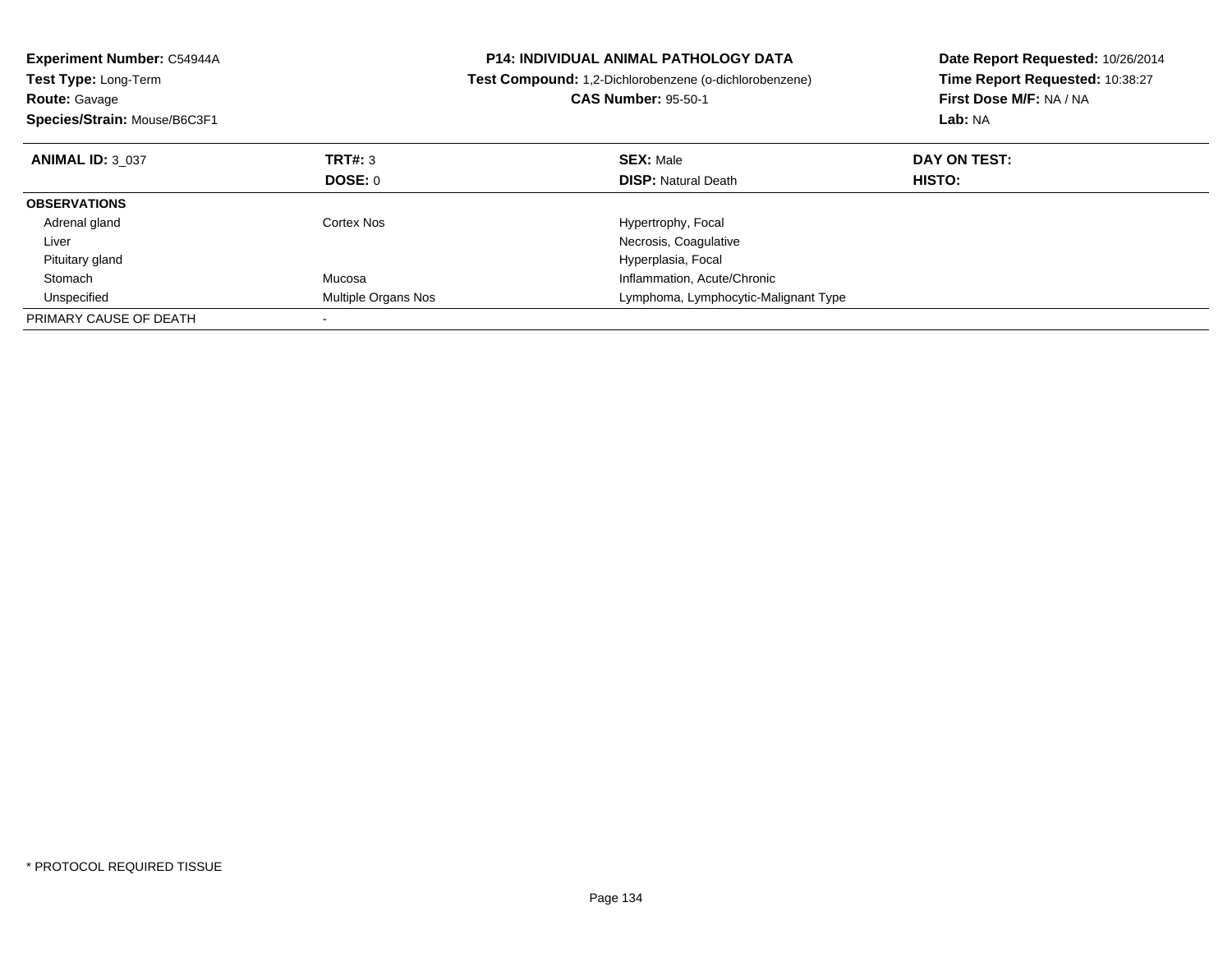| Experiment Number: C54944A<br>Test Type: Long-Term<br><b>Route: Gavage</b><br>Species/Strain: Mouse/B6C3F1 |                | <b>P14: INDIVIDUAL ANIMAL PATHOLOGY DATA</b><br>Test Compound: 1,2-Dichlorobenzene (o-dichlorobenzene)<br><b>CAS Number: 95-50-1</b> | Date Report Requested: 10/26/2014<br>Time Report Requested: 10:38:27<br>First Dose M/F: NA / NA<br>Lab: NA |
|------------------------------------------------------------------------------------------------------------|----------------|--------------------------------------------------------------------------------------------------------------------------------------|------------------------------------------------------------------------------------------------------------|
| <b>ANIMAL ID: 3 038</b>                                                                                    | <b>TRT#: 3</b> | <b>SEX: Male</b>                                                                                                                     | DAY ON TEST:                                                                                               |
|                                                                                                            | DOSE: 0        | <b>DISP:</b> Natural Death                                                                                                           | HISTO:                                                                                                     |
| <b>OBSERVATIONS</b>                                                                                        |                |                                                                                                                                      |                                                                                                            |
| Eye                                                                                                        | Lacrimal Gland | Adenocarcinoma, Nos                                                                                                                  |                                                                                                            |
| Kidney                                                                                                     | Cortex         | Inflammation, Chronic Focal                                                                                                          |                                                                                                            |
| Liver                                                                                                      |                | Hepatocellular Carcinoma                                                                                                             |                                                                                                            |
| Lung                                                                                                       |                | Adenocarcinoma, Nos, Metastatic                                                                                                      |                                                                                                            |
| Unspecified                                                                                                | Back           | Sarcoma, Nos                                                                                                                         |                                                                                                            |
| PRIMARY CAUSE OF DEATH                                                                                     |                |                                                                                                                                      |                                                                                                            |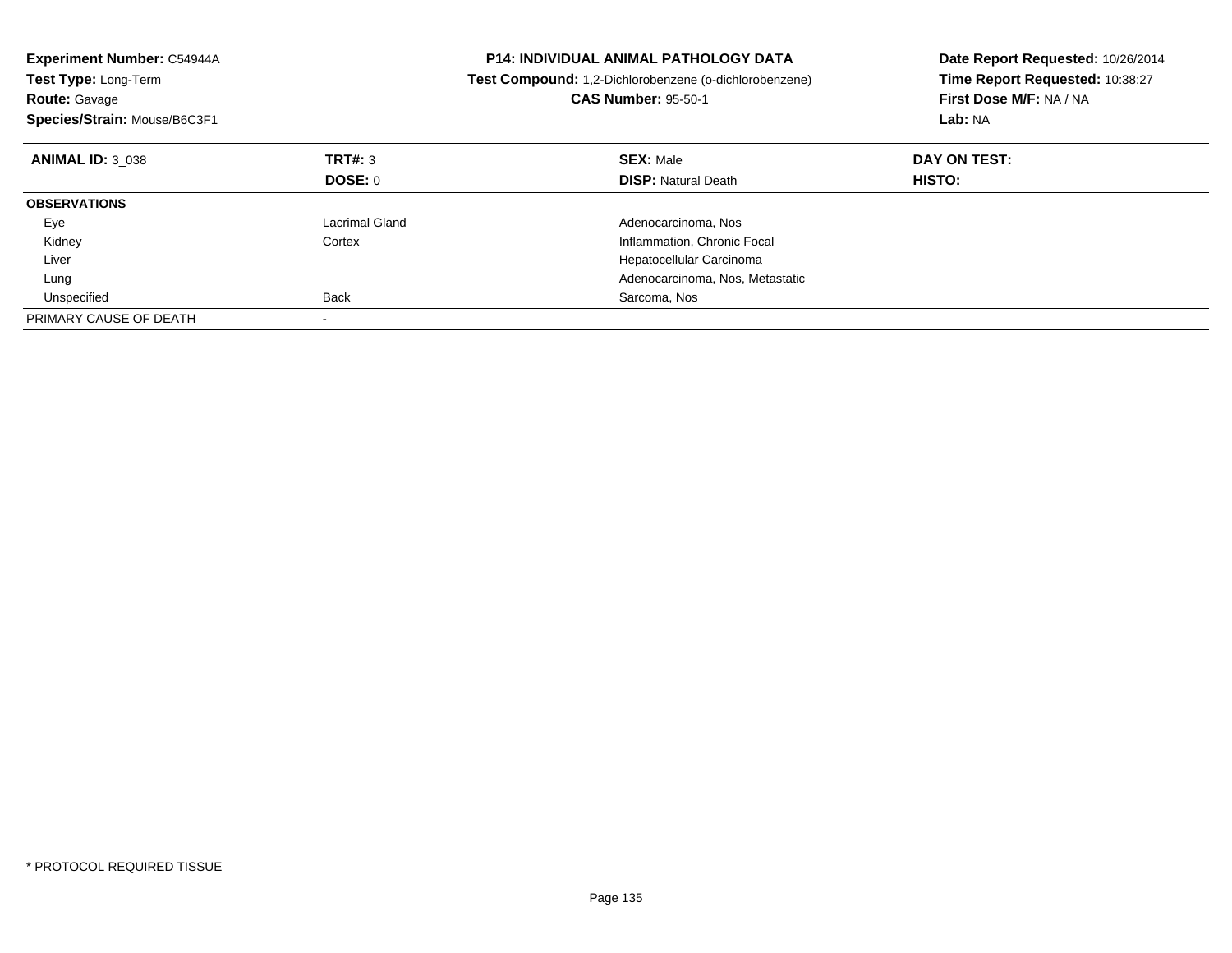| <b>Experiment Number: C54944A</b><br><b>Test Type: Long-Term</b><br><b>Route: Gavage</b><br>Species/Strain: Mouse/B6C3F1 |                    | <b>P14: INDIVIDUAL ANIMAL PATHOLOGY DATA</b><br>Test Compound: 1,2-Dichlorobenzene (o-dichlorobenzene)<br><b>CAS Number: 95-50-1</b> | Date Report Requested: 10/26/2014<br>Time Report Requested: 10:38:27<br>First Dose M/F: NA / NA<br>Lab: NA |
|--------------------------------------------------------------------------------------------------------------------------|--------------------|--------------------------------------------------------------------------------------------------------------------------------------|------------------------------------------------------------------------------------------------------------|
| <b>ANIMAL ID: 3 039</b>                                                                                                  | TRT#: 3<br>DOSE: 0 | <b>SEX: Male</b><br><b>DISP:</b> Scheduled Sacrifice                                                                                 | DAY ON TEST:<br>HISTO:                                                                                     |
| <b>OBSERVATIONS</b>                                                                                                      |                    |                                                                                                                                      |                                                                                                            |
| Adrenal gland                                                                                                            | Cortex Nos         | <b>Focal Cellular Change</b>                                                                                                         |                                                                                                            |
| Liver                                                                                                                    | Hepatocytes        | Necrosis, Focal                                                                                                                      |                                                                                                            |
| Lung                                                                                                                     | Alveoli            | Inflammation, Interstitial                                                                                                           |                                                                                                            |
| Skin                                                                                                                     | Chest              | Neurofibrosarcoma                                                                                                                    |                                                                                                            |
| PRIMARY CAUSE OF DEATH                                                                                                   |                    |                                                                                                                                      |                                                                                                            |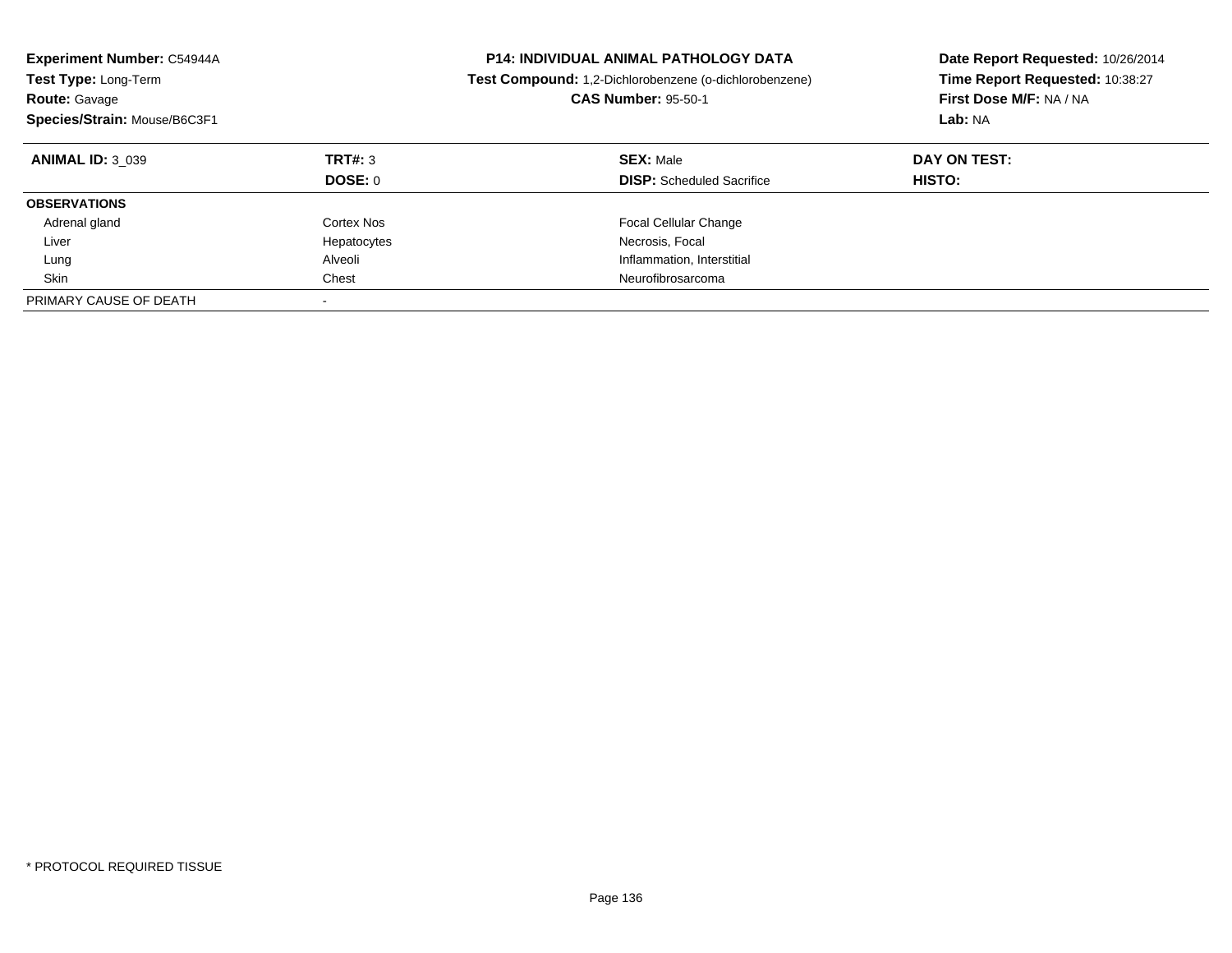| <b>Experiment Number: C54944A</b> |                | <b>P14: INDIVIDUAL ANIMAL PATHOLOGY DATA</b>           | Date Report Requested: 10/26/2014 |
|-----------------------------------|----------------|--------------------------------------------------------|-----------------------------------|
| Test Type: Long-Term              |                | Test Compound: 1,2-Dichlorobenzene (o-dichlorobenzene) | Time Report Requested: 10:38:27   |
| <b>Route: Gavage</b>              |                | <b>CAS Number: 95-50-1</b>                             | First Dose M/F: NA / NA           |
| Species/Strain: Mouse/B6C3F1      |                |                                                        | Lab: NA                           |
| <b>ANIMAL ID: 3 040</b>           | TRT#: 3        | <b>SEX: Male</b>                                       | DAY ON TEST:                      |
|                                   | DOSE: 0        | <b>DISP:</b> Moribund Sacrifice                        | HISTO:                            |
| <b>OBSERVATIONS</b>               |                |                                                        |                                   |
| Brain                             | Cerebellum Nos | Malacia                                                |                                   |
| Lung                              |                | Thrombosis, Nos                                        |                                   |
| PRIMARY CAUSE OF DEATH            |                |                                                        |                                   |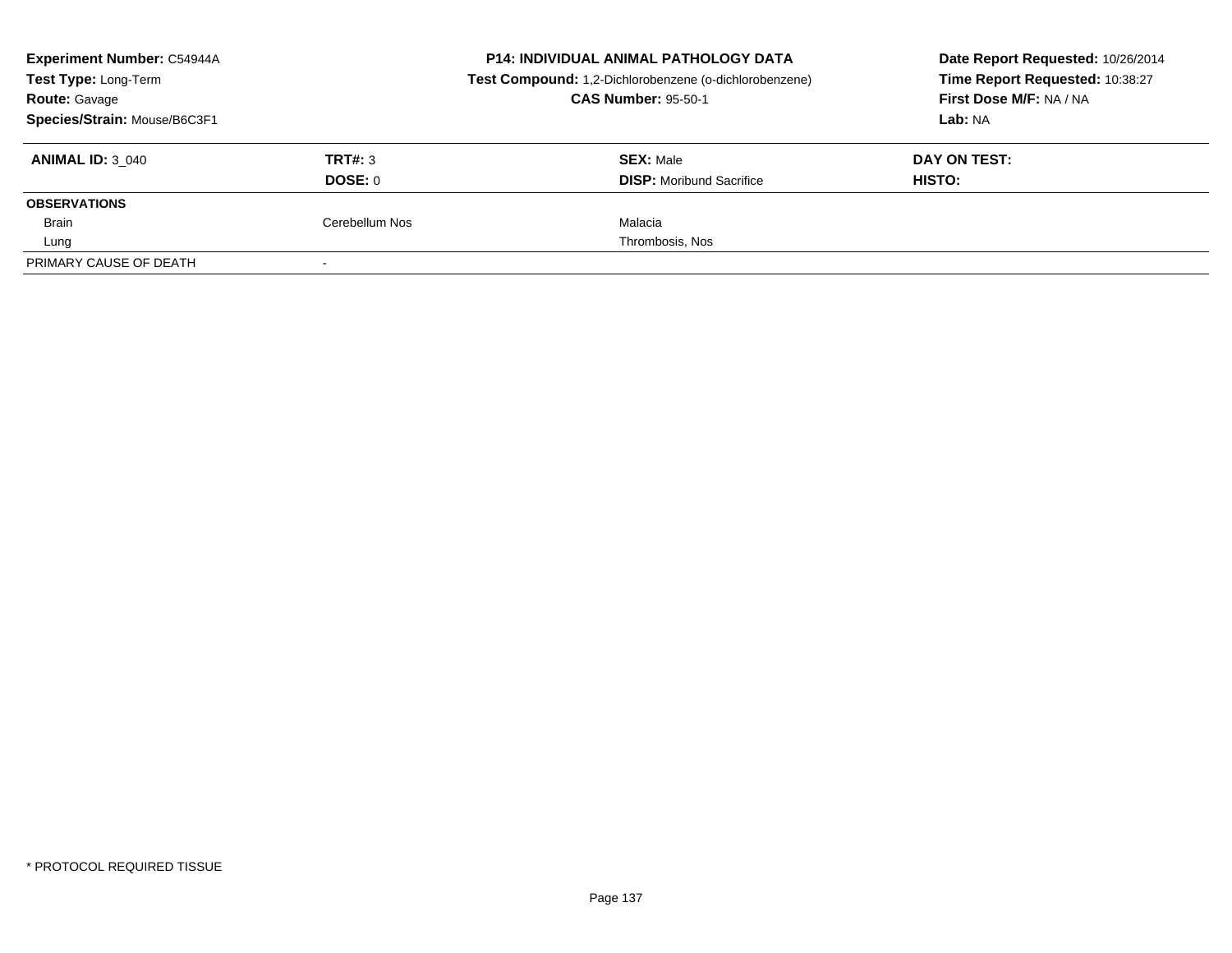| <b>Experiment Number: C54944A</b><br><b>Test Type: Long-Term</b><br><b>Route: Gavage</b><br>Species/Strain: Mouse/B6C3F1 |                     | <b>P14: INDIVIDUAL ANIMAL PATHOLOGY DATA</b><br><b>Test Compound:</b> 1,2-Dichlorobenzene (o-dichlorobenzene)<br><b>CAS Number: 95-50-1</b> | Date Report Requested: 10/26/2014<br>Time Report Requested: 10:38:27<br>First Dose M/F: NA / NA<br>Lab: NA |
|--------------------------------------------------------------------------------------------------------------------------|---------------------|---------------------------------------------------------------------------------------------------------------------------------------------|------------------------------------------------------------------------------------------------------------|
| <b>ANIMAL ID: 3 042</b>                                                                                                  | TRT#: 3             | <b>SEX: Male</b>                                                                                                                            | DAY ON TEST:                                                                                               |
|                                                                                                                          | <b>DOSE: 0</b>      | <b>DISP:</b> Moribund Sacrifice                                                                                                             | <b>HISTO:</b>                                                                                              |
| <b>OBSERVATIONS</b>                                                                                                      |                     |                                                                                                                                             |                                                                                                            |
| Brain                                                                                                                    | Thalamus            | Mineralization                                                                                                                              |                                                                                                            |
| Kidney                                                                                                                   | Tubule              | Degeneration, Hyaline                                                                                                                       |                                                                                                            |
| Liver                                                                                                                    | Hepatocytes         | Necrosis, Focal                                                                                                                             |                                                                                                            |
| Unspecified                                                                                                              | Multiple Organs Nos | Lymphoma, Lymphocytic-Malignant Type                                                                                                        |                                                                                                            |
| PRIMARY CAUSE OF DEATH                                                                                                   |                     |                                                                                                                                             |                                                                                                            |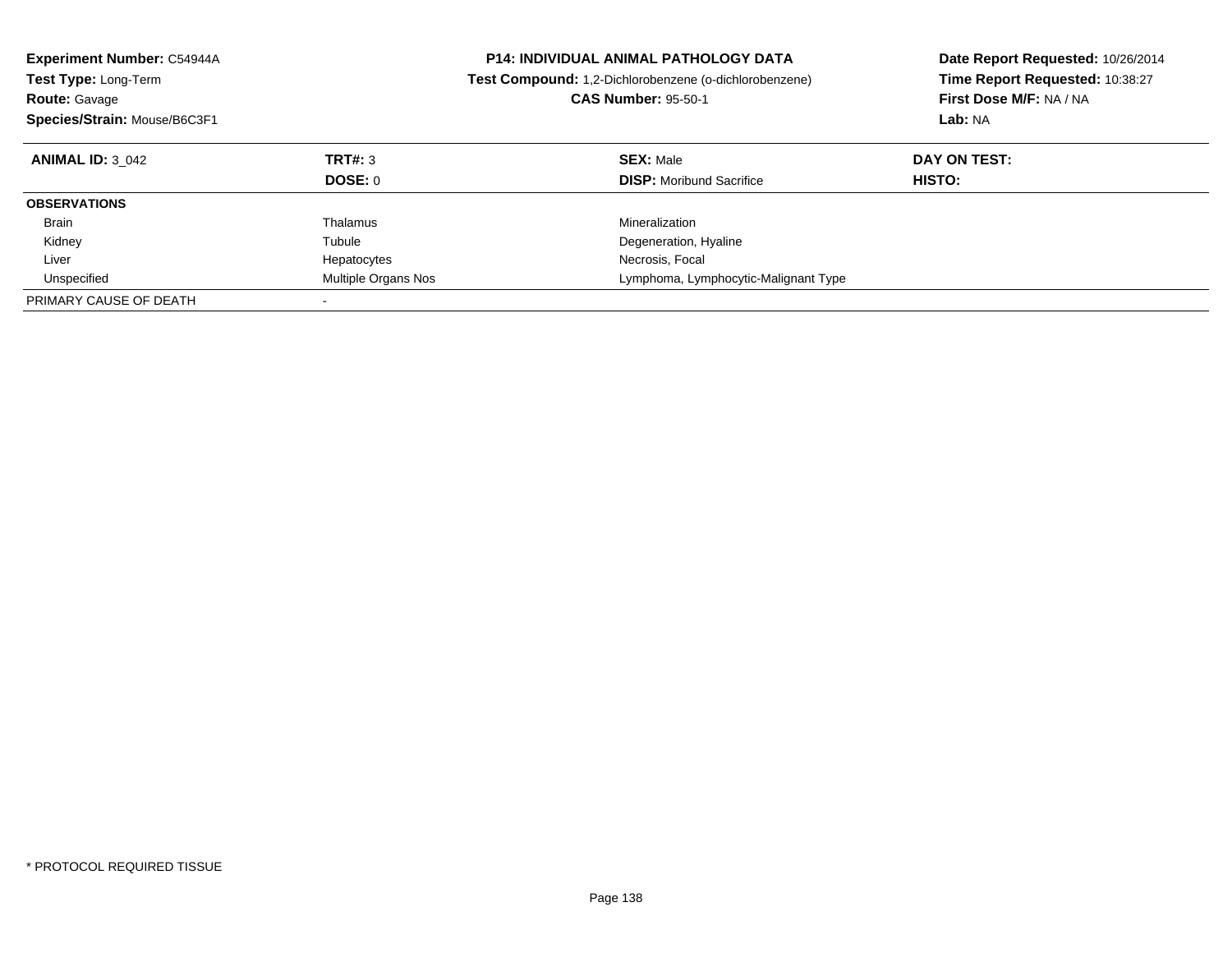| <b>Experiment Number: C54944A</b><br>Test Type: Long-Term<br><b>Route: Gavage</b><br>Species/Strain: Mouse/B6C3F1 |                | <b>P14: INDIVIDUAL ANIMAL PATHOLOGY DATA</b><br>Test Compound: 1,2-Dichlorobenzene (o-dichlorobenzene)<br><b>CAS Number: 95-50-1</b> | Date Report Requested: 10/26/2014<br>Time Report Requested: 10:38:27<br>First Dose M/F: NA / NA<br>Lab: NA |
|-------------------------------------------------------------------------------------------------------------------|----------------|--------------------------------------------------------------------------------------------------------------------------------------|------------------------------------------------------------------------------------------------------------|
| <b>ANIMAL ID: 3 043</b>                                                                                           | TRT#: 3        | <b>SEX: Male</b>                                                                                                                     | DAY ON TEST:                                                                                               |
|                                                                                                                   | <b>DOSE: 0</b> | <b>DISP:</b> Scheduled Sacrifice                                                                                                     | HISTO:                                                                                                     |
| <b>OBSERVATIONS</b>                                                                                               |                |                                                                                                                                      |                                                                                                            |
| Adrenal gland                                                                                                     | Medulla        | Hyperplasia, Focal                                                                                                                   |                                                                                                            |
| Kidney                                                                                                            | Cortex         | Cyst, Nos                                                                                                                            |                                                                                                            |
| Liver                                                                                                             |                | Hepatocellular Carcinoma                                                                                                             |                                                                                                            |
| Skin                                                                                                              | <b>Back</b>    | Sarcoma, Nos                                                                                                                         |                                                                                                            |
| Thyroid                                                                                                           |                | Hyperplasia, Follicular Cell                                                                                                         |                                                                                                            |
| PRIMARY CAUSE OF DEATH                                                                                            |                |                                                                                                                                      |                                                                                                            |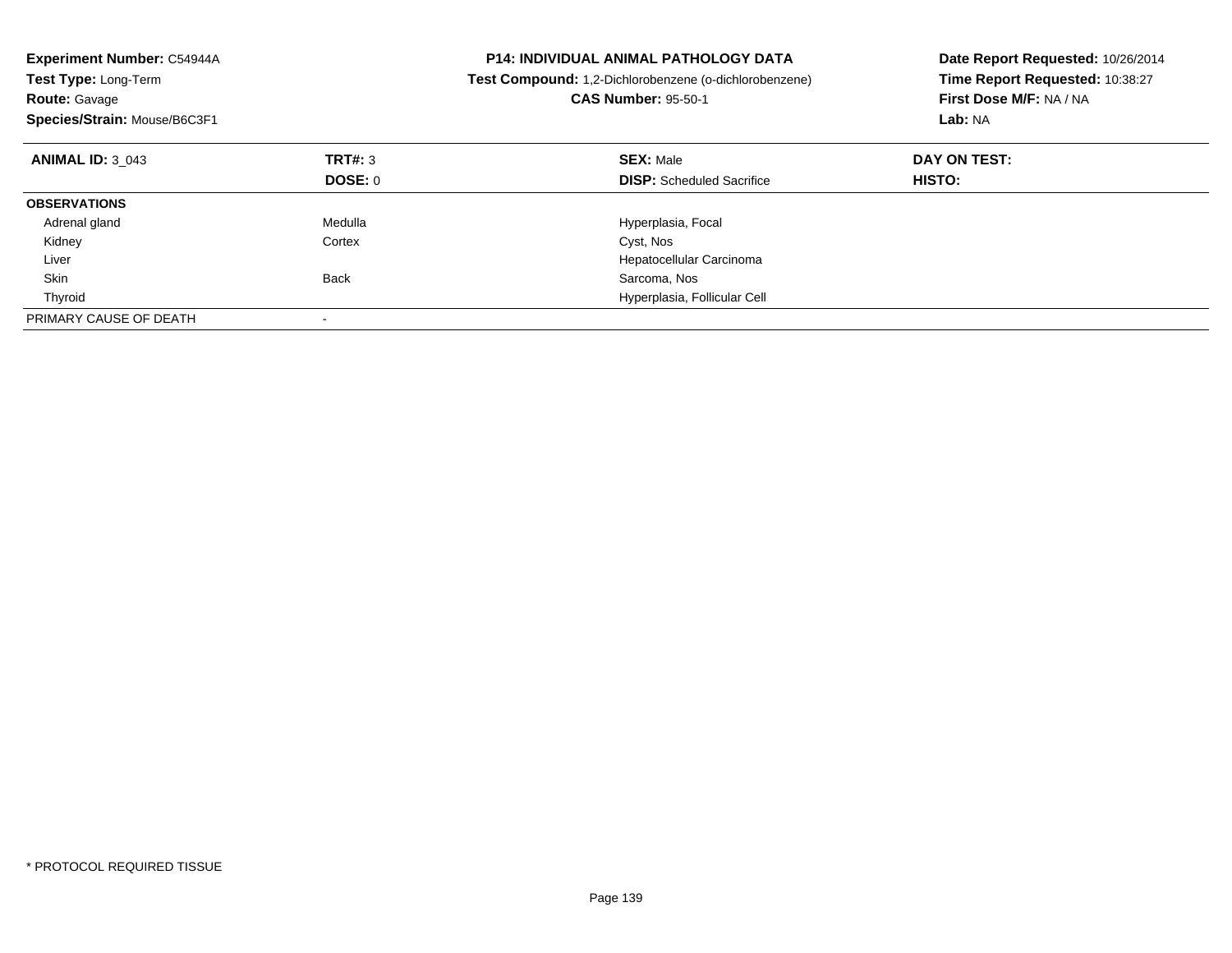| <b>Experiment Number: C54944A</b> |                  | <b>P14: INDIVIDUAL ANIMAL PATHOLOGY DATA</b>           | Date Report Requested: 10/26/2014 |
|-----------------------------------|------------------|--------------------------------------------------------|-----------------------------------|
| Test Type: Long-Term              |                  | Test Compound: 1,2-Dichlorobenzene (o-dichlorobenzene) | Time Report Requested: 10:38:27   |
| <b>Route: Gavage</b>              |                  | <b>CAS Number: 95-50-1</b>                             | First Dose M/F: NA / NA           |
| Species/Strain: Mouse/B6C3F1      |                  |                                                        | Lab: NA                           |
| <b>ANIMAL ID: 3 044</b>           | TRT#: 3          | <b>SEX: Male</b>                                       | DAY ON TEST:                      |
|                                   | DOSE: 0          | <b>DISP:</b> Scheduled Sacrifice                       | HISTO:                            |
| <b>OBSERVATIONS</b>               |                  |                                                        |                                   |
| Spleen                            | <b>Follicles</b> | Depletion, Lymphoid                                    |                                   |
| Thyroid                           |                  | Follicular-Cell Adenoma                                |                                   |
| PRIMARY CAUSE OF DEATH            |                  |                                                        |                                   |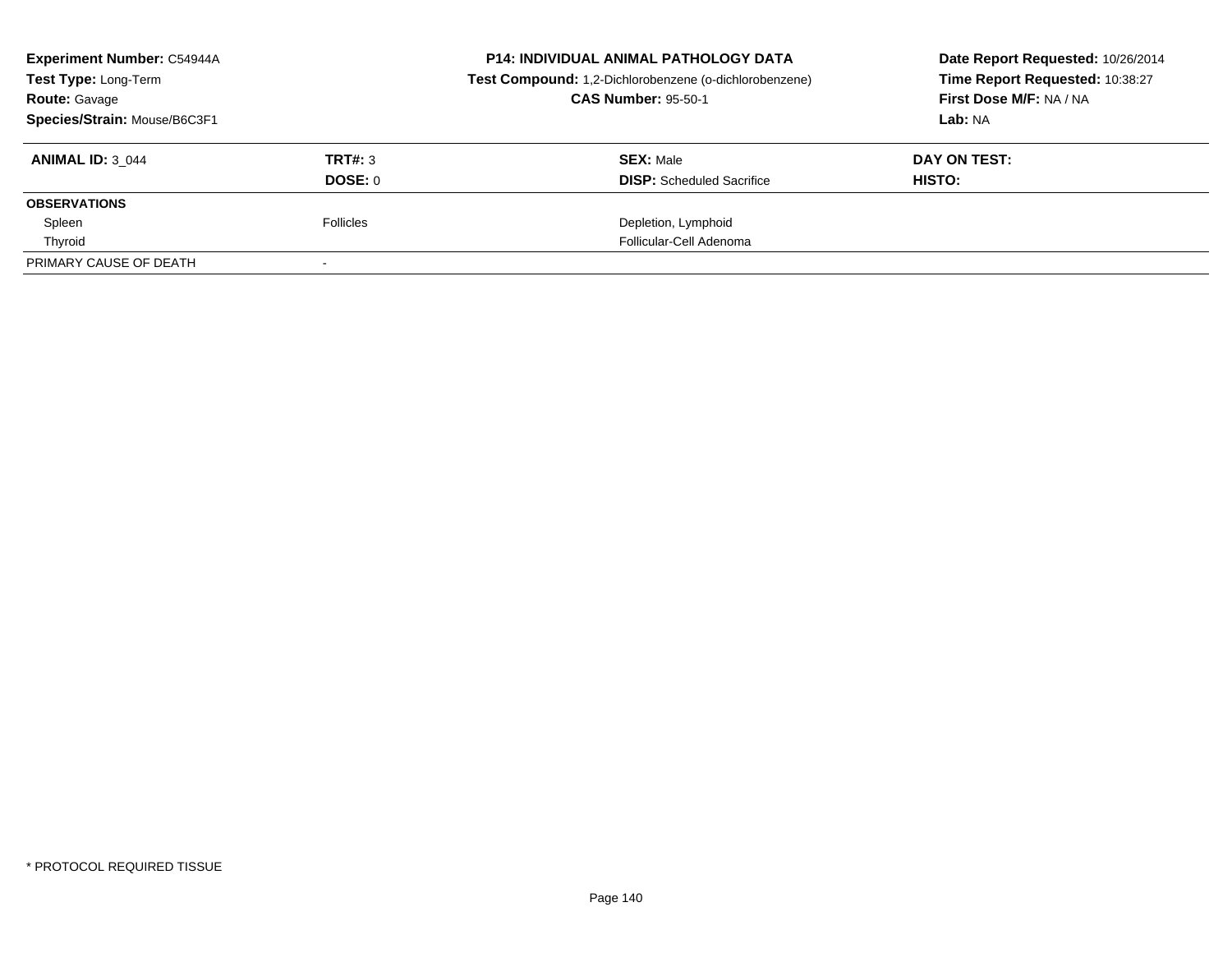| <b>Experiment Number: C54944A</b><br>Test Type: Long-Term<br><b>Route: Gavage</b><br>Species/Strain: Mouse/B6C3F1 |                | <b>P14: INDIVIDUAL ANIMAL PATHOLOGY DATA</b><br>Test Compound: 1,2-Dichlorobenzene (o-dichlorobenzene)<br><b>CAS Number: 95-50-1</b> | Date Report Requested: 10/26/2014<br>Time Report Requested: 10:38:27<br>First Dose M/F: NA / NA<br>Lab: NA |
|-------------------------------------------------------------------------------------------------------------------|----------------|--------------------------------------------------------------------------------------------------------------------------------------|------------------------------------------------------------------------------------------------------------|
| <b>ANIMAL ID: 3 045</b>                                                                                           | <b>TRT#: 3</b> | <b>SEX: Male</b>                                                                                                                     | DAY ON TEST:                                                                                               |
|                                                                                                                   | DOSE: 0        | <b>DISP:</b> Scheduled Sacrifice                                                                                                     | <b>HISTO:</b>                                                                                              |
| <b>OBSERVATIONS</b>                                                                                               |                |                                                                                                                                      |                                                                                                            |
| Liver                                                                                                             |                | Hepatocellular Adenoma                                                                                                               |                                                                                                            |
| PRIMARY CAUSE OF DEATH                                                                                            |                |                                                                                                                                      |                                                                                                            |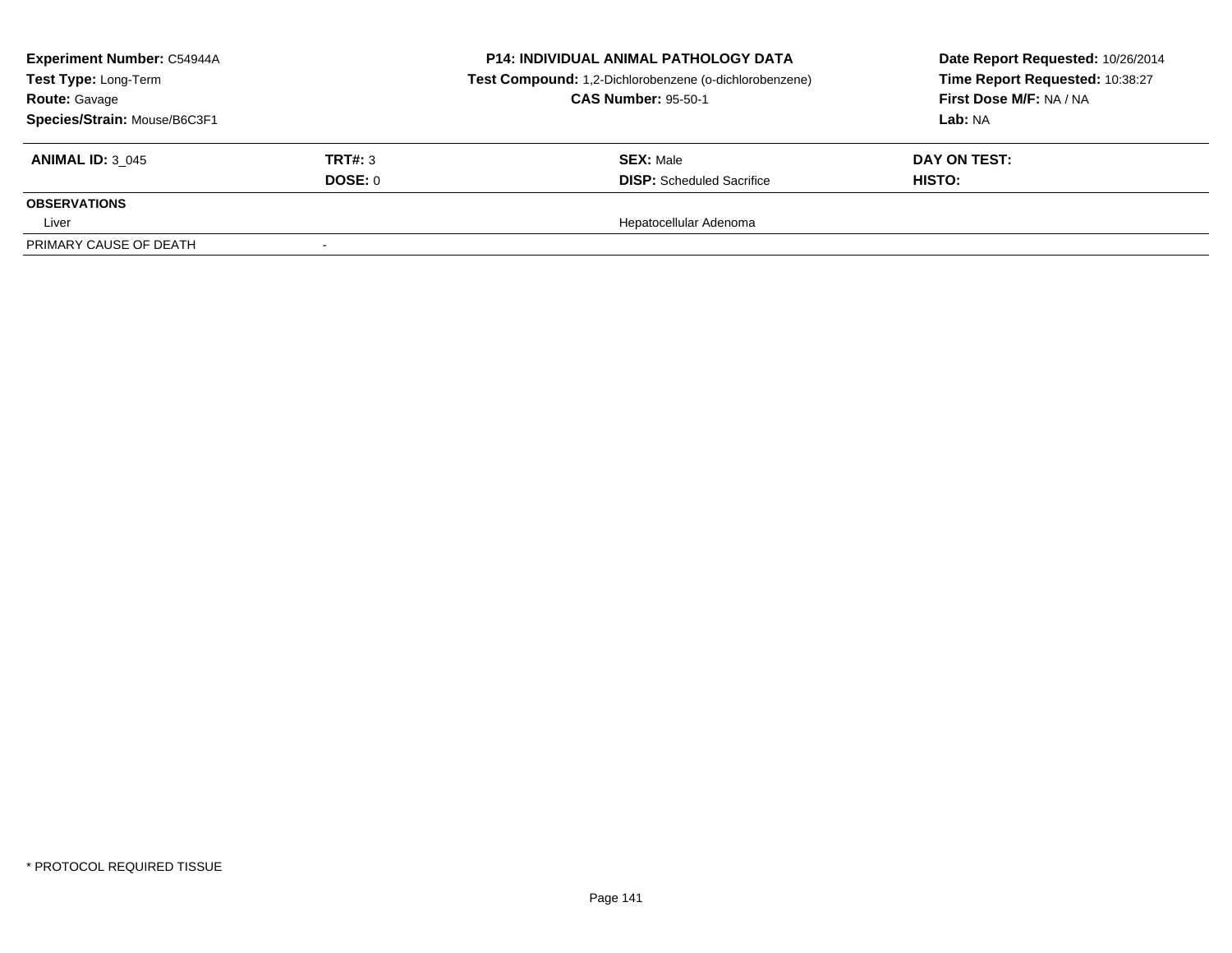| <b>Experiment Number: C54944A</b> |                     | <b>P14: INDIVIDUAL ANIMAL PATHOLOGY DATA</b>           | Date Report Requested: 10/26/2014 |
|-----------------------------------|---------------------|--------------------------------------------------------|-----------------------------------|
| <b>Test Type: Long-Term</b>       |                     | Test Compound: 1,2-Dichlorobenzene (o-dichlorobenzene) | Time Report Requested: 10:38:27   |
| <b>Route: Gavage</b>              |                     | <b>CAS Number: 95-50-1</b>                             | First Dose M/F: NA / NA           |
| Species/Strain: Mouse/B6C3F1      |                     |                                                        | Lab: NA                           |
| <b>ANIMAL ID: 3 046</b>           | TRT#: 3             | <b>SEX: Male</b>                                       | DAY ON TEST:                      |
|                                   | DOSE: 0             | <b>DISP:</b> Natural Death                             | HISTO:                            |
| <b>OBSERVATIONS</b>               |                     |                                                        |                                   |
| Lung                              |                     | Alveolar/Bronchiolar Adenoma                           |                                   |
| Unspecified                       | Multiple Organs Nos | Lymphoma, Lymphocytic-Malignant Type                   |                                   |
| PRIMARY CAUSE OF DEATH            |                     |                                                        |                                   |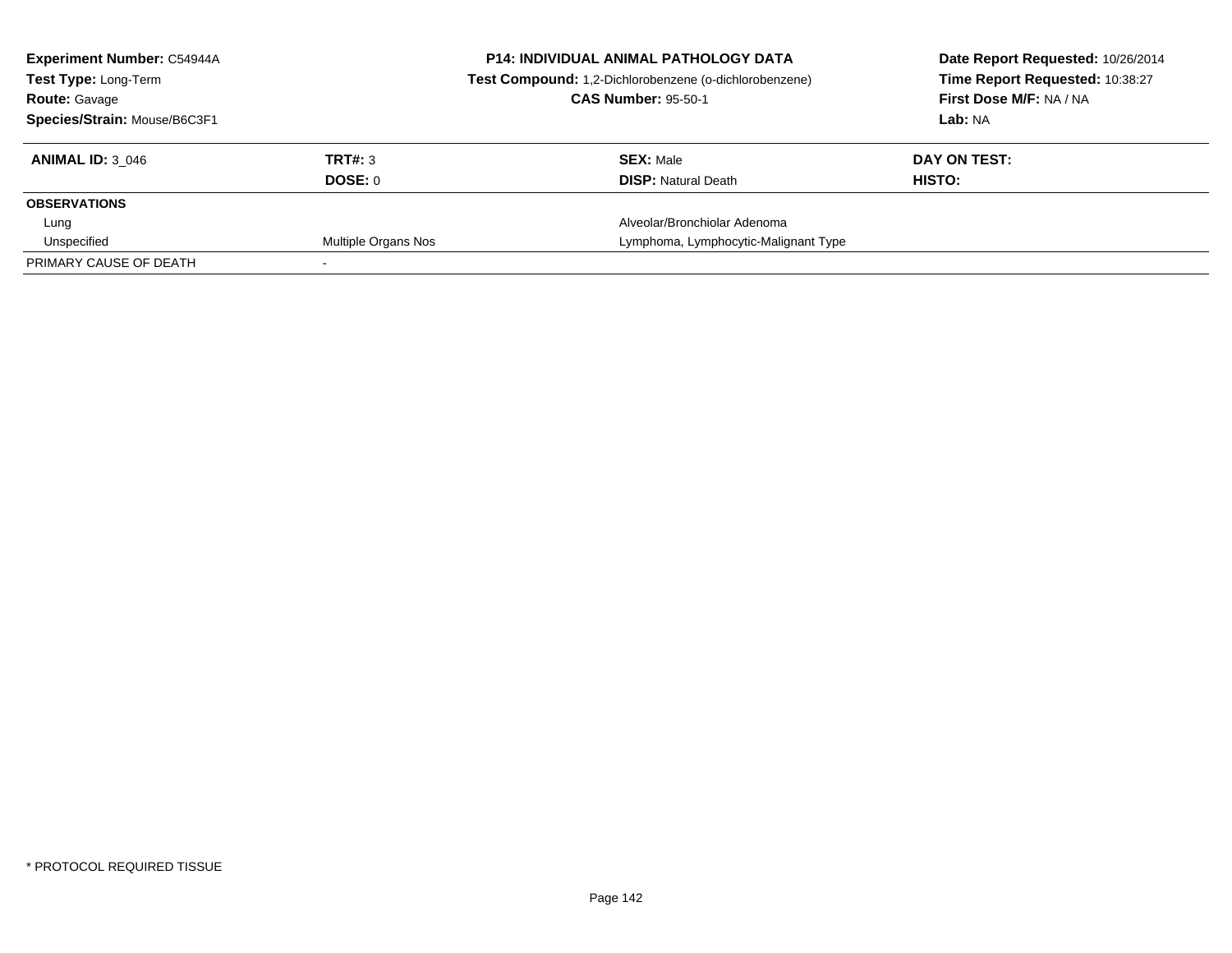| <b>Experiment Number: C54944A</b><br>Test Type: Long-Term<br><b>Route: Gavage</b><br>Species/Strain: Mouse/B6C3F1 |                                  | <b>P14: INDIVIDUAL ANIMAL PATHOLOGY DATA</b><br>Test Compound: 1,2-Dichlorobenzene (o-dichlorobenzene)<br><b>CAS Number: 95-50-1</b> | Date Report Requested: 10/26/2014<br>Time Report Requested: 10:38:27<br>First Dose M/F: NA / NA<br><b>Lab: NA</b> |
|-------------------------------------------------------------------------------------------------------------------|----------------------------------|--------------------------------------------------------------------------------------------------------------------------------------|-------------------------------------------------------------------------------------------------------------------|
| <b>ANIMAL ID: 3 047</b>                                                                                           | <b>TRT#: 3</b><br><b>DOSE: 0</b> | <b>SEX: Male</b><br><b>DISP:</b> Scheduled Sacrifice                                                                                 | DAY ON TEST:<br><b>HISTO:</b>                                                                                     |
| <b>OBSERVATIONS</b>                                                                                               |                                  |                                                                                                                                      |                                                                                                                   |
| Lung                                                                                                              |                                  | Lymphocytic Inflammatory Infiltrate                                                                                                  |                                                                                                                   |
| PRIMARY CAUSE OF DEATH                                                                                            |                                  |                                                                                                                                      |                                                                                                                   |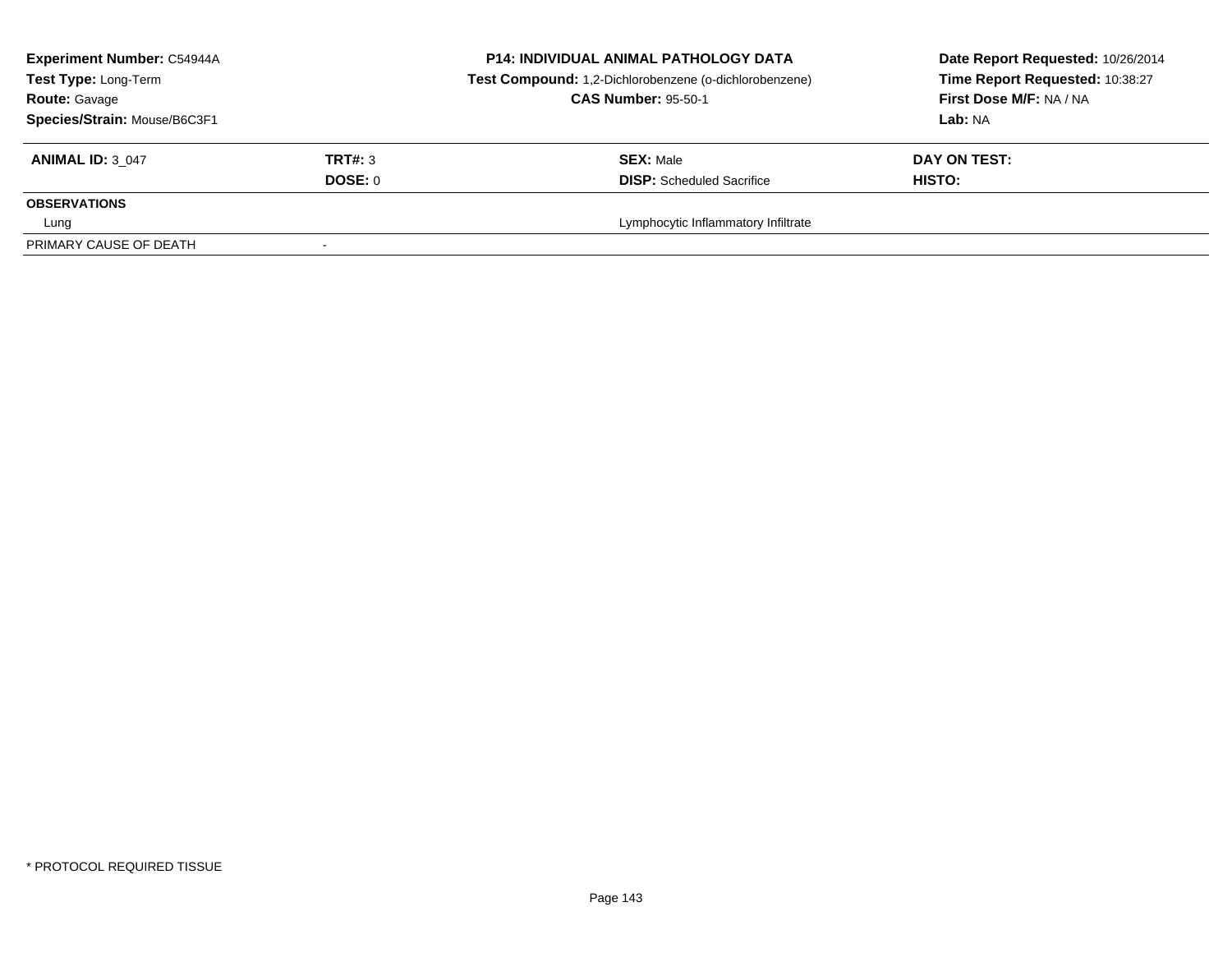| <b>Experiment Number: C54944A</b><br><b>Test Type: Long-Term</b><br><b>Route: Gavage</b><br>Species/Strain: Mouse/B6C3F1 |                    | <b>P14: INDIVIDUAL ANIMAL PATHOLOGY DATA</b><br>Test Compound: 1,2-Dichlorobenzene (o-dichlorobenzene)<br><b>CAS Number: 95-50-1</b> | Date Report Requested: 10/26/2014<br>Time Report Requested: 10:38:27<br>First Dose M/F: NA / NA<br>Lab: NA |
|--------------------------------------------------------------------------------------------------------------------------|--------------------|--------------------------------------------------------------------------------------------------------------------------------------|------------------------------------------------------------------------------------------------------------|
| <b>ANIMAL ID: 3 048</b>                                                                                                  | TRT#: 3<br>DOSE: 0 | <b>SEX: Male</b><br><b>DISP:</b> Natural Death                                                                                       | DAY ON TEST:<br>HISTO:                                                                                     |
| <b>OBSERVATIONS</b>                                                                                                      |                    |                                                                                                                                      |                                                                                                            |
| Adrenal gland                                                                                                            | Cortex Nos         | Necrosis, Focal                                                                                                                      |                                                                                                            |
| Kidney                                                                                                                   | Tubule             | Necrosis, Diffuse                                                                                                                    |                                                                                                            |
| Liver                                                                                                                    |                    | Hepatocellular Carcinoma                                                                                                             |                                                                                                            |
|                                                                                                                          |                    | Necrosis, Focal                                                                                                                      |                                                                                                            |
| PRIMARY CAUSE OF DEATH                                                                                                   |                    |                                                                                                                                      |                                                                                                            |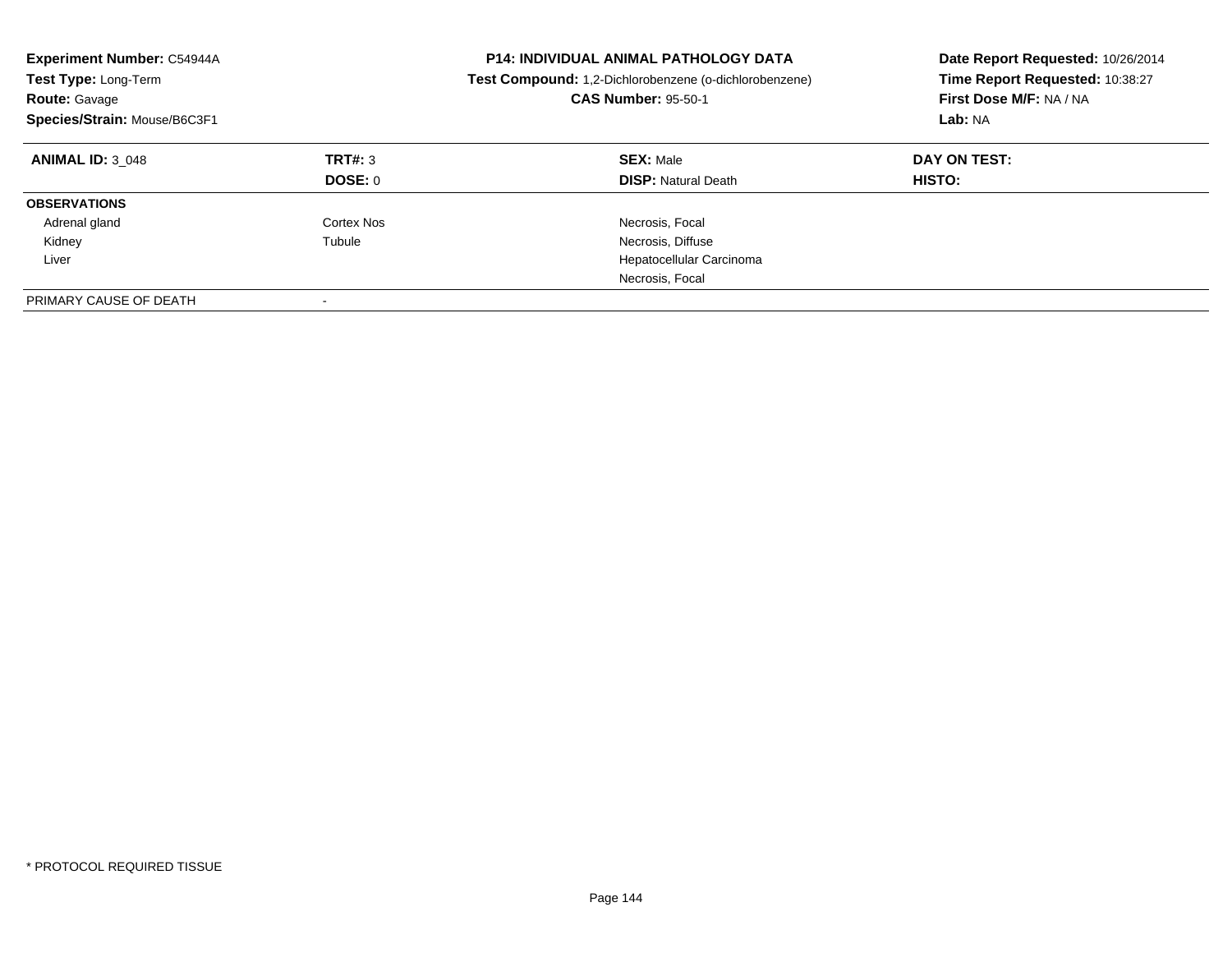| <b>Experiment Number: C54944A</b><br>Test Type: Long-Term<br><b>Route: Gavage</b><br>Species/Strain: Mouse/B6C3F1 |         | <b>P14: INDIVIDUAL ANIMAL PATHOLOGY DATA</b><br>Test Compound: 1,2-Dichlorobenzene (o-dichlorobenzene)<br><b>CAS Number: 95-50-1</b> | Date Report Requested: 10/26/2014<br>Time Report Requested: 10:38:27<br>First Dose M/F: NA / NA<br>Lab: NA |  |  |
|-------------------------------------------------------------------------------------------------------------------|---------|--------------------------------------------------------------------------------------------------------------------------------------|------------------------------------------------------------------------------------------------------------|--|--|
| <b>ANIMAL ID: 3 049</b>                                                                                           | TRT#: 3 | <b>SEX: Male</b>                                                                                                                     | DAY ON TEST:                                                                                               |  |  |
|                                                                                                                   | DOSE: 0 | <b>DISP:</b> Natural Death                                                                                                           | HISTO:                                                                                                     |  |  |
| <b>OBSERVATIONS</b>                                                                                               |         |                                                                                                                                      |                                                                                                            |  |  |
| Kidney                                                                                                            |         | Metaplasia, Osseous                                                                                                                  |                                                                                                            |  |  |
| PRIMARY CAUSE OF DEATH                                                                                            |         |                                                                                                                                      |                                                                                                            |  |  |